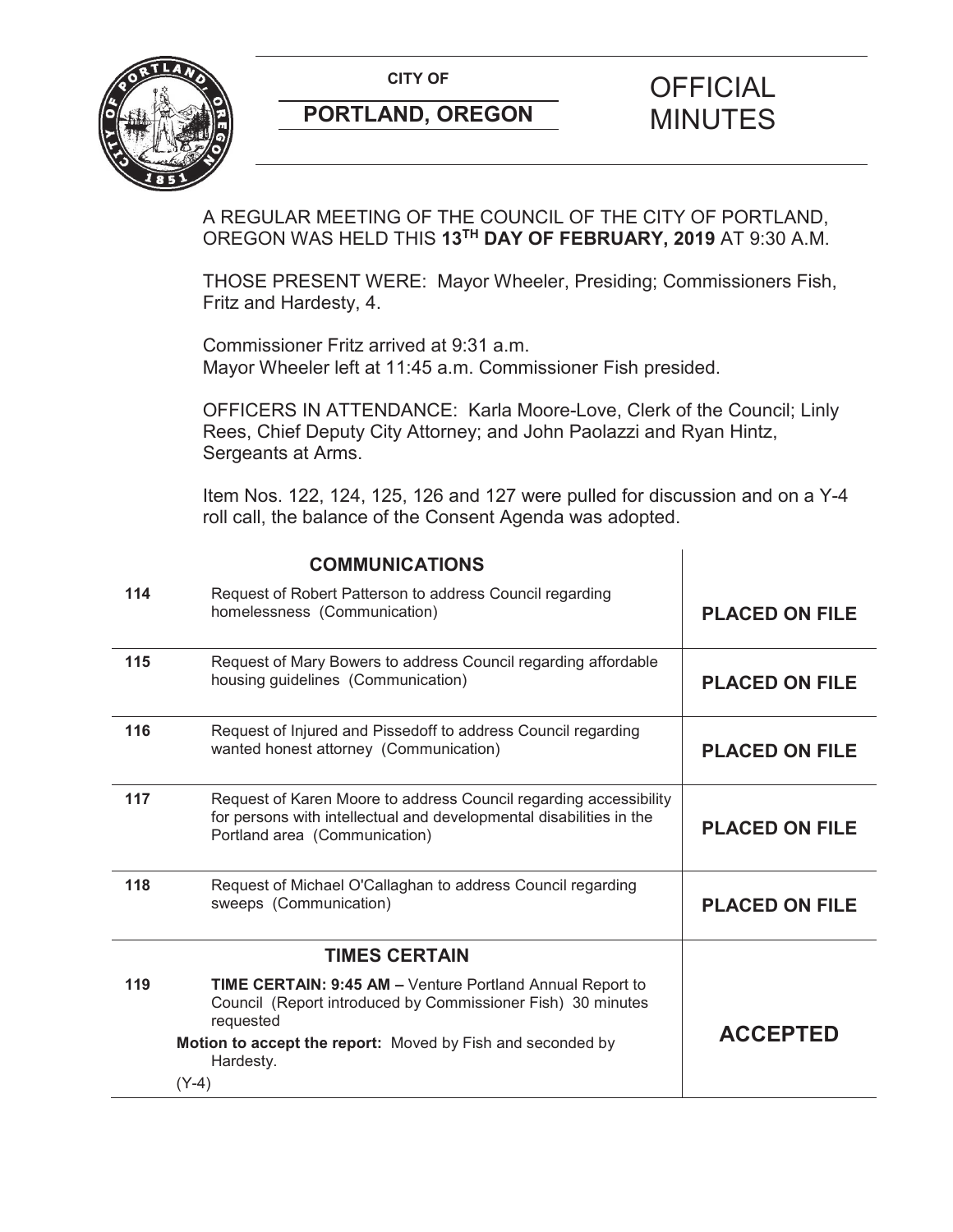|        | February 13, 2019                                                                                                                                                                                                                                                                                                      |                                                                                                          |  |
|--------|------------------------------------------------------------------------------------------------------------------------------------------------------------------------------------------------------------------------------------------------------------------------------------------------------------------------|----------------------------------------------------------------------------------------------------------|--|
| 120    | TIME CERTAIN: 10:15 AM - Amend Civil Rights Code to add non-<br>religion such as atheism, agnosticism and non-belief to the<br>definition of Religion (Ordinance introduced by Commissioner<br>Fritz; amend Code Chapter 23.01) 30 minutes requested                                                                   | <b>PASSED TO</b><br><b>SECOND READING</b><br><b>FEBRUARY 27, 2019</b><br>AT 9:30 AM                      |  |
|        | <b>CONSENT AGENDA – NO DISCUSSION</b>                                                                                                                                                                                                                                                                                  |                                                                                                          |  |
|        | <b>Mayor Ted Wheeler</b>                                                                                                                                                                                                                                                                                               |                                                                                                          |  |
|        | <b>Bureau of Planning &amp; Sustainability</b>                                                                                                                                                                                                                                                                         |                                                                                                          |  |
| $*121$ | Authorize an Intergovernmental Agreement to accept and<br>appropriate Metro grant of \$32,000 to support waste reduction<br>efforts at Community Collection Events in the City (Ordinance)                                                                                                                             | 189378                                                                                                   |  |
|        | $(Y-4)$                                                                                                                                                                                                                                                                                                                |                                                                                                          |  |
|        | <b>Office of Community Technology</b>                                                                                                                                                                                                                                                                                  |                                                                                                          |  |
| 122    | Grant a temporary, revocable permit to New Cingular Wireless<br>PCS, LLC for wireless communications services in the City<br>(Ordinance)                                                                                                                                                                               | <b>PASSED TO SECOND</b><br><b>READING</b><br><b>AS AMENDED</b>                                           |  |
|        | Motion to remove the emergency clause: Moved by Fish and<br>seconded by Fritz. (Y-4)                                                                                                                                                                                                                                   | <b>MARCH 13, 2019</b><br>AT 9:30 AM                                                                      |  |
|        | <b>Office of Management and Finance</b>                                                                                                                                                                                                                                                                                |                                                                                                          |  |
| $*123$ | Create new Seasonal/Casual classifications of Community Service<br>Aide III and IV and establish compensation rates for these<br>classifications (Ordinance)                                                                                                                                                           | 189379                                                                                                   |  |
|        | $(Y-4)$                                                                                                                                                                                                                                                                                                                |                                                                                                          |  |
| $*124$ | Pay property damage and bodily injury claims of Jaclyn Van Arkel<br>in the sum of \$22,555 resulting from a motor vehicle collision<br>involving the Portland Police Bureau (Ordinance)                                                                                                                                | 189382                                                                                                   |  |
|        | $(Y-4)$                                                                                                                                                                                                                                                                                                                |                                                                                                          |  |
| $*125$ | Pay bodily injury claim of Jose Moreno Cruz in the sum of \$18,127<br>resulting from a vehicle collision involving the Portland Police<br>Bureau (Ordinance)                                                                                                                                                           | 189383                                                                                                   |  |
|        | $(Y-4)$                                                                                                                                                                                                                                                                                                                |                                                                                                          |  |
| *126   | Pay bodily injury claim of Sunjay Kumar in the sum of \$12,716<br>resulting from a vehicle collision involving the Portland Police<br>Bureau (Ordinance)                                                                                                                                                               | 189384                                                                                                   |  |
|        | $(Y-4)$                                                                                                                                                                                                                                                                                                                |                                                                                                          |  |
| 127    | Establish an interim compensation rate for the revised Tree<br>Inspector classification and create a new represented classification<br>of Tree Inspector, Senior and establish an interim compensation<br>rate for this classification (Ordinance)<br>Motion to amend effective date to no later than November 1, 2019 | <b>PASSED TO SECOND</b><br><b>READING</b><br><b>AS AMENDED</b><br><b>FEBRUARY 20, 2019</b><br>AT 9:30 AM |  |
|        | with the Chief Human Resources Officer having the authority<br>to implement at any time prior: Moved by Fish and seconded by<br>Hardesty. (Y-4)                                                                                                                                                                        |                                                                                                          |  |
|        | <b>Commissioner Nick Fish</b>                                                                                                                                                                                                                                                                                          |                                                                                                          |  |
|        | <b>Parks &amp; Recreation</b>                                                                                                                                                                                                                                                                                          |                                                                                                          |  |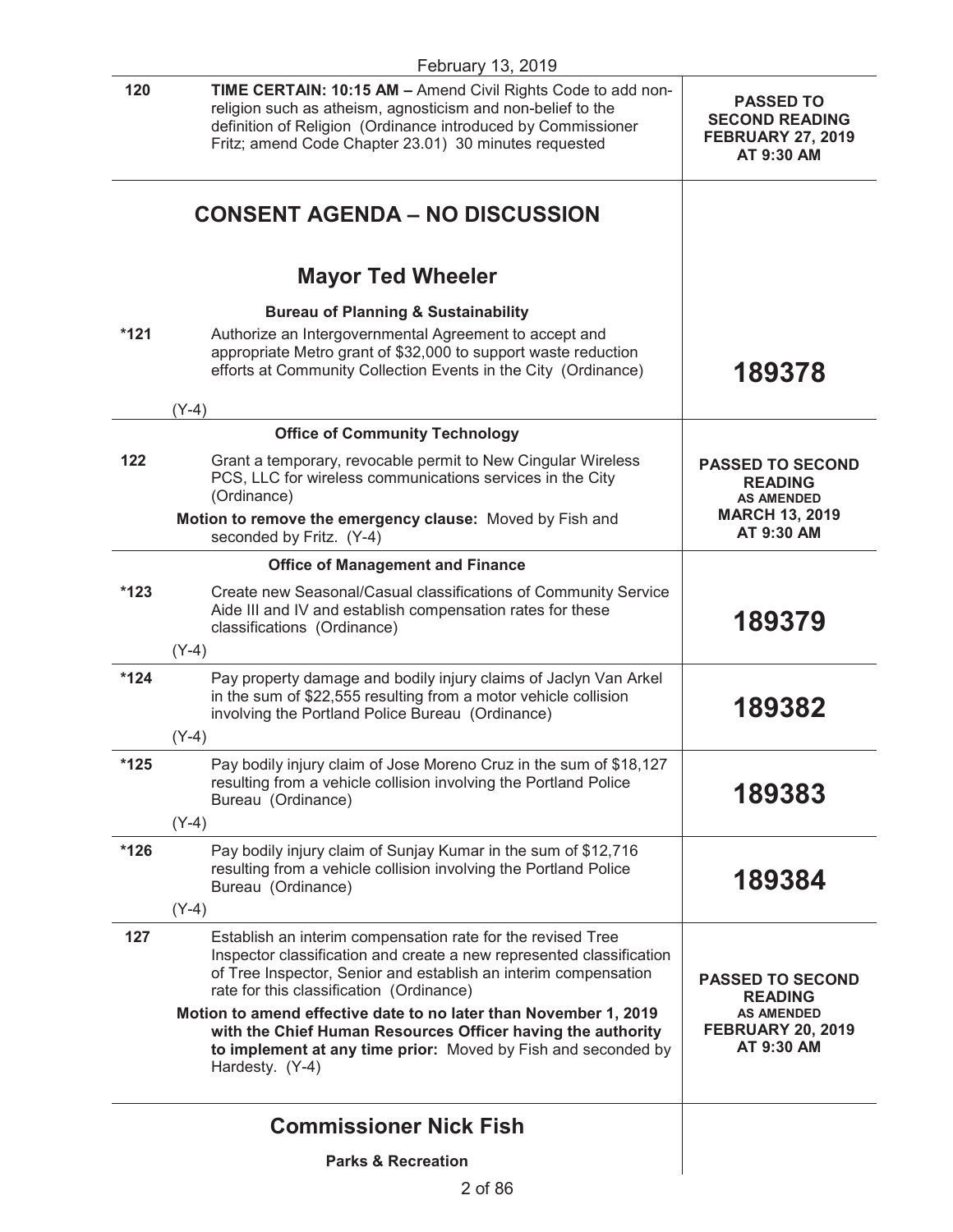| February 13, 2019 |                                                                                                                                                                                                                                                                                                                         |                                                                                            |  |
|-------------------|-------------------------------------------------------------------------------------------------------------------------------------------------------------------------------------------------------------------------------------------------------------------------------------------------------------------------|--------------------------------------------------------------------------------------------|--|
| $*128$            | Extend contract with David Evans & Associates, Inc. to April 30,<br>2020 for structural engineering services for an amount not to<br>exceed \$25,500 (Ordinance; amend Contract No. 30004579)                                                                                                                           | 189380                                                                                     |  |
|                   | $(Y-4)$                                                                                                                                                                                                                                                                                                                 |                                                                                            |  |
|                   | <b>REGULAR AGENDA</b><br><b>Morning</b>                                                                                                                                                                                                                                                                                 |                                                                                            |  |
| 129               | <b>Mayor Ted Wheeler</b><br><b>Office of Management and Finance</b><br>Authorize cost-sharing Intergovernmental Agreement for Levee<br>Ready Columbia Interim Governance for \$233,590 for FY 19/20<br>(Second Reading Agenda 112)<br>$(Y-4)$                                                                           | 189381                                                                                     |  |
|                   | <b>Commissioner Nick Fish</b>                                                                                                                                                                                                                                                                                           |                                                                                            |  |
|                   | <b>Bureau of Environmental Services</b>                                                                                                                                                                                                                                                                                 |                                                                                            |  |
| 130               | Amend contract with Brown and Caldwell, Inc. for professional<br>engineering services for the Columbia Boulevard Wastewater<br>Treatment Plant Waste Gas Burner Replacement Project No.<br>E10649, in the amount of \$338,935 (Ordinance; amend Contract<br>No. 30005983) 10 minutes requested                          | <b>PASSED TO</b><br><b>SECOND READING</b><br><b>FEBRUARY 20, 2019</b><br><b>AT 9:30 AM</b> |  |
| 131               | Amend contract with Infor Public Sector, Inc. to increase the value<br>of the contract by \$2,011 for annual software support to cover<br>additional licenses (Ordinance; amend Contract No. 31000031)                                                                                                                  | <b>REFERRED TO</b><br><b>COMMISSIONER OF</b><br><b>PUBLIC WORKS</b>                        |  |
|                   | <b>Commissioner Chloe Eudaly</b>                                                                                                                                                                                                                                                                                        |                                                                                            |  |
|                   | <b>Bureau of Transportation</b>                                                                                                                                                                                                                                                                                         |                                                                                            |  |
| $*132$            | Authorize the Bureau of Transportation to acquire certain<br>permanent and temporary rights necessary for construction of the<br>NE Columbia - Cully Boulevard and Alderwood Road intersection<br>improvements project, through the exercise of the City's Eminent<br>Domain Authority (Ordinance) 15 minutes requested | <b>RESCHEDULED TO</b><br><b>FEBRUARY 20, 2019</b><br>AT 9:30 AM                            |  |
| $*133$            | Authorize the Bureau of Transportation to acquire certain<br>temporary rights necessary for construction of the Springwater<br>Connector project, through the exercise of the City's Eminent<br>Domain Authority (Ordinance) 15 minutes requested                                                                       | <b>RESCHEDULED TO</b><br><b>FEBRUARY 20, 2019</b><br><b>AT 9:30 AM</b>                     |  |

At 12:39 p.m., Council recessed.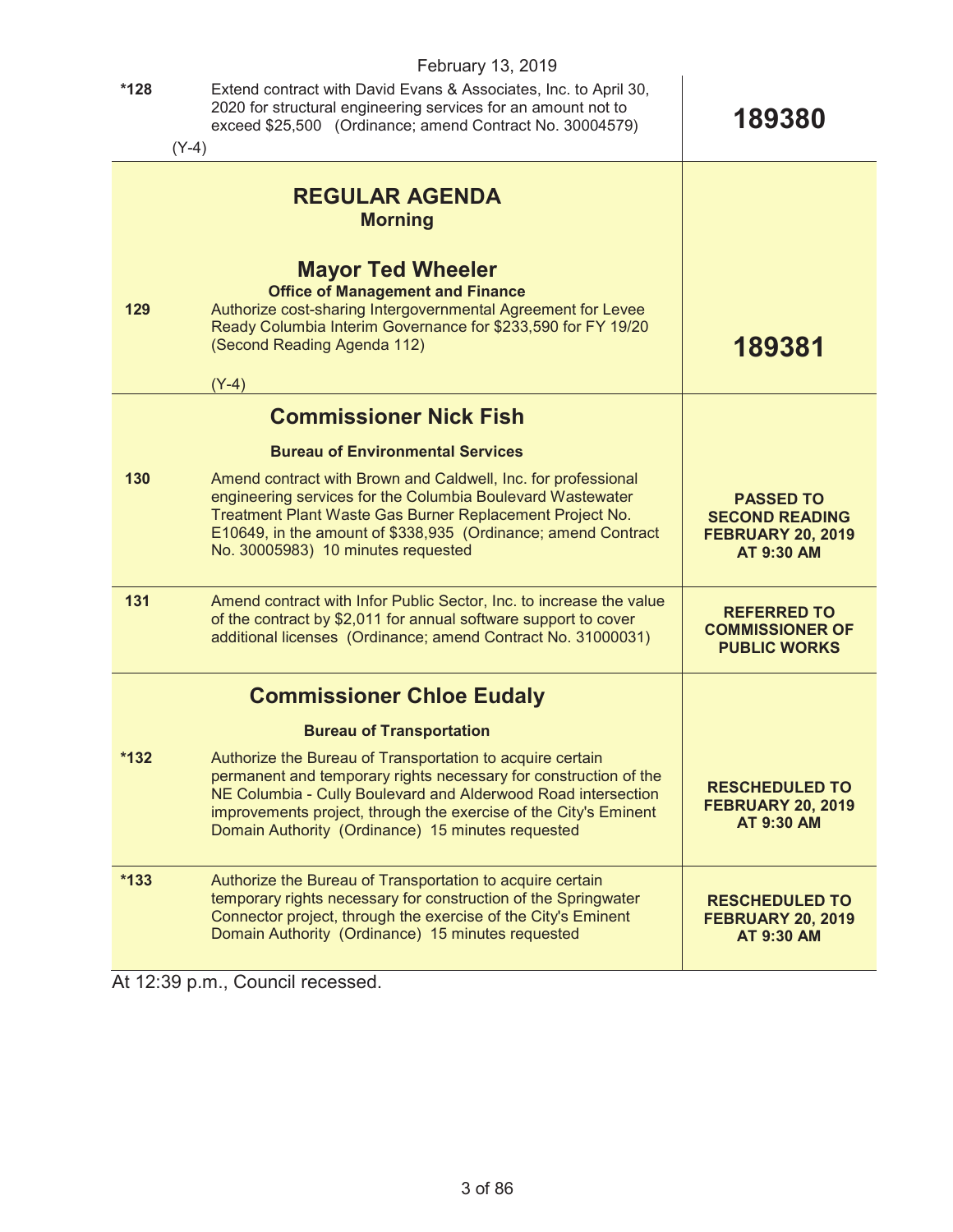A RECESSED MEETING OF THE COUNCIL OF THE CITY OF PORTLAND, OREGON WAS HELD THIS **13TH DAY OF FEBRUARY, 2019** AT 2:00 P.M.

THOSE PRESENT WERE: Mayor Wheeler, Presiding; Commissioners Eudaly, Fish, Fritz and Hardesty, 5.

OFFICERS IN ATTENDANCE: Karla Moore-Love, Clerk of the Council; Karen Moynahan, Chief Deputy City Attorney; and Dorothy Elmore and Nicholas Livingston, Sergeants at Arms.

| 134 | <b>TIME CERTAIN: 2:00 PM - Authorize withdrawal of Portland</b><br>Police Bureau Officers from the Federal Joint Terrorism Task<br>Force and establish protocols for cooperating with the FBI on<br>terrorism investigations on a case-by-case basis (Resolution<br>introduced by Commissioner Hardesty) 3 hours requested<br>Motion to add Binding City Policy: Moved by Fritz and<br>seconded by Hardesty. (Y-5)<br>(Y-3 Eudaly, Fritz, Hardesty; N-2 Fish, Wheeler) | 37415<br><b>AS AMENDED</b>                                                                  |
|-----|------------------------------------------------------------------------------------------------------------------------------------------------------------------------------------------------------------------------------------------------------------------------------------------------------------------------------------------------------------------------------------------------------------------------------------------------------------------------|---------------------------------------------------------------------------------------------|
|     | <b>REGULAR AGENDA</b><br><b>Afternoon</b>                                                                                                                                                                                                                                                                                                                                                                                                                              |                                                                                             |
| 135 | Reaffirm the City of Portland as a full partner in the Joint Terrorism<br>Task Force, enter into an amended Memorandum of<br>Understanding in conjunction with the Federal Bureau of<br>Investigation (Ordinance introduced by Mayor Wheeler and<br><b>Commissioner Fish)</b>                                                                                                                                                                                          | <b>REFERRED TO</b><br><b>COMMISSIONER OF</b><br><b>FINANCE AND</b><br><b>ADMINISTRATION</b> |
|     | At 5:12 p.m., Council adjourned.                                                                                                                                                                                                                                                                                                                                                                                                                                       |                                                                                             |

# **DUE TO LACK OF AGENDA THERE WAS NO 2:00 PM MEETING THURSDAY, FEBRUARY 14, 2019**

# **MARY HULL CABALLERO**

Auditor of the City of Portland

By Karla Moore-Love Clerk of the Council

For a discussion of agenda items, please consult the following Closed Caption File.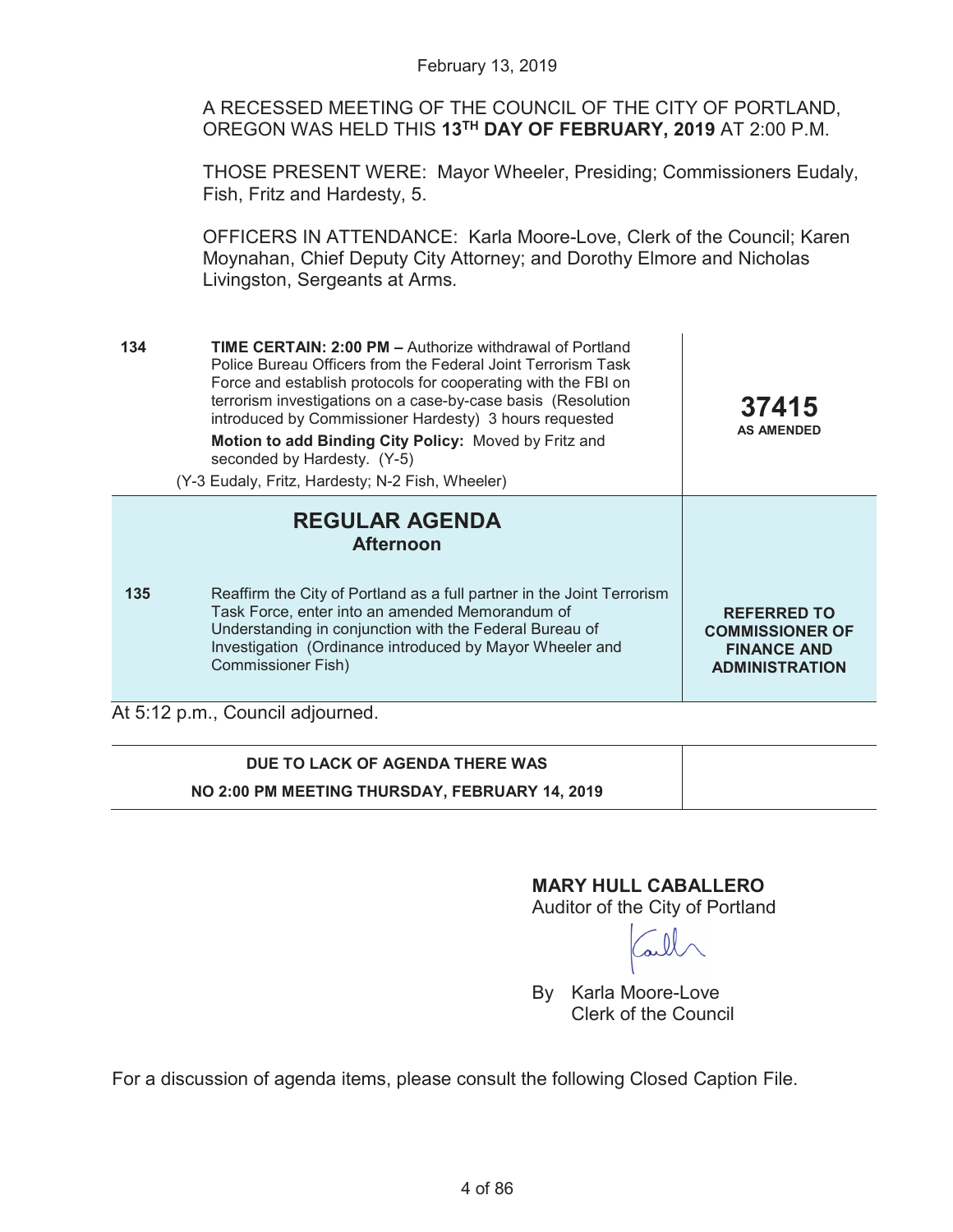**This file was produced through the closed captioning process for the televised City Council broadcast and should not be considered a verbatim transcript. Key:** \*\*\*\*\* **means unidentified speaker.** 

## **FEBRUARY 13, 2019 9:30 AM**

**Wheeler:** This is the February 13th, 2019 morning session of the Portland city council. For those of you who have forgotten, tomorrow is valentine's day. That may or may not be relevant to you but I don't want people to forget. Karla, please call the roll. [roll taken] **Fritz: Fish:** Here. **Hardesty:** Here. **Eudaly:** *Absent/personal*. **Wheeler:** Here. Good morning.

**Linly Rees, Chief Deputy City Attorney:** Good morning. Welcome to the Portland city council. The city council represents all Portlanders and meets to do the city's business. The presiding officer preserves order and decorum during city council meetings so everyone can feel welcome, comfortable, respected and safe. To participate in council meetings you may sign up in advance with the council clerk's office for communications to briefly speak about any subject. You may also sign up for public testimony on resolutions, or the first readings of ordinances. Your testimony should address the matter being considered at the time. If it does not, you may be ruled out of order. When testifying, please state your name for the record. Your address is not necessary. Please disclose if you are a lobbyist. If you are representing an Organization, please identify it. The presiding officer determines the length of testimony. Individuals generally have three minutes to testify unless otherwise stated. When you have 30 seconds left, a yellow light goes on. When your time is done a red light goes on. If you are in the audience and would like to show your support for something that is said, please feel free to do a thumbs up. If you want to express you do not support something, please feel free to do a thumb's down. Please remain seated in council chambers unless entering or exiting. If you are filming the proceedings, please do not use bright lights or disrupt the meeting. Disruptive conduct such as shouting or interrupting testimony or council deliberations will not be allowed. If there are disruptions, a warning will be given that further disruption may result in the person being ejected for the remainder of the meeting. After being ejected, a person who fails to leave the meeting is subject to arrest for trespass. Thank you for helping your fellow Portlanders feel welcome, comfortable, respected and safe.

**Wheeler:** Great, first up is communications. Please call the first individual. Good morning. **Item 114** 

**Robert Patterson:** How are you.

**Wheeler:** Excellent. Thank you.

**Patterson:** Homeless people should be a protected class as we do not enjoy the full rights of u.s. Citizenship. One aspect in which this is alarmingly evident is the right to representation. My name is robert Patterson. I am the director of everyone counts, a Portland-based advocacy organization committed to equity in the 2020 census. One of our objectives is to count accurately every homeless person in the Portland metropolitan area on census day, april 1, 2020. As we gear up towards 2020, I think it's important to look back at 2010. I want to thank commissioner Fish for his outstanding leadership as co-chair of the local 2010 complete count committee, and I also want to apologize for telling the Oregonian that you look like donald rumsfeld's cool little brother. But seriously, thank you for your leadership. I hope to sit down with you soon for a debriefing of sorts as we look at the success of the committee and as well look for opportunities for improvement. We know that the census bureau in an effort to save money is planning for 2020 to be the first digital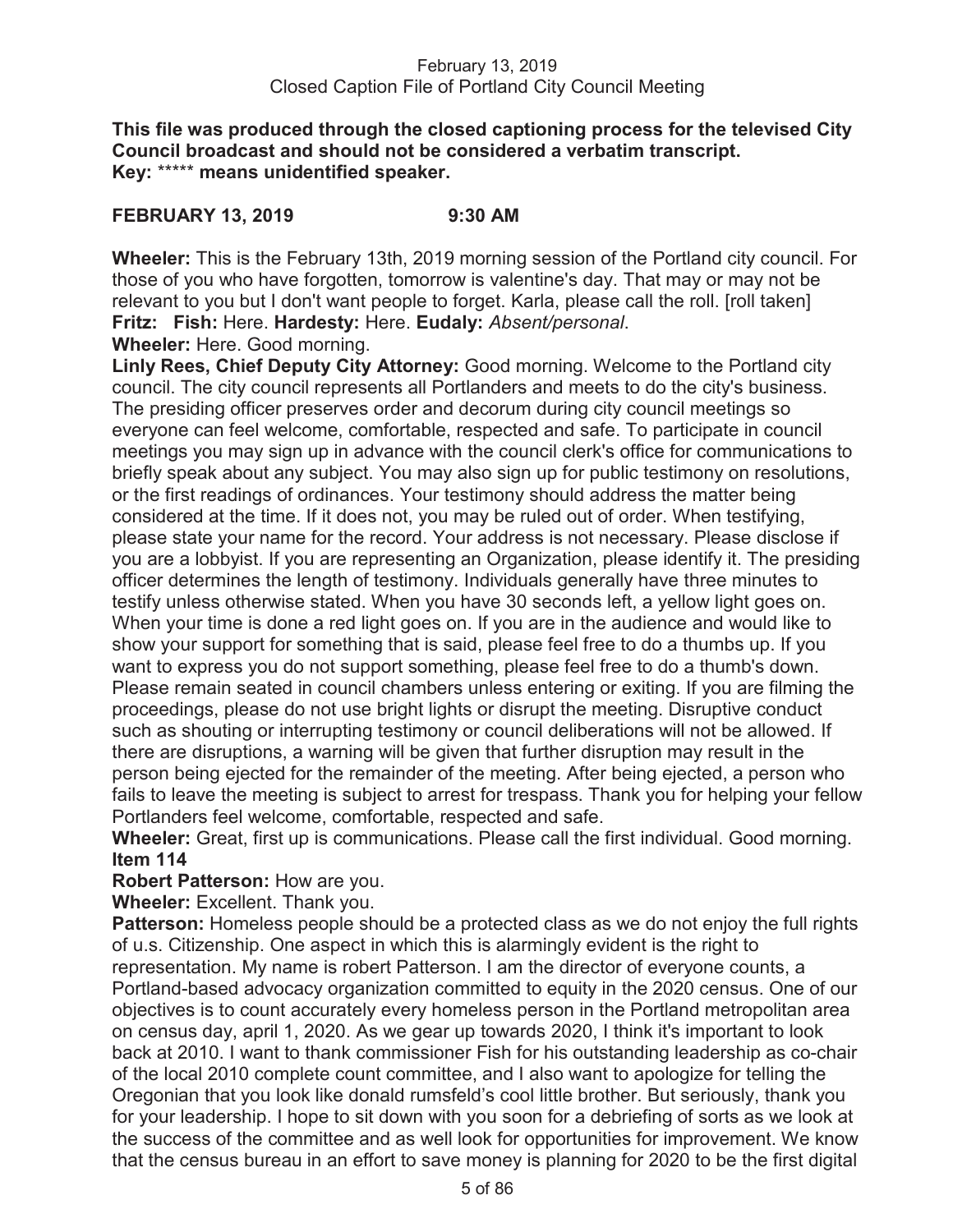census. This increased reliance on automation, especially when coupled with the reduced local presence, brought about by bureau plans to close half of its regional offices, is extremely problematic. Now, more than ever, cities need to be able to count on federal consistency. In the words of congressman Jimmy pinetta, from California, communities currently suffering economic anxiety cannot afford to lose federal resourcing due to a lack of census accuracy. The homeless do not have the same access to broadband internet as others. And this divide may leave hundreds of thousands uncounted nationally unless it is thoughtfully addressed. Our friends in l.a. Have an interesting solution. They will be deploying census action kiosks which will provide broadband internet access too hard to count populations. Grant money exists for a similar program here, and I believe that the kiosks could then be re-purposed after census day to be a lifeline for the homeless as an early warning system for emergency communications and as a portal to vital social services. I recently have spoken with susan [inaudible], census bureau partnership specialist for Portland, and she enthusiastically endorses the throwing of census parties as a way to bring many hard to count individuals together in one or multiple locations so that they may be counted. The parties as I see it could become social service fairs at which homeless individuals will connect with each other and important resources in a fun, safe, and pro social manner. Finally, everyone counts has begun reaching out to leaders, shelters, transitional housing providers, churches, soup kitchens, needle exchanges, street organizations, neighborhood Associations, and ad hoc camping communities, as we work to identify and prepare to count every homeless person in the region. We are working hard on a formal proposal, and next week I will be traveling to salem where I hope to meet the census project manager aldo solano and other representatives from the governor's office. We are lucky here in Portland to be home to Portland state university's population research center and director jason [inaudible] and analyst charles rynerson have been a great help in elucidating me to the complicated field of population studies.

**Wheeler:** Thank you. Commissioner hardesty.

**Hardesty:** Thank you. Your time is up but I want to say what a worthy goal that you are involved in. And I want you to know that I think that it was maybe 2000, I guess i've been around longer than I thought, that I also worked with then commissioner serena cruz to make sure that all people would be counted. And so whatever my office can do to assist you and being a part of that effort, I know that the office of civic life, if you have not spoken to them, also have a plan to work statewide on gathering information for the census. I want to appreciate the fact that I totally share your perspective, every person must be counted, and we have a head start to be able to do it right so thank you.

**Wheeler:** Thank you. Commissioner Fritz.

**Fritz:** Mr. Patterson. Thank you. Once again you've given us really eloquent communication matter to be thinking about. Commissioner eudaly can't be here this morning. As commissioner hardesty mentioned, she is leading this effort on behalf of the city, so if you could please make sure to email your comments to both commissioner hardesty -- I mean, eudaly and the office of civic life, we would appreciate it. Thank you. Patterson: Absolutely. Thank you.

**Wheeler:** I want to throw my thoughts in here, as well, this is a very well thought out letter and the strategy is an excellent one and I agree the work being done in l.a. with the action kiosks I think is fantastic, and I like your idea of bringing people together and frankly having some fun while connecting with services. It's a really good community building exercise. I appreciate you bringing this forward.

Patterson: We have less than 14 months before the census time, so lets not miss a step. **Wheeler:** There is a sense of urgency, you are right, absolutely. Thank you.

**Hardesty:** Thank you.

**Wheeler:** Next individual.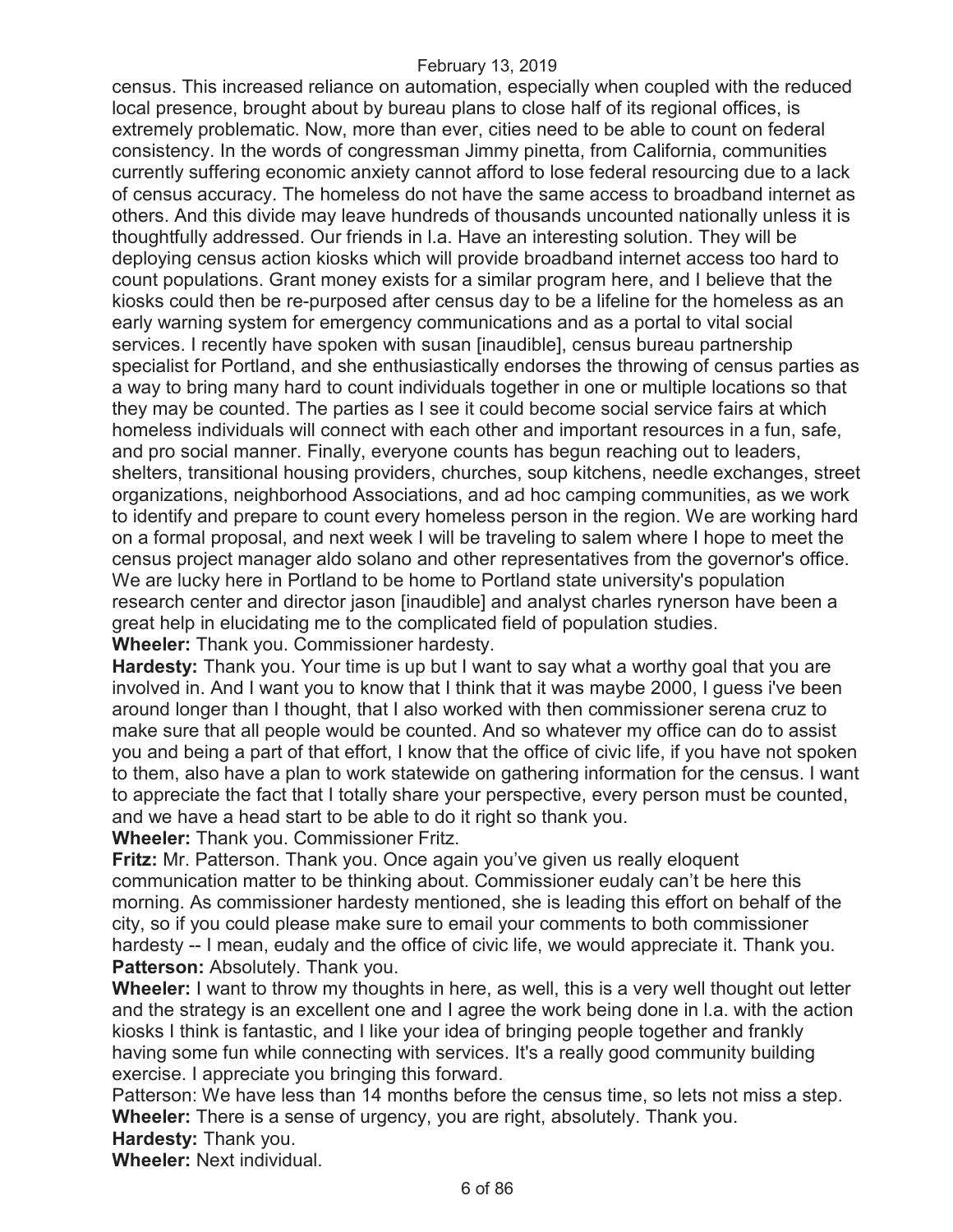**Item 115** 

**Karla Moore-Love:** She is not able to make it.

**Wheeler:** Very good. Next individual, please.

**Item 116** 

**Wheeler:** Good morning.

**Injured and Pissedoff:** Good morning. My name is injured and pissed off. I was thinking that is the fourth time that I have put in a request and spoke about wanted honest attorney. Apparently, there aren't any in Multnomah county when it comes to suing the city or the county about dog attacks. My service animal had been attacked seven times in less than six years. Apparently, Portland is pet friendly, but it isn't service animal friendly. I have talked to other people with service animals and guide dogs, and they go well, yeah, my dog has been attacked, and one woman told me that her previous one she was in a wheelchair had been attacked five different times, but not by the same dog. And apparently, it had not been hurt very much she said. But she did have training trouble after, with the dog afterwards. With the seven dog attacks that happened to my service animal in less than six years, the city -- it is surprising what they can get away with. They can even, with a valid court restraining order that I had against the woman, the city attorney's office, when I showed up to go to court, simply dismissed the case saying that she really didn't mean it. I sat flabbergasted after six dog attacks, that the county attorney could dismiss a valid restraining order. That's kind of like the Oregon health, heart transplant program, finding out why they don't have an Oregon heart transplant program, if you read Multnomah county board meeting records of september the 13<sup>th</sup> and read to my segment, I explain it very briefly. Anybody can watch and listen to it that isn't helen keller. And they can find out why there isn't any organ heart transplant program. The coverup that the city has done about my seven dog attacks, dismissing the restraining order, allowing seven dog attacks in less than six years, unbelievable. And happening to a blind person. **Wheeler:** I'm going to have to ask you to please not disparage people with disabilities in your comments any further. Please.

**Injured and Pissed Off:** Disparage? That is not disparaging. That's fact.

**Wheeler:** Your time is almost expired. You have four seconds.

**Injured and Pissed Off:** Well, I'll give up my time.

**Wheeler:** Thanks. Next individual, please.

**Item 117** 

**Wheeler:** Good morning.

**Karen Moore:** Good morning. I currently work as a direct support professional with the albertina kerr's Portland art and learning studio. We work with adults who have intellectual and developmental disabilities. Currently we've been ordered by the state and federal government to be out in our community more, which is great. I am all for that, and I think that we should be out in the community more and participating more. Our problem is that accessibility in the community is sometimes lacking. A few weeks ago I was out with a client who was in a motorized wheelchair who went off the sidewalk, and into burnside traffic, and I had to walk for several blocks before I could find a handicapped accessible ramp to get them back up onto the sidewalk, and when we got back up, some of the pavement was so destroyed and so warped that I had to put the chair into neutral and maneuver it myself. Some of the curbs, some of the ramps on the curbs are so steep that again, when we were coming back from our destination, my client again fell over into the street, and I had to right their chair again. And even this morning not 20 minutes ago, I was trying to assist one of my clients in the restroom, and we could not bring a commode with us that was in this building. I was also asked while assisting another client who happens to identify as a different gender than myself, when we were going to be finished in the bathroom. That was downstairs this morning. Unfortunately these are issues that we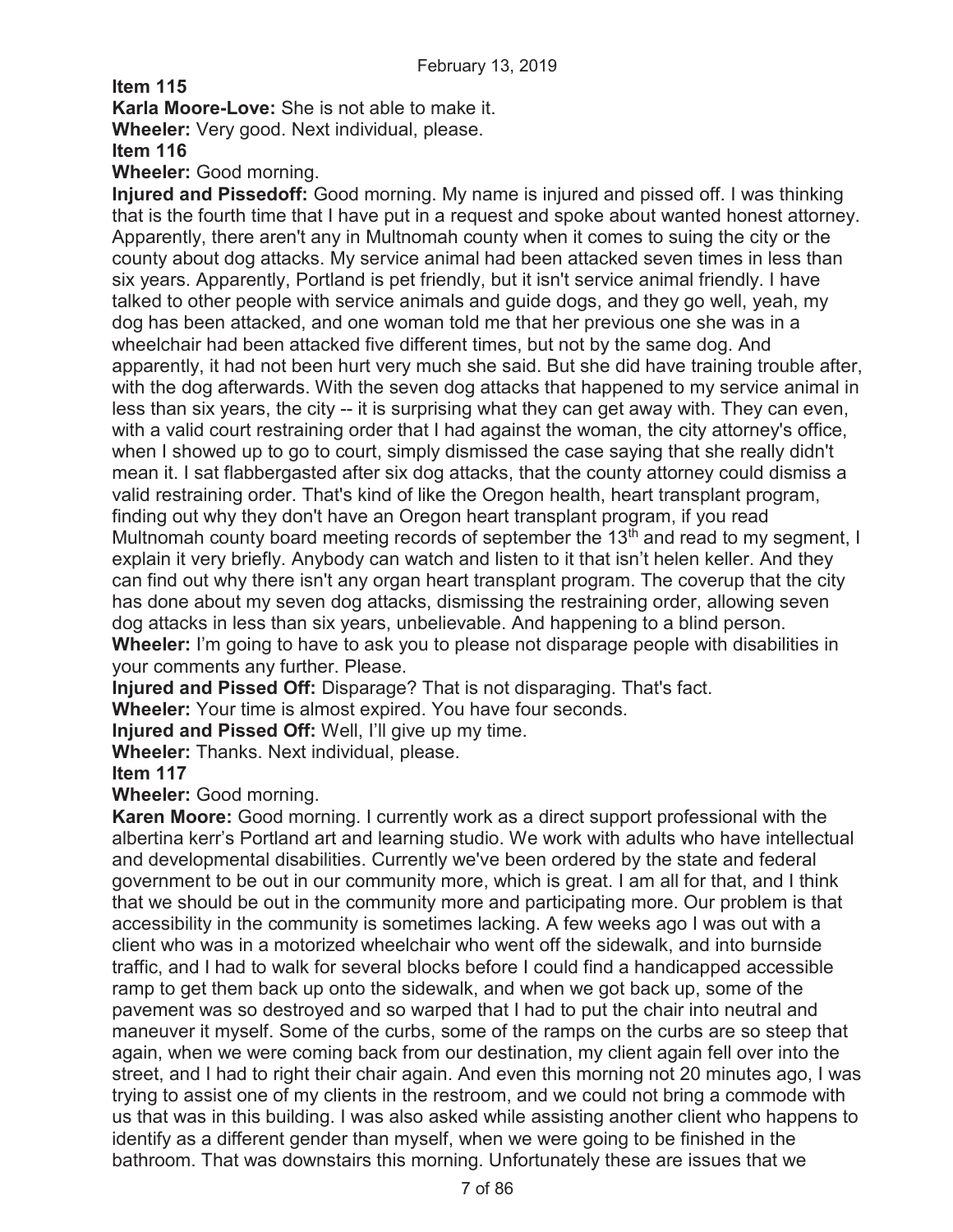continue to run into in the community, which makes accessing our community difficult and it also puts an extra hardship on clients who already feel stigma against them who already feel as if they are being pointed out, or even mocked sometimes, when we are out and about. I wish that I could give you an easy answer and say that I have a great solution to this. It's really just making sure that buildings are truly ada accessible, that some of the issues that you and I don't think about, I didn't think about it until I started working this job five years ago, that we are putting those at the forefront of our minds when we construct buildings around town or when we see community members who maybe get around differently than us and maybe think differently than us. And I am really hoping that maybe this council can give me some suggestions for how to do my job better, and how to serve my clients better in the community.

**Fish:** Miss moore can I respond to one part of what you are saying? First of all, thank you for being here today. Thank you for raising the issue of accessibility generally, and we need to make sure that all of our public places are accessible, and which you identified in terms of the curb cuts and other things. We have a lot more work to do. Yesterday I had lunch with our current group of interns that the city is working with through a program called project search.

### **Moore:** Ah, yes, I know about that.

**Fish:** Project search places individuals with intellectual and physical disabilities in employment. The city has made a commitment to be a model employer and to hire more employees with intellectual disabilities. We have started that process. We have hired a number of people who came through the internship program, and I am told that in Oregon there are two cities that are sort of in the forefront of this. It's salem, which is -- should be applauded and the city of Portland is trying to become a model employer. I have learned many things like you have testified to this morning about the barriers that still exist. We want to be a model employer that reflects the great diversity of the community. If you would like to know more about our current programs and how we might be able to partner with albertina kerr, please check in with my office, and I think you're absolutely right that this is an issue that we need to put more attention on. And I think it starts at the city with actually hiring people and giving them the same opportunities as able bodied people for example to do work and to have public service careers. So thank you for taking the time to join us today.

#### **Moore:** Thank you.

**Fritz:** And if I might add, again, commissioner eudaly would love to address this. She is in charge of the bureau of transaction. Last year we got to a settlement with a group who sued us about the curb cuts and we're also have approved the plan to improve burnside, in particular, so we are aware of the deficits and are working as quickly as we can. Dorothy Elmore, who is in charge of security, is sitting over here. If you could have a chat with her about your experience with the restroom because we want to be welcoming. Thank you. **Moore:** Thank you.

**Wheeler:** Thank you. Appreciate it. Next individual, please.

#### **Item 118**

## **Wheeler:** Good morning.

**Michael O'Callaghan:** Good morning. Thank you very much. Michael o'callaghan, as you know, I have talked with you about eight, ten years now about the unhoused, and mayor wheeler, as you know we are in litigation, and you told the press that you would ignore the boise decision, which was paralleled with mine, which I consider that to be kind of fascist actually to ignore a court. Something to look into your division of law is a thing called chern. I don't know if you are familiar with that but look at my first case and see how much that has cost you, and look at my second case, and see if we can't find some kind of common ground here. Now, the solutions are pretty clear for the unhoused. Small villages,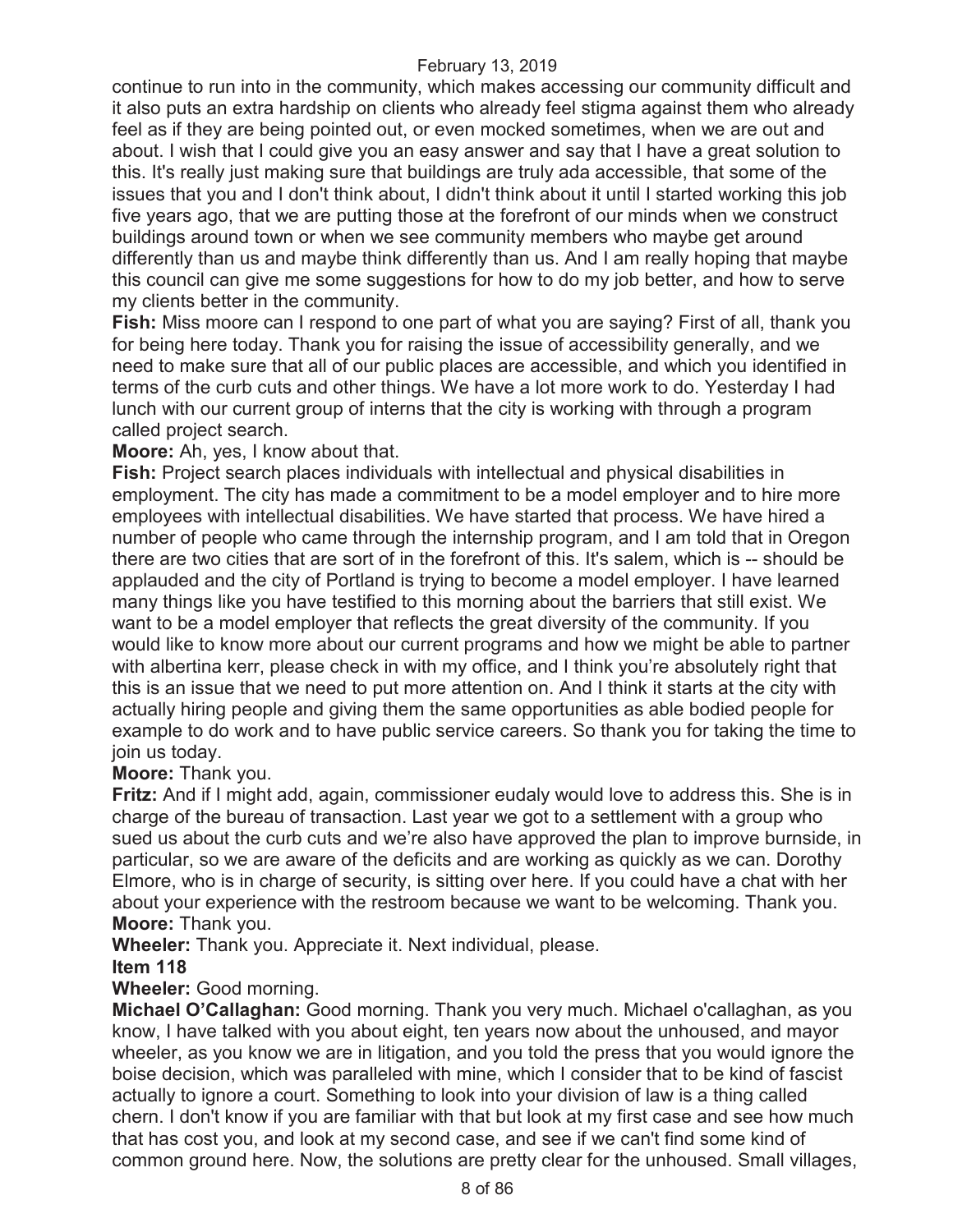all over the city, 25 or smaller. You swept the village of hope. Remember them out by the airport? You swept them? They set up this really nice place, man. Nope. Cops came in and swept them out. Friday in the middle of a snow storm, you swept the people over at the madeleines, okay. I took photos of it, went to your office, and they said oh, we are not doing sweeps. I said you want to see the picture? No, we don't. How can you not see? How can you not see the people are dying on the streets, two a week, and you keep up these sweeps that have no authority of law? My goodness. Where is your compassion? I am going to lay this on all of you, okay because each one of you sit in your respective positions and not my job, not my job, not my job okay. He is not going to change. It's up to you to pass a law to stop these sweeps. They have no authority of law, and they are killing people. They killed my neighbor. The sweep, in 2016, died the next day on the bike trail, and you can't see this. Okay. And you cannot see the solutions. You do not see, do you understand? This is fascinating, and amanda, I want to thank you for carrying water for right to dream. You paid the political price for that, and I appreciate that. Okay. Others here have not done anything. Jo ann, you are new and I appreciate your new energy here, and it needs some, and maybe the females here can have a little more compassion and stop these sweeps and stop killing people. The best things to do is to create these villages just like right to dream, of which we need 200 of them in this city, the count, when I took my count there was an undercount of a factor of five. Okay? Whatever the homeless count was, two years ago, you multiply that times five. This is a sick process, and you wonder why people protest because they are not being heard.

Wheeler: Thank you. Commissioner Fritz.

**Fritz:** I appreciate your kudos. I just need you to know that yes I did work to move right to dream two for four years. It was mayor Wheeler and his staff, burke nelson and seraphie allen in particular who finally got it done.

**Wheeler:** Thank you. For the record because I don't want people in the public to be confused. During the winter weather emergency, contrary to what you just heard, there were no camp cleanups, no camps were moved. In fact, we opened all of the emergency shelters. We opened additional shelter beds, and we did a signature outreach effort to let everybody know, and I stated publicly that nobody would be turned away, nobody was turned away. And we asked the city employees to volunteer their time and their energy to help get people to the shelters. And we put a call out to the public. I, myself, volunteered on saturday night to help transport people to the shelters. So while there are strong statements made here and people have every right to make those strong statements, and I think it helps at least further their debate in the conversation, which I see is ultimately a positive, sometimes what we hear is not always completely factually correct. First time certain it up, please.

**Fish:** Let's do the consent agenda first.

**Wheeler:** I am sorry. Thank you, commissioner Fish. Which items have been pulled from the consent agenda, Karla?

**Moore-Love:** We have 122, 124, 125, 126, and 127.

**Wheeler:** Very good. Please call the roll on the remainder of the consent agenda. **Fritz:** Aye. **Fish:** Aye. **Hardesty:** Aye.

**Wheeler:** Aye. The consent agenda is adopted. First time certain item number 119, please.

## **Item 119**

**Fish:** Thank you, mayor. As the council liaison to venture Portland, I am proud to welcome a number of guests this morning, including heather hoell, executive director of venture Portland, matthew micetic, president of venture portland's board and owner of red castle games in southeast foster, and I had a chance to visit with matthew the other day, and I usually buy a christmas puzzle at his store every year. This year, I bought a puzzle that we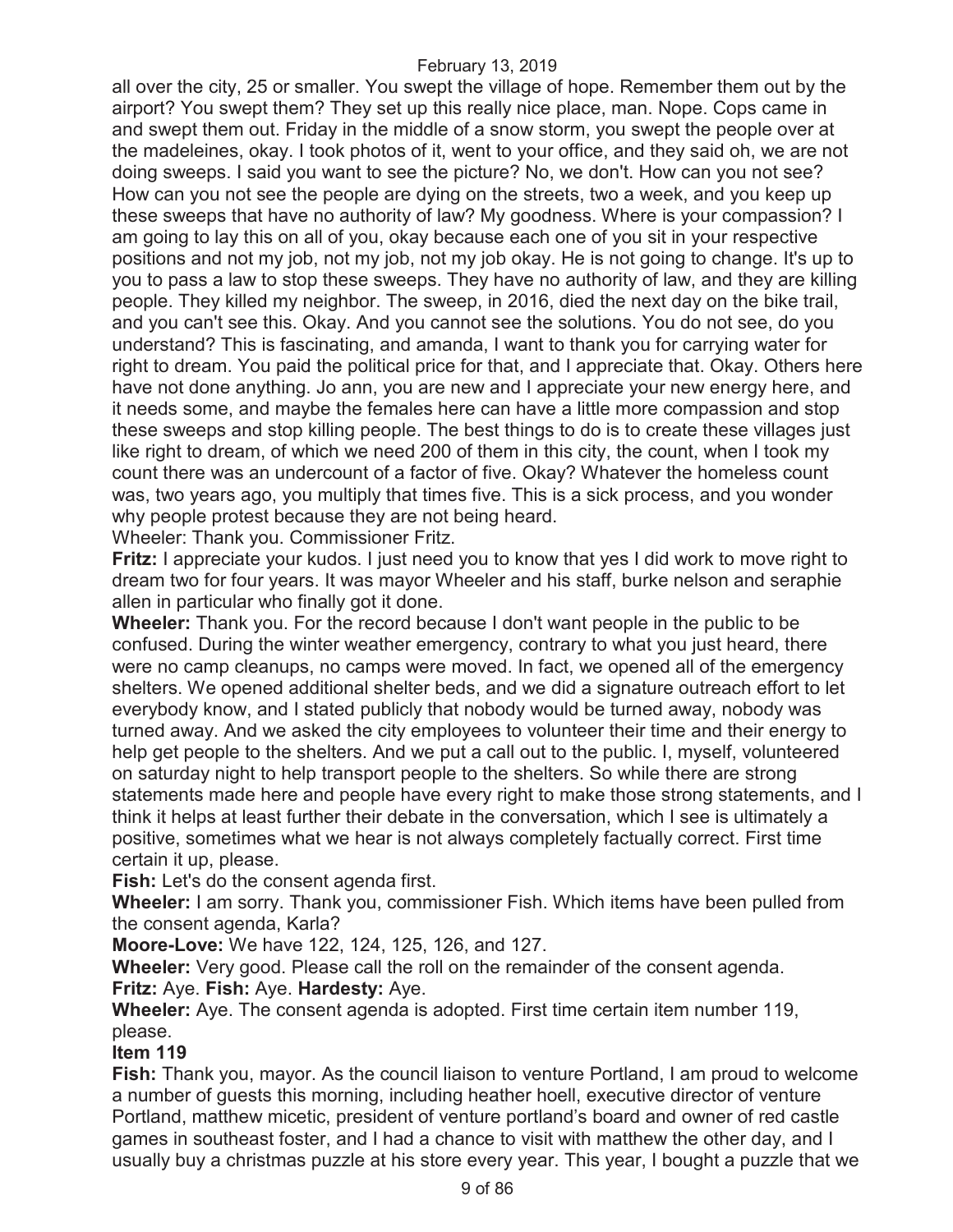could not master. So we were, despite all the efforts of my family, this puzzle that had a picture of a scenic view of london --

**Fritz:** Can I have it?

**Fish:** I would be happy to. It's the hardest puzzle that I have ever encountered.

**Fritz:** I love puzzles especially hard puzzles.

**Fish:** We are also joined by jody francis, the catalytic investment initiative manager, and josh nishikawa, the vice president of the gateway area business association, and liz smith, venture Portland delegate and board member of the st. John's booster business association. Liz, it was great to join you and the boosters at the tree lighting ceremony, in that wonderful event that you helped to host. She is the owner of Busy lizzie social media marketing. Venture Portland serves, colleagues, our 15 neighborhood business districts which represent over 19,000 individual businesses and provide nearly 270,000 jobs throughout our neighborhoods. The average small business in our city employs three or fewer people, that's small. When we shop local, we are reminded that 70 cents of every dollar stays in our local Community. Venture Portland provides great opportunities to our community including grant programs, trainings and technical assistance to our many and diverse business districts. One of the most impactful programs in my opinion is the catalytic investment initiative, which this council has funded, which is designed to bring increased capacity and resources to business districts in north, and in east Portland. Venture Portland continues to make a huge difference in traditionally underserved business districts. I look forward to continuing to support this program, as well as other programs in the future. And with that, I am pleased to turn the program over to executive director heather hoell. Heather, welcome.

**Heather Hoell:** Thank you.

**Matthew Micetic:** I guess I'm going to go first.

**Fish:** I'm going to turn it over to matthew.

**Micetic:** Thank you. Thank you for that glowing introduction, commissioner Fish. You stole a couple of my talking points, but I am sure that everyone will appreciate me talking a little less today. So thank you all for having us today. We are happy to be here. My name is matthew micetic, I own red castle games on southeast foster, and we sell very challenging puzzles. I am also the president of venture Portland, as well as the past president of the foster area business association, and I am involved in a few other community organizations, as well. I want to welcome you, commissioner hardesty, belatedly to the council at this point, but it's nice to have the opportunity to meet you, and I hope that we can have a great relationship, and do a lot of good for the small businesses in our city. Red castle games, I will give a quick plug. We had a great year last year. We grew about 18%, and a lot of that was through programming that we have implemented on foster through the association. We have what's called a foster tasting tour that is a pub crawl on one part but also an opportunity for businesses to introduce their wares and services to new clients, as well, and we had a tremendous response of new customers. We also introduced foster winter fest, a pay it forward style system where you would make a purchase at one business, get a ticket and it would incentivize you to go to further businesses. This was a huge component of our success during the holiday season, and I think it's very illustrative of the work that the catalytic investment initiative has done to help small businesses in the city grow. As you mentioned there is 19,200 small businesses spread throughout 50 districts, and that works out to just under 400 businesses a district. So having that support system is really critical to our success so that we can continue to do great local programming, as well as do a lot of the programming such as street fairs or the jadon night market we have had involvement in the past and just help kick start these great community events we have come to love in Portland, and it's come to be part of our culture here and our amazing uniqueness as a city and our amazing uniqueness as individual business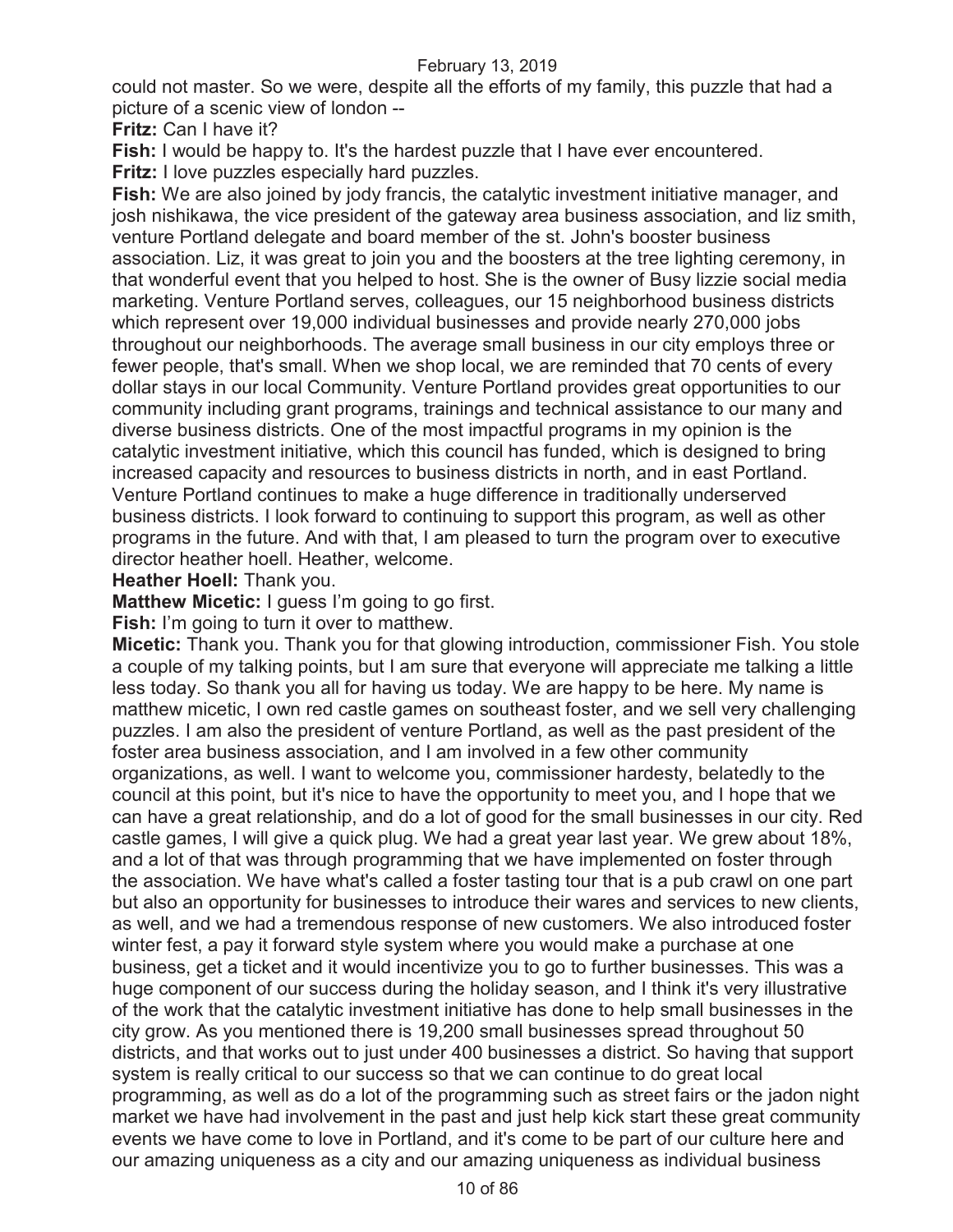districts. We are committed to the success of each individual neighborhood, as well as the city as a whole. In foster, one of the ways we worked with this is being welcoming to the new shelter that's coming in on foster road in the heart of the district. Rather than do as so many do and kick up their heels and say no, we had a seat at the foster steering committee, and we had seats for other neighbors businesses, and we are determined to make this the most successful shelter in the city and become a model that can be emulated throughout the city. I do want to credit mayor wheeler's office for being very responsive and in particular, seraphie allen. I know I've mentioned her before but she's been a phenomenal asset in the process and been very responsive and up to now that the new year's here, continue to connect with her and continue to work on issues around the shelter. I think one of the great things, also, with the shelter is the development of a community investment fund. It is something where community members that are housed, unhoused, businesses in the area, we can create a plan to really proactively address what some perceived or other issues that may arise from the new people in our community. We put together a plan to have programming in public places, and try to get additional lighting among other amenities, and as well as create an environment where we can make sure that the housed, unhoused, and those in shelter have the opportunities to communicate, to get to know each other, because ultimately, the public safety comes from knowing your neighbors, no matter who they are. We want for make sure that we encourage that type of behavior and really welcome it into our community. But, I am really here to talk about venture Portland. At venture Portland we have had some great success this year. It's been our busiest year ever as it seems to be every year at this point. We continue to grow our programming, we continue to offer more trainings, more customer – not customer service, that's my industry -- technical assistance, as well as just having more and more volunteer hours, both on our board as well as in all the business associations that we serve. New programs like the, not so new at this point, catalytic investment initiative have gone a long way to start to address some of the historic discrepancies in city investment and business districts, and I thank you for that program. We are the only entity that's working at the small, low district level to make sure that we have these unique opportunities in all of our unique neighborhoods, and it's also I think really critical to acknowledge that what's right for foster is not right for hawthorne or not right for st. John's. It's been really amazing to have programming that's both tailored to our individual needs, yet having that cohort, that we can talk about issues that we have in our district, or ideas for better events or improvement, and having that networking capability has been phenomenal for, especially foster, and I hope other districts, as well. We are the support system for small business in the city of Portland and for business districts. Big business, they have got a support system, but we are the small business support system, and we support all of these small businesses. Venture Portland has had a 22-year partnership now with the city, and we have invested 1.6 million in business districts that have also come back as a 5 million match. So for every dollar that we invest, we are getting the private sector to invest an additional \$3 or so, and I think that, you know, it shows that business, particularly small business in Portland is a little different, that for most of us, it's not just about business. We're members of the community. What's good for neighbors, is good for business. What's good for everyone in this city is good for business, and so we want to grow that partnership and strengthen it with you, council, and we want to use our collective efforts to proactively address the issues facing our city. It's really, I think, been a humbling experience working with venture Portland in that, you know, seeing how much of an impact we can all have as individuals, but then when we collectively work together, the real problems that we can solve, and I think that you are going to see some great numbers in and hear great stories from my colleagues today. We have our newest employee, jody, with venture Portland,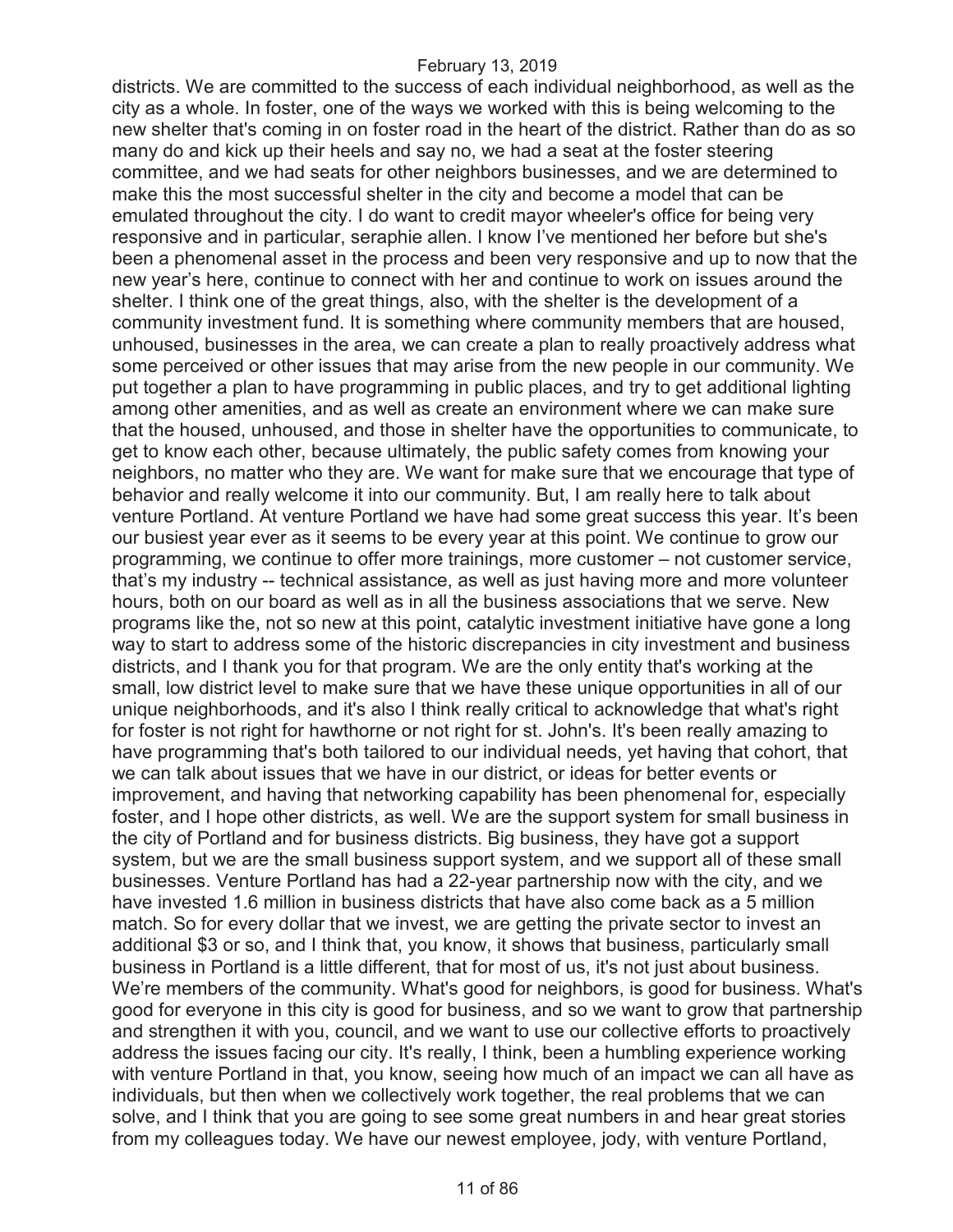and I am sure that she is excited to talk, and now I am going to turn it over to heather to get into some of the nitty-gritty. Thank you very much.

**Hoell:** Thank you, Matthew. Good morning, mayor Wheeler and commissioners. It's great to be with you this morning. I am heather hoell, I am the executive director of venture Portland. As matthew said, 2018 was a big year for venture Portland and the neighborhood business districts we supported. The brief overview provides a snapshot of our work over the last 12 months. After eight years of sustained double digit growth, venture Portland once again expanded access to our capacity building programs, which are ably managed by jacob falkinburg and evelyn ferrara, who are sitting in the audience. We increased participation in our training and technical assistance program with almost 400 business district leaders attending one of 33 trainings that covered everything from the legal roles and responsibilities of nonprofit officers to creating a new kind of enhanced services district, to mapping assets in diverse and rapidly changing neighborhoods. And we addressed 593 districts' specific requests for individualized assistance from business districts citywide. This in-depth personalized support helps districts successfully navigate major leadership transitions, and manage significant business mix, built form and demographic changes. Over the last year, venture Portland provided 2,665 hours of training and technical assistance to business district leaders from emerging and established districts citywide. To put our exponential growth over the last years in context, in just the first six months of this fiscal year, we have already exceeded the total number of training and technical assistance hours that we provided in all of 2014 and 2015. We also significantly expanded access to our grants, awarding nearly \$120,000 to fund 33 projects and business districts, leveraging just under \$300,000, a 2.5 to 1 match making these some of the most efficient dollars the city spends. Part of our grant-making in 2018 included launching new funding streams to better meet the needs of neighborhood business districts at every stage of their life cycle. Hiring professional staffing is the single most catalytic thing and all volunteer business districts can do. Our new staffing kick starter grant helps six districts invest in professional staffing, four for the first time. Districts hired five organizers, generating roughly \$80,000 in new payroll, an 8 to 1 match. The staffing kick starter grant is a one-time grant to help districts make the leap from all volunteer operations to professional staffing. I am thrilled to report as we enter 2019, 100% of those grant recipients will retain these new jobs in 2019. We also partnered with travel Portland to create new destination investment grants that help the districts invest in significant physical improvements that benefit the customers and visitors. Portland's new tourism master plan identifies the neighborhood business districts as significant tourism assets. These grants directly contribute to Portland's international appeal. I want to give a specific shout out to the bureau of planning and sustainability and the bureau of transportation. Both bureaus stepped up to assist venture Portland and business districts during the application period for these grants by providing rapid response planning and permit assistance. Pbot sent staff to venture Portland to meet with business district leaders in person and answer specific permit and right-of-way questions. Finally, two-thirds of all of our grant funding this last year went to underserved business districts in east and north Portland. The overwhelming majority of Portland businesses are neighborhood-based which means neighborhood business districts truly power Portland's economy. All year, but especially during the holidays, venture Portland ensured cash registers rang citywide. In addition to helping launch or expand 17 district events between halloween and new year's, we promoted and I attended 30 different retail promotions over 21 days, including little boxes which incentivized 15,000 store visits and more than 6,000 purchases, a 13% increase over last year on black friday and small business saturday. And, Multnomah village's golden ticket program which incentivized shopping in neighborhood businesses and has generated \$6 million in holiday retail sales over the last six years. These free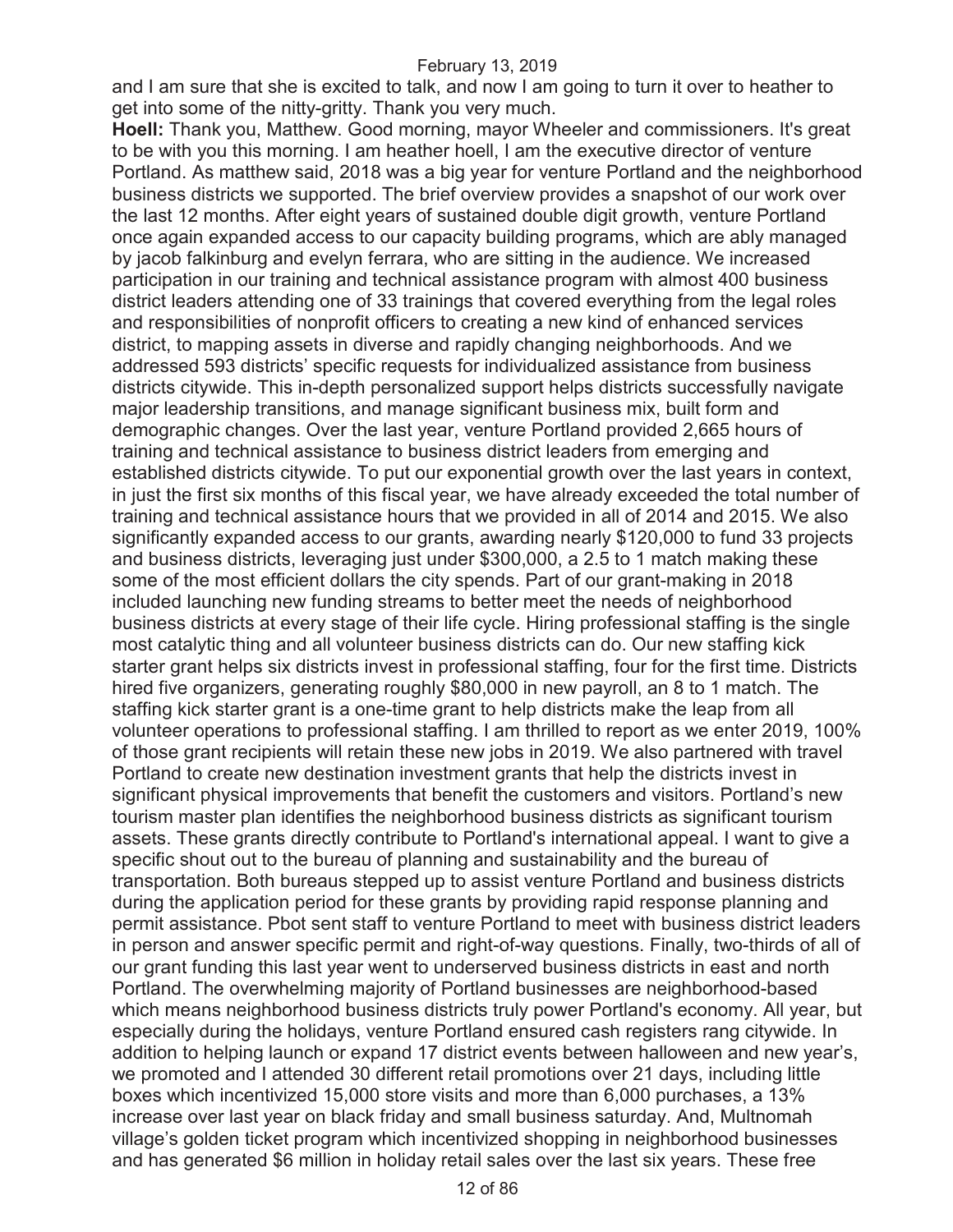family-friendly celebrations featured santa claws, santa-paw's and Hanukkah harry, plus festive lights, holiday treats, and shopping discounts to help Portlanders stretch their holiday dollars. And with 70% of every dollar spent in a local business staying in Portland's economy, business districts made the city merry for everyone. In 2018, we deepened our relationship with the city, partnering with planning and sustainability, particularly tyler bump and his team, to design and implement a neighborhood business district demographic's database. This innovative tool available to the public, aggregates more than 40 data sources to provide neighborhood businesses and business districts critical economic and demographic information. We can all now easily find the number of businesses and jobs in a given neighborhood business district, business sectors that are growing or shrinking, average wages, and commercial lease rates, and housing starts. The database also has individual and household demographics including racial and ethnic backgrounds, age, and average household income in a district. Using this information, we are able to help neighborhood business districts better understand their community, serve their customers, and assess their membership and leadership to ensure that they are reflective of the districts that they serve. Understanding and using this database has been a key component of our three-part diversity equity and inclusion training series this year. It also underpins the catalytic investment initiative's diversity benchmarks and most recently helped central east side designate specific board categories for its enhanced services district. We continued to help business districts connect with city council and it's bureaus, supporting significant public infrastructure and investments and including the great new park in gateway, streetscapes, and other safety improvements. Venture Portland maintains it's age friendly business and sustainability at work designations, helped bes and pbot mitigate the impact on business districts of large construction projects, and supported the office of community and civic life's name change. Venture Portland continues to applaud the council's unanimous decision to ensure business and neighborhood associations now receive the same city notifications, regarding land use and construction. This corrected a long-standing systemic inequity and remains very positively received citywide. Speaking of notifications, while land use and zoning are frequently hot button issues, neighborhood business district leaders have repeatedly shown that when provided information about proposed changes in their communities, they will rise to the challenge and work with you to find solutions to overcome some of our biggest obstacles. In particular, I want to note that the collaborative and innovative examples recently set by central east side foster, kenton and lloyd. When given the opportunity to have a meaningful discussion with city leaders, about the need to provide shelter or services for our most vulnerable citizens, all four districts, not only supported placing shelters in their districts, but raised significant private funds to ensure their success. In partnership with elders in action we produced Portland's inaugural age friendly business awards, right here in the city hall. And our awards ceremony which recognized 11 neighborhood businesses, brought together 100 age friendly supporters and business owners. These awards presented to diverse businesses and organizations including shop adorn, the Multnomah county elections department, new seasons, Portland nursery and unitus community credit union, celebrated organizations that employ and serve people of all ages well. As the first and only u.s. city, and one of just nine cities across the world invited to be a founding member of the world health organization's global network of age friendly cities, Portland has long been an international age friendly leader. I am proud to report that across the country, interest in adopting our exciting model and successful strategies for engaging businesses, large and small, in age friendly activities is continuing to cement our status as a city. We are planning year two of the awards, and I look forward to your continued support of this unique program. Speaking of unique programs, venture Portland strongly supported my people's market in 2018 including providing significant promotion of the lloyd center pop-up. We also provided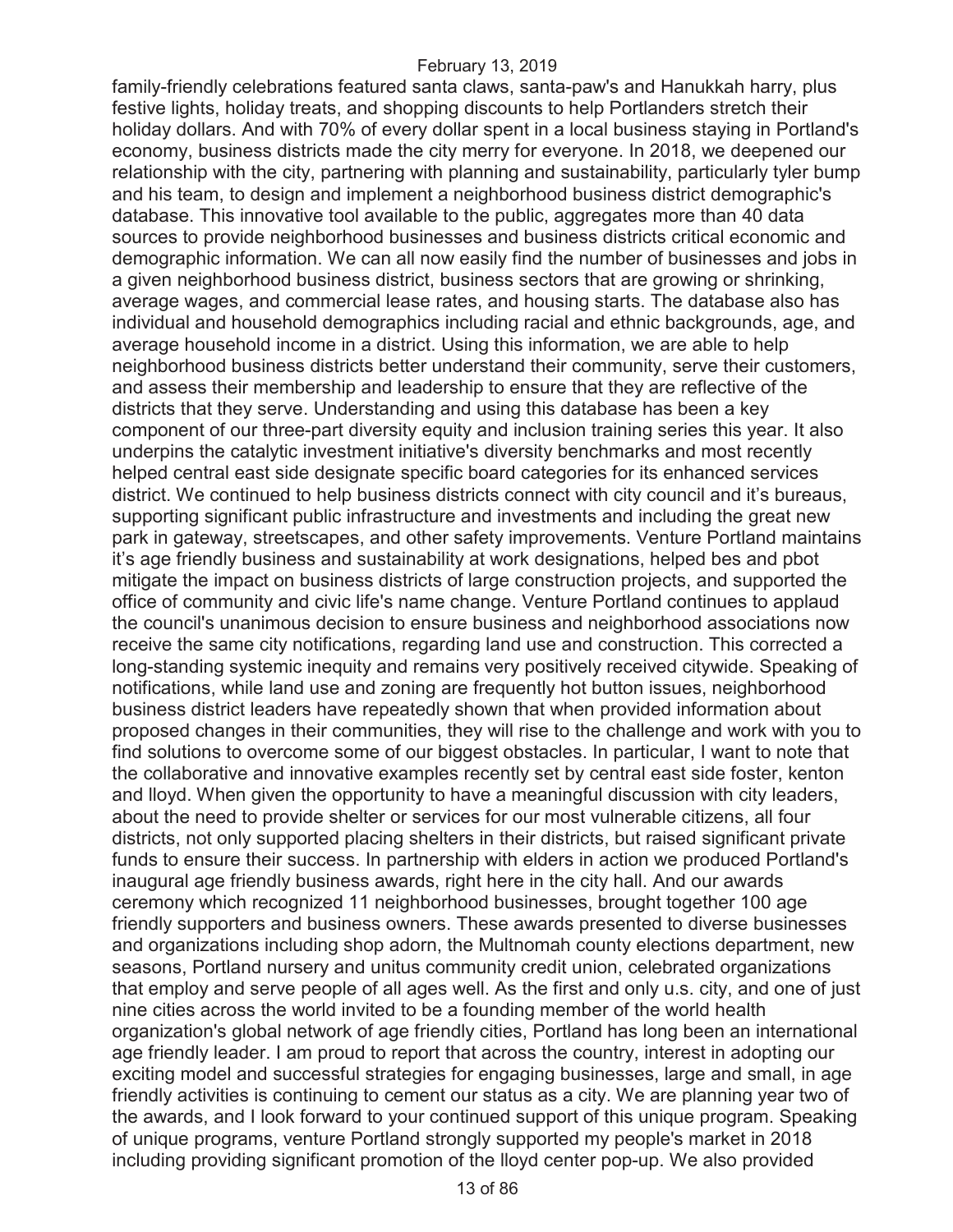personal introductions connecting participating entrepreneurs of color with their local neighborhood business district. Last, but certainly not least, I want to recognize venture Portland's dedicated volunteers. Many of whom who are here with us today. Our board made up of one representative from each business district contributed a whopping 1,255 volunteer hours. These volunteer hours equaled to .61 fte or giving the additional 24-hour a week employee a year were on top of the hours they already spend running their business and volunteering in their business district. Our success would not be possible without this incredible commitment. Last year we transitioned our innovative east and north Portland pilot project into the ongoing catalytic initiative, by providing stable funding for this proven, city council's ongoing investment, including, excuse me, helped participating business districts generate significant success. I am happy to introduce to you venture Portland's new catalytic investment manager, jody francis.

**Jody Francis:** Thank you, heather, good morning mayor wheeler and commissioners. Nice to be here. As heather said my name is jody francis and I manage venture Portland's catalytic investment initiative. This catalytic effort addressing disparity and gentrification in eight targeted districts has three short-term goals to increase membership, volunteers, and revenue. I am thrilled to report that last year we once again radically exceeded all of our goals. After two years of increase, we once again added significant new members, currently almost one-third of all business district members in east and north Portland are new. We also significantly increased volunteerism across the districts, diversifying the business districts, all volunteer board leadership, and so it is more in line with the district demographics and bringing new voices and perspectives to the table. And finally, we help districts generate \$145,000 in new revenue to support the neighborhood businesses. And that's not all. We also made significant progress on our long-term goals to create a business support network that crosses district boundaries, creates stronger ties between the businesses and residents, and improve district identity and positive public perception of east and north Portland. We helped the districts launch more than two dozen events designed to connect residents with the businesses and make cash registers ring in economically lagging parts of Portland. Improved participation in east and north Portland with 62 positive media stories, and increased district capacity to help the city invest more than \$100 million in public infrastructure projects. So how have we done it? We hired professional staff behind me to my right, and dane fredericks, cody galloway, amy hampton, calvin hoff, jeff lynott and placed them directly in business districts. We provided seed funding to help the districts experiment with new programs to better serve their diverse businesses. We provided innovative and personalized assistance to districts including helping districts identify 49 geographic nodes or commercial clusters across eight districts and two city quadrants. Analyzing almost 10,000 diversity points including business type, size, location, and longevity, plus business owner gender, ethnicity and race to help districts set diversity benchmarks. Helping staff visit more than 3,000 businesses and using their feedback, adding 168 business benefits to better serve the business mix in these rapidly evolving districts, analyzing diversity and skill sets of 54 district volunteers and almost 1,000 data points including business type, size, location, longevity and individual gender, race, ethnicity, leadership experience, seniority in districts and onboard. But wait, there is more. After the devastating cancellation of this event, in 2017, 82nd avenue once again kicked off the rose festival by hosting its annual parade. And the district revitalized its website adding meet your neighbor profiles of the district's diverse businesses. In october we helped 82nd avenue expand their significant event around the world in 82 dishes. This ten-day restaurant hop incentivized Portlanders to sample international cuisine at two dozen businesses, generating more than 700 purchases and \$5,000 in new revenue. Reflecting the diversity of their district, 70% of the participating restaurants are owned by people of color. Initiative funding provided material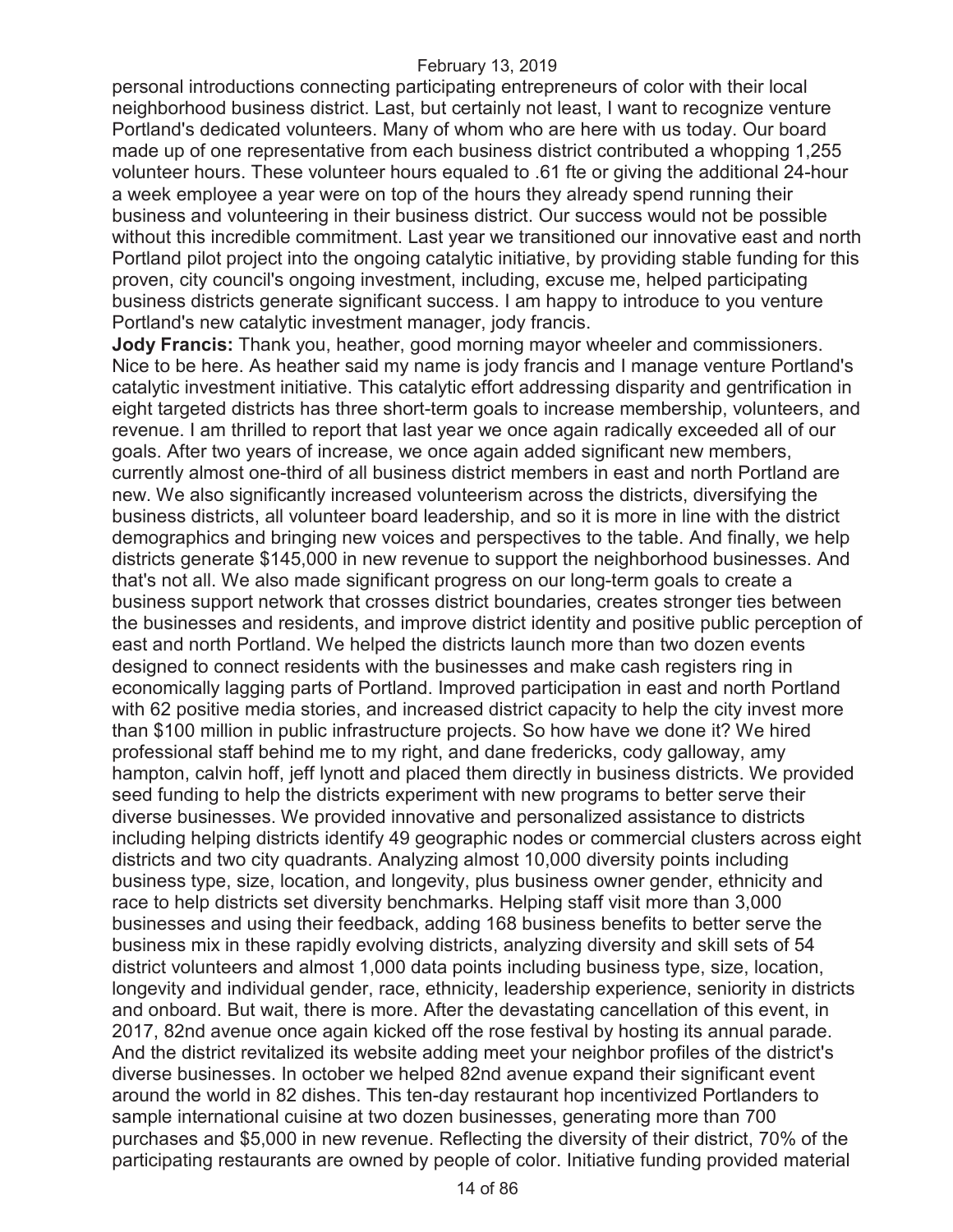translation and dedicated staffing to successfully address cultural and language barriers with the district's diverse businesses. Foster launched an innovative partnership with pbot last summer to proactively promote district business in advance of significant months-long construction for foster's long awaited streetscape. After expanding the annual tasting tour, featuring 43 participating businesses, they kicked off foster faves, a nine-week instagram campaign incentivizing customers to visit district businesses during construction. And in october, they hosted a new district-wide halloween event providing pbot's safe ride home program at all participating bars. This public-private partnership truly set the standard for proactive business support before and during the major infrastructure projects, and I strongly encourage pbot to work with venture Portland to continue in the future. Foster made sure the holidays were merry and bright by launching foster forward, a unique shopping incentive program that encouraged Portlanders to do their holiday shopping locally. And they produced a video explaining the program and capped it off with winter fest, a series of family-friendly holiday activities hosted by foster businesses followed by a first-time lighting of carts on foster with more than 20,000 twinkling lights. It is my pleasure to introduce jason nishikawa, vice president of the gateway area of the business association. Jason.

**Jason Nishikawa:** Thank you, jody. Good morning ted wheeler and commissioners. **Wheeler:** Good morning.

**Nishikawa:** As jody said my name is jason nishikawa, and I am the vice president of the gateway business association. I am also a cpa and principal at urban and company's cpa's and I lead the brewery group. Last spring we were thrilled to join commissioner Fritz in opening the gateway discovery park in the heart of the business district. Our district, which has long suffered from systemic disinvestment is now filled with palpable new energy as our diverse community finally has a place to gather together. The park also provides a long needed venue for public events. In 2018 we partnered with the parks bureau to launch two new significant events that utilized and promoted the park and it's amenities. Our first event, cruising gateway, all wheels welcome, gave a nod to the historic cruising that occurred along the halsey wheeler corridor but focused on our future as a regional transportation hub with bike, electric cars, scooter and skateboard demos as well as information about our new park, gateway green. When the weather turned we hosted celebrating gateway, an international winter festival in the park. Highlighting our community as the communities of diverse cultures and unique winter traditions at a family friendly event that promoted positive programming after dark. Gateway is one of Portland's most diverse neighbor business districts. With more than three dozen languages spoken in David douglas schools, I am proud our board leadership accurately reflects our community's diversity. To showcase our diversity we used funding from venture Portland's catalytic investment initiative to hire a local photographer and invest in professional photos of gateway businesses and their owners. These high quality, unique photos tell the story of the district, featured on permanently on our new website and provide a critical, professional asset, which is out of reach for most of our businesses. Finally, last fall we convened with a new gateway leadership council bringing together leaders from three neighborhood associations, four community groups, and our business association to reset our relationship with prosper Portland and productively identify new opportunities and emerging assets related to the \$35 million in public investment coming to gateway in the next months. Our ability to play this important leadership role in our districts, strengthen our businesses, and serve our community as a direct result of our participation in the catalytic investment initiative. Thank you for your continued support in the investment in gateway and in east Portland.

**Fritz:** Isn't gateway the oldest business district? I think it may be. **Nishikawa:** I believe so. It's the largest.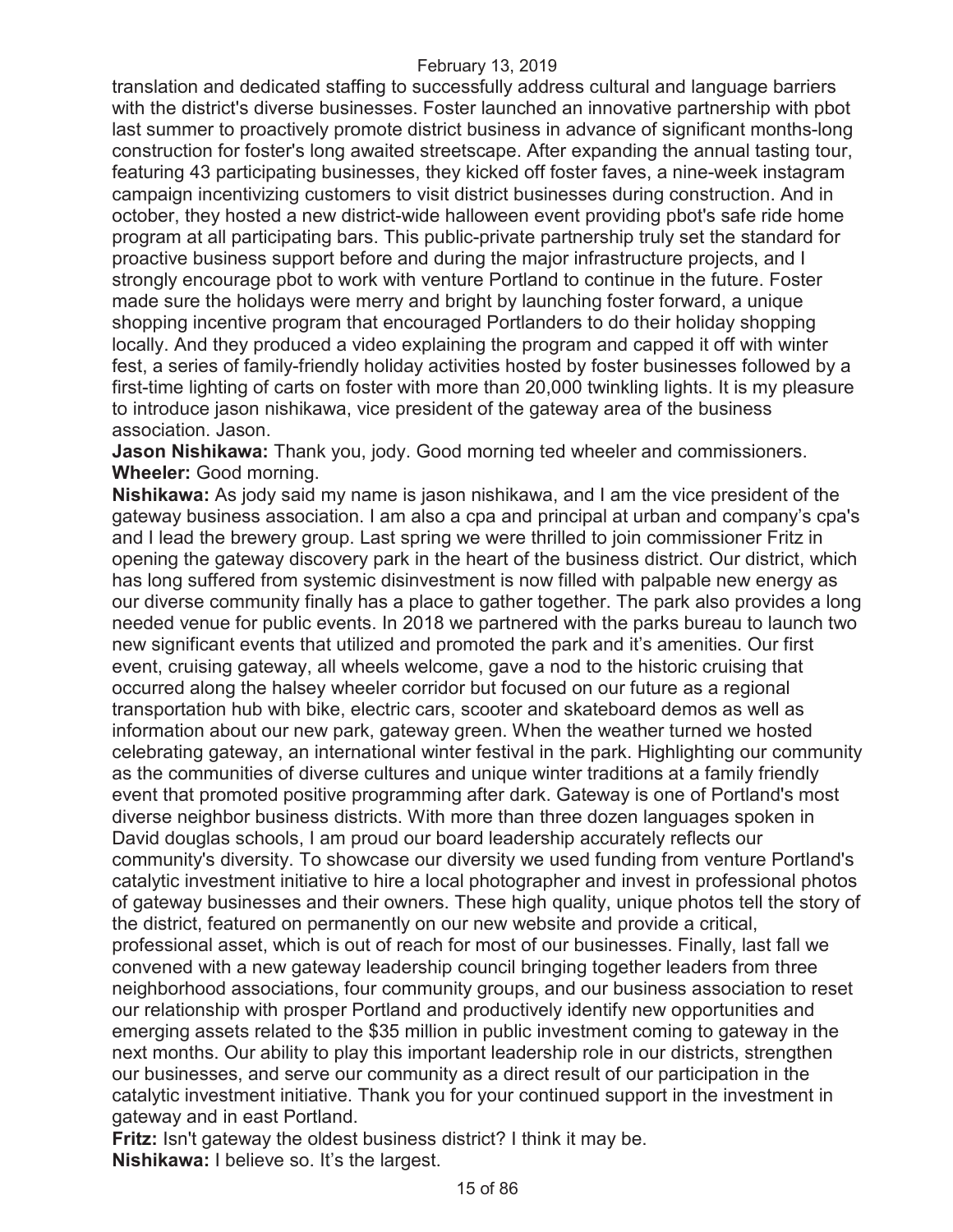**Hoell:** You've got two different districts at the table here who both claim to be the oldest. Probably a good thing they are separated.

**Fritz:** It's one of the oldest, yes, so it's really impressive that you are, your advocacy over many decades has resulted in this place, which the chair of your business association, when we did the opening of gateway discovery park said it was the first time 106th and halsey has been favorably compared with paris.

## **Nishikawa:** Absolutely.

**Fritz:** And I think that was absolutely true.

**Fish:** We should also acknowledge that commissioner Fritz has a long standing relationship with the gateway area business association, and I am now old enough to remember that she was named gabba person of the year, and then she put that in her voter's pamphlet. And won convincingly so I think that there is a lesson there.

**Francis:** Thank you, jason. It's good to have you here with us. In 2018 kenton lodged a new district map featuring their iconic paul bunyan statute, and after winning restore oregon's coveted DeMuro award for paul's community funded, \$80,000 renovation, they launched deck the paul, a holiday celebration featuring district-wide lighting. Kenton expanded it's annual garage sale in participation with the kenton neighborhood association, and continued its long support of the kenton women's village by investing in new heaters for the residents. Finally 2019 will be an even bigger year for kenton as it happens to be the -- sorry. As we celebrate paul's 60th anniversary at their tenth annual street fair in may which happens to be the first street fair of the season, and we hope that you will join us as it promises to be a great party. In partnership with the water and parks bureaus, midway expanded its seconds annual midway thriving event at powell butte in june and continued to support the district's celebration of diversity at the midway festival of nations. They also continue to update their website, which features micro-sites for midway businesses and plays a critical role in reducing midways disproportionately large digital divide. And they hosted commissioner Fish, Fritz, and vega peterson at their ongoing monthly district lunch. When venture Portland created the initiative, we knew that for the catalytic investment of this magnitude to succeed long-term it would require a 3-5 year effort per district. The program's ultimate goal was to invest heavily in districts until the programmatic and financial capacity were self-sustaining. Once that happened they would graduate from the initiative, and we would bring on another district in need. Following the montavilla's successful program graduation, st. John's is the newest catalytic investment initiative participant. It is my pleasure to introduce liz smith, chair of the banner's committee and member of the st. John's boosters business association. Liz? **Liz Smith:** Thank you, jody. I brought props, too. Can you hold my prop for me? Good morning, mayor wheeler and commissioners. As jody said I am liz smith, and I'm a member of the st. John's booster business association board formed in 1926. I also chair the st. John's banner committee, represent the boosters on venture Portland's board, and own busy lizzie social media marketing a small business consultancy. Like all of Portland st. John's is changing with hundreds of new apartments, residents, employees and commuters in our district we wanted to make sure our identity did not get lost in transition. Working with venture Portland we secured grant funding to hang 20 beautiful banners, last spring. Our unique banners were designed by a well-known st. John's artist, al-sharif, and referenced our district's unique assets including the river, parks, and historic bridge, and if you can see there is a little bicycle on here, too. We added that for the future greenway. We included our website on the banners, and after they went up, traffic to our website increased 30% and has continued to grow steadily over the last ten months. After the banner's launched we re-purposed the design to create more than 100 welcome baskets filled with coupons and logoed items from st. John's businesses. Baskets were distributed to new residents in three of the new apartment buildings. And I am thrilled to announce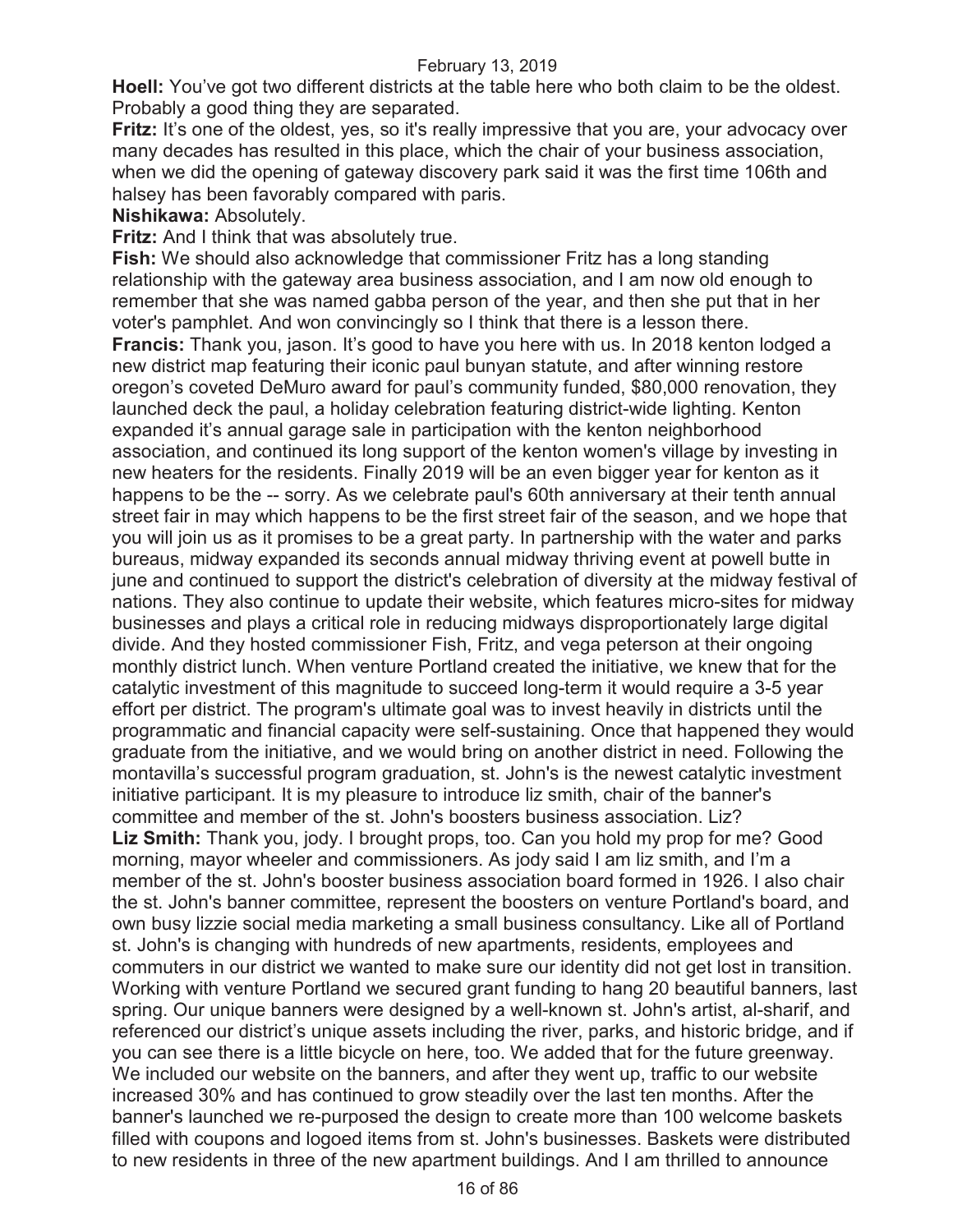that we will hang another additional 20 banners in the district this spring. St. John's is extremely thankful for the opportunity to join venture Portland's catalytic investment initiative. With venture Portland's help, over the last seven months we significantly expanded two of our signature events, producing family friendly holiday festivities including safe trick-or-treating and portland's first tree lighting that attracted more than 3,000 attendees. I would like to give special thanks to commissioner Fish and his team and the staff at bds and pbot for their quick amendments to construction permits impacting our plaza. These critical changes allowed our tree lighting to occur and insured the st john's farmers market could continue its ongoing operations. Thank you for investing in st. John's and businesses through venture Portland.

**Francis:** Thank you, liz. As you may have noticed the williams district is undergoing massive change, with ten new high-rise buildings, more than 1,000 new apartments and 100,000 square feet of retail space, the district has been under construction for the last four solid years and will likely remain that way for the next two. To remind the people that williams is not just a difficult construction site, we used catalytic investment initiative funding to expand walk williams, a monthly event featuring late business hours, discounts, deals, and district-wide entertainment. Williams also launched a halloween event this year to provide safe trick-or-treating options for district kids and expand their map, which once again highlighted the historic black williams project markers. Last but not least, williams hosted their second annual williams gives campaign. Partnering with boise elliott school, ethos, friends of the children, sei and the vancouver avenue first baptist church to ensure the holiday was merry and bright for those in need. Their generosity was matched by fellow business districts, citywide. Local businesses donate to local charities at more than twice the rate of national chains. In fact, in 2018, Portland's nonprofit, neighborhood business associations donated more than \$100,000 to other local charities citywide while neighborhood businesses collectively contributed more than a million dollars to help keep Portland a wonderful place to live, work, and play for all.

**Hoell:** Thank you, jody. Our ongoing public private partnership truly drives Portland's economy. Last year Portland's neighborhood businesses contributed more than \$100 million in taxes to fund essential city services like first responders and parks, and now, it's once again your turn as we lead into valentine's day to show a little love to neighborhood businesses by continuing to investing in the businesses and business districts that make Portland, Portland. As you design the fy-19/20 budget, we ask you to continue the ongoing funding that enables us to support districts citywide and provide deep and targeted assistance to those in historically underserved east and north Portland. Your investment in venture Portland and the city's neighborhood businesses provide critical stability for the professional staff and district volunteers working to strengthen our economy and ensure our shared prosperity. It is a pleasure and a privilege to work with all of you and your bureaus, and together, we are growing business and connecting neighborhoods. Thank you for your support.

**Wheeler:** Thank you.

**Fish:** Mayor Wheeler?

**Wheeler:** Commissioner Fish.

**Fish:** That is venture Portland's annual report. Before a motion is made to accept the report and comments from council, I want to just acknowledge that we received a letter, each of us received a letter from pastor matt hennessey of vancouver avenue first baptist church, who wrote to offer his strong support for the work of venture Portland, and we know that he's not just the senior pastor at vancouver avenue first baptist church but he's also a chair of the board of ecumenical ministries so we thank the pastor for putting a lettered in. And I also want to acknowledge that, while heather didn't put this in her presentation, one thing that we've learned in the last couple of years is every time we have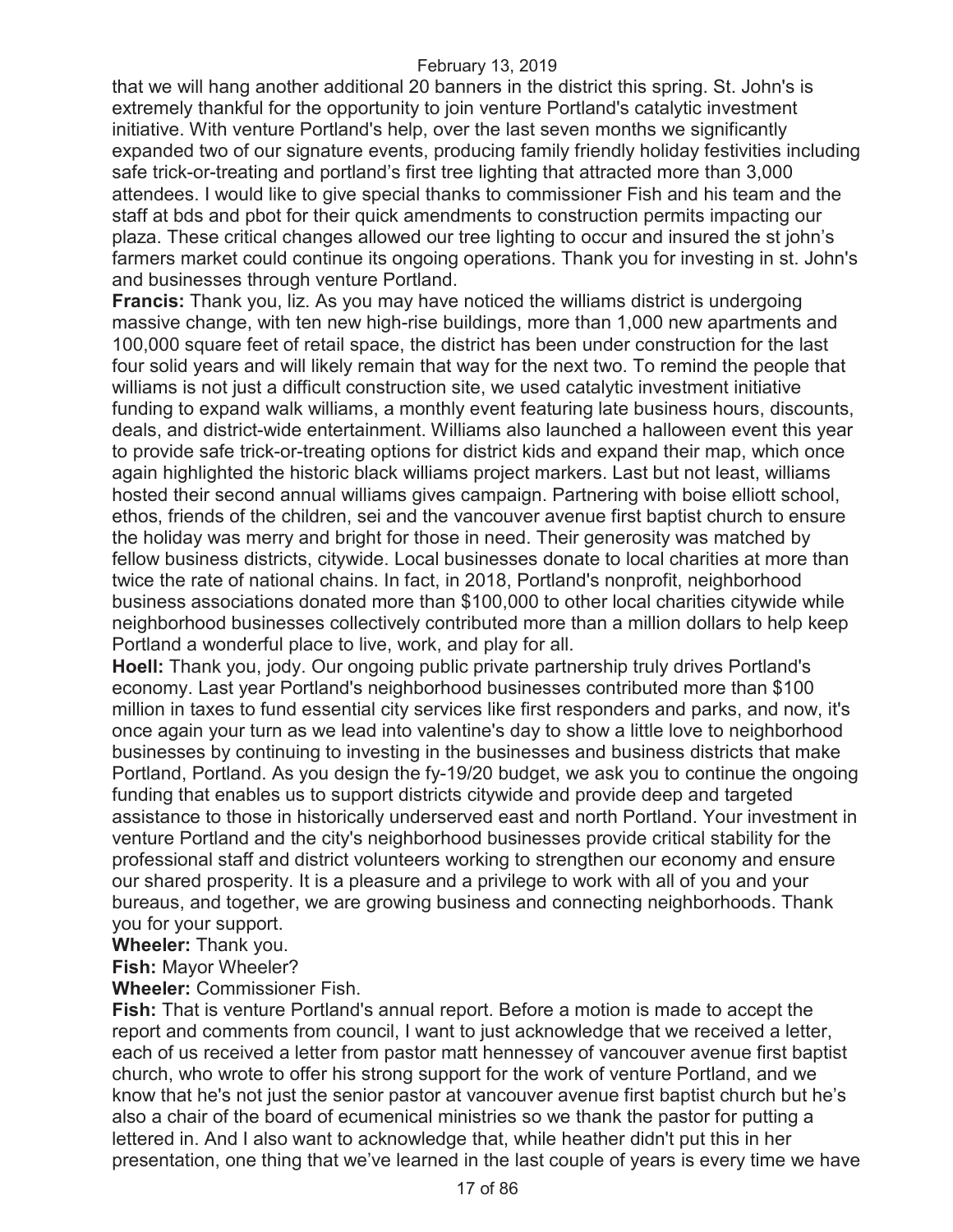these big snowstorms, and as people know the last week, we've been busted by daily snowstorms that have been -- heralded by kgw and the city while maybe not quite the storms that we expected but still what we learned in past years is our messaging was a little off. We used to tell people during the storms, you know, stay home, be safe. Now what we encourage people to do is stay local. In other words, don't plan any big trips, don't get in your car and go, but it does not prevent you from walking to your neighborhood business, and frankly it's during the big snowstorms that our local businesses need our help the most. So for example, my daughter and I went out and ate at a local restaurant on saturday night. Apparently I was not the only person who went to my local grocery store. There was not much left when I got there. But, so we encourage people during increment weather to think about supporting a local business, because that's a tough time for them, and that could include going to a restaurant or buying something local or whatever, and I wanted to highlight that because our messaging was off a couple years ago, and thanks to venture Portland, I think we are now more unified in encouraging people to shop local while they are also dealing with these storms. With that, I would make a motion to accept the report.

### **Fritz:** Second.

**Wheeler:** We have a motion from commissioner Fish and a second from commissioner hardesty. Any further discussion? Please call the roll.

**Fritz:** Thank you very, very much for the report and for all your work. Thank you commissioner Fish. I noticed how many of the photographs you prominently featured, so it's really impressive that your health challenges have not slowed you down and you continue to be such a champion for businesses, small businesses all over Portland, and if there is anybody visiting from outside of Portland, I bet they're really jealous as they're watching this, and all this with no sales tax, so thank you for the work that you do. It really is important and does make Portland, Portland. I am looking forward to getting and having a try at that puzzle from red castle. Aye.

**Fish:** I want to thank heather, matthew, jody, jason and liz for joining us today. I want to thank all of our 50 neighborhood business districts for stepping up and for being such a vital part of the local economy. All the data reminds us that we invest local. It helps our local economy. It is tempting, I think, in this new world to do our shopping online, and I will remind my -- the listeners that companies like amazon do not pay local taxes. They don't support little league. They don't give back to the local communities. Our local businesses do. And they do it consistently, and furthermore, I thought it was very powerful when matthew reminded us that during a very divisive debate about a shelter in foster, and frankly, these debates are inherent the divisive, just the nature of them, and there is usually a lot of push back and some anxiety initially, and then the tide turns. To have a local business district at the table talking about the importance of being welcoming to all is very powerful. We thank you for that leadership. I am proud of our catalytic investment initiative and the fact that the council has provided long-term funding. It is clearly paying off. We are grateful to all the small businesses, and frankly, we want to grow our small businesses and help them add payroll and additional employees. Heather, it's an excellent report as always. Once again, I am very proud to support your work. Aye.

**Hardesty:** Thank you. I greatly appreciate this

**Fritz:** You turned it off.

**Hardesty:** Oh, I turned it off?

**Fritz:** It keeps going on and off. Sorry. [inaudible] Sorry.

**Hardesty:** Thank you very much for your report. I would love to be able to review information in advance of the city council meetings so maybe next time I could get the report before you present. I vote Aye.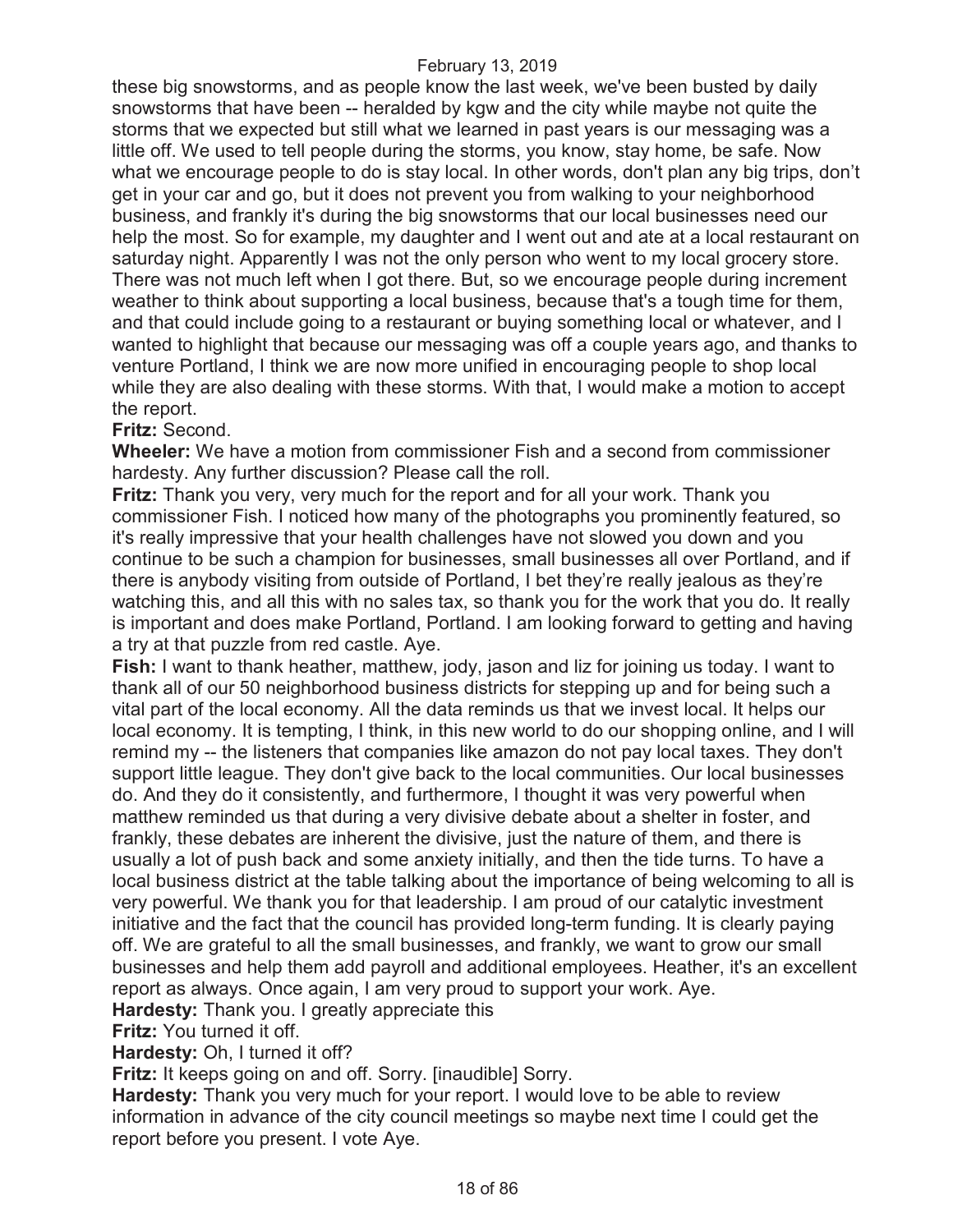**Wheeler:** Well, I enjoyed this presentation. Last year I enjoyed it even more. This year, I appreciate the fact that you keep data and you keep metrics, and you measure your outcomes in a way that the council can actually see and appreciate when budget time does roll around. I also want to acknowledge as my colleagues have the importance of small business in terms of creating shared economic prosperity for our community. It is a very high priority for me. It addresses a lot of the other issues that we spend a lot of time talking about here, as well. If we can connect people to employment, if we can connect people to wealth building opportunities, and if we can engage in trying to generate wealth for our community and for our neighborhoods. That is ultimately healthy for families and it is healthy for the community, and it goes without saying, as heather mentioned right up front, this is a small business town. It does not mean that we don't have large companies here. That does not mean that we don't like large companies here. It just means that given the structure of our local economy, we have to acknowledge and support small businesses. And this is one of the many ways that this council chooses to support small business enterprise in this community. So thank you for your excellent work. I look forward to next year being even better. I vote Aye, the report is accepted. Thank you all for being here today. Next item, Karla, let's go to time certain item 120.

#### **Item 120**

#### **Wheeler:** Commissioner Fritz.

**Fish:** Thank you, mayor. I'm very happy to bring forward this ordinance, and ever since i've been on the council for ten years now, I have held two half-hours every week for what we call constituent spots where anybody can come in and talk to me about anything. And sometimes my response is, well that's really interesting, thank you for telling me. And sometimes it's that's really interesting, and it would take my entire staff 20 years to get that done, but I appreciate knowing about this. Sometimes it's well, actually that's another council member's responsibility, so I will put you in touch with them and sometimes it's like wow, I am very interested in this. Let me see if I can do something about it. A couple of previous instances where when we did the conflict-free minerals resolution about using minerals in computers that are not procured in a horrendous way in africa and another one was the behavioral therapy for children experiencing autism which eventually became a state law as well as a local one. And there is another one that came to me as a constituent bringing it to my attention, and I have never thought about the challenge, and I thought well, this sounds really interesting, and please go talk to the human rights commissioner to see if they also share your concern, so that happened, and my staff worked with committee members and here we are today. We are asking council to support amendments to our civil rights code, presented in exhibit a. The more substantive change is the inclusion of non-religion such as atheism, agnosticism, or lack of belief in God or gods in the protected class of religion. While existing Oregon courts have recognized this, state law does not expressly prohibit discrimination based on non-religion. This leaves many of the community members vulnerable. This ordinance has been shepherded by my office and the city attorney's office in partnership with community advocates some of whom are joining us today. Cynthia castro, my policy advisor, and Kimberly mccullough, the policy director for the american civil liberties union of Oregon will explain more. **Cynthia Castro, Office of Commissioner Fritz:** Thank you. Thank you, commissioner

Fritz. Good morning mayor and commissioners. For the record, I am Cynthia castro, I'm a policy advisor for commissioner Fritz. Prejudice towards the non-religious, especially atheist has been chronicled in numerous independent studies conducted over the years. For example, a gallup poll administered during the 2012 election season found that only 54% of americans would vote for a well-qualified atheist president ranking them below other candidate categories like muslims and gays. In a separate survey, about half of American respondents considered atheists a threat to them. Another study reported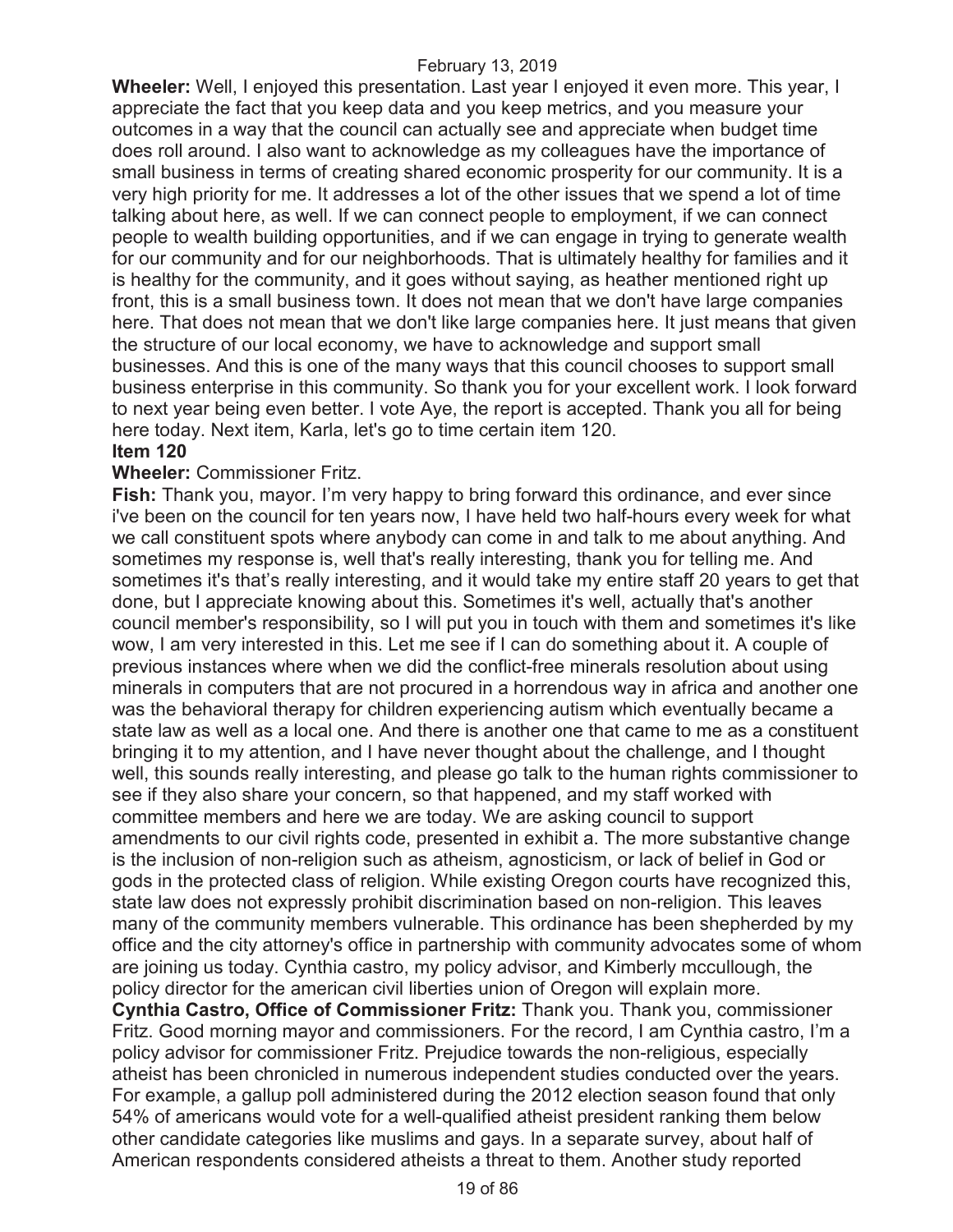american believes that atheists should be denied the opportunity to teach in public schools or right to hold a rally. Non-believers also face discrimination in the workplace when trying to volunteer and securing housing and other areas of life. In Oregon, no religious group comprises a greater share of residence than the religiously unaffiliated which includes atheists, agnostics, and nothing in particular. Portland was once ranked the most nonreligious major city in the country followed by san francisco and seattle yet our city civil rights code and state law does not extend non-believers the same protections afforded to those, afforded to those who ascribed to different faiths. We appreciate the Cheryl approaching commissioner Fritz and kimberly last year to propose addressing this issue. Our office worked with the city attorney's office, cheryl, kimberly and the human rights commission to draft the proposed code changes. We also consulted city equity managers in the office of equity and human rights. The most substantive change to the civil rights code appears on page 2 of the exhibit a. It reads, in addition to any other definition provided by law, the term religion used herein expressly includes non-religion such as atheism, agnosticism and non-belief in God or gods as has been recognized by the courts. Non-religion is included in the protections and statutes across the country that prohibit discrimination based on religion. If we were to create a separate protected class, it actually undermines the argument that non-religion is protected in all the statutes that don't list non-religion separately. Discrimination based on religion is just that. Discrimination is motivated by views that relate to religion and religious views, that include anti-religious views, views putting one religion above others or views putting religion above non-belief. It does not that mean that non-religion is a type of religion. Providing protections for nonreligion aligns with our city's intent to remove discriminatory barriers to equal participation in employment, housing, and public accommodations in the city of Portland. As we were reviewing the civil rights code the city attorney's offers found outdated Oregon revised statute citations. We are taking this opportunity to propose updating them. We are also interested in adding well established exceptions that allow a church or religious institution some latitude in hiring decisions. Ors 659.0064 permits a church or other religious institution to hire based on religious preference when certain conditions are met. Ors 6598.0301 permits an employer to make hiring decisions based on protected status when based on bona fide occupational qualifications. City equity managers and office of equity and human rights staff also suggested revisions to language in chapter 23 to be more inclusive such as using gender neutral pronounce. We recognize that other changes to chapter 23 may be desired. To be clear this project is not a comprehensive overhaul of the entire chapter. It addresses the issues that have been outlined. Now I am going to turn it over to kimberly.

**Kimberly McCullough:** Thank you. Mayor wheeler and members of the commission, I am kimberly mccullough, I'm here on behalf of the aclu of Oregon. I would like to start with thank yous, first to cheryl Colby and the freedom from religion foundation for bringing this idea to us, to commissioner Fritz and her staff, and in particular cynthia castro for helping hearing us and helping us with many rounds of edits. This was actually a bit of a complicated project, and I am so glad we had the collaboration and also the city attorney I think provided a lot of great information. I also want to thank the human rights commission for hearing us, for asking really great, great questions, and we had wonderful dialogue with them and appreciate their support. So to the ordinance, our organization has a long history of advocacy for religious freedom and separation of church and state. We believe that all people regardless of what they believe or what they don't believe deserve equal access to education, housing, employment and public accommodations. We also believe that all people regardless of what they believe or don't believe deserve to live in our communities with protections from discrimination. We have fought in the courts to ensure those protections, and we have also argued that our protections against discrimination based on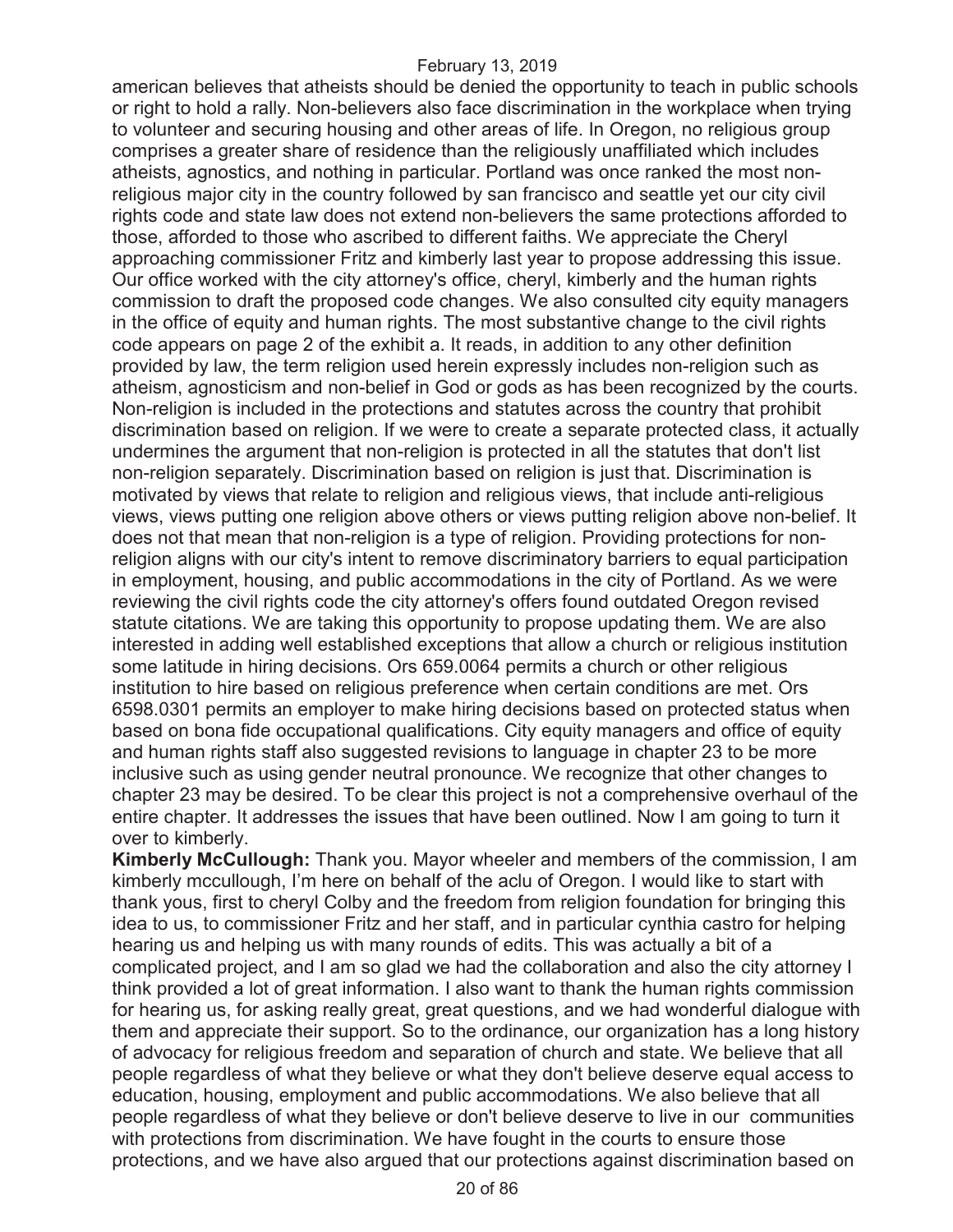religion do include protections for atheists, agnostics and non-believers, and fortunately, most courts agreed with us but we think that clarity in the law is crucial for the public to understand their rights and to understand that there are mechanisms for them to be able to advocate for themselves when they face discrimination, so we appreciate this ordinance so much and the way it provides that clarity to the people of Oregon. When we have had some discussions about this, the question has come up about does this kind of discrimination happen, and in fact, yes, it does, and I think that cynthia castro explained to you some of those, some examples of that. We also actually had a fairly prominent case here in the state of Oregon, that the aclu of oregon filed an amicus brief in, a friend of the court brief that went up to the Oregon state supreme court and in that case, what happened, there was an employer that owned a painting business, his employee was a painter, and as soon as is the employee took the job, he faced what he felt was pretty intense religious discrimination based on the fact that he was non-religious. His employer was an evangelical christian, and felt that he should be evangelizing to everyone including his employees, he repeatedly over and over and over again told his employee that he needed to go to his church. He even went so far as to call him at home during his off hours to try to get him to go to his church. He started telling him that he was going to go to hell, that he was a sinner and that he could not do his job properly unless he was christian and went to his church. He even reached out to the person's loved ones and his fiance to tell them the same things, and so this person, in the power dynamic they were and as an employee felt really uncomfortable, and felt very harassed. They actually went to our bureau of labor and industries who decided to advocate for them. When this case went to the supreme court, the supreme court did say that our state level protections that protect against discrimination based on religion do extend those protections to an atheist in a circumstance like this. So, you know, that was basically what we argued in that case. And I think that it's just very important that people understand that, and that people of Portland do understand that, so that's why we really love this clarity in the law. Our national organization and our other affiliates have been engaged in litigation similar to this, many other places, and so there are other examples but I won't go through them today. So we really appreciate the opportunity to speak to you today and glad this ordinance is here, and we hope that you will pass it so thank you.

**Wheeler:** Commissioner hardesty.

**Hardesty:** Thank you, mayor. Thank you, commissioner Fritz. This is not something that I would have thought about that people would be discriminated against, but I appreciate the story, kimberly. My condolences on your grandmother. I am glad that you are back and look forward to you this afternoon.

**McCullough:** Thank you.

**Hardesty:** Thanks.

**Castro:** I would like to invite cheryl colby, president of the freedom from religion Portland chapter as well as dr. crystallee crain and michelle wilson from the human rights commission. Thank you.

**Fritz:** Welcome. Thank you for being here.

**Wheeler:** Good morning.

**Cheryl Colby:** Good morning. I am cheryl colby, president of the, and founder of the Portland area chapter of freedom from religion foundation, and I am a director on the international board, as well. Ffrf is a nonprofit organization of non-believers that works to protect the constitutional principal of separation of state and church and to educate the public on matters of non-theism. It has more than 31,000 members, and in Oregon there are 1,000 members, including many who would live or work in Portland. I am like you in many respects. I value freedom and my family. I believe in compassion, public service, kindness, and consideration of all. I believe all communities should be welcoming to all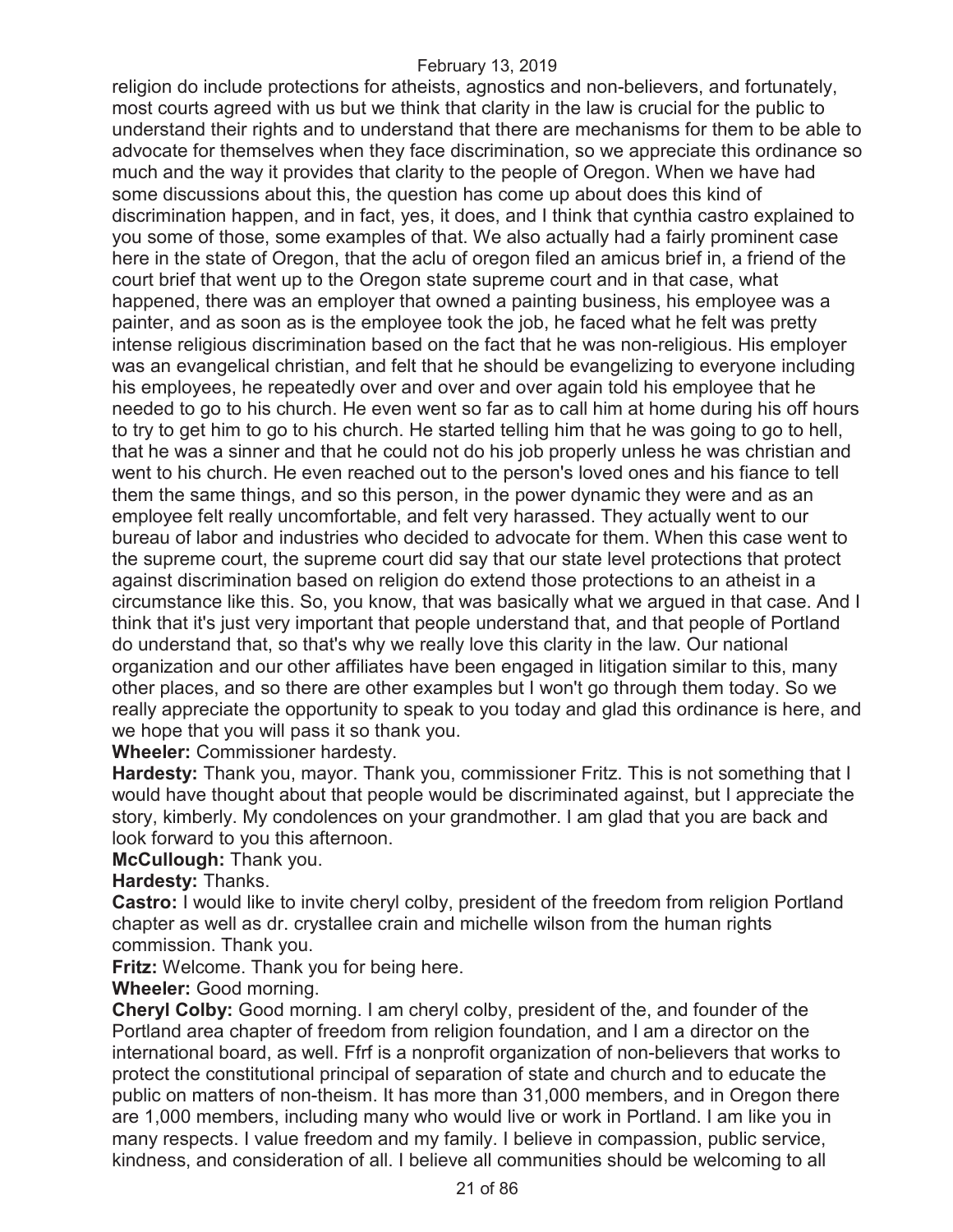people. I differ from many in that I simply lack a belief in a god or gods. What I don't believe in is that this one factor, being a non-believer, is justification for discrimination. The ordinance before you would protect all non-believers in the city of Portland. At present neither the city nor the state expressly prohibits discrimination based on non-belief, leaving it open to the courts to interpret whether we are protected or not. Even though existing courts, Oregon courts have thus far interpreted that non-belief is included, there are, in fact, courts across the country that have made the other decision. That have concluded we are not protected. In the real world opinions change, and judges are replaced. This should not be left to the interpretation of the courts. I wish to be very clear, this is not a question about which is right or better, religion or non-religion. It is about protection against discrimination. We are not asking for any special privileges or rights. We are merely asking for the same protection against discrimination in housing employment and accommodations that are afforded to those in religion. Now I only own a home, well the bank does, am retired and am fortunate to not need accommodations so why am I passionate about this? For me this change is about a validation that I am a human being of the same value to society as my fellow Portland community members. It says, my city values me, and affirms that it is unacceptable for others to discriminate against me and others like me. Validation matters to me. What does it mean to others? It means they would have the backing of the law, they will know their rights. Legally they cannot be rejected for a job, fired or treated any differently than other employees solely based on their non-belief. Their rental application or request for accommodations cannot be rejected simply because they are irreligious. As a non-believer I am not alone. According to the 2015 study Portland is the most religiously unaffiliated metro area in the nation. This will positively impact many people in Portland. This change is supported by freedom from religion foundation, humanist of greater portland, secular coalition for Oregon, center for inquiry for both Portland and southeast Portland, and protect our children. This action will show Portland as a leader, to the best of my knowledge. Portland would be the second city in the country to make this kind of change. In case you are wondering the first city is madison, wisconsin, the home of the ffrf, The national headquarters. This change says that Portland chooses to make certain non-believers receive the same protections as those in any form of religion. This is very affirming for those of us who are atheist, agnostic or any other form of non-belief. It is the right thing to do. I wish to express my deep appreciation to all who have been involved in this project. Kimberly, from the aclu for partnering with ffrf, amanda Fritz for taking this issue up, and being willing to, and your staff who have worked to help with this issue, and the excellent work done by the human rights commission. It was a team effort. I thank the city council for taking time today to talk about this issue. **Wheeler:** Thanks for being here. Thank you.

**Michele Wilson, City of Portland:** Good morning. For the record I am michele wilson, and I am a human rights commissioner for the city of Portland, and I am joined by dr. Crystallee crain, who is also a human rights commissioner. Thank you for affording us this opportunity to join the discussion. We will share a bit of the highlights of the human rights commission's engagement with this issue and our recommendation to vote in favor of the non-belief ordinance. When cheryl first provided public comment at the human rights commission's February  $8<sup>th</sup>$ , 2018 meeting, she shared that as of 2015 Portland is the most religiously unaffiliated metro area in the nation. Again, with 42% self-identifying as such. This was according to the public religion research institute. As the founder and president of, and on behalf of the Portland chapter of the freedom from religion foundation, cheryl asked the human rights commission to support the organization's request to city council to change Portland's definition of religion to explicitly include non-belief as a protected class. The human rights commission took notice. We at once realized that her request had immediate and important implications for Portland. We understood that this was about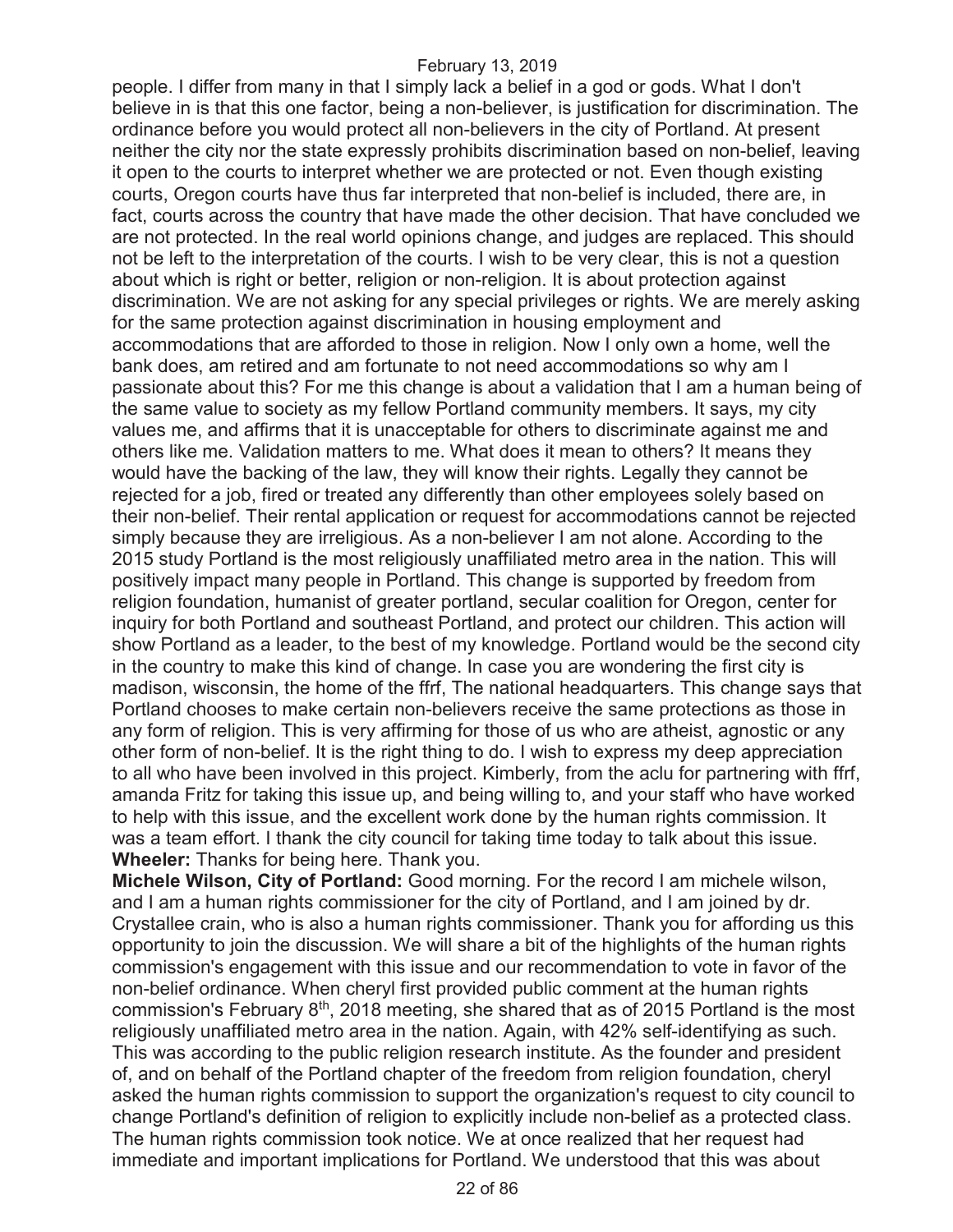individuals, but also families, neighborhoods, and in many ways a fundamental part of the city's identity.

**Dr. Crystallee Crain:** And again for the record, I am dr. Crystallee crain. Thank you. Our processes wasn't as straight forward. Yet as we all know disrupting oppressive forces requires deliberate, meaningful and often challenging efforts. We deliberately as a full body over a course of a few months in early 2018 and in conclusion with the calendar year took up this issue and did our own research. Through due diligence and reaching out to our statewide and even national networks, the commissioners were able to get the questions answered that we had. in particular commissioner perry reached out to a colleague in maryland whose experience within local government and particularly the protected class codes and statutes, provided us with a valuable insight, especially when framing our approach to policy language. Internally most of the commissioners were immediately onboard with a few hesitated requesting more time to complete additional research and more information from the primary stakeholders like the freedom from religion foundation. They initially believed the city's current definition of religion and religious affiliation may already imply non-belief but as I think we have heard today that may not always be the case. As a body reflected on the ways in which just about all of our social institutions are framed by one belief system or another and how these -- the increases, the vulnerability of people who have no religious affiliation to be excluded, shamed, and exploited. Our conversations were robust and included data driven reports and first accounts of prejudice and discrimination that people who identify as having non-religious belief experience in the workplace, socially, when accessing care, and their ability to secure housing, to access various public services and in generally participating in our culture that is entrenched with religious beliefs and affiliation. There have also been little to no representation in government for people with non-religious beliefs. The pew research center's 2017 survey found americans express more positive feelings towards various religious groups today than they did a few years ago. This does not continue to, you know, apply to folks in the muslim belief or folks who identify as atheist so we felt as a commission that we wanted to engage in self-reflection, research and be able to come back and support the community in trying to find a resolution to this issue.

**Wilson:** Quickly, at least in government time, the human rights commission resolved to support the freedom from religion foundation. With one abstention and no commissioners opposing on march 8, 2018, the motion passed to update the definition of religion to include atheism, agnosticism and non-belief in order to protect against discrimination. I, along with the former commissioner milone met with commissioner Fritz to discuss the freedom from religion foundation's request. And we informed her that the human rights commission did vote in favor of supporting the change to city code. Commissioner Fritz advised us that the next step would be to include her fellow council commissioners and mayor wheeler in the conversation. And we did. We are here today because the freedom from religion foundation, especially cheryl, called upon the human rights commission to stand up for what is right. Our official recommendation to council is to vote in favor of the non-belief ordinance effectively changing Portland city code chapter 23.1. The brief but nonetheless real buy-in issue that we faced within the commission illustrates that regardless of our expertise, and intentional commitment to protecting human Rights, we, too, fall prey to value-based privilege. We simply don't know what we don't know. Our collective understand required a bit of work and willingness to hear from community members in open and validating ways. I mentioned this to illustrate an important point, that we believe this outcome is a beautiful example of government working as it should, with and for communities we serve. Our collaboration with cheryl and the freedom from religion foundation, the american civil liberties' union of Oregon, especially kimberly, and Portland city council members and their support staff, especially commissioner Fritz and her policy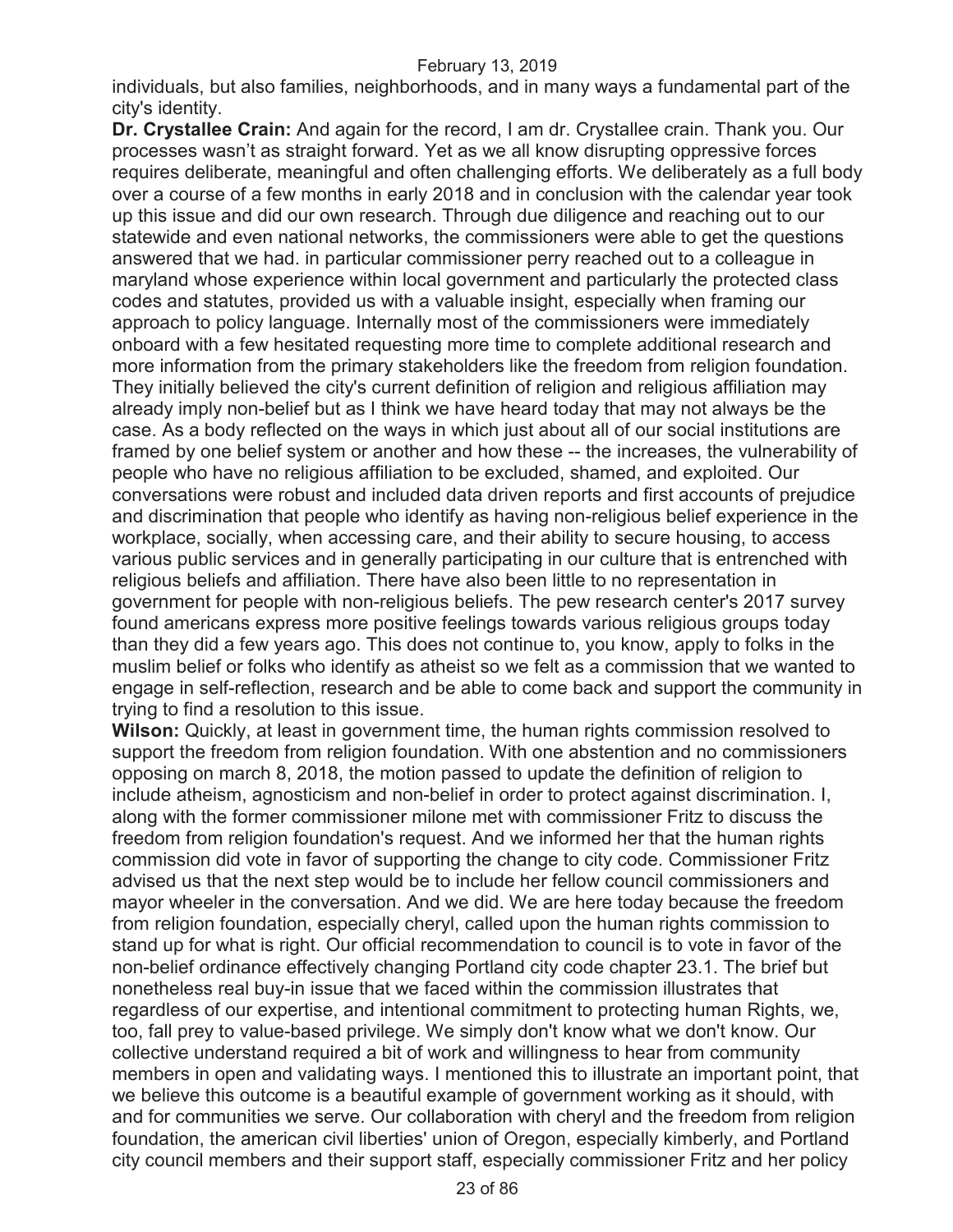advisor cynthia castro, various community stakeholders, city attorneys, and legal advisors, the office of equity and human rights, and even a representative from the state of maryland is illustrative of how impactful, diligent and respectful cooperation can and should be. **Crain:** I would like to conclude by saying I feel like this problem is emblematic of the way that the human rights commission can be informative to the policies that the city puts forth, and our hope is that we are always aiming to be more inclusive, community driven, and wanting to focus our changes in the city to not be based on one group's oppression but how we can look at it from a perspective of collective liberation, so thank you for having us be a part of this process.

**Wilson:** Thank you.

**Fritz:** That concludes our presentation mayor. Thank you very much.

**Wheeler:** Very good. Thank you all for being here. Public testimony on this item, Karla? **Karla Moore-Love:** Yes. We have four people signed up. The first three are Maggie, Robert Aughenbaugh maybe, sorry and david gray.

**Wheeler:** Very good.

**Fritz:** Go ahead Maggie.

**Maggie:** As a friend to the church of the triumphant agnostic, whose motto is we don't know and we don't care, I am very happy to have this resolution to acknowledge non-belief as a legitimate value system in Portland by the human rights commission. Having said that, I would like to say the human rights commission and the city attorneys are dragging their feet on realizing that homelessness, homeless people are a protected class. **Wheeler:** Maggie, this is not about that. Again, and I ask you this every week and I ask you very nicely --

**Maggie:** It is on topic. It pains me that the human rights commission isn't recognizing homeless people as human beings before the law. It pains me --

**Fritz:** Do you support this ordinance or do you not support this ordinance? **Maggie:** Uh, yes, I support it. And I would support, you know, homelessness as a protected class, as well. Yes.

**Fritz:** Thank you.

**Maggie:** All right.

**Wheeler:** Thank you.

**Robert Aughenbaugh:** Good morning. My name is robert aughenbaugh, I'm the president of protect our children. Do atheists and non-believers need protection from discrimination? Please consider this. One recent poll found that 50% of americans would not vote for a qualified atheist for president. A 2006 study found 48% of respondents would not want their child to marry an atheist. In both studies, percentages of disapproval of atheists were above those of muslims, african-americans, and lgbtq individuals. Many of the respondents associated atheism with immorality, including criminal behavior. The boy scouts, who finally allow gays, still don't allow atheists. A university of british columbia study found that believers distrust atheists as much as they distrust rapists. The study also found that atheists have lower employment prospects. Atheism and lack of regular church attendance have been used by courts to deny custody to non-religious parents. The constitution of seven u.s. States still bans atheists from holding public office. So discrimination against atheists and non-believers certainly exists. I think that in Portland, we all agree that people should not be discriminated against based on their religious beliefs. I think most of us agree that the people should not be discriminated against based on non-religion. I don't think that we want to leave this decision up to individual judges. I think we do want to make it clear to those involved in housing, employment, and public accommodation that discrimination against non-believers is unacceptable. The city code is not completely clear on this point, and that's why this simple change is needed. Thanks very much. **Wheeler:** Thank you. Good morning.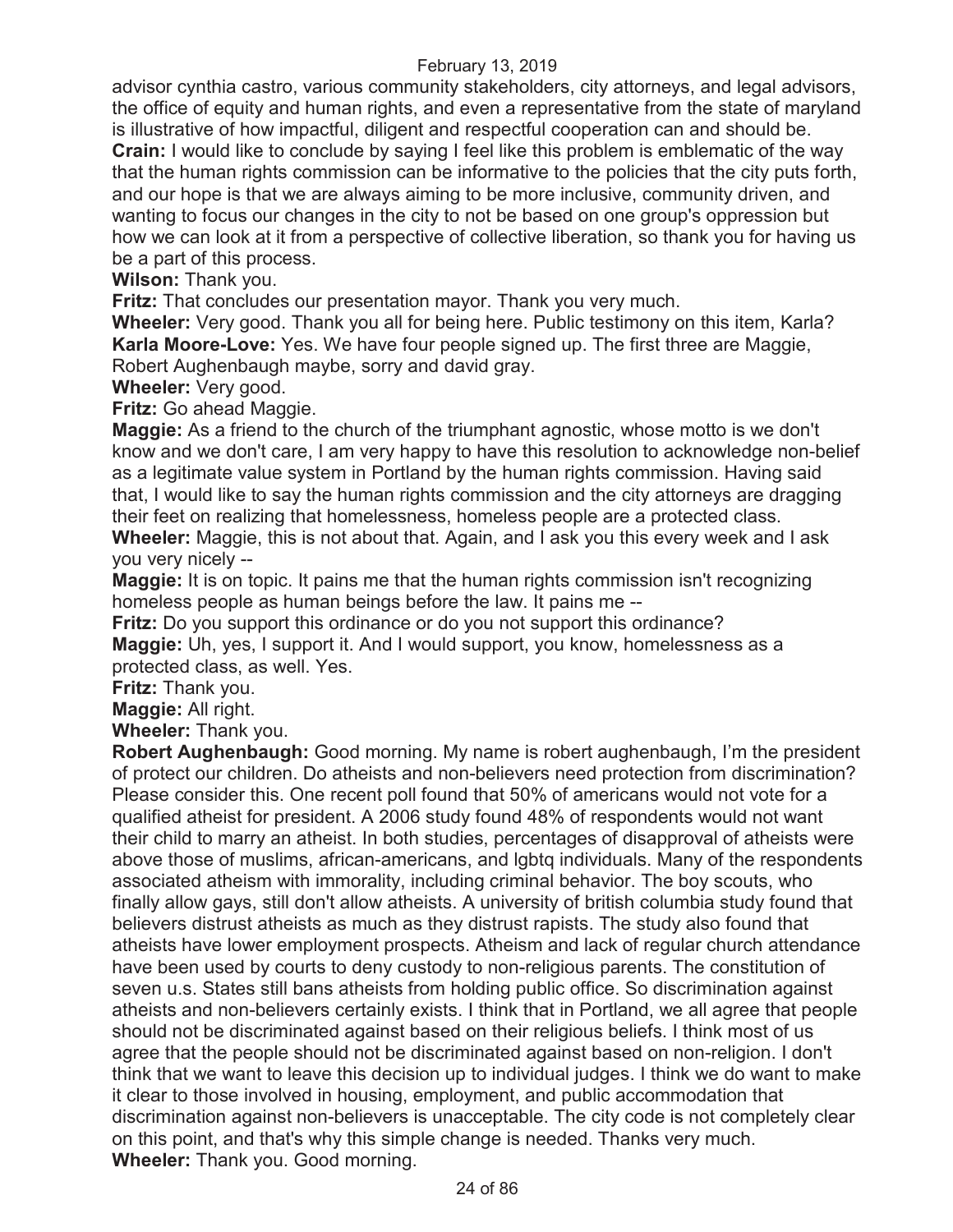**David Gray:** My name is david gray. I don't have a prepared written statement. This will be very brief. I came here mainly to support cheryl, who is a friend, and I am also a member of the ffrs and a member of the humanists of greater Portland. The local chapter of the american humanist association. I just want to say something about attitudes of most of us secular people. None of us, as far as I know, have a goal of vanishing religion or disparaging those who follow religions. Not going to happen. And I have come to realize, I do consider myself an atheist, but I have come to realize over the last five or six years that there is a very wide spectrum of people who follow a faith. I learned those lessons from my participation in an organization called the inter-faith council of greater Portland. Obviously, they are tolerant and accepting of different beliefs or they would not allow me to be in the inter-faith council. It's a very good group of people. We have a mormon lady, a muslim lady, people who go to various christian churches. I have learned that religious people can be very, very good, compassionate, kind, generous people. Yes, are there intolerant atheists? I have to admit, yes, there are intolerant atheists who do tend to disparage people of faith because how can they believe that stuff. But, I think that's a very small minority of us secular people, and religion is here to stay. So is secular thinking based on principal, based on rationale thinking and science. That's all that I had to say. Thank you. **Maggie:** I didn't use up my time so I would like to say --

**Wheeler:** Your time is up, Maggie. Next three people please.

**Moore-Love:** The next, last person who signed up is dustin hokland.

**Wheeler:** Come on down. We'll wait for you. He's upstairs in the balcony. So Karla, while we have a break here, I noticed you have a new person working with you. Why don't you introduce her.

**Moore-Love:** Yes, mayor and council, this is Keelan McClymont. She is the new assistant council clerk.

**Fritz:** Welcome.

**Wheeler:** Great to have you here. Thank you.

**Fish:** You are learning from the best.

**Moore-Love:** We'll see.

**Fritz:** Mayor, this is a nonemergency ordinance, I would like to make a brief statement at the end.

**Wheeler:** Yeah. Go ahead.

**Fritz:** Thank you.

Wheeler: There he is. Thank you for being here.

**Dustin Hokland:** My name is dustin hokland, thank you mr mayor, commissioners. I don't have a whole lot to add that the very intelligent ladies before me were very well prepared. I just want to go on record to say that I support the non-belief ordinance, just make sure that I get it on the public record to say it out loud. Atheism and non-belief is just merely the not, not the belief in a deity, just as simple as that for most people. I did want to note that there is another group, fire brand atheists, anti-theists, and atheist activists that are a little more outspoken than maybe a traditional, basic non-believer. I probably fall in that category. I do worry about participating in rallies or speaking my thoughts publicly for fear of losing my job or affecting my employment. With that said, I would just want to say that I really would like to see this ordinance passed so that I can exercise my rights to freedom of speech, participate in rallies and things along those lines. Thank you all very much. I really do appreciate your time and I hope we get this done.

**Wheeler:** Thank you. Thank you for being here. Commissioner Fritz?

**Fritz:** Thank you. So we asked for the vote to be delayed until february 27th. I am going to be out of town next week, and we appreciate mayor wheeler being willing to do that even though he won't be here on the 27th. So I just -- did any of my colleagues want to make comments while our guests are here?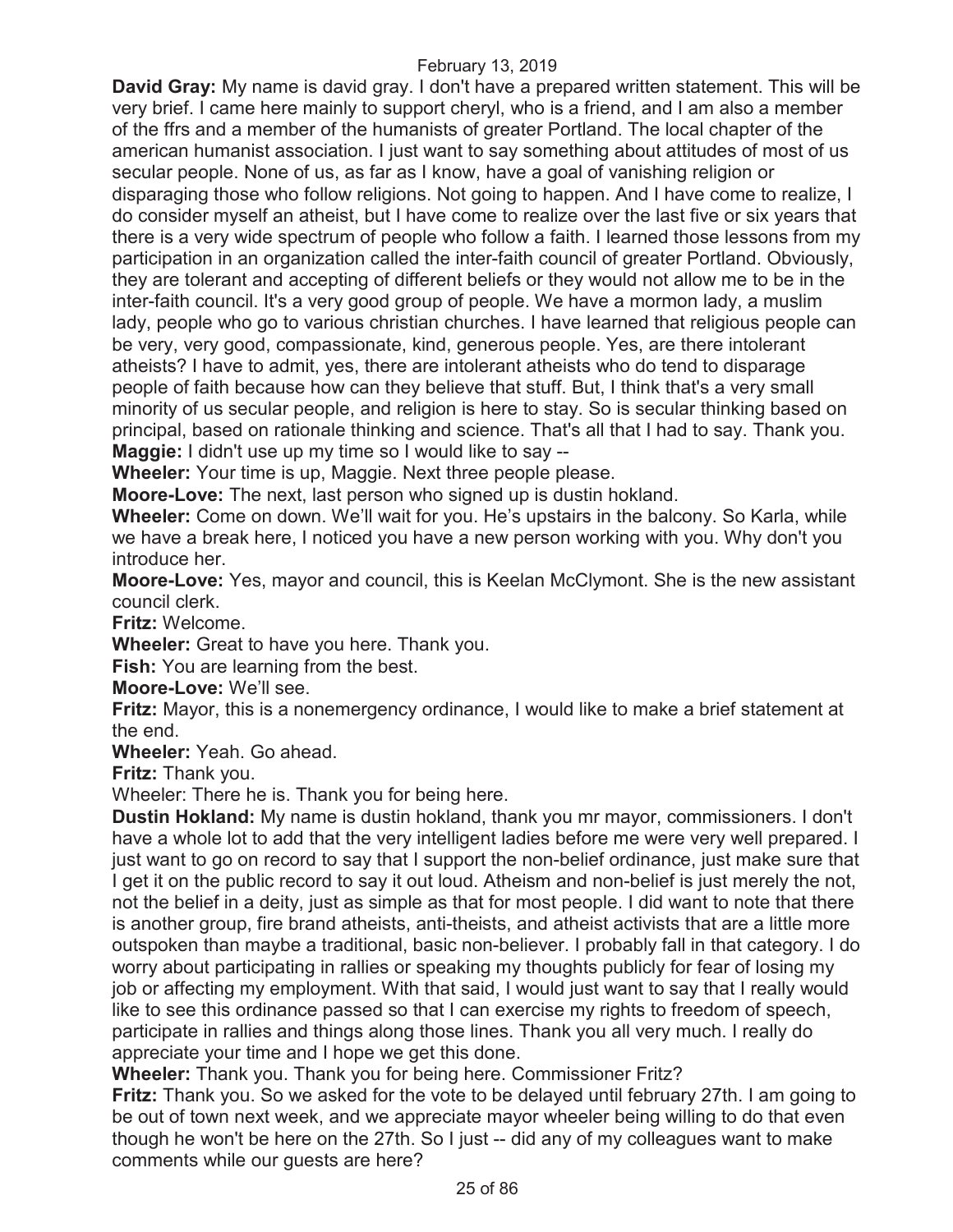**Wheeler:** Commissioner hardesty.

**Hardesty:** Thank you. I just want to appreciate your leadership, commissioner Fritz, in bringing this ordinance forward, and I don't see any problem with supporting it at all. We want to be a place of choice for employment at the city of Portland, and we want to make sure that people know that whatsoever their belief system, they will not face discrimination. I don't see any problem with that.

**Fish:** I'll just add that I look forward to supporting this ordinance when it comes back. I also want to acknowledge that we had two members of the human rights commission today that came and testified and shared with us the process that they went through to engage this issue and their deliberations, and I hope that this becomes the norm and not the exception that we hear directly from commissioners on these issues. I think it adds a lot at our debate and discussion. It has not always been the case. Those were superb presentations, and if we are going to have a commission that's charged with providing us guidance we should hear from them from time to time on these important issues. I appreciate the two commissioners took the time to share their perspective with us.

**Wheeler:** Yeah, and I would like to share that sentiment, as well, and Kimberly, since you are here, and we are in agreement on this issue I want to acknowledge that because I might not agree with you later this afternoon on a completely separate issue. [laughter] But as I dug into this, I have come to the definite conclusion that the -- this particular ordinance does not change any law or rights insofar as anything different than that is already acknowledged by the Courts here in the state of Oregon and has been acknowledged by the courts in the state of Oregon. That I am persuaded that our ordinances are not clear on the point. To the degree that we support a particular right to the degree that we support a particular law, I think it is incumbent upon us to be crystal clear about those rights when it comes to our ordinances. So I view this as a long needed technical cleanup of our ordinance, and were I to be here on february 27 I would support it for that reason. Commissioner Fritz?

**Fritz:** Thank you colleagues. This does my activist heart good. And this is as was said government responding to community members and partnering with community members, so thank you, Cheryl Colby, for bringing this to my attention and to the human rights commission attention. Something that you said struck me in particular. This is not about who is right. It is about being welcoming. It's about being inclusive, it's about nobody worrying about discrimination so whatever anybody's beliefs, it's not about who is right. It's about being welcoming. And thank you, Kimberly mccullough, from the aclu for being a wonderful resource for us as usual, and thank you commissioner dr. crain and commissioner wilson for testifying, the entire human rights commission, including and also the office of equity and human rights liaison, Tatiana Elejalde, dr. Markisha Smith, is here on her second day as being in charge of the office of equity and human rights, welcome, along with Dr. koffi dessou, who has been ably filling that role for the last year. Thanks to the city attorney's office, particularly judy prosper, molly gardner, lori kraut and tracy reeve. And I do also want to acknowledge my former staff Goldann Salazar who worked wit Claire adamsick in my office and now cynthia castro for carrying the baton over the finishing line. I also want to acknowledge philip wolfe, who is here with us, and particularly mention that there are other things in chapter 23 that need to be addressed, in particular the captioning ordinance, which mr. Wolfe, as a commissioner on disability, was instrumental in bringing to the council's attention a few years ago and has made us aware of changes needing there so we are not done on chapter 23 but this is certainly a very positive step forward, and thank you very much, everybody, for your work on it.

**Wheeler:** Very good. This is a first reading of the non-emergency ordinance. It moves to second reading on february 27, 2019. [gavel pounded] That takes us to the regular agenda. Second reading, Item 129.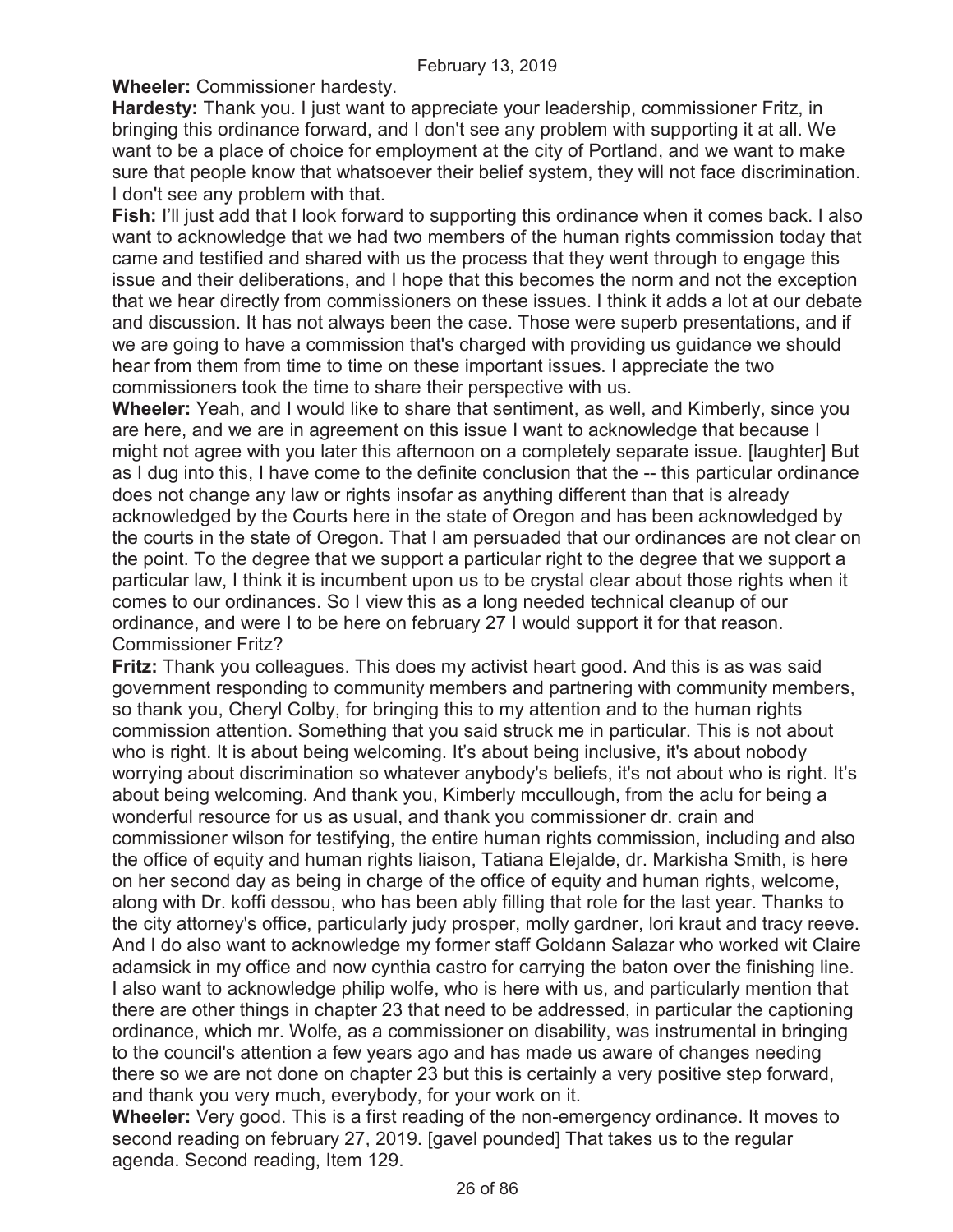# **Item 129**

**Wheeler:** Colleagues, this is a second reading of an ordinance. We have already heard a presentation and public testimony. Is there any further discussion? Seeing none, please call the roll.

# **Fritz:** Aye. **Fish:** Aye. **Hardesty:** Aye.

**Wheeler:** Portland's Participation in the levee ready columbia program puts us in partnership with other local state and federal government agencies as well as businesses, environmental and community organizations who are working to gather and are committed to reducing the flood risks along the columbia river and planning for a safe and equitable future along the river. Our collective goal with our partners to remind you is to reduce the risk of flooding so we protect tens of thousands of jobs and residents, thousands of acres of farmland, and hundreds of acres of parks and natural areas. The intergovernmental agreement supports this important partnership to maintain, reinforce, and improve the columbia river levee for the benefit of the communities today and tomorrow and I vote Aye. The ordinance is adopted. Next item, Item 130.

## **Item 130**

## **Wheeler:** Commissioner Fish.

**Fish:** Mayor and colleagues, the columbia boulevard wastewater treatment plan, as you know is investing in the infrastructure necessary to safely handle methane gas. With our poop to power initiative the city will dramatically reduce our dependence on the flaring of excess gas which will reduce our greenhouse gas emissions dramatically. The existing infrastructure necessary for flaring is outdated and must be upgraded. It is so outdated, in fact, that the flare must be manually lit by a bes employee which raises significant safety concerns. Bes engineer aaron lawler is here to explain more. Take it away.

**Jim Brown, Bureau of Environmental Services:** Thank you, commissioner Fish, mayor wheeler. Commissioners. I am jim brown.

## **Fish:** Jim, take it away. [laughter]

**Brown:** Supervisor with bes. And [laughter] we had a little last-minute change with paul suto being called away. I am here to -- with aaron lawler, who is the project manager for the bureau of environmental services for the columbia boulevard wastewater treatment plant gas partner replacement project. I will turn it over to aaron for a short presentation on the request today.

**Aaron Lawler, Bureau of Environmental Services:** Good morning. Thank you for your time today. I am aaron lawler, bes engineer, here today to talk about the waste gas burner project. What we have here is an overview of the columbia boulevard wastewater treatment plant, which is a cso plant, combined sewer overflow plant with a peak capacity of 450 million gallons a day of combined sewer and stormwater. Currently columbia boulevard uses an anaerobic digestion process to digest primary waste activated sludge producing biosolids and biogas. The plant produces approximately 1.5 million cubic feet of, per day of biogas. When possible as commissioner Fish mentioned the biogas is beneficially used, poop to power, including fuel for boilers to provide processes in building heat, co-generation to produce and sold to neighboring industrial companies. A separate project is also underway to further increase the beneficial use by converting it to renewable compressed natural gas for vehicle fuel use and injection into a pipeline. Just for clarification purposes waste gas burners are also commonly referred to as flares so you will probably hear me go back and forth between waste gas burners and flares. The initial presentation for this project was delivered on may 24, 2017 to the council. It was to introduce the project to council and request a pte service agreement, that's a professional technical excellent contract with brown and caldwell. That was approved, and during the predesign phase we have identified some additional scope and fee requirements to complete this project, so we are here today to ask for an amendment to the original pte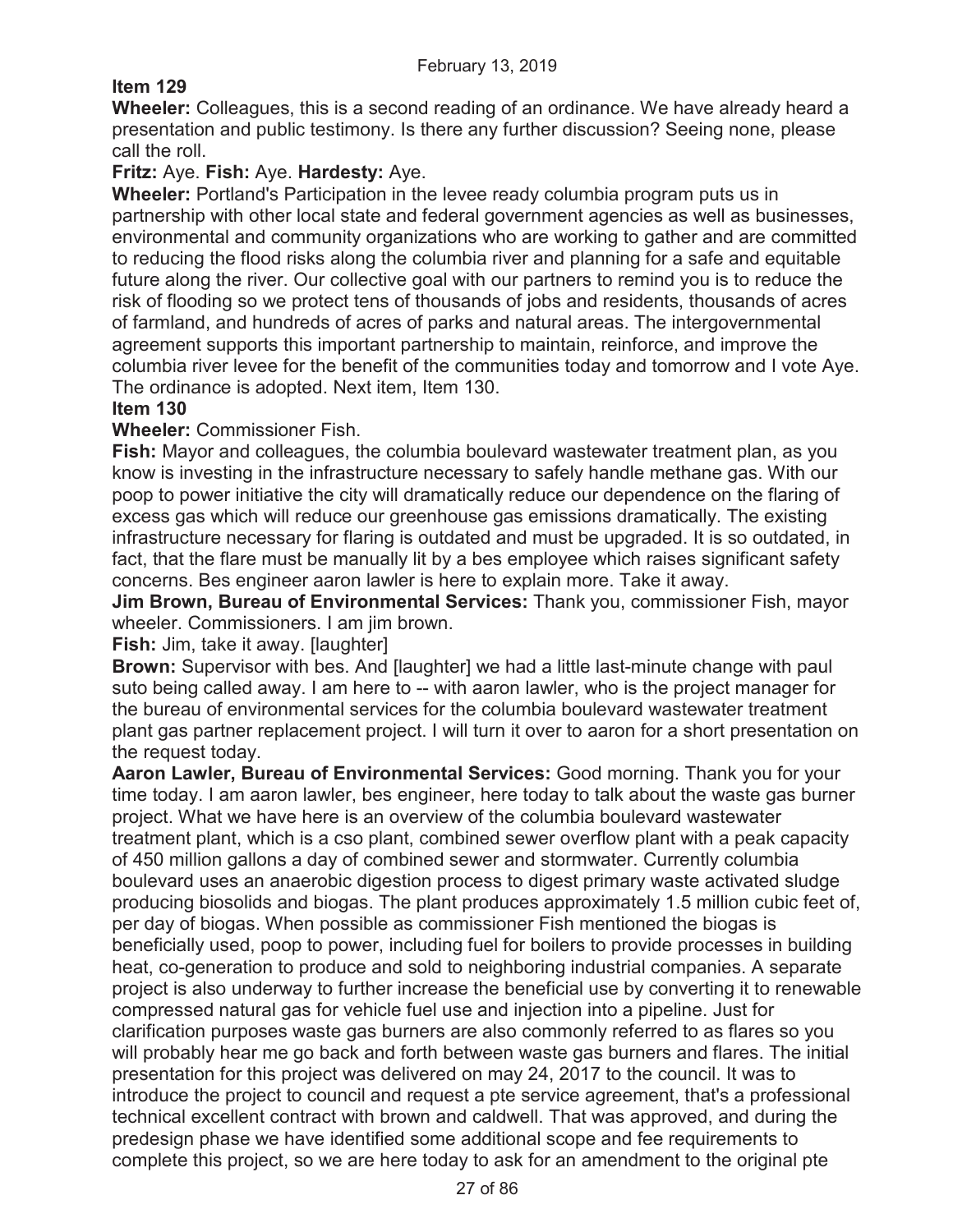contract to be able to meet our project objectives. Sorry I got a little bit lost there. I am sorry, where am i? There we go. The waste gas burners are over 36 years old as commissioner Fish mentioned. They are significantly deteriorating showing severe wear and corrosion and creating a structural and seismic issues as well as safety issues for wastewater plant staff. So this project is intended to replace those flares and install new flares located at a new location and upgrade them to increase safety capacity, reliability and meet all applicable codes and requirements. The installation of the new waste gas burners will meet manufacture installation and necessary code requirements. The new flares installed will have the capacity to flare all of the biogas produced at columbia boulevard, assuming all beneficial uses for biogas are offline which is, of course, the worst case scenario. In the future we hope that these will be used very rarely only when our systems are down for maintenance and repairs. Although, this is a code requirement to have the capacity to flare all produced biogas at columbia boulevard so we will be meeting our permit and code requirements through this project. The flares at columbia boulevard provide destruction of methane gas prior to discharge to the atmosphere. This is reducing the greenhouse gas emissions. Flares are only used in biogases produced at columbia boulevard and not beneficially used as I mentioned, this is a permit requirement to have this capacity on the site. This photo here shows the location of the new flares. We are looking at three flares, located near digester nine and ten which puts it much closer to where we actually produce the gas. So the current budget and estimated total project cost is \$3.5 million almost. This is the entire project cost. This includes design, the consultant portion, the in-house portion, as well as the construction of the final installation. The current construction contract estimate is \$1.7 million, and the proposed schedule is shown on this slide here. We hope to have construction completed at the end of 2020. **Fritz:** Commissioner Hardesty has a question.

**Hardesty:** Excuse me, aaron. Could you go back to the slide? Yes, so the -- you are confidence in this estimate is low?

**Lawler:** Correct.

**Hardesty:** So \$1.7 million is a high number. So what does that mean when you say your confidence is low that that would be the estimated cost?

**Lawler:** Yes. So low cost estimate is tied directly to different classifications of cost estimating during the project management and engineering, so during the predesign phase, we have a lower cost estimate as there is more unknowns associated with the project. As we move through the phases of design, predesign, design, advertisement and finally get the construction bid, we adjust the cost estimate on a regular basis and update the confidence level. So this current one is a plus 50 minus 30% range, so in terms of the overall cost estimate.

**Hardesty:** I didn't understand the last thing you just said. But let me ask you this once you have more confidence are you going to be coming back to the city council and presenting that information to us?

**Lawler:** Yes. In a later slide I will touch on that, but yes, we plan to come to council before issuing a contract to the construction, for the construction of the project.

**Fish:** Let me also add to our newest colleague that the estimating of confidence level is heavily prescribed in our contracting processes, and when we are doing initial scoping, it is typically in these large projects you will see low confidence and that's because you don't know what you don't know, and there are going to be roadblocks that emerge and we are going to discover something in the soil or there's going to be something in the code or whatever, so bureaus are encouraged to be conservative in their estimating, what you would not want is them to come in and say a high confidence level when they don't know what they are facing. This way when there is an adjustment in price or an adjustment in scope it is not a shock to the system and we are being transparent. But you will see the lo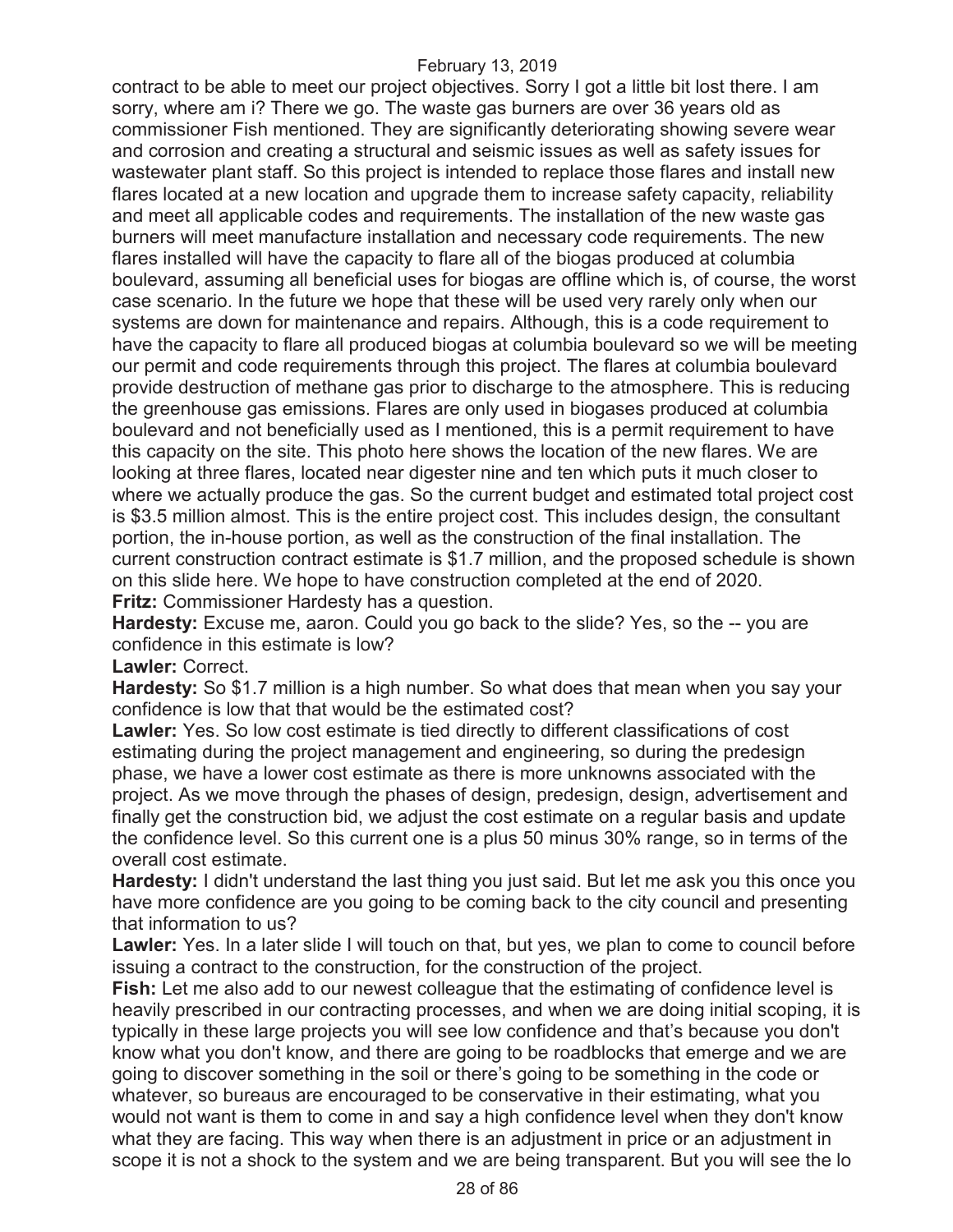go to medium and then go to high over the course of various items that come back to council, including when we do actual work and additional contracting in the future but it is not unusual at this stage to have a low confidence, and again, it is -- you will see this in water bureau projects, in bes projects, in large scale parks projects at the earliest stage when basically you don't know what you don't know.

**Lawler:** And just to kind of add some clarity, the reason we are here today again in front of council is because we ran into some things we did not know when we initially scoped the project so as the scope and budget has increased there is a threshold that requires us to come back to council and ask permission for the amendment.

**Hardesty:** Thank you. I was just a little nervous when you are asking for more money and you have low confidence in where you are headed.

**Lawler:** Understood. So the current bes five-year capital program has the budget for the completion of this project, including this updated overall project cost, and as I mentioned this is -- this process is based off of a predesign tech memo with the class 4 estimate which is the plus 50% minus 30% range in the overall project cost estimate. So this is a breakdown of the overall cost estimate, so the estimated project cost is everything to completion. The pte support contract, that is what we are here in front of council today for, an amendment to the original council, or to the original contract, so it brings the total pte support contract to \$632,874 by the end of the project. The project was initially advertised on a quality based selection, four proposals were received, and brown and caldwell were select based on their qualifications and in accordance with the city code 5.68. The initial negotiated fee was \$293,939 for the original contract, and of that, the dmwesb subcontract's participation was at 31.3% above the aspirational 20% goal set by the city which equates to \$92,002 of dmwesb. The amendment is associated with relocating the flares instead of replacing them in their location. It also has additional gas modeling to support the poop to Power projects that we are creating, and we then we identified some additional complexities in design. Amendment one scope and fee was developed with brown and caldwell and the total amendment is \$338,935, that's the minimum we are requesting. Of that there are optional tasks that's again to help cover some of the unknowns that were not quite sure there so those require written approval by the owner's representative before they can use those funds. We made sure to include dmwesb participation at the same level as the original contract, so after the amendment we still have 31.28 percent participation of dmwesb. This brings the updated contract not to exceed amount to \$632,874. This is just an overall summary letting you know that the request today is about 10% of the overall project cost. The overall project budget is listed there, as well, to demonstrate that. So that concludes my presentation, and I would -- I am requesting the authorization of the execution of a pte amendment with brown and caldwell with a contract not to exceed limit of \$338,935.

**Fish:** At concludes our presentation mayor.

**Wheeler:** Very good. Any further discussion while we have this panel? Public testimony, Karla?

**Moore-Love:** Yes, we have one person signed up. Maggie?

**Wheeler:** Thank you gentleman.

**Fish:** I think maggie is waiving. [inaudible] second reading.

**Wheeler:** Okay, very good. This is a first reading of a nonemergency ordinance. It moves to second reading. Next item.

## **Item 131**

**Fish:** Mayor and colleagues this matter is incorrectly labeled. This is actually a bureau of environmental services item, and with your consent I would like this pulled back to my office.

**Wheeler:** No objection. Next item.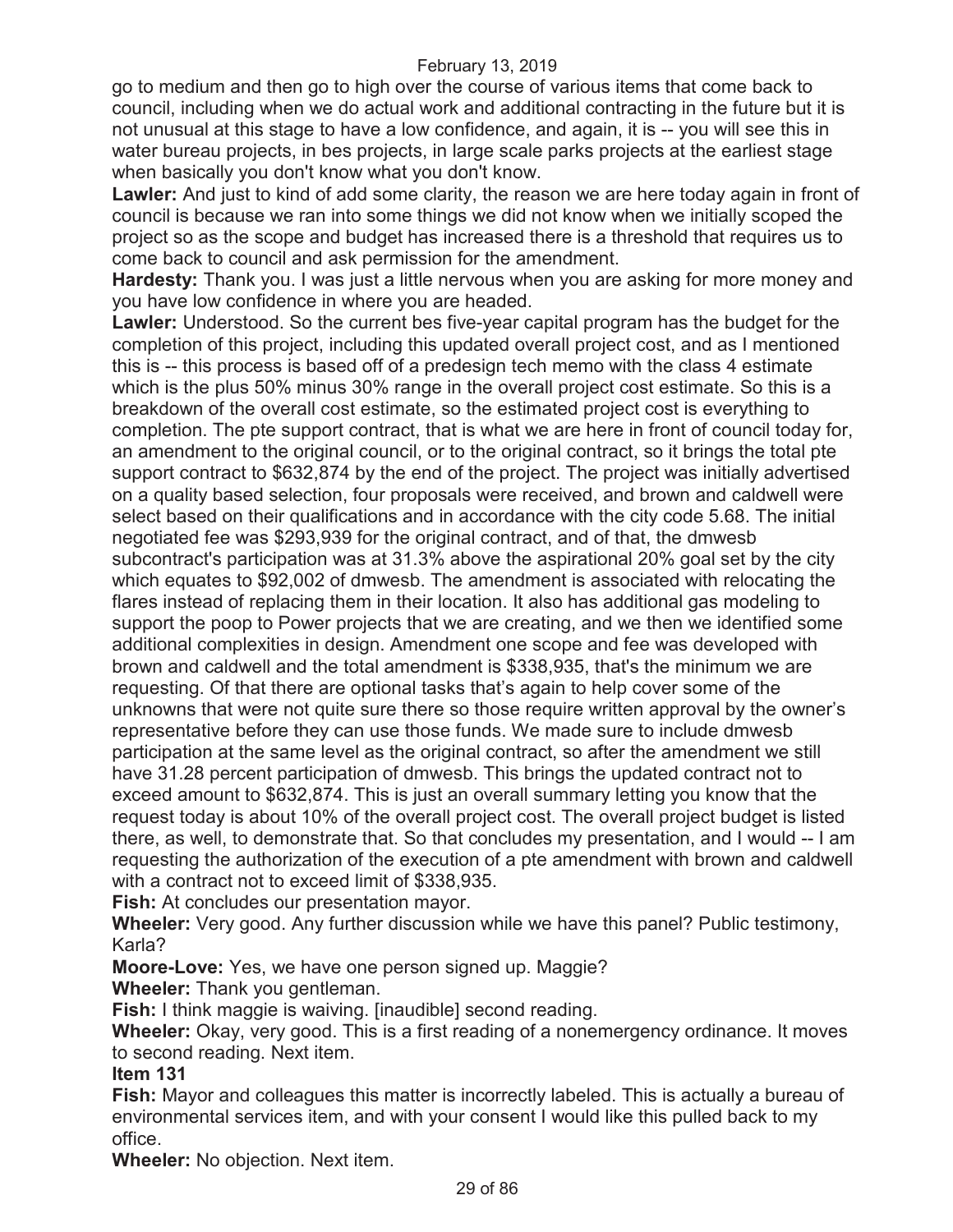# **Item 132**

**Wheeler:** Colleagues, commissioner eudaly, of course, could not be here this morning. I've been asked to move this to february 20. It was noted publicly on the tuesday memo. Next item.

**Item 133** 

**Wheeler:** Same story, different ordinance. We are also requested to move this to february 20. That was also noted on the tuesday memo. Which gets us to the consent agenda.

**Item 122** 

**Wheeler:** Colleagues this ordinance is the result of resolution 37405, which the city council previously --

**Fish:** Mayor?

## **Wheeler: Commissioner Fish.**

**Fish:** I'm sorry. My guess is that this item is going to take some time. There is some public interest in this, and I think that we are going to be setting aside time. We have, if I could, just seek the indulgence of my colleagues. We have another item that was pulled, 127, for which we tied up all morning. The city's forester and I just wonder if we could take 127 out of sequence, adopt the substitute and that's all, that's all the work that we have to do.

**Wheeler:** Without objection.

**Fritz:** Actually, this staff has been waiting all morning.

**Fish:** My matter will take ten seconds.

**Wheeler:** Let's take care of 127 and then we can at least excuse them. She's going to be sticking around for a while. Read 127, please.

## **Item 127**

**Wheeler:** Commissioner Fish.

**Fish:** I handed out the ordinance with the revision. This gives us a little extra time to work out the details. This is a very straightforward matter. It has broad support and I am seeking to offer this as a substitute.

**Moore-Love:** Is that an amendment? I only have it as an amendment and I don't have what it is.

**Fish:** I'm sorry. You don't have the paperwork?

**Moore-Love:** No.

**Fish:** It just changes the time line for working out a classification issue.

**Moore-Love: No.** This is just an amendment. It's not a substitute. It's an amendment. **Fish:** It's just an amendment. It's an amendment, it's non-controversial. I move the amendment.

**Hardesty:** Second.

**Wheeler:** We have a motion and second, any further discussion?

**Fritz:** Yeah, a clarifying question, does that mean then in the directions that the money, that, or the directions are implemented or not? They're going to be coming back with a different set of numbers in november?

**Nicolle Wynia-Eide, Bureau of Human Resources:** Commissioner, I am nicolle wyniaeide, from the bureau of human resources, and all the amendment does is change the effective date of the classifications, of the new classification and the compensation change.

**Fritz:** And why is that?

**Wynia-Eide:** To give us more time to implement the changes.

**Fritz:** What change, what implementation is necessary?

**Jenn Cairo, City Forester:** I can speak to that, commissioner. Jenn Cairo, city forester. The types of changes we are making are things like updating standard operating procedures, trainings. Manuals that we have to update in order to switch roles for some staff.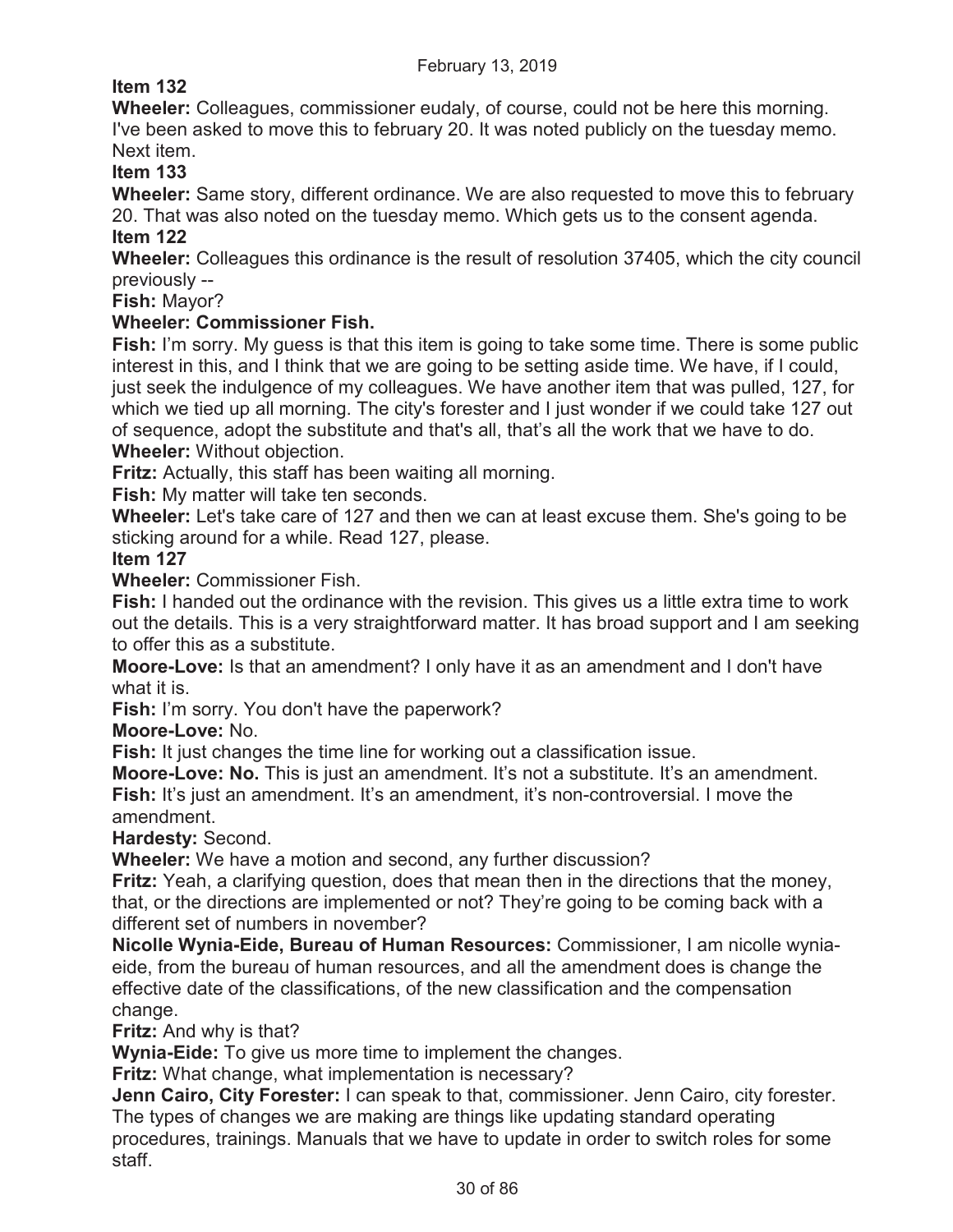**Hardesty:** So I have a question -

**Fritz:** I'm just, it's a long time until november.

**Wynia-Eide:** It will probably take place before then but it will take place no later than november.

**Wheeler:** Commissioner hardesty?

**Hardesty:** Thank you, mayor. So will the employees that are impacted by this receive - will their pay be impacted over the six months it's going to take us to do the other stuff that you are going to do?

**Wynia-Eide:** My understanding is their new duties will not be given to them until it is impact – until it is effective at which case their pay will also be changed.

**Fritz:** So then effective date in the directions needs to be changed as well because it says effective february 13th.

**Hardesty:** Do you see where that is?

**Wynia-Eide:** Yes.

**Linly Rees, Chief Deputy City Attorney:** So as legal counsel I just want to note it occurs is all three of the directives so I would like clarification as to whether all three directives need the new date, as well.

**Fish:** I think there's – okay so maybe I misspoke. And I, this was on consent and we did not hear from any council office of any concerns. The transition of switching out one group of employees for another is going to take a little longer for us to effect. The other terms and conditions [inaudible] been agreed to. The transition is going to take longer. And that's why we are seeking the additional flexibility to work out those details. This has been discussed with our labor partners and this reflects the realities of doing a big lift in terms of having one group of employees take over the work of another group of employees, and we want to get it right.

**Fritz:** So maybe a friendly amendment commissioner that in each of the three directives a, b, and c change february 13, effective february 13, 2011 to no later than november 1, 2019.

**Fish:** I think we can, yes we will accept that as a friendly amendment. Thank you. **Wheeler:** Very good. Any further discussion on the amendment? Call the roll on the amendment, please.

**Fritz:** Aye. F**ish:** Aye. **Hardesty:** Aye. **Wheeler:** Aye. The amendment is adopted. **Fish:** This goes to a second reading.

**Wheeler:** Is there any - that's correct. Is there any testimony, though, on this item? **Moore-Love:** It's a pulled item, I don't have any sign-up sheet –

**Wheeler:** Anyone want to testify on this?

**Moore-Love:** I am sorry. Yeah. This one I don't.

**Wheeler:** Seeing none. this is a first reading of a non-emergency ordinance. It moves to second reading as amended thank you.

**Item 122** 

**Wheeler:** Back to item 122 which is still an open item. This ordinance is the result of a resolution 37405, which the city council previously adopted on december 19, 2018, which outlined a partnership agreement between at&t and Portland to provide common interest in accelerating broadband deployment in Portland. The city council resolution authorized and directed the office for community technology to negotiate a franchise agreement and execute a temporary revocable permit based on the franchise within 60 days of resolution 37405 being adopted. That deadline is february 17, 2019. At&t and staff have been working hard to meet the deadlines outlined in the december resolution, and this ordinance accomplishes the first target. Jennifer li from the office of community technology is here to answer any further questions. Thank you for your patience.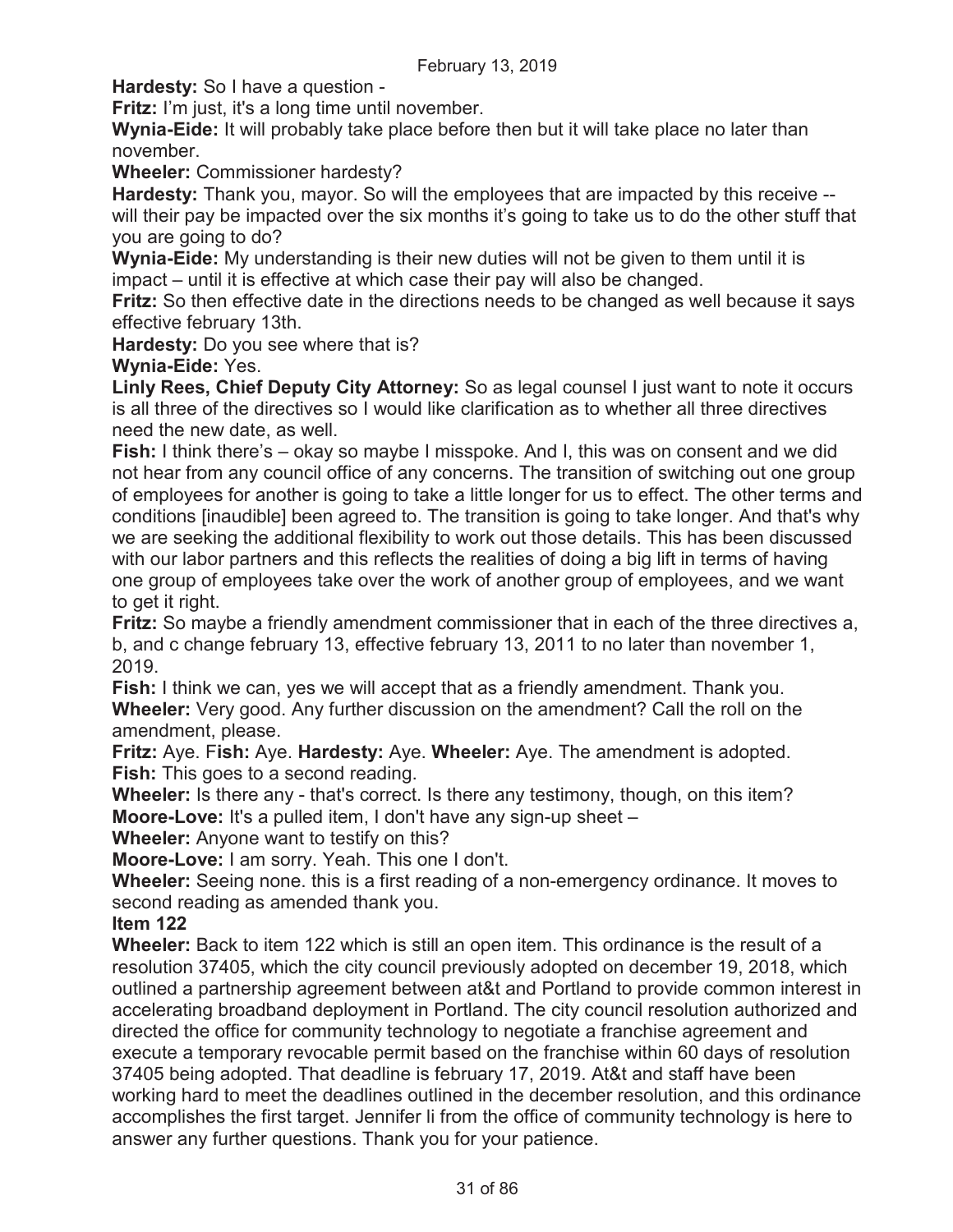**Jennifer Li, Office for Community Technology:** Thank you. Thank you, mayor and commissioners. I am jennifer li, and I am from the office for community technology. I am the program manager there responsible for negotiating and administering franchise agreements on behalf of the city. As the mayor noted resolution 37405 outlined a series of milestones for the partnership agreement with at&t. I would like to briefly go over those milestones right now. First city council directed oct to negotiate and execute a temporary revocable permit with at&t for small wireless facilities in the right-of-way within 60 days of the adopted resolution. 60 days as you noted from december 19 is the sunday february 17. As outlined in the partnership agreement at&t has agreed to pay a higher rate than what the fcc has deemed presumptively reasonable, and those terms are also in the trp. Second city council directed oct to negotiate and execute the franchise agreement based on the temporary revocable permit by june 30, 2019. Third, city council directed pbot, Portland bureau of transportation to negotiate and execute a master lease agreement by february 17. Fourth, at&t will prepay five years of franchise fees for small cells to the general fund and other permitting fees in two installments. The first will be \$625,000 and is anticipated to be april 14, 2019. The second prepayment will be september 30, 2019. Fifth at&t will be donating \$200,000 towards a local nonprofit who does work on digital equity issues, and this prepayment -- excuse me, this donation to the nonprofit is anticipated by the end of 2019 if not sooner, and so in less than 60 days the city and at&t has negotiated a franchise agreement for a ten-year term which will supersede and replace at&t's current grant of authority. At&t has had a franchise agreement with the city since 2004, and the new franchise that the city has negotiated with at&t is intended to replace the previous agreement last negotiated in 2012. However, because of the time required to complete the formal franchising process required by the city charter and the time lines created by resolution 37405 we ask the city council to grant at&t a temporary revocable permit which is under substantially similar terms to the new franchise agreement. The ordinances before you would grant a temporary revocable permit to allow at&t access to the right-of-way for wireless communication services. This temporary revocable permit will be for a limited duration of up to one year. The temporary revocable permit will allow at&t to proceed while the city works through the formal franchising process required by the city charter which includes public notice. The new franchise agreement will then come before city council for consideration once the formal franchising process has been completed, a process which we usually estimate can take up to four to six months. Staff anticipates the first reading on the franchise will be in april or may 2019. I am happy to answer any questions you might have.

**Wheeler:** Commissioner Fritz, first, please.

**Fritz:** Are we allowed to not have 5g?

Li: We are not. The fcc has issued a number of orders recently, most recently in, I think, august of 2018 and then there was a second in september of 2018. The august 2018 order basically prohibited local governments from issuing a moratorium or effective moratorium on wireless installments so basically we can't say no.

**Fritz:** And we, we appealed that, or we testified against that, didn't we? **Li:** We did. The city council had an emergency session in october to authorize the city attorney's office to file a lawsuit or join in a lawsuit you know, protesting the overreach of the fcc, and that litigation is currently underway. It's been transferred to the ninth circuit very recently, and it's been combined with a number of other cases involving the small cell order which was issued by the fcc in september 2018 so those are proceeding in the ninth circuit court right now.

**Fritz:** And this council is not allowed to consider potential health impacts, is that still the case?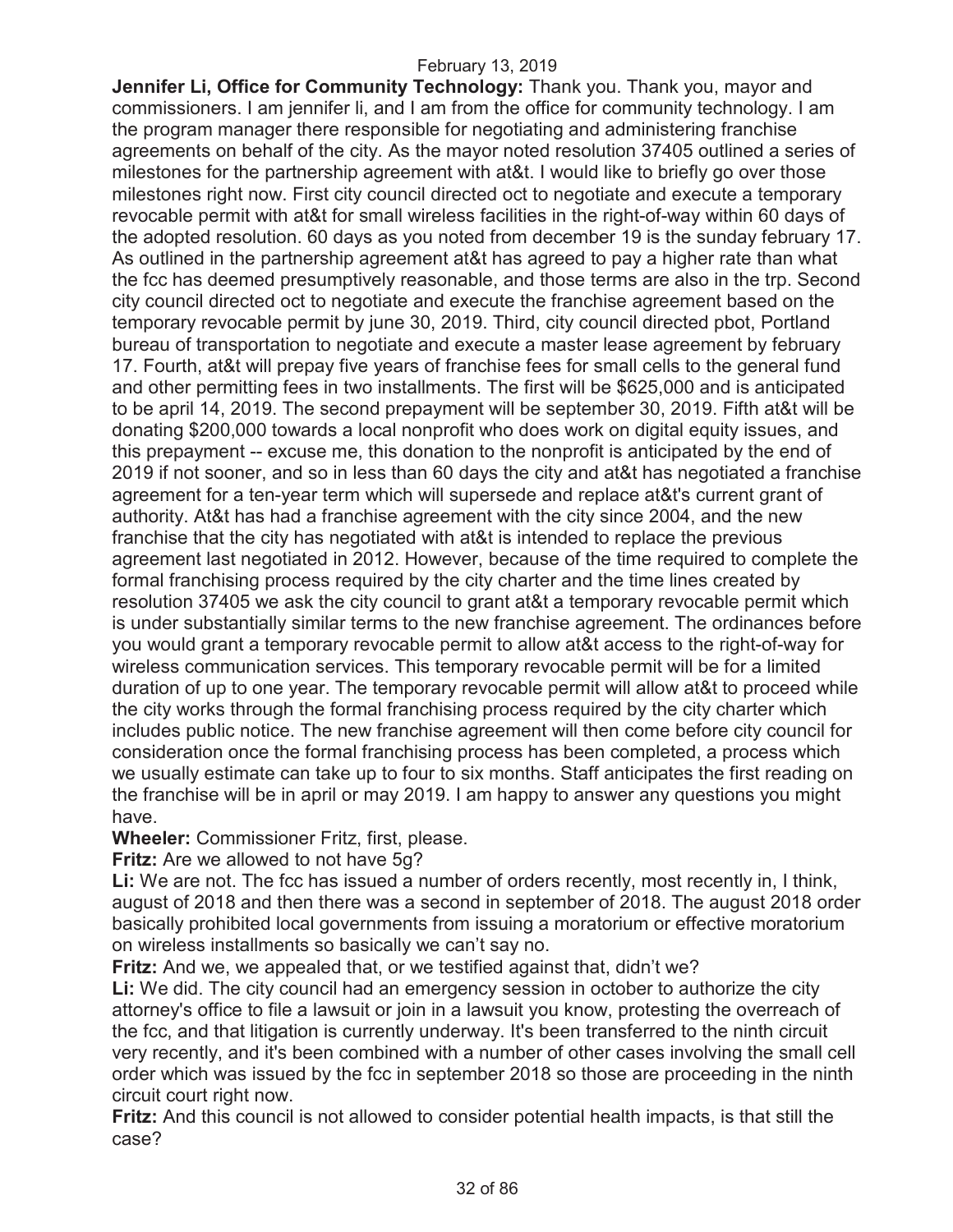**Li:** Yes, that's still the case. Local governments are preempted from taking into consideration in wireless citing decisions, potential effects, environmental effects or health effects of rf emissions.

**Fritz:** I think it was in 2009 that we had a resolution from the council?

**Li:** There was a resolution in 2009, excuse me, there was a resolution in 2009. We also, the city council also adopted a resolution in 2012 saying the same thing urging the fcc to update its health studies on rf emissions. There is currently also an open docket at the fcc that we've also urged the fcc to act on and they have not.

**Fritz:** Because they haven't even done the studies on 5g have they?

Li: I don't believe that the fcc does the studies themselves. I think they have scientists that take a look at what the studies are out there but I am not certain on that.

**Fritz:** Thank you.

**Wheeler:** Commissioner hardesty.

**Hardesty:** Thank you, and thank you commissioner Fritz. You asked a lot of the questions that I had. So when do you anticipate the court case being heard?

**Li:** I don't know. I think the transfer to the ninth circuit court was closed down by the government shutdown and I am not sure what is going to be happening next.

**Linly Rees, Chief Deputy City Attorney:** Commissioner Hardesty, I'm not the attorney on that. We can find an answer and get back to you on that. I would not say it's imminent.

Li: I know the parties, although the local governments asked the courts for a stay and that was denied and we also asked -- I think we asked the fcc to stay their order, too, but it was effective january 14th, I think, of this year. In january of this last year.

**Hardesty:** Does that mean that all local governments are being forced into a partnership with at&t under another name? Is that an accurate statement?

**Li:** I will not say that. I think in Portland we have chosen to negotiate with at&t and find common interests in their deployment of their wireless technology and what the city, the city's priorities are, so as digital equity, closing the digital divide, insuring that we have fair compensation for use of the right-of-way. Other cities may be taking different tacts but partnership agreements are things other cities such as boston, san jose, lincoln, nebraska have all taken.

**Hardesty:** Has your office -- this is intriguing. I just heard about this when it showed up on the agenda so I appreciate my colleagues giving me an opportunity to learn more about this. Is there -- did you in your negotiations actually talk about the measly amount of community money, \$200,000, for, to address the digital divide when we are talking a multibillion dollar organization? That just -- that's a drop in the bucket, and that won't really help address the digital divide at all.

**Li:** Those terms were discussed before our office started negotiations with at&t on the franchise itself. So the december resolution had outlined the terms including the \$200,000 so I personally was not a party to those negotiations.

**Hardesty:** So someone else negotiated that deal? Before you were assigned.

**Li:** I was, part of the direction from city council, you know, we decided these things, do these the first of which is the trp so that's my role in this.

**Hardesty:** Just to put on the record, does this have anything to do with creating an opportunity for the community to have internet, to have a community owned internet service for the community like either government owned or you know, set up like Multnomah county is investigating? Do we have an opportunity to do that through this process?

**Wheeler:** Could I just comment on that? Multnomah county has a partner in that research and that is us. We allocated \$25,000 to that research report, and it's my understanding that we are looking at what, a year, year and a half long process. Li: Probably.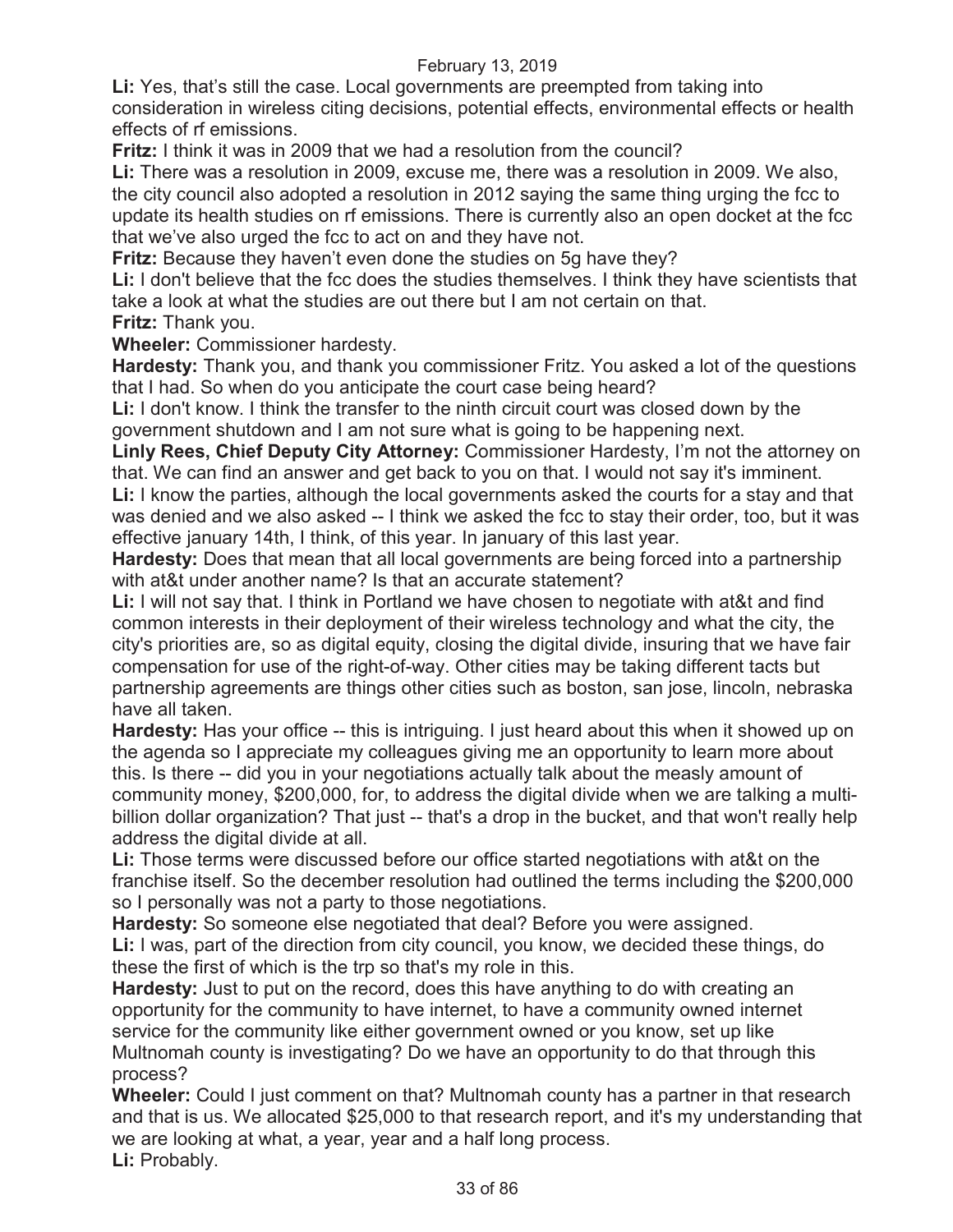**Hardesty:** So does that mean at any time we would be able to get out of this deal and do a better deal that would actually be better for the community?

**Li:** Well, I don't think that municipal broadband and at&t services are mutually exclusive. I think you can have them both. The issue that we are facing, I think as cities, is that the fcc has issued these orders, basically, you know, telling cities we must approve these permits within a certain timeframe and we cannot slow that timeframe down in order to wait for the results of the municipal broadband study. Our office looks forward to the results but the study but I think it's a separate issue from what at&t is doing.

**Fritz:** Just to clarify we are not saying that only at&t can have 5g in portland, we are not allowed to say only they are, they're just the first ones who have come in offering to put any money on the table which the other companies are not offering to do anything at this point. I also want to clarify that the league of Oregon cities is partnering with the league of California cities, and I think with Washington and other states because everybody throughout this state is really concerned about this, particularly independence and Monmouth who have their own municipal systems and are really just outraged that this might compete with it or just that they have to go through all this infrastructure improvement for a private company so I think we all agree this is an abhorrent process. **Wheeler:** Portland is actually a national leader on this subject. I was recently at the u.s. Conference of mayors and my main presentation was on this issue and the city's leadership with regard to the lawsuit, the request for the change of direction from the fcc, and there is no question this has broad support. Big cities, small cities. At the end of the day it is really a property rights question and whether we have the authority to regulate our right-of-way and charge reasonable fees for that right-of-way or whether the federal government can preempt us but it is my view that that issue which, we don't call the shots for the courts, We don't schedule for the courts, it's certainly a priority but I see that as being somewhat different and removed from this question here before us today.

**Li:** And if I may, commissioner hardesty, at&t, the agreement for at&t is the first one to come before us, so to speak because at&t has agreed to a higher rate than what the fcc has deemed reasonable so the fcc in their september, small cell order said that the cities, it's presumptively reasonable that cities could charge no more than \$270 per pull, and that's cumulative of all recurring fees so lease fees, franchise fees. At&t in this agreement has agreed to franchise fees for \$1250 per pull, so it's significantly higher than what the fcc has deemed reasonable.

**Hardesty:** Why do you think they want to pay us more than they are required to? Li: It's not that they are required to, it's what they are presumptively deemed reasonable. We have to prove that if we were challenged, that our costs were whatever we say are. But I think that at&t, you know, honestly is looking at the opportunity to build, and they want to serve their customers faster, and this is their –

**Fritz:** Way to get in –

**Li:** Their way of getting in the market sooner. The other carriers have not approached us about the fees yet.

**Hardesty:** Will we be creating an equitable system if the big boys can come in and pay \$1250 per pull and other folks come in and they can't? Does that create an equitable opportunity here in the city of Portland?

**Li:** Well, under federal law we are required to offer the same rates to everyone, so as at&t is the first to come to an agreement, we are going for offer \$1250 to everybody else. We are required to not be discriminatory, and to offer everybody the same rates who are doing similar services.

**Hardesty:** Thank you very much. I really appreciate your responses.

**Wheeler:** Very good, any public testimony on this item?

**Moore-Love:** Yes, we have 14 people signed up.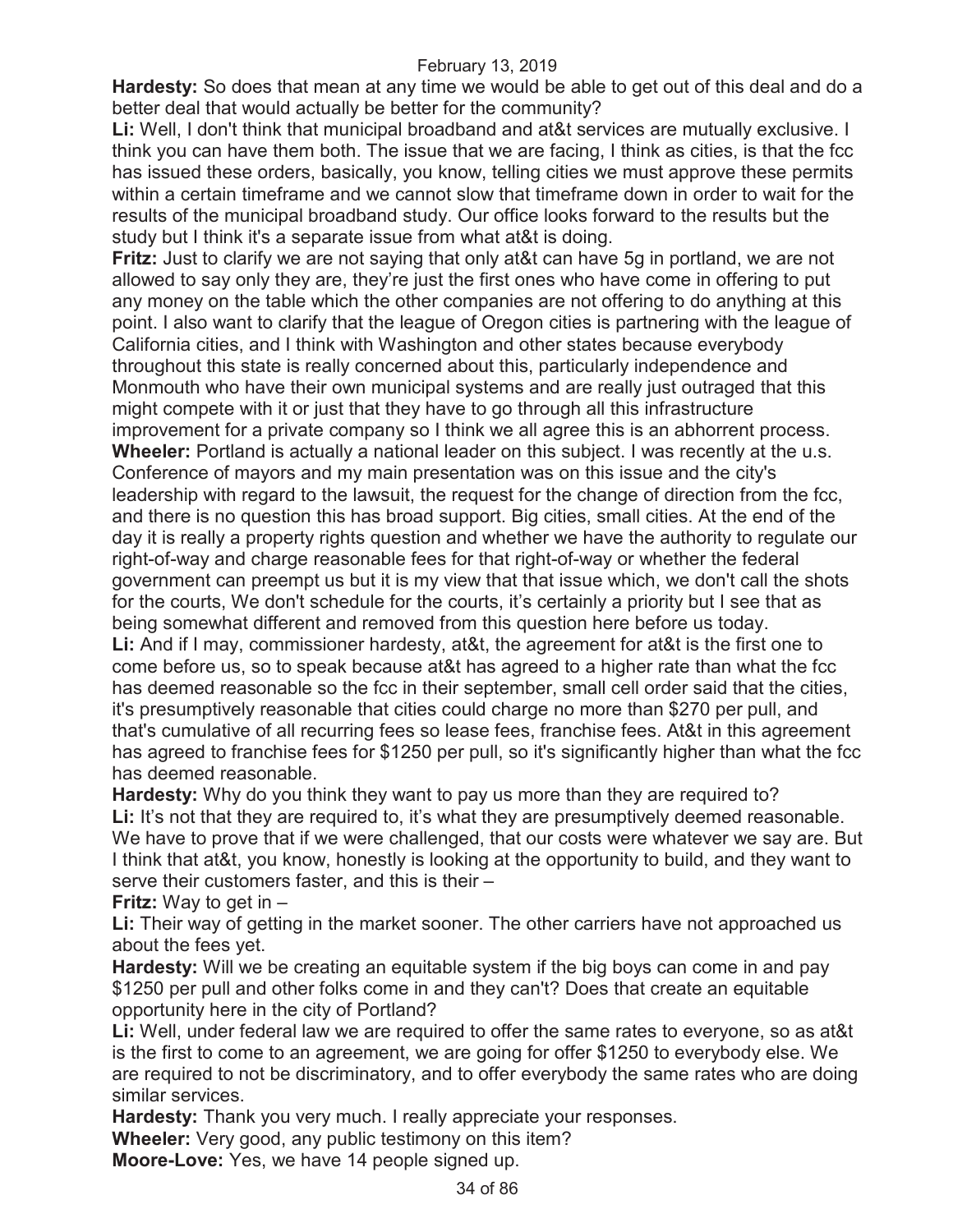**Wheeler:** Colleagues, I have a problem. I am due at the clean and safe luncheon to thank the people who have been participating in that. I have an excused absence, five minutes ago. And we have one, two, three, four more items left. The problem is these are all emergency ordinances that require at least four members of the council to be present. **\*\*\*\*\*:** This is an emergency too.

**\*\*\*\*\*:** We all have a right to be heard.

**Hardesty:** Would you like to do the emergency –

**Wheeler:** They are all emergency ordinances.

**Fritz:** This is too.

**Wheeler:** Let's just go for it. Let's go ahead. And if somebody on my staff could please let the folks know I am sorry I will not be able to attend. Thank you.

**Moore-Love:** The first three please come on up, are Michael Hanna, Michela Bedard, and Martin Pall. Okay Michela is gone. Let's go with Robyn Gottlieb. Robyn here? Okay thank you.

**Wheeler:** Greetings, Michael. You want to start us off. It's good to see you.

**Michael Hanna:** Greetings.

**Wheeler:** Can you do it in two?

**\*\*\*\*\*:** Yes.

**Hanna:** Yes.

**Wheeler:** Great. Take two minutes. Thank you.

**Hanna:** Great. Hello Mayor wheeler and commissioners, thank you for giving us the time to be heard on this issue. I'm not sure which office removed this from the consent -- **Fish:** Put your name in the record.

**Hanna:** Oh, i'm sorry, i'm michael hanna proud resident of Multnomah county. I'm not sure which office removed this from the consent agenda, but I thank you commissioner Hardesty for moving the consent agenda so we can speak on this. We are at a crossroads and there are two paths forward for our community's connectivity digital infrastructure. Corporate ownership and control or community ownership and control. It's very simple. For over a year through the municipal broadband pdx campaign many, many of us have lobbied the city of Portland to adopt, advocate for municipal broadband which is publicly owned, not for profit fiberoptic network. An internet utility for every resident and business operated by Oregonians for Oregonians. More than 200 cities and towns in the united states have a publicly owned fiberoptic internet utility not for profit. The city of Portland staff have spent countless hours according to the lobbying report working with at&t and verizon over the last year and we just heard that we it's a sovereignty issue, it's property issue, that's correct. Mill valley has put in an emergency ordinance to delay 5g. So i've used technology my entire life. I love technology but technology is a tool to improve our lives. Negotiating with at&t in this manner is being a tool for the corporations. They mentioned the 200k for digital inclusion. That is less than what at&t extracts from our local economy every day, so just to put that in context. Also, at&t gave a \$600,000 bribe to trump's mob lawyer michael cohen to further push 5g, so I have three requests for my elected officials today. Please don't be a corporate tool. Stand up against this corporate power grab and deny this attempt to declare an emergency because it is obviously not an emergency. Guaranteeing at&t profit is not an emergency, and please put this to a full vote for the public. Thank you.

**Wheeler:** Thank you. Good afternoon.

**Robyn Gottlieb:** Hi. Can you hear me? This is my first time testifying. Hello everyone. My name is robyn gottlieb and i'm from the stop 5g campaign and the digital commonwealth alliance. I'm here today to ask you, Portland city council, to decline to vote on 5g as an emergency ordinance. When the public comes to you with their plan for a publicly owned municipal broadband internet, one that includes subsidies for cost for low-income families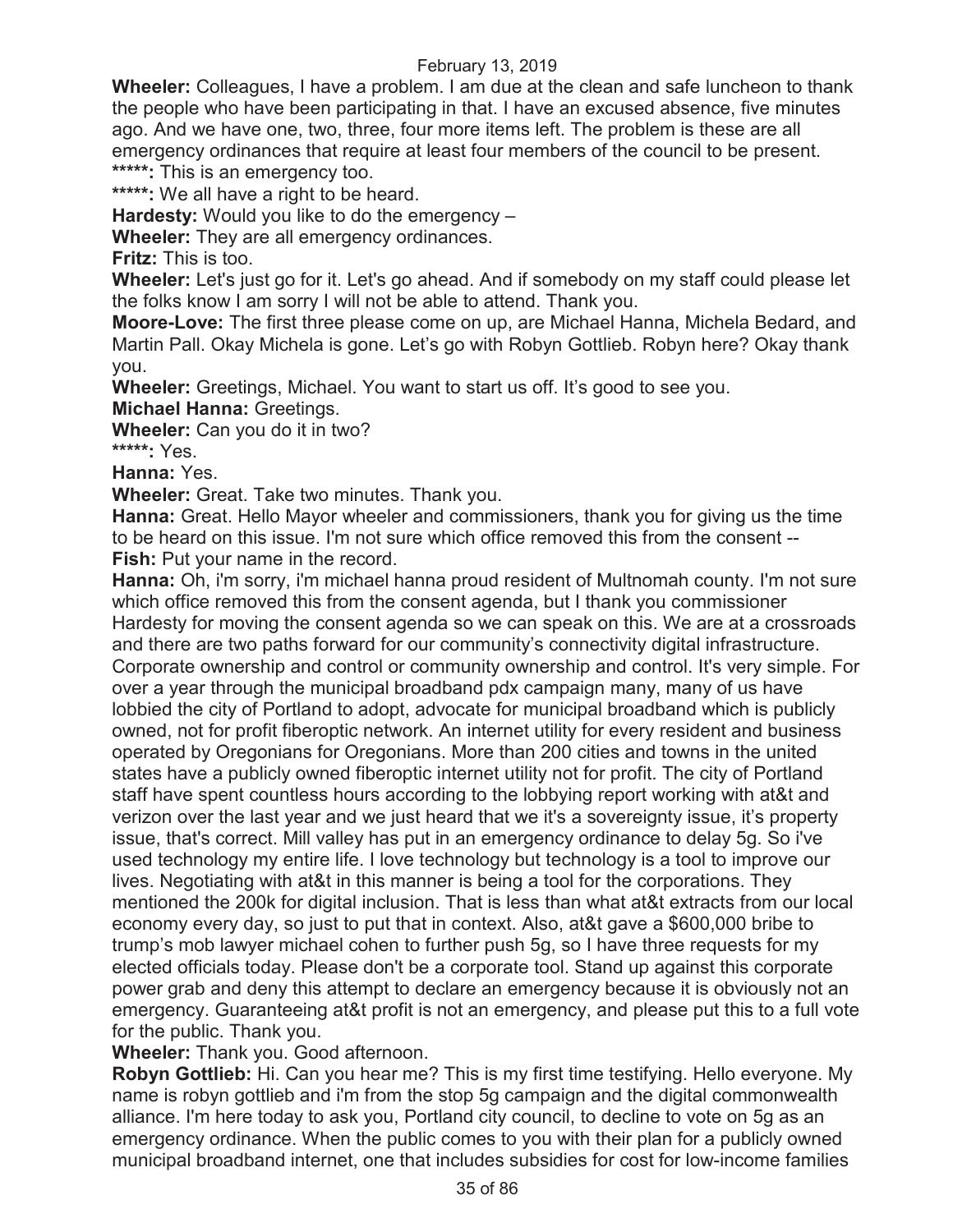and will generate revenue, we have to fight tooth and nail for it at the city. But when telecom corporations come in with their plan to increase their monopolies by taking over the internet sector the city welcomes them in with open arms over 100 times. This is with no caps on the prices they can charge, no equity mandate and no input from the public. All of this that I mentioned gives the perception that on that issue, the city cares more about the voices of corporate interests than they do about the voices of the public, but I really hope that's not the case, which is why i'm here today. The 5g effort was hidden from the public and added to the consent agenda as an emergency ordinance. If it weren't for commissioner hardesty we wouldn't be here today to give our testimony before it's too late. The city is on track to allow 5g, which is a new, potentially dangerous technology, into our city. I urge you strongly to reconsider that. Instead, I am requesting you to just say no to 5g and support a three year moratorium on the issue. Portlanders have made clear what internet they want from the city, and it's not 5g, it's municipal broadband. Thank you again, commissioner Hardesty, for moving this from the consent agenda so we can have our voices heard, and thank you, commissioner Fritz, for listening to the people and securing funding for the municipal broadband study. Thank you all for letting me speak today. **Wheeler:** Thank you

**Fritz:** Just so you know. Thank you. I appreciate commissioner hardesty pulling this as well, but any member of the public can pull something from the consent agenda. You just let the council clerk know.

**Hanna:** Thank you very much.

**Gottlieb:** Thank you.

**Hanna:** That's good to know.

**Wheeler:** Great and I do also just want to clarify, and i'm glad that people are here and they want to testify, but you say this was hidden from the public or the public did not get a chance to testify is not accurate. We had a full hearing on this subject in december, and we had lots of presentations and lots of public testimony. This is on the consent agenda because it's coming back staff having completed the work that they were authorized to do during that hearing, after that testimony, after a vote of the full council. Just for clarification. Good afternoon.

**Martin Pall:** I'm martin pall. I'm a professional who has worked in this area, I've published eight papers on it, and discovered the main mechanism of non-thermal effects. I would like to have three minutes please.

**Wheeler:** Let's start with two and see where you get. We have a lot of people and a lot of issues, and we have a full afternoon.

**Pall:** Yeah. I wish that the propagandists from at&t were limited to three minutes, or two minutes, for that matter. I discovered six years ago the mechanism by which the major mechanism by which emfs produce nonthermal health effects, and those effects are produced at levels of exposure that are approximately 7.2 million times lower than our current safety guidelines allow. There are other in addition effects, considerations. Specifically, pulse emfs, emfs that pulse up and down, are in most cases much more biologically active and therefore much more dangerous than our non-pulsed emfs. Every single wireless communication device communicates via pulsation, and the pulsation effects are ignored universally by the industry and by the fcc. 5g is designed to be extremely highly pulsed. That is one of four reasons why 5g will be much more dangerous 5 than the exposures that we already have. There are many severe and even existential threats to us based on the exposures that we already have. Cancer has been discussed a lot, but it is number four or five on my list. The most important things I believe are the neurological and neuropsychiatric effects, which are already very far along in our societies, and the reproductive effects, which are also very far along in our society. Both of those develop cumulatively with time, and they become more and more severe with increasing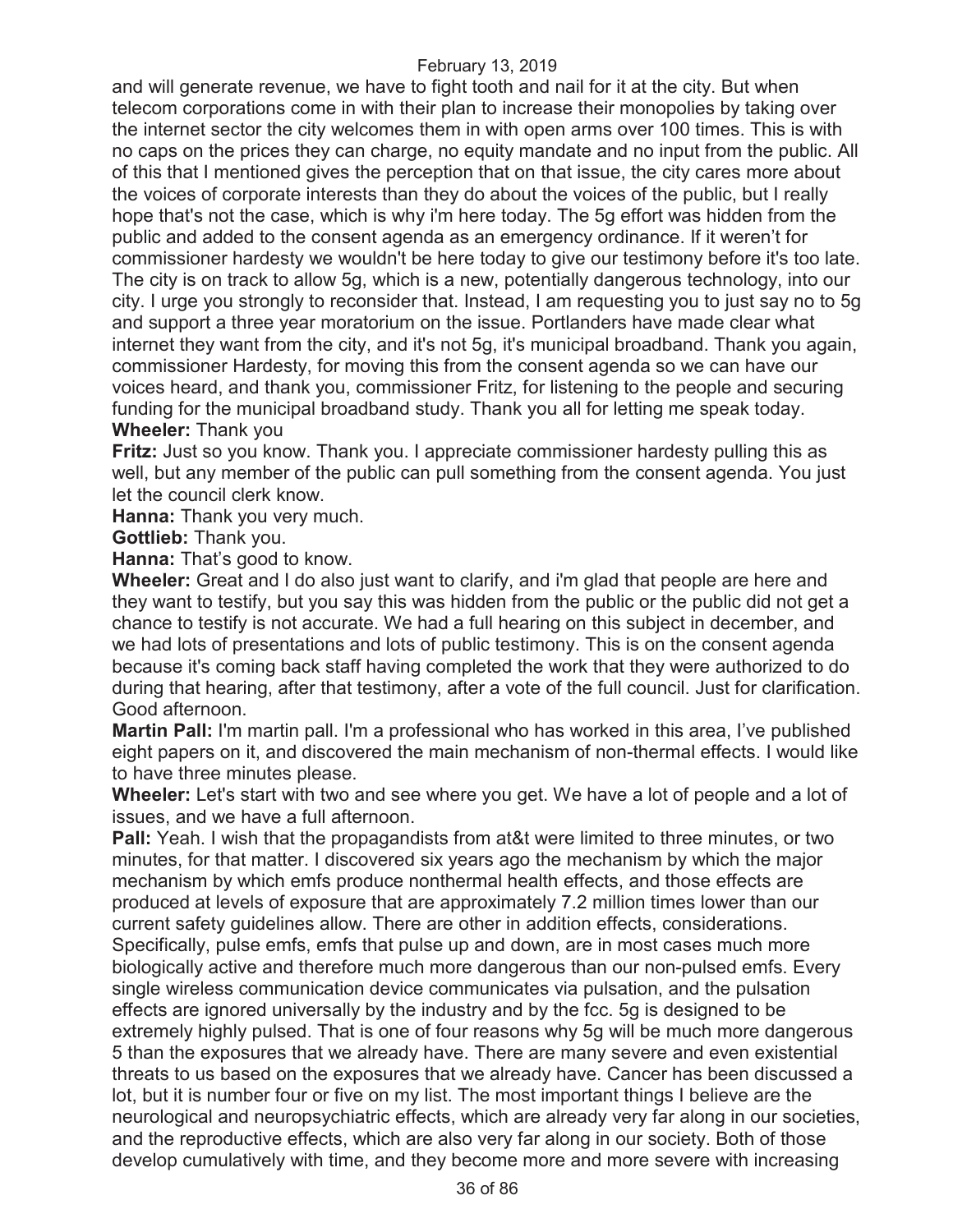time of exposures, to the point where they become basically -- they will -- we will have, and let me say we're already seeing this now, a crash in our collective brain function. And that will destroy us. We will have a crash in our reproductive function. We're already seeing that now in three station countries, and the other technologically advanced countries will probably follow in short order. The --

**Wheeler:** Make one more good point.

**Pall:** Make one more good point. Okay, what should we do? First of all, I think Portland should join the fcc lawsuit that the california league of cities --

**Wheeler:** We're leading it, more to the point.

**Pall:** Good. Secondly, I think that if we're forced to put in 5g with at&t, there should be an understanding that the city of Portland will study the health impacts of those emfs, and if they are shown to be substantial, the city of Portland should shut down the whole system. **Wheeler:** Thank you. Appreciate your testimony, all three of you.

**Moore-Love:** Next three are scott france, philip wolf, and kay o'neil.

Wheeler: Good afternoon. Would you like to go ahead and start sir?

**Scott France:** Good afternoon. Yes, thank you. Mayor wheeler, city commissioners. My name is scott france. I'm a 23 year resident of southeast Portland. I'm here to ask you that you, the leaders of the city that brands itself as an environmentally progressive city, consider the potential damage to living systems in this region that 5g could bring, the implementation of 5g could bring. Over 230 scientists from more than 40 countries have expressed serious concerns regarding the ubiquitous exposure to emfs, electromagnetic fields, generated by electric and wireless devices already before the additional 5g roll out. They refer to, quote, numerous recent scientific publications that have shown that emfs effect living organisms at levels well below most international guidelines. The effects include increased cancer risk, cellular stress, increase in harmful free radicals, genetic disorders, structural and functional changes of the reproductive system, learning and memory deficits, neurological disorders, and the impacts on general well-being in humans. Damage goes well beyond the human race, as there's growing evidence of effects to both plants and animals. And I can supply your offices with those studies. After the scientists' appeal was written in 2015, additional research has convincingly confirmed serious health risks from fields from wireless technologies. The national toxicology program study shows a significant increase in the incidence of brain and heart cancer in animals exposed to emfs. The european union funded review body looked at 100 studies on how emf radiation may affect the environment. It concluded that this radiation poses a risk to bird and insect orientation and plant health. So i'm here to ask you that you decline a vote on 5g as an emergency ordinance.

**Wheeler:** Thank you. Good afternoon.

**Kay O'Neil:** Hi. I'm kay o'neil, and i'm here to talk about the surveillance and privacy risks of 5g. At&t tracks and sells personal data from our phones. They want to expand the dragnet to include our home browsing history. In other words, 5g is a way for telecoms, not just at&t, to better access our data so they can sell it. Motherboard recently investigated a plethora of phone geo location companies with little oversight by telecom industries, ranging from car salesmen, property managers, bail bondsmen, and bounty hunters. Compounding that already highly questionable business practice this spying capability is also being resold to others on the black market who are not licensed by the company to use it seemingly without their knowledge. This investigation shows not only how widely americans' sensitive location data has been sold through the overlooked and questionable data broker market and its black market, but also how the ease of access dramatically increased the risk of abuse. Motherboard -- and i'm happy to provide the full investigation that was just completed a month ago -- found that an individual company made more than 18,000 data location requests through a data broker. Carriers like at&t assured customers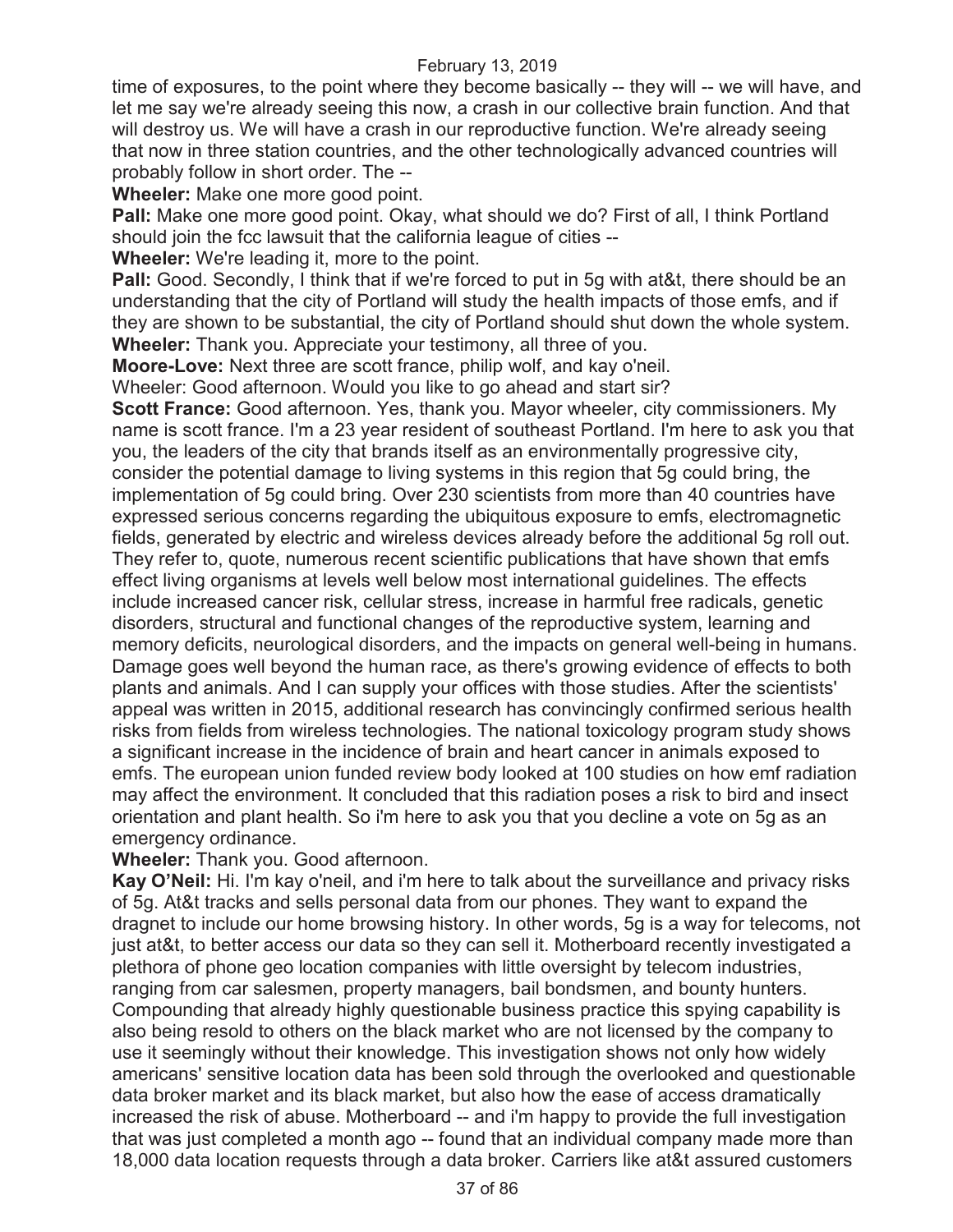location tracking abuses are isolated incidents. Now it appears that hundreds of people could track our phones, and they were doing it for years before anyone in the wireless companies took action. Senator ron wyden said in an e-mail statement after he was presented with motherboard's findings, that's more than an oversight; that's flagrant willful disregard for the safety and security of americans. I encourage the mayor and all the commissioners to say no to at&t's alleged emergency to request for a fast track contract. Please read the mountain of evidence owning broadband as a public utility would provide. Chattanooga, tennessee, makes hundreds of millions off their broadband revenue. We could have the same commonwealth here in Portland. Thank you.

**Wheeler:** Thank you. Good afternoon.

**Philip Wolfe:** [Speaker typing, communicating via TDD] Hi mayor and commissioner. Please allow me to demonstrate my concerns and I believe the public has not seen this before including you. [requests mayor take his phone]

**Wheeler:** I'm not sure what he's asking me to do.

**Hardesty:** You want us to take your phone? Is that it?

**Wheeler:** Take your phone. That's dangerous, Phil.

**Wolfe:** Due to connection, please give me less than 1 minute…and I will make a point.

**Wheeler:** Do you want me to answer it?

**\*\*\*\*\*:** Answer the call.

**\*\*\*\*\*:** Yes.

**Wheeler:** Hello?

**Wolfe:** [TTD conversation with mayor; indiscernible]

**Wheeler:** Very good, thank you. Can I hang up? I'm confused on what --

**Fritz:** So philip was signing into his computer and it was talking on his phone. Is that what was happening?

**Wheeler:** I'm sorry. I don't know what I'm doing. Okay.

**Fritz:** That's very impressive.

**Wheeler:** Thank you. It's a good technology. Thank you. There's like a translator.

**Fritz:** Yeah, we should put the phone on speaker.

**Wolfe:** Apparently you hung up on me. I was about to ask you to put the phone on speaker and put mic near the phone. Well -

**Wheeler:** I'm sorry, I screwed up the demo. I apologize. He shouldn't have given me the technology. That was his mistake. Okay. I get that. Thank you. I get that.

**Wolfe:** My point I have emailed you addressing my concerns. But mainly I want to stress that deaf community rely on VRS video relay service to make calls especially

emergencies… but because 80 percent of deaf Americans are unemployed due to discrimination, they rely on government assistance for rent, utilities, etc. With 5g, it will be higher and greatly impact our deaf community. This is not the way to go. Please say no to 5g and support city public owned municipal broadband because it provides accessibility for all. Thank you. Questions?

**Wheeler:** Thank you.

**Moore-Love:** The next three are Julia DeGraw , leah gibbs, and stephen king.

**\*\*\*\*\*:** Leah had to leave.

**Moore-Love:** Okay, then we'll go with andrew markell.

**Wheeler:** Good afternoon. Thanks for being here.

**Julia DeGraw:** Good afternoon. My name is julia degraw, and I live in the neighborhood of montavilla, and I wear a lot of different hats, but I would like to be speaking on behalf of the Portland metro people's coalition today. And i'll keep it short, but process matters. And I do understand that there was apparently a meeting where people gave public testimony. I don't think anyone's arguing that there wasn't that opportunity. But this is a very big issue, and I think having an additional opportunity for groups and individuals to share their input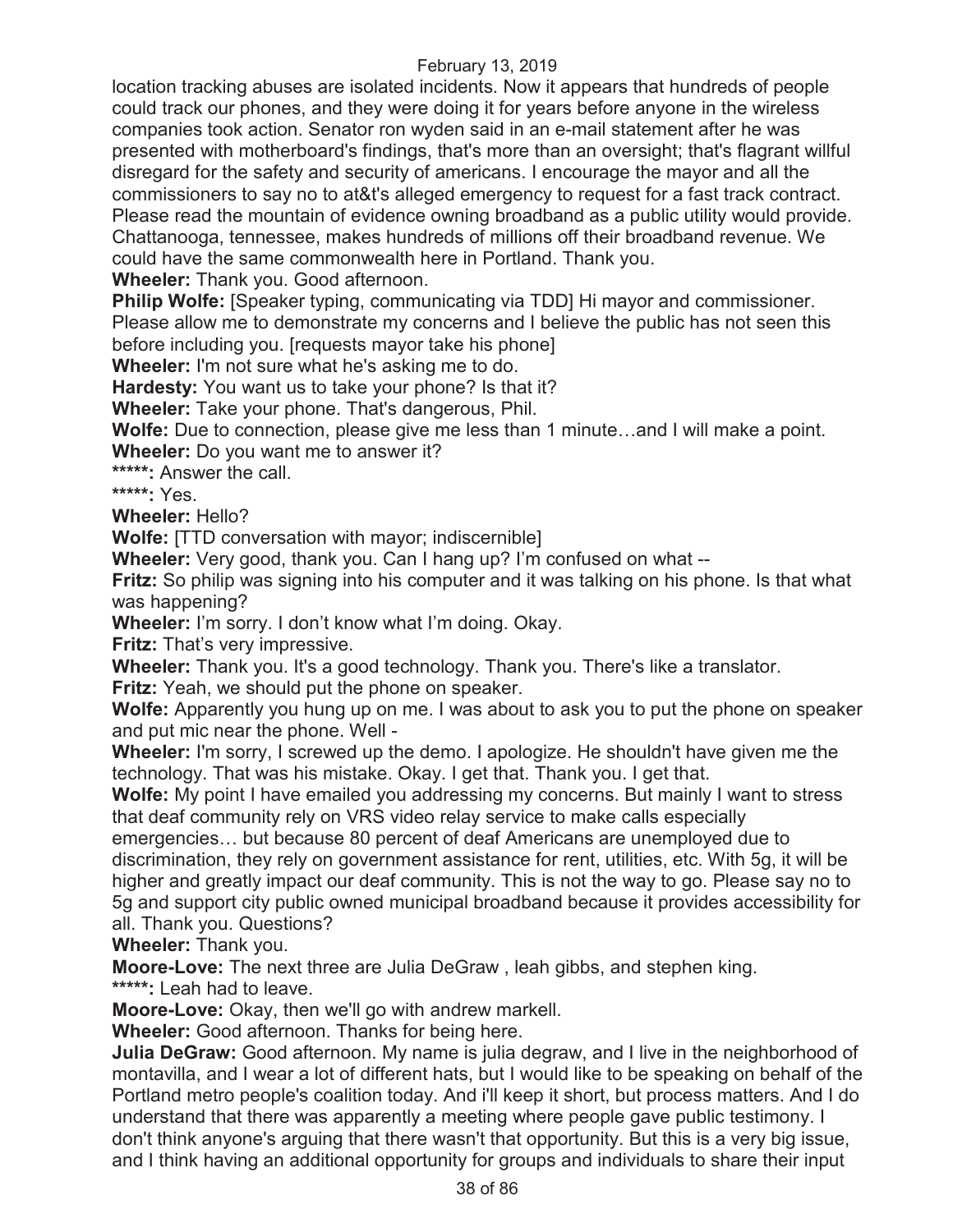would have been a very good idea. And I think additionally your actions aren't really matching your messaging when you look at the fact that you had seven months to enthusiastically support municipal broadband by joining the host of all the communities and cities in Multnomah county, including Multnomah county, to move forward a municipal broadband feasibility study. It took 7 months to get \$25,000 which was almost half of what Gresham put in with a much smaller population. And you did it really at the last minute, so and I think I would like to echo a little bit of what robyn gottlieb said, which is that, that indicates to me and to the public, it looks like your priorities are with at&t rather than really robustly exploring a public owned internet that addresses the equity issues that, frankly, at&t is unable to address. A corporate internet system does not address equity issues, they're talking about \$250, one of the estimates is \$250 a month for this service. That's not a working class price people can afford to pay for internet. And these are industries that extract up to a million dollars a day out of Multnomah county alone. That's what at&t, sprint, verizon, and t-mobile extract a day from our region. We could have a robust, publicly owned internet, and I would like to see a lot more enthusiasm coming from the city on that and seeing a lot more slowing down of this process. But this actually accelerates it by giving them this contract. So anyway, I urge also that you do not vote on this as an emergency and that you have a more public process moving forward. Thank you. **Wheeler:** Thank you. Good afternoon.

**Gottlieb:** Leah gibbs had to leave but she e-mailed her testimony to read.

**Wheeler:** Could I get your name for the record?

**Gottlieb:** Yes. I'm Robyn gottlieb reading for Leah gibbs. "Good morning council members and mayor Wheeler. My name is leah gibbs, and i'm a member of the Portland metro people's coalition and i'm here to voice my strong opposition for the emergency ordinance for 5g. You've already heard strong testimony regarding the concerns of privacy, equity and safety around the issue of 5g. I share all those concerns. I did want to mention how nice it was to see earlier how the counsel supporting local businesses, and that there was a discussion about how keeping business local improves the community. Fortunately, we have the option of a locally and democratically owned internet service, municipal broadband, and I and the coalition strongly support that option. I would like to talk briefly about what this decision means to the children in our communities. I am a mother of two young kids who attend a Portland public school. Our children do not have lobbyists, they do not make campaign contributions, but the implications of our decisions on their lives must be considered. I'm veterinarian. I believe in science. And when I was first told about the health concerns of wireless radiation, I thought it was laughable. However, in my mission to prove myself correct, I found that those with the biggest concerns are those that we should listen to most, and I changed my mind. Those with concerns include the american association of pediatrics, m.i.t. Scientists, and a host of other credible and respected medical and scientific experts. There is strong scientific work published to suggest the concerns about 5g may be outsized in children with a developing neurologic system and thinner skulls that allow for greater absorption of environmental radiation. Increased research by nonindustry-funded scientists is needed prior to proceeding with implementation of technology that cannot be avoided if brought to an urban area. 5g creates an unavoidable electric cloud around our neighborhoods. There is no reason to rush into a contract with out-of-state corporate interests. We have emergencies in this city. The state of public education, the treatment of our houseless population, the opioid crisis, those are emergencies. Giving a contract to at&t is not an emergency, and I urge you to vote against this emergency ordinance.

**Wheeler:** Thank you. Good afternoon.

**Andrew Markell:** Good afternoon. Thank you for having me, mayor and commissioners. My name is andrew markell, i've been a resident of Portland since 1990. And I just want to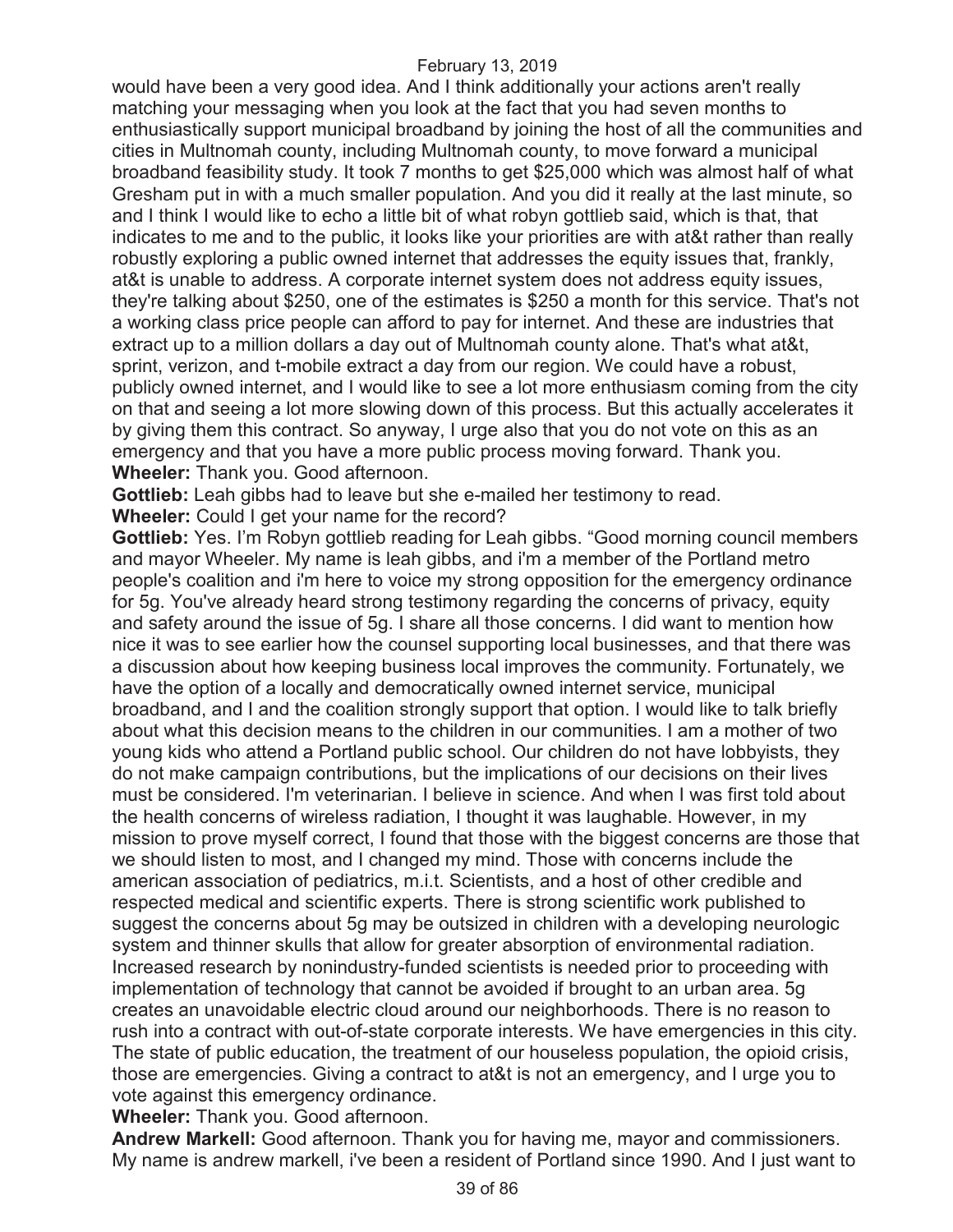sum up everything that i've heard today. I came with a prepared testimony, but with two minutes and it seems obvious to me, someone that has worked in Portland and has known Portland to be a city that values freedom and democracy and equity and has a global reputation for this. To be listening to the concerns of the community, there are very strong community concerns around surveillance, around equity issues, and around health. There's no unequivocal evidence on either side, so it seems to me the onus of proof must fall with the corporation. And the corporations have a long history in the last five years or more of demonstrating that they are very callous with our privacy, very callous with our data, very callous with our rights as citizens and that their game plan is always to obfuscate the issue, much like they did with cigarettes, and to create a cloud of uncertainty, and to label those that have questions to be insane, conspiracy theorists, and meanwhile the poorest and most disadvantaged in the community are always the ones that suffer the most. So there are options on the table, and what i'm hearing everyone say today is we want the time to consider those options. Mill Valley is taking the time to consider those options. Governor brown of california has made it possible for every city in california to consider those options. It seems incumbent upon us as a state and as a city with this proud global reputation of equity and justice and fairness and privacy to follow suit. It is completely baffling to my mind why we would rush into something like this with a pending case in the ninth circuit, why we would follow donald trump's lead in demanding that all cities adopt this. I mean, Portland should be at the furthest reach of donald trump's demands upon the citizens. So it is incumbent upon all of us to take time to reflect and to really study this issue and to hear all sides. That is my request. Thank you very much. **Wheeler:** Thank you. Thanks all three of you. Next three, please.

**Moore-Love:** Are Stephen king, marc koller, and andrew soulek.

**Wheeler:** Good afternoon.

**Stephen King:** Hi. How're you doing? My name is stephen king. I'm a resident of north Portland, and I guess i'm going to put in my prepared remarks to maybe bring up two things. First of all, we've talked a lot about municipal broadband and the value of that, and I don't know if the connection between 5g and municipal broadband is made entirely clear, but all the money at&t will make or sprint, or whoever, all the companies coming in, is made at the end, between the connection between the tower or the wire and the consumer, so the consumers are the people who bear all of the expense, the people paying all the money. So as you do municipal broadband, if you have to compete with a 5g, for consumers, it cuts significantly down on the potential revenue and the potential savings for people within Portland, to the point where municipal broadband may not be even doable. So we don't know that answer yet. We haven't done the study, but this could actually kill municipal broadband. And we need to understand that and we need to stop that and we need to look at it before we put this through. That's number one. And on this, an additional part of that is that the cost of this 5g is going to run way in excess of what most people in this community can pay, or many people in this community pay, especially disadvantaged communities. So by doing this, by taking this step you're pretty much putting the stake in the coffin on municipally owned broadband. The second piece is the fcc made us do it -- is not an excuse. We really need to direct this. I mean Trump and their minions have done all sorts of ridiculously stupid things, and we stood up. And we standing up. We've got a lawsuit. Why are we doing a contract before the lawsuit is complete? There's a hr-530 in front of the house of representatives right now to overturn the fcc. Let that play out. Don't rush into this. There's no reason to rush to this. At&t is the world's largest telecom company in the world. They have \$160 billion worth of revenue. **Wheeler:** Thank you.

**King:** They have half a trillion dollars worth of assets. They do not need this gift from us. Thank you.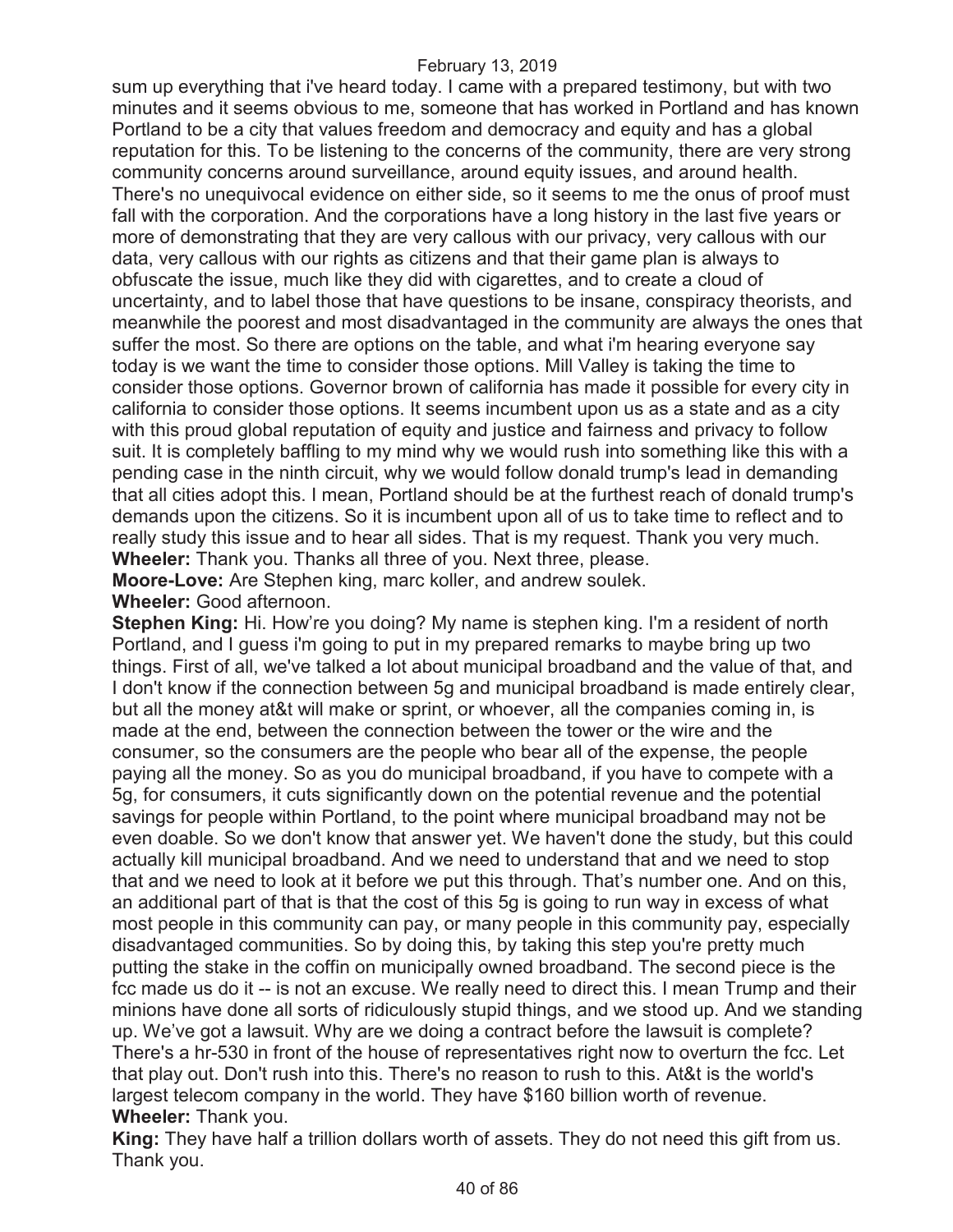**Wheeler:** Thank you. Good afternoon.

**Marc Koller:** Thank you. My name is marc koller, i'm also, like some of the previous speakers, a member of the Portland metro people's coalition. We are an organization of over 20 different citizen groups who, you are very well aware of the broad reach of support that municipal broadband has across the metro area. And I just wanted to speak -- I know we have already talked about it. I'm sorry that professor pall didn't have a longer time to speak to you about the health risks involved in our, not only in our community but around the world from this technology that's being ignored quite honestly by not just the trump administration, because people talk about that, but the lawsuit regardless of the results of the lawsuit, I think it's imperative upon this group and this city to stand up against a decision that is clearly in the best interests of the corporations against the health and welfare of our citizens. I know it's a challenge for you folks to stand up when the federal organizations, quote -- and I heard it earlier in this discussion -- demanding that we accept a technology that we do not want. That is our right as citizens to stand up when a policy or a law is against the best interests of our people. And I think we as citizens an members of this community would expect all of you to stand up for us against the organization that is pushing this technology on us when we clearly have an alternative that is both safe, reliable, and provides us the resources that come from that technology. So i'm just speaking as a member of this community to ask you all to stand up when the time comes. You're all elected officials. You respond, I hope, to us as individual citizens who demand that you do the right things, regardless of how it appears from a federal standpoint in terms of requirements. So I just ask you all to remember this is what the people are demanding and that you stand up for all of us. Thank you.

**Wheeler:** Thank you. Thank you, appreciate it. Good afternoon.

**Andrew Soulek:** Good afternoon, mr. Mayor, commissioners. My name is andrew soulek –

**Fish:** Sir could you pull the mic a little closer so we can hear you?

**Soulek:** My name is Andrew Soulek, and i'm really nobody special. I don't represent a group or a cause or anything so much as I'm a concerned citizen. I'm a home owner across the river here in buckman neighborhood, and i've been for 30 years living in Portland since '73. My concern here is the pace of which things are accelerating along this line and I realize to some extent, based on what I heard this morning, your hands are tied because of this federal lawsuit, but really, I don't see why this is such an emergency. I know that there's a push by these corporations to make america's cities smart, and i'm just wondering why we have to depend on technology to be smart about stuff. I think the smart thing for us to do is to take more time and realize there's one meeting already or testimony was given about this subject, but it appears to me the scope of this is so large that it demands more time. It demands more publicity. It demands more community involvement. And I would like to urge this council to take whatever steps they feel would enable the public to be more informed to completely vet this operation and distribute this information to the public in the way of public forums, so that everyone becomes involved because if it's passed, it's going to affect everyone here. And I would just hope you vote against this as an emergency measure and, by doing so, vote for transparency, due process and putting the health and safety of the citizens of Portland ahead of short-term corporate profit. Thank you.

**Wheeler:** Thank you. Thanks, all three.

**Moore-Love:** The last person that signed up is maggie.

**Wheeler:** Good afternoon.

**Maggie:** I just want to say how much I love each and every person who came up to testify on this issue today. It matters so much to every individual who needs defense against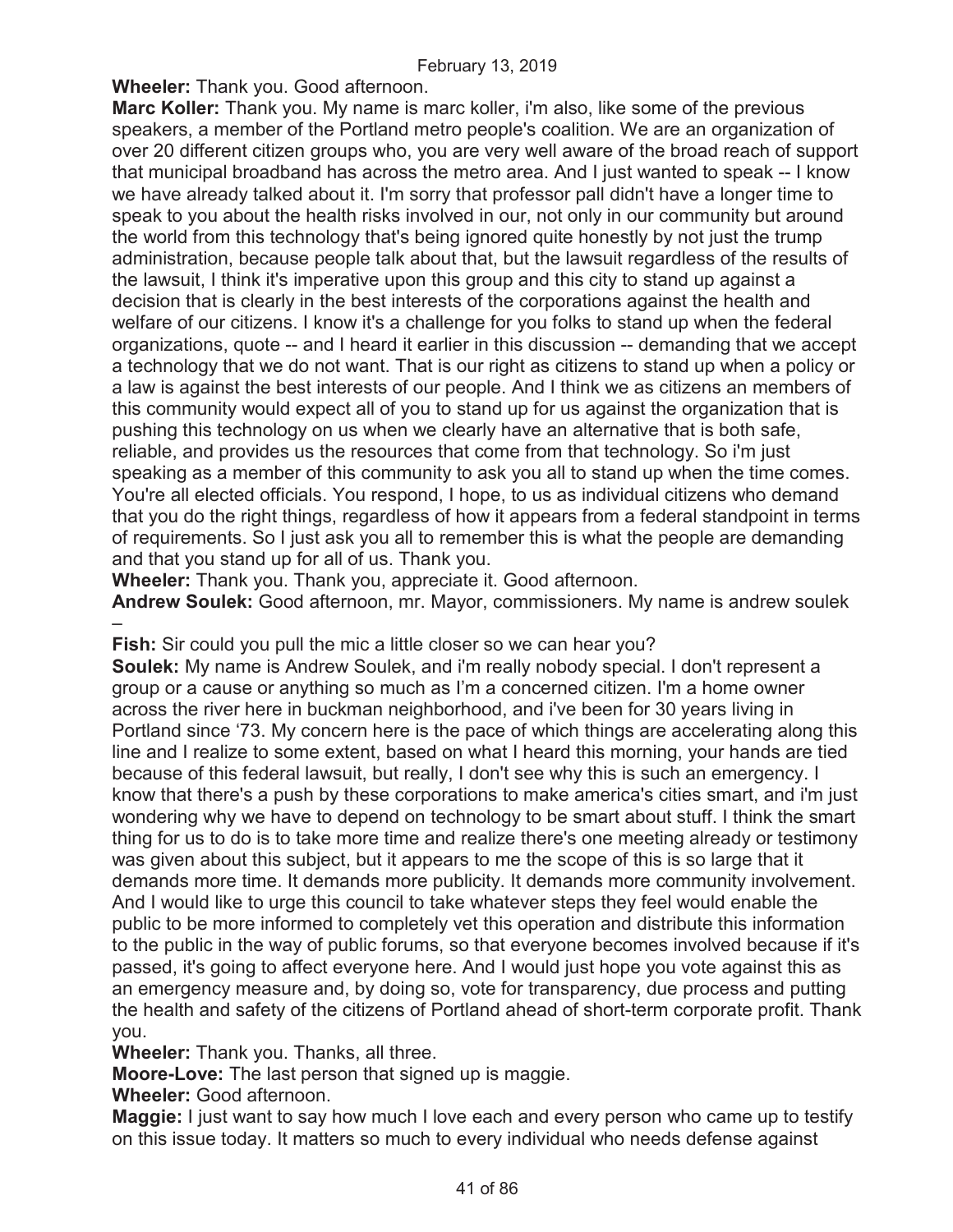electronic invasion of corporations, of foreign entities, of big brother, of the danger of emfs. Everyone who showed up today cares about the general citizens, the little people.

**Wheeler:** Thank you. Does that complete our testimony?

**Moore-Love:** That's all who signed up, yes.

# **Wheeler: Very good.**

**Fish:** Mayor?

**Wheeler:** commissioner Fish.

**Fish:** I move that we remove the emergency clause from item 122.

**Fritz:** Second.

**Wheeler:** We have a motion from commissioner Fish, a second from commissioner Fritz to remove the emergency clause. Any further discussion? Please call the role.

# **Fritz: Aye. Fish: Aye. Hardesty: Aye.**

Wheeler: Aye. The emergency clause is removed. The ordinance is amended. commissioner Fritz.

**Fritz:** Could I ask a question of staff please, Miss Li?

**Wheeler:** Please.

**Fritz:** Is there a reason that we have to go into this before the lawsuit is figured out? Are we required to allow 5g whenever anybody wants to have it?

**Li:** I'm not sure if I understand your question.

**Fritz:** I'm not, I'm not quite sure what the fcc -- how broad the directive is. I know that it sets a -- a flaw or a suggested maximum for the amount of money we can charge and as we heard, it's a lot more. Does it say that we have to allow 5g facilities to be built in any particular time frame?

**Li:** I think not in so many words, but the -- hopefully, i'm answering your question. The august 2018 fcc order preempted cities from imposing a moratorium, so if we have the applications, we have to accept them and review them or deny them within a certain time frame.

**Fritz:** But we don't have to do this -- because this is a temporary permit, which we're saying is before we get to the final agreement. Are we allowed to wait and allow that franchising to move forward?

**Li:** I think I see what you're saying. What we're trying to do today with the ordinance is to follow the direction that we were given in the december 2018 resolution, which one of the milestones specifically was to issue and negotiate and execute a temporary revocable permit with at&t by february 17.

**Fritz:** Okay.

Li: It's -- currently, at&t already has a franchise, and it's in effect, so this just looks at sort of the current fcc standards around small cell rates and takes that into context. So we're kind of -- we're adapting the franchise to fit current federal law.

**Fritz:** So obviously, by our vote today to the take the emergency clause off, we're not going to be done by february 17, so the council is hereby saying you don't necessarily need to rush into things. I'm troubled, on page 15 of 23 of the franchise agreement, there's added a section M that refers to the challenge of the city. I would prefer to see it say that since our challenge is upheld, this entire contract is null and void. Because when you said that, I had not fully understood that this sets the rate for all of the other subsequent agreements, and so if it turns out that the fcc's regulation is tossed out or overturned by the congress, as we just heard, we might want to charge more than \$1,200 per pole. Li: Yes that's true. I think the -- what the city would like to do today with this ordinance is to set the rate at what we think is at least slightly more proffer than \$270. So by approving the franchise at the \$1250 rate, we're affirmatively saying to all the other carriers, this is it for the city. So if we delay, I think there may be a question about is this \$1250 appropriate, should it be lower.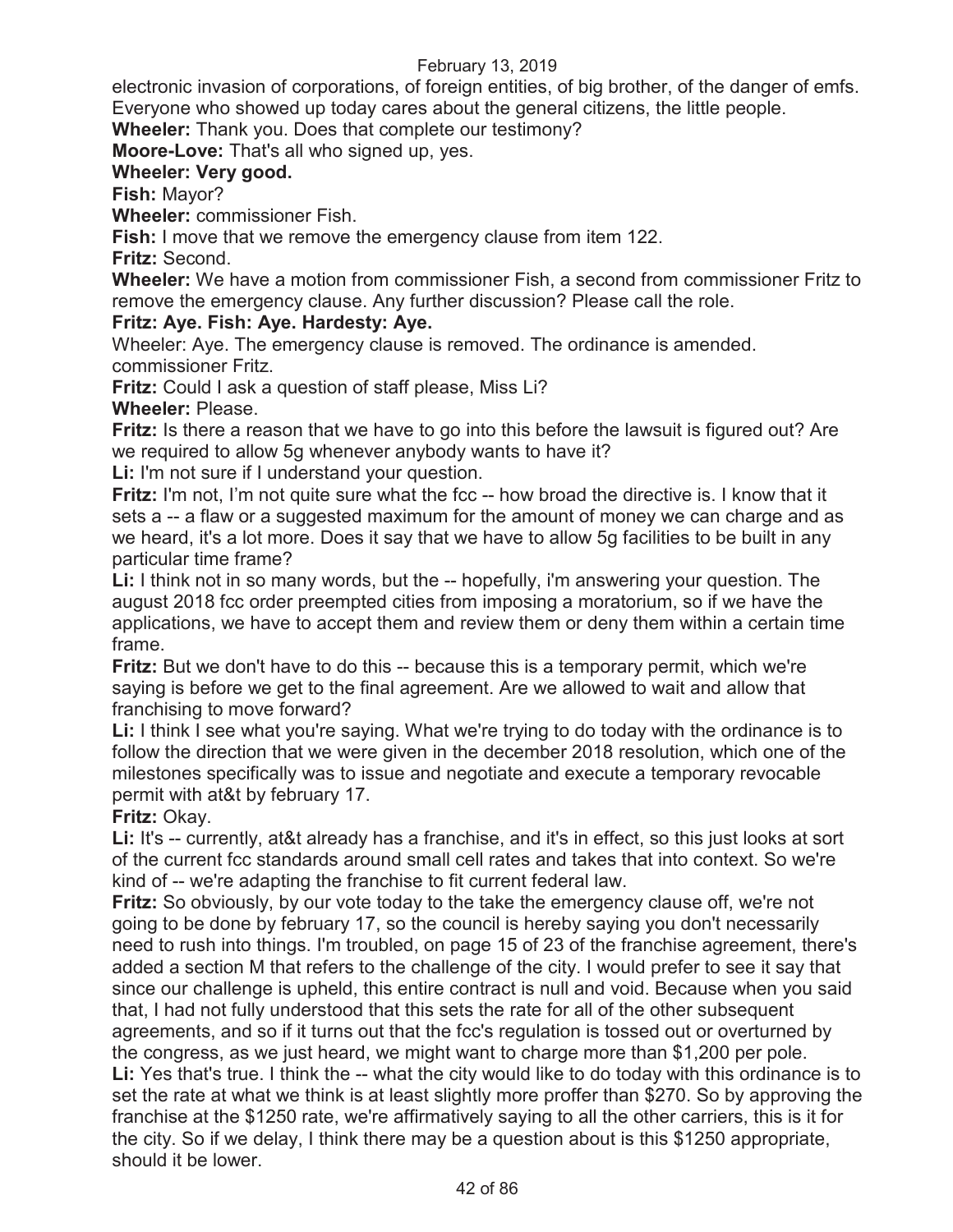**Fritz:** Well, from my perspective, or should it be higher if it turns out that the fcc rules - we are required and under oath to follow the laws of the united states of america and the state of Oregon and the city of Portland, so we unfortunately have to do what the fcc says. On the other hand, if there -- i'm interested in the interim before this comes back, and what can we do that could push limits we know from the 2009 resolution, which shows, I just looked it up and when it originally passed, it passed 3-0, but two members were not here, and we brought it back for reconsideration so that commissioner Fish and one of our other colleagues could vote, so it would be a 5-0 because it was residence setting in 2009. And yet we've asked every year it's been on the city's legislative agenda to try to get them to look them to look at health impacts, and they're basically doing what the tobacco companies did in not reading the information and not looking into the problems. On the other hand, it's the law that we're not allowed to consider health impacts, so I think I would like, in the interim, before this comes back, we need to look at, yes, we want to get more money than 200 bucks a pole. On the other hand, this is a matter of principle which we're currently litigating, and are there ways to make sure that we don't set that precedent in the event that the litigation is successful.

**Fish:** Commissioner, will you yield for a moment? By taking the emergency clause off, what we have given ourselves is the additional flexibility to have further briefings from the office of community technology. Also, it any member of the council wishes to bring an amendment, I could be brought next week if the council so chooses, so what we have done is given the community a little more time to weigh in, given each member of council a chance to talk to the office of community technology. It will come back for a second -- for a vote next week, but that's just a placeholder. What that says is that it comes back, and then the council decides how it wants to proceed. So I know that, just speaking for myself, there are a couple of issues that have been raised. I would like to talk to the office of community technology about and just get my questions answered. Mayor, I appreciate some of the points that you made clarifying the record. I think it's a healthy process for us to take a little more time. It will come back next week, but that's just a control date. That just means that's when it comes back. And the council can decide how to proceed. **Fritz:** It doesn't actually necessarily have to come back next week, as we just did earlier. We can send it – I mean -- I think this is a really important issue that I personally would like to be involved in making the decision, having been in charge of the former office of cable communications and franchise management. I think that issue really exemplifies why the council decided to pull the office of community technology out of the office of management and finance and have it be a stand-alone bureau again. Because it is something that is of great community concern. Commissioner hardesty was the president of the forerunner of open signal Portland community media. So it's obviously something that both of us have been working on for a long time and would really like to join with our community partners to see where we can push some of the direction to be more in the way we would like it to go. Thank you for your work, jennifer.

# **Li:** Thank you.

**Wheeler:** Commissioner hardesty.

**Hardesty:** Thank you, mayor. I would also like to hear from legal counsel; like, what options the city of Portland has, especially since we're in the middle of a lawsuit, and I would like to know if there's any precedent of us moving in one direction while we're in the middle of a lawsuit rather than waiting for the lawsuit to be completed.

**Rees, Chief Deputy City Attorney:** And we will make sure you get that briefing in the interim.

**Wheeler:** Very good. This is a first reading of the nonemergency ordinance. It moves to a second reading as amended And I presume we need to pick a date. The next date that I believe the entire council is available is the 13th of march, if I remember correctly.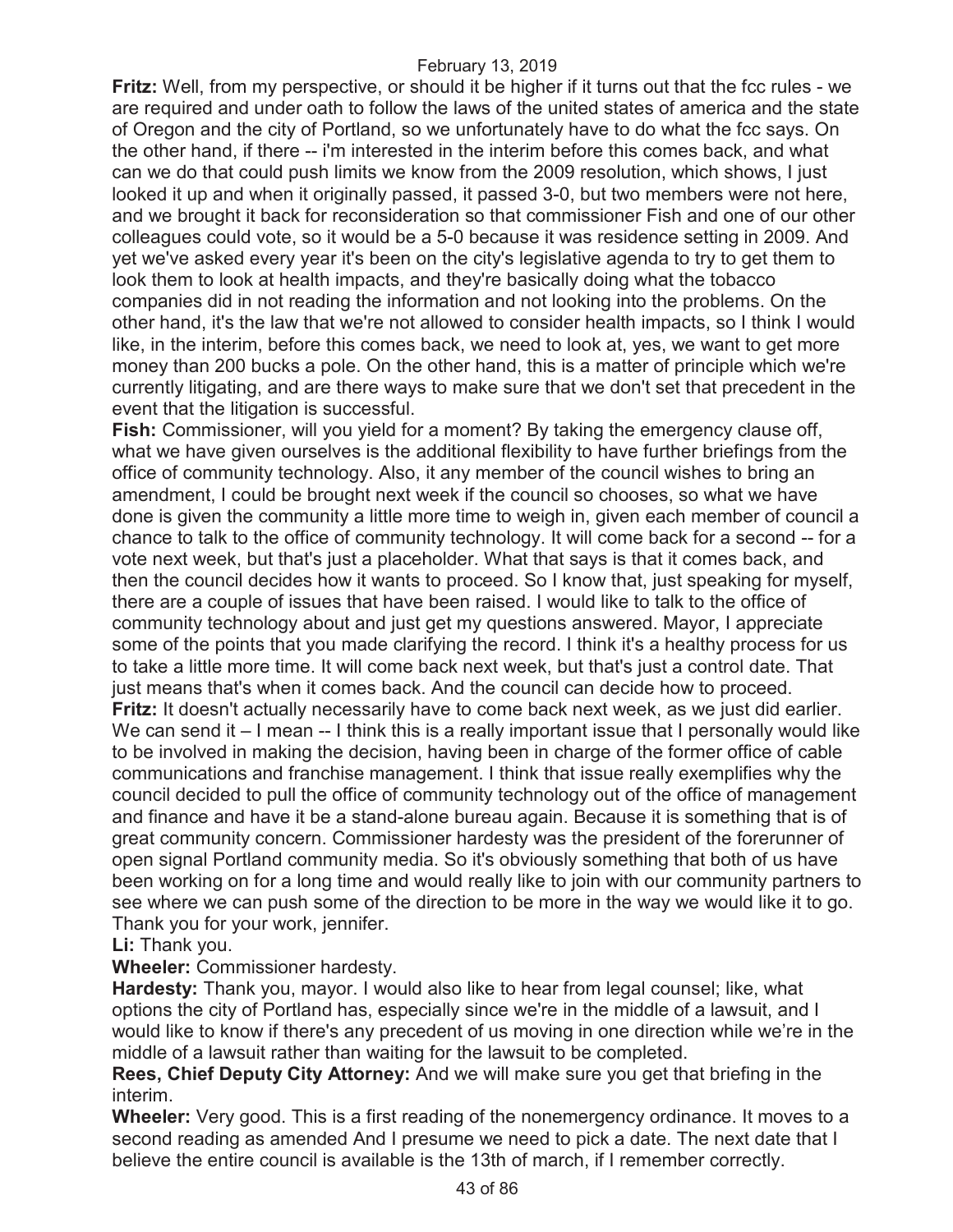**Moore-Love:** That's correct.

**Wheeler:** Why don't we take that as a placeholder.

**Hardesty:** Thank you. Really appreciate it.

**Fish:** Good idea.

**Wheeler:** Okay, very good. So let's do that.

**Fritz:** And thank you to all the community members who came today.

**Hardesty:** Appreciate it.

**Wheeler:** Thank you.

**Wheeler:** Michael, it was good seeing you again.

**\*\*\*\*\*:** Good to see you mayor.

**Wheeler:** Yeah you bet.

**Fish:** Commissioner hardesty, I have a question for you. I read somewhere you're leading a rally at 1:00 o'clock. Are we about to lose you? Because we have three emergency items and I just want to make sure we manage our time.

**Hardesty:** I will be here through these, and actually, I think these will be answered quickly. They won't take the time.

**Fish:** Can we deal with them together?

**Hardesty:** Yes --

**Wheeler:** We have to do 124 separately, but we can read 125 and 126 together. So that will speed things up a bit. 124, please, pulled from consent.

**Item 124** 

**Wheeler:** Good afternoon. Thank you for your patience. You learned a little bit about 5g. **Karren Bond, Office of Management and Financing - Risk:** I did. I don't know if I heard of it before.

**Wheeler:** Very good. Commissioner hardesty had some follow-up questions on this item. **Bond:** Oh sure. Absolutely.

**Hardesty:** Thank you so much for being here. And my questions are really brief. My question was, I noticed that there were three accident claims that we are voting on today, and I just wanted to know if there's a trend that we should be concerned about, because all three of these accidents were with Portland police bureau vehicles. So I wanted to make sure it was on the records that that just caught my attention, that there was three at one time. They're for small claim amounts, but I wanted to hear that on the record. Thank you. **Bond:** Right. And I don't know that there's really a trend or uptick in them. We can possibly run some sort of a report to let you know if we're getting more accidents. I mean, we're on the road all the time every day, so we do have a lot of accidents, not just police but other bureaus too. But we would be happy to try and get that data for you if you would like. I don't have it available right now, today.

**Fish:** If I can just speak to this point. We deal with a lot of property damage and bodily injury claims on consent, and they're not exclusive to the police bureau. We have infrastructure bureaus that have trucks and cars and things. And these things are normally negotiated with individuals through their attorneys and go through our risk management, and so the dollars are usually not in question. My suggestion is that we approve them, but that the commissioner get a briefing on trends and also what steps are -- frankly, I think we all want to know what steps are we taking to prevent these from happening? Are there any policies, policy issues which are raised by virtue of having these claims on a regular basis? **Bond:** And we can look into that and get that information to you.

**Hardesty:** Thank you, commissioner Fish. In addition, though I would like to know whether or not in any of these accidents there was any discipline involved?

**Bond:** Discipline is something that's handled directly with the police department. Risk management doesn't get involved in that part of the claim. Our job is to make the person whole again, but it's up to the bureau.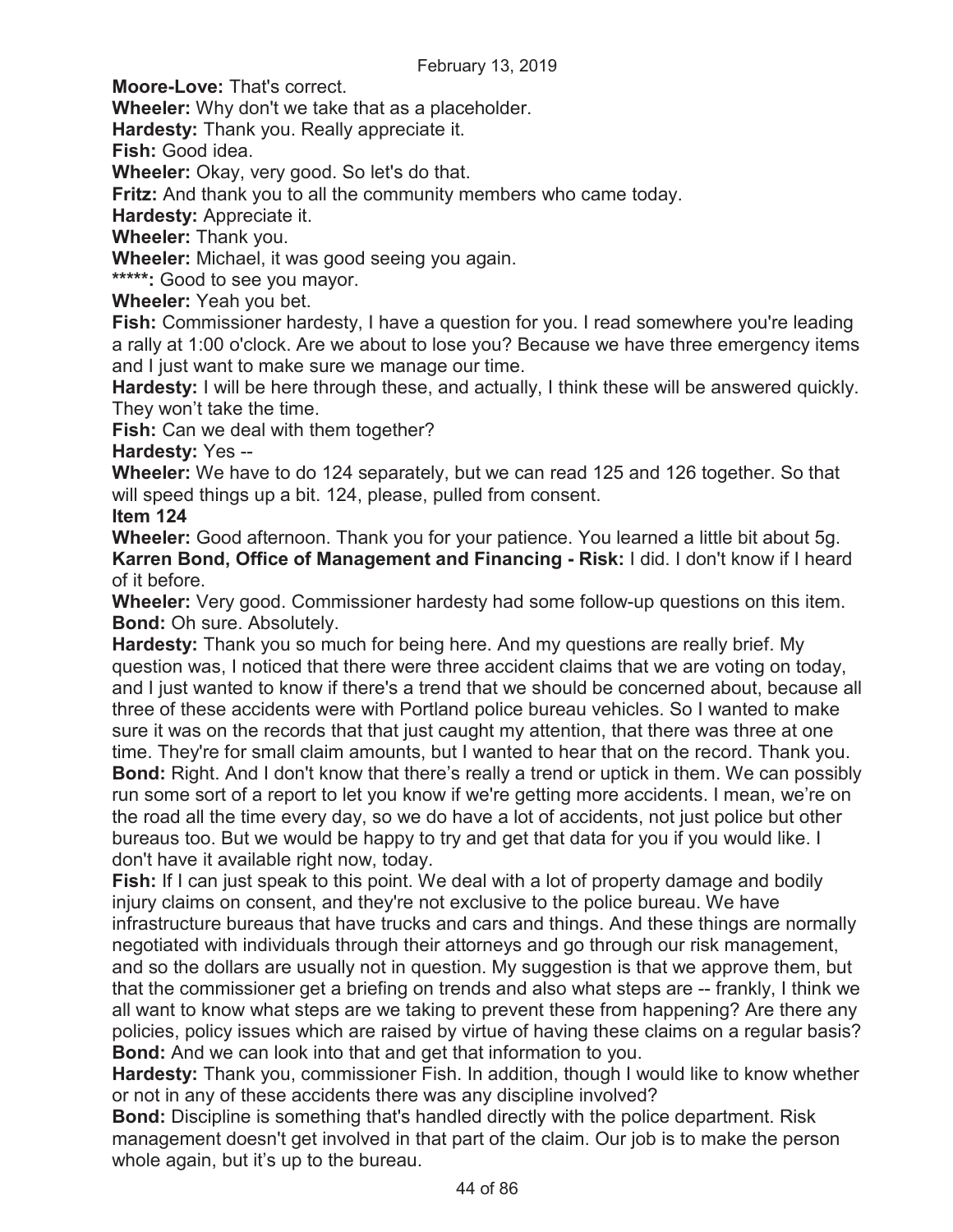**Hardesty:** Thank you. I appreciate your response to that. Yes, you're risk management, but for me, I would love to have a rounder conversation about like how do we close the loop. I mean, accidents happen, and certainly with wet pavements and ice and all the good stuff that we encounter, accidents do happen, but when I start seeing a trend, then I want to know that the bureau is at least having conversations with their employees to find out why that is and to do any corrective action that needs to take place. So thank you. **Bond:** You're welcome.

**Hardesty:** And mayor, i'm happy to support these today. But those questions, I just wanted to make sure were on the record and that additional information will be coming to my office.

**Bond:** Yes.

**Wheeler:** Very good. Public testimony on 124.

**Moore-Love:** I don't have any sign-up sheets for any of these.

**Wheeler:** Call the roll.

**Fritz:** So the city has adopted vision zero which says that all crashes are avoidable and that we also put into place a required follow-up with city employees who are involved in crashes. I'm very concerned that the number of -- we do get them on a fairly frequent basis, and this may be due to distracted driving since they have the mobile display units in their patrol vehicles, I think we should be looking into voice-guided directions coming from the computers or even looking at pairing up officers so that they don't have to concentrate on -- so that one can be concentrating on drivers and the others can be concentrating on avoiding crashes. Aye.

## **Fish:** Aye. **Hardesty:** Aye.

**Wheeler:** Aye. The ordinance is adopted. The items are adopted. Please read items 125 and 126 together.

**Items 125 and 126** 

**Wheeler:** Commissioner hardesty.

**Hardesty:** Thank you. My same statements apply, so if you were here, I just want to know whether we're facing a trend and, if so, what are we doing in reference to this trend. **Becky Chiao, Office of Management and Financing - Risk:** My name is becky chiao from risk management, and as karren said, we don't have that trend information prepared this morning, but we can provide that too.

**Hardesty:** Thank you very much.

**Fritz:** And I would further like you to track individual employees. I don't know if we -- do we now have a flagging mechanism so that if somebody is in more than one crash, that's a cause for looking into their driving habits?

**Chiao:** The police bureau has one system and other bureaus all are together in a different system, and that's -- again, that's something that I work on, but --

**Fritz:** It might be something to look at through risk management and bureau of human resources, another place in omf, because i've been in charge of bureaus where it turns out that, because the incidents were spread further apart, it wasn't flagged, a particular employee. It had a number and I am concerned about that, so just something else ms chiao for your very busy schedule to be thinking about.

**Chiao:** All right. Thank you.

**Wheeler:** Any testimony on 125 or 126? Mary doesn't look interested. Please call the roll on 125.

**Fritz:** The last person here. Thank you, Mary. Aye. **Fish:** Aye. **Hardesty:** Aye. **Wheeler:** Aye. The ordinance is adopted. The next item, 126. Call the roll. **Item 126** 

**Fritz:** I sit corrected, another person here. Thank you for staying. Aye. **Fish: Aye. Hardesty: Aye.**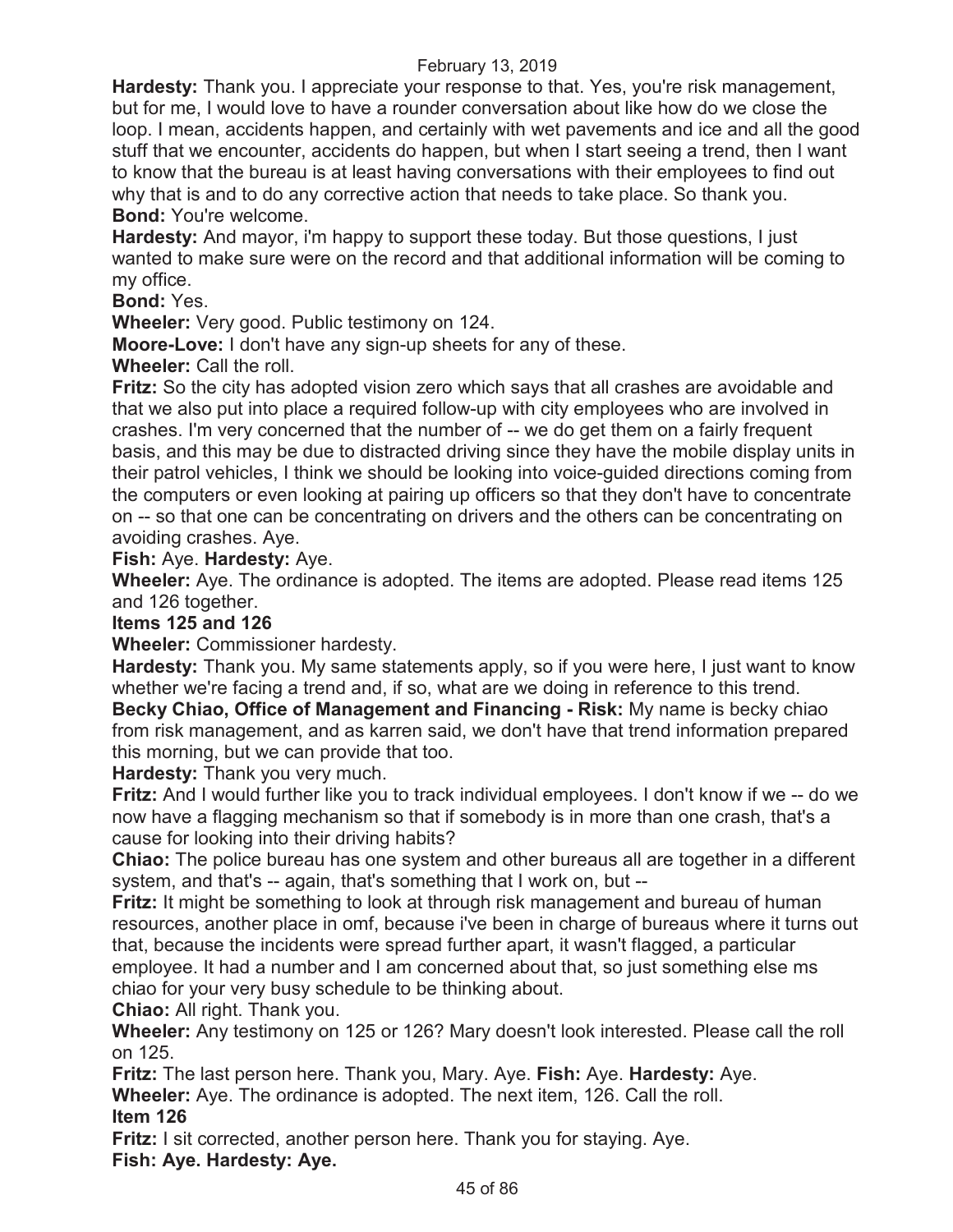**Wheeler:** Aye. The ordinance is adopted. And with that, we are adjourned until 2:00 p.m.

# **At 12:39 p.m., Council recessed.**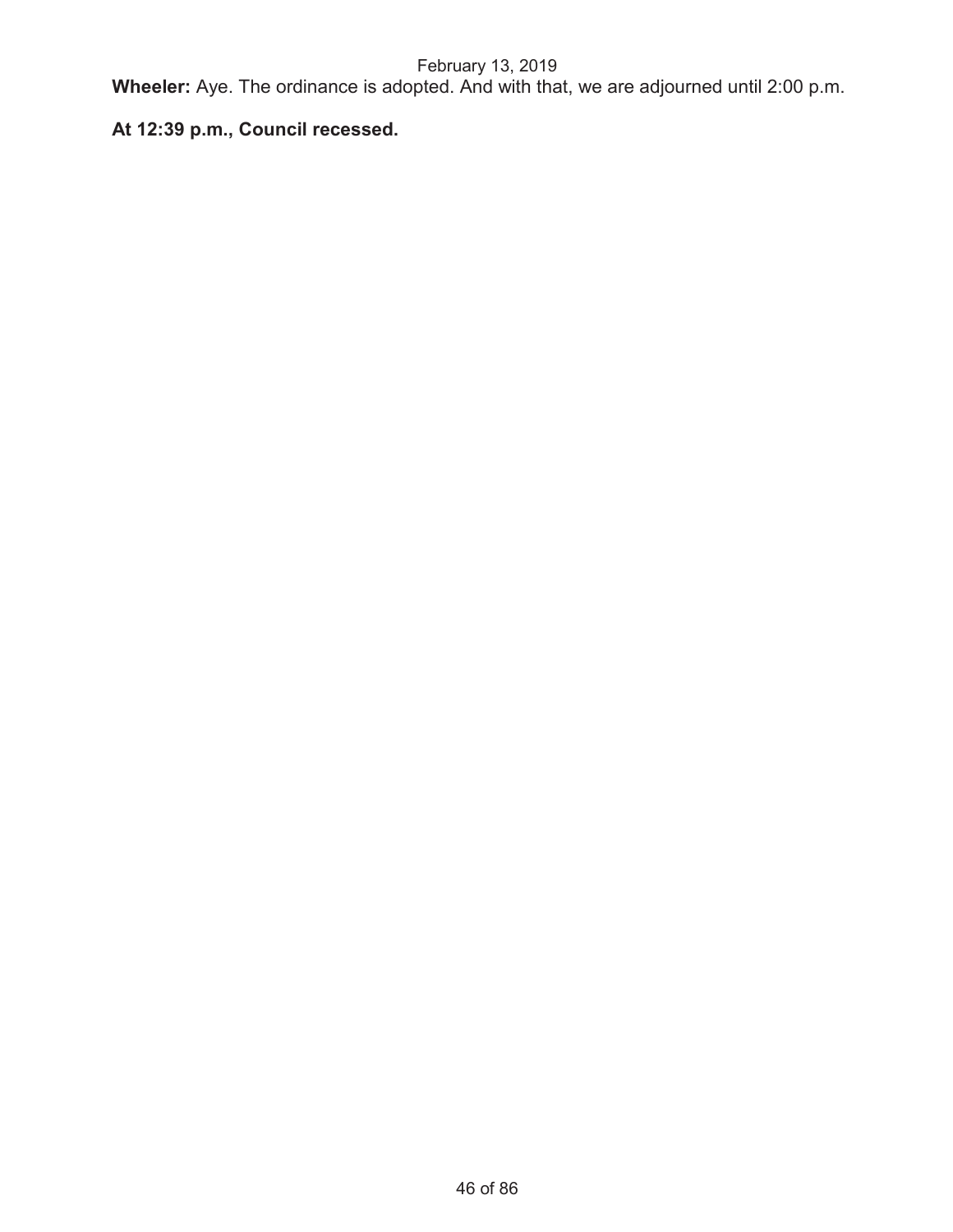## February 13, 2019 **Closed Caption File of Portland City Council Meeting**

This file was produced through the closed captioning process for the televised City Council broadcast and should not be considered a verbatim transcript. Key: **\*\*\*\*\*** means unidentified speaker.

# **FEBRUARY 13, 2019 2:00PM**

**Wheeler:** Good afternoon everyone. It is Wednesday, february 13th. This is the afternoon session of the Portland city council. Please call the roll.

**Fritz: Here. Fish: Here. Hardesty: Here. Eudaly: Here.** 

**Wheeler:** Here. Good afternoon.

**Karen Moynahan, Chief Deputy City Attorney:** Good afternoon. Welcome to the Portland city council. The city council represents all Portlanders and meets to do the city's business. The presiding officer preserves order and decorum during city council meetings so everyone can feel welcome, comfortable, respected and safe. To participate in council meetings, you may sign up in advance with the council check's office for communications to briefly speak about any subject. You may also sign up for public testimony and resolutions or the first readings of ordinances. Your testimony should address the matter being considered at the time. If it does not, you may be ruled out of order. When testifying, please state your name for the record. Your address is not necessary. Please disclose if you are a lobbyist. If you are representing an organization, please identify it. The presiding officer determines the length of testimony. Individuals generally have three minutes to testify unless otherwise stated. When you have 30 seconds left, a yellow light goes on. When your time is done, a red light goes on. If you're in the audience and would like to show your support for something that is said, please feel free to do a thumb's up. If you want to express that you do not support something, please feel free to do a thumb's down. Please remain seated in council chambers unless entering or exiting. If you are filming the proceeds, please do not use bright lights or disrupt the meeting. Disruptive conduct such as shouting or interrupting testimony or council deliberations will not be allowed. If there are disruptions, a warning will be given that further disruption may result in the person being ejected for the remainder of the meeting. After being ejected a person who fails to leave will be subject to arrest for trespass. Thank you for helping your fellow Portlanders feel welcome, comfortable, respected and safe.

**Wheeler:** Very good. Thank you. Before we read the item, I want to give us a little bit of context. In december, I asked for a work session to discuss the city's participation in the joint terrorism task force. This is an issue that commissioner hardesty raised as an issue during her campaign. This is also an issue that's come before the Portland city council on prior occasions. In collaboration with commissioner hardesty's office, we hosted a work session yesterday that was comprised of two separate panels. The first panel included community advocates and experts in support of the city's withdrawal from the joint terrorism task force. The second panel included representatives from the Portland police bureau, the fbi and the united states attorney's office. I'd again like to thank all of our panelists for taking the time to share their knowledge with us yesterday and contributing to a robust discussion about civil rights and public safety and what we need from our federal partners in order to make this relationship sustainable. Today, we have before us commissioner hardesty's resolution to remove ppb participation from the joint terrorism task force. Otherwise known as the jttf. Commissioner Fish and I have also submitted an ordinance containing the city federal m.o.u., memorandum of understanding, with the terms of the city's participation in the joint terrorism task force in the event that the council wishes to stay an active member in the jttf. In summary, what's being presented today for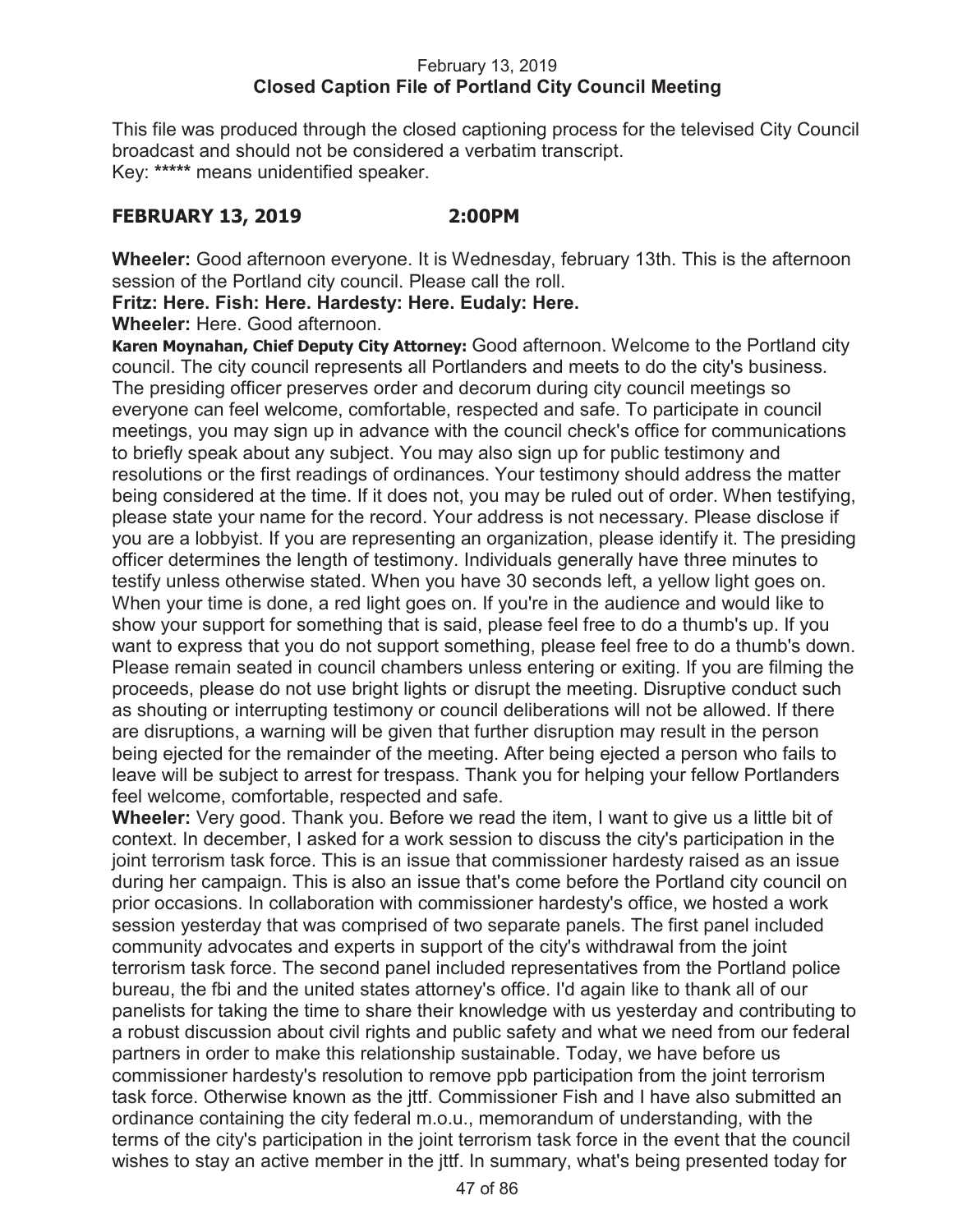you to testify on are effectively three options, whether to withdraw from the jttf, whether to stay in the jttf or whether to find ways to improve the city's involvement in the jttf. And we would welcome your active engagement on any of those options. You will notice this is not a combined hearing. In other words, we are not going to read both the resolution and the ordinance at the same time, but it would be great if folks testifying today could consider these options as they weigh in. So, with this, i'll give commissioner hardesty an opening statement. I'll then give commissioner Fish a brief few minutes for remarks. After that, we will jump right into the presentations. Commissioner hardesty.

**Hardesty:** Thank you, mayor. Thank you, colleagues, and thank you, the general public for being here today. This is an issue that's near and dear to many peoples' heart. It really gets to the fundamental question in our democracy. How safe are community members from the overreach of their local and federal law enforcement officers? And do we as a community feel safer being part of the joint terrorism task force, or do we believe community safety lies in some other mechanism? I appreciate folks being here today and lots of people wanting to testify. And i'm going to ask once again if people would really be respectful of the body, because I want to make sure we get to a vote today. I do not want any interruptions to prevent us from actually having that vote. I want us on the public record. And I want us to walk out of this room by 5:00 being clear about where we stand as it relates to the joint terrorism task force. So, thank you all. I really appreciate you being here. And I look forward to what will be a very lively discussion here today. Thank you. **Wheeler:** Thank you, commissioner Fish.

**Fish:** Mayor wheeler, commissioner Hardesty, and colleagues, I want to reiterate my understanding of what we're doing here procedurally. So, the issue that we will be discussing this afternoon is a resolution that commissioner hardesty has brought forth and that resolution will be voted on today regardless of where we are in the testifying, because we're going to lose a quorum. There will be an opportunity for a vote. And I appreciate that. If the vote is in favor of the resolution, then that has the effect of a withdrawal within, I think, 60 days from the jttf. If the vote is against the resolution, then there is an ordinance which has been filed, which the council will take up in due course, which memorializes the current memorandum of understanding. I have a number of amendments, which I intend to offer. They are not germane to the resolution, because the resolution is a thumb's up or thumb's down on current participation. But if the council votes down the resolution for any reason, then I have amendments that I will offer based on the feedback that we've received from the community in terms of how to strengthen the relationship and specifically some of the outstanding testimony we got yesterday during what I thought was one of the most thoughtful and well-constructed work sessions we've had. But I will not be offering those amendments at this time, mayor, because my amendments, which deal with requiring observance with state law to be memorialized in the memorandum of understanding, more robust annual reports, having the police chief obtain necessary security clearance and other issues, those are not germane to this resolution. It is only if this resolution is voted down that I will seek to amend the ordinance which is before council and will do it in the ordinary course. And I appreciate the collaborative way the council has structured this hearing.

# **Wheeler:** Thank you, commissioner Fish. Karla could you read item 134, please. **Item 134**

**Wheeler:** Thank you. Commissioner hardesty.

**Hardesty:** Excuse me, mayor. As you know, kimberly from the aclu was unable to testify yesterday, and we've invited her to come and give invited testimony. We also have two people who are headed to the airport who did testify yesterday, but I would appreciate your indulgence to allow them to also testify using whatever the normal two or three minutes that you're going to give to people when kimberly has completed her turn.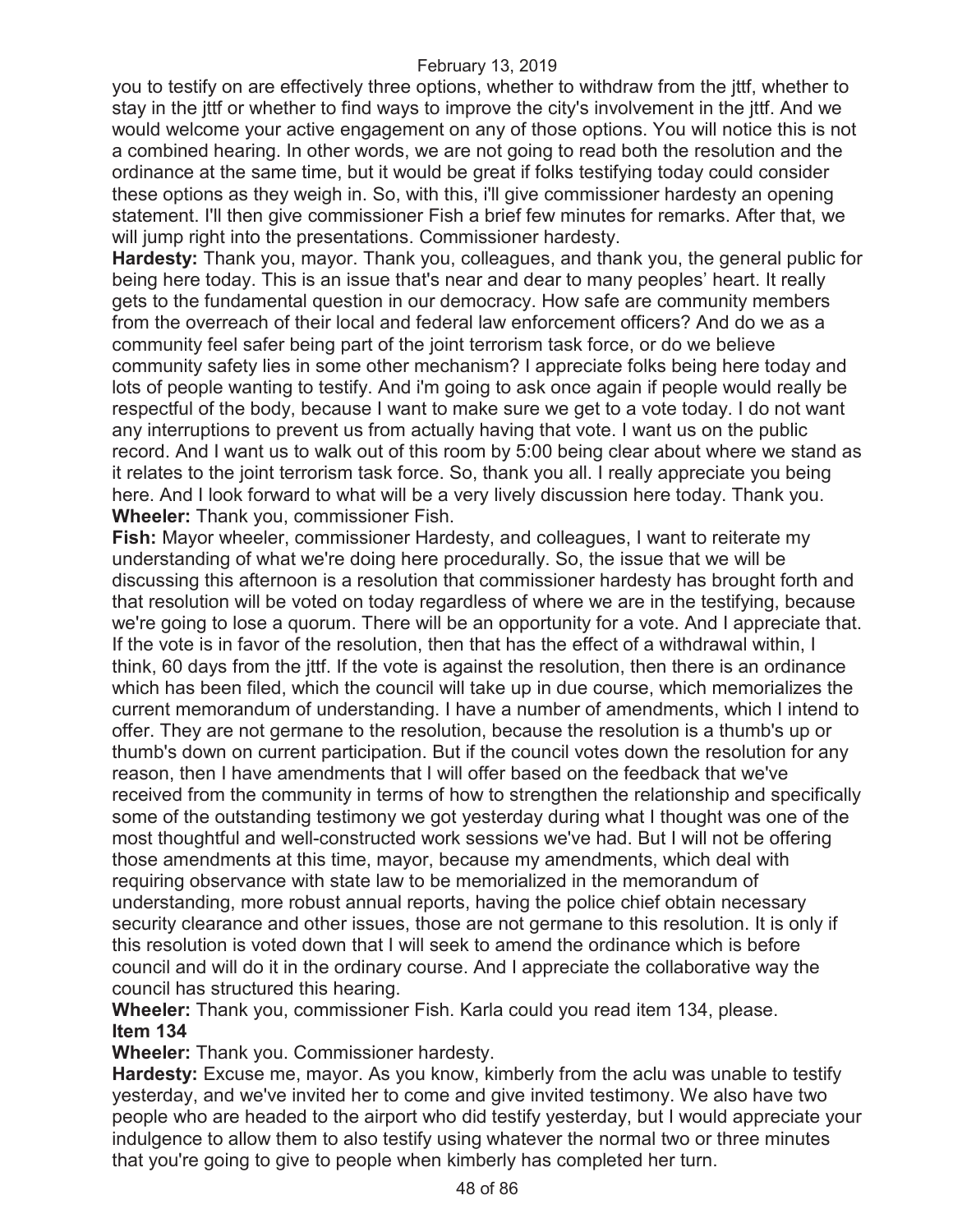**Wheeler:** Yeah, very good. Thank you, commissioner. **Hardesty:** Thank you.

**Fritz:** And then my understanding that there's going to be a couple of presentations on the -- from the mayor's staff with equal time to talk about the report and share them as the chief outlaw's video. Is that what's going to happen?

**Wheeler:** So, by -- that was the plan this morning, but it is my understanding that council office has changed that. Michelle, could you give me clarification on that, please? Please state your name for the record. Where are the council offices on that request?

**Michelle Plambeck, Legislative Director to Mayor Wheeler:** Michele legislative director to mayor wheeler. At this time, on this resolution, commissioner hardesty has some invited testimony. Once the resolution has been considered by council, then we take up the ordinance, and at that time, we would have time for invited testimony and presentations.

**Fish:** So we're not, we're not -- my understanding was we were going to have a little bit of equal time as a predicate for this hearing just to set the stage. Is that no longer the proposal?

**Plambeck:** That was no longer the plan, but if council wishes, of course, tracy reeve is here as our --

**Wheeler:** Well, let me -- can I just be clear on the record. I want to get to testimony as quickly as possible.

**Hardesty:** Yes, as do I.

**Fish:** And I do think if we're extending the courtesy of having three people testify in favor, it does seem to me normal course of how we do hearings that, if there's a couple people that want to set the stage and in the context for another view, we ought to make time for that.

**Wheeler:** I would support that so I recommend we tee up the testimony from chief outlaw and I would also recommend we have a.c. Resch present to give an overview of the 2019 jttf report.

**Plambeck:** Great. They are both here.

**Wheeler:** Thank you.

**Hardesty:** And i'm assuming it's going to be within the same ten minutes that we're giving for the other invited testimony. Is that correct, mayor?

**Wheeler:** Is that how long your testimony is going to take?

**Hardesty:** Yes, the testimony that we've given kimberly -- we did not want to extend this. This is really for the public to talk.

**Wheeler:** Yeah, and that's my concern as well. Because really, folks, we have to call the question at about 4:30, and I want to give as much time for public testimony as possible. So if you could orchestrate that.

**Plambeck:** Yep.

**Wheeler:** They will collectively have ten minutes. My recollection is the chief's presentation is about six of that ten.

**Plambeck:** My recommendation would be to move forward first with the testimony from the folks from out of town and kimberly mccullough.

**Wheeler:** Very good. Go for it.

**Plambeck:** Thanks.

**Wheeler:** Thank you.

**Hardesty:** Thank you. So if we could have kimberly from the aclu come up, please and also, yes, please, our other guests who have to get to the airport. Thank you. And please introduce yourself for the record. Kimberly, feel free to start.

**Kimberly McCullough, ACLU of Oregon:** Ok. Thank you. I was going to say mayor wheeler, but he's over there. Mayor wheeler, members of the commission, my name is kimberly mccullough. I'm here on behalf of the aclu Oregon and i'm here once again on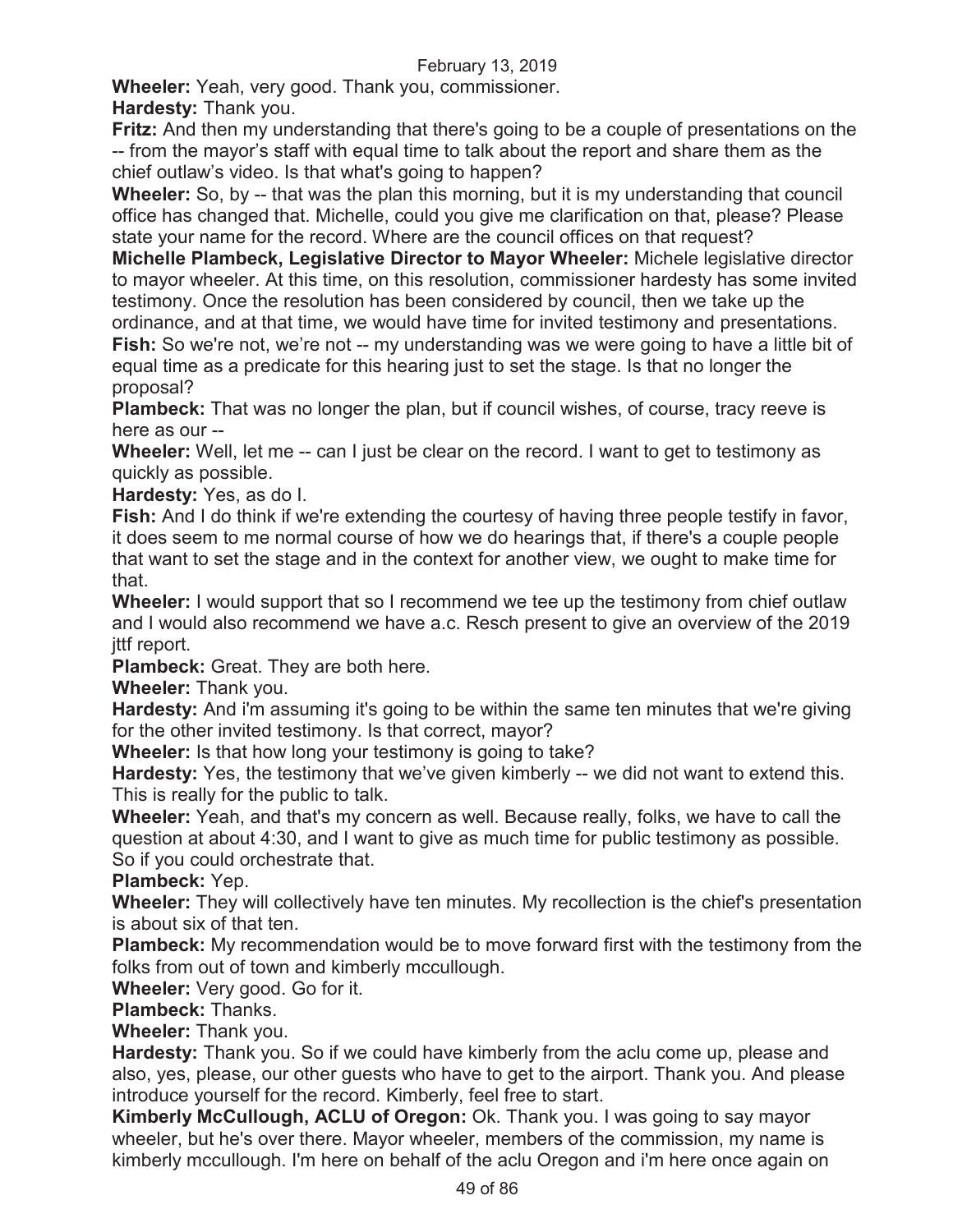behalf of our organization asking you to withdraw the city of Portland its membership in the jttf. You have heard from the aclu and from myself on this issue many times so rather than repeating my prior testimony, I want to focus in on exactly what we're asking you to do. First of all, we're asking you to listen as elected officials to the many community groups that are asking you to hear their concerns about this city's police officers working for an entity that we do not trust. Second, we are asking you to engage in a moral and ethical quandary. Mike german, who is sitting next to me here and who you heard from yesterday, is actually a very good example of someone who is faced with the complicated decision of whether or not to continue a deep relationship with an entity that regularly engages in civil rights violations. Mr. German was motivated to join the fbi out of a desire to protect and serve. Much like, I believe, that our local police chief and members of the Portland police bureau are motivated by a desire to keep us safe. But in all things that we do, we have to ask ourselves the question of whether or not the tools that we use to keep ourselves safe are in fact causing different types of harm and if we are causing harm in the name of keeping ourselves safe, I would hope that, like mr. German, we would change our ways. It is this type of introspection and action that the aclu here in Oregon and across the country wishes that the fbi and ice would engage in. But their track record, unfortunately, does not reflect a commitment to protecting us from violations of our civil rights. And instead demonstrates repeated targeting of religious groups and political activists by the fbi And horrific practices of family separation in our immigrant communities by ice. To be clear, the fbi and ice have a demonstrated history right up until the present day of dragnet surveillance and profiling. I want to lift up just a few examples. Recently, in california, the fbi investigated civil rights groups as a terrorism threat and viewed the kkk as victims. Not long ago, the fbi also targeted black lives matter by sending out notices to law enforcement across the country about black identity extremists being a domestic terrorist threat. A domestic terrorist -- terrorism briefing the fbi gave to law enforcement agencies in 2017 warned them of the threat of pro-abortion extremists, which there's no evidence exists. In fact, the opposite does. And recent admissions here that the -- that if the jttf lacks evidence of prosecutable criminal activity for a jttf suspect that they have -- that they have an admission that they have engaged in immigration enforcement against those individuals. So, like mike german, this city faces a moral quandary. Do we sacrifice our rights in the name of safety? Or do we instead commit ourselves to the values of this city and the state of Oregon, which have been memorialized many times in our state and local sanctuary laws, our anti-profiling laws, and our very unique laws that prohibit collection of information about people based on their religious and social views. To be clear, we are not asking that the city sit idly by if there is a true threat to our communities. Before the jttf existed and during the time that the city was not a member of the jttf and while the city collaborated with the jttf on a case-by-case basis, nothing prohibited the fbi and the city of Portland from sharing information about actual threats to our communities. And nothing will prohibit that type of information sharing if we pass this ordinance. What will be prohibited is two of our local officers working directly for an entity that does not respect or follow local and state laws that protect our communities from targeting and civil rights violations. It has been suggested that all of this can be addressed by reporting and security clearances. And although we do appreciate the attempt to build in sideboards, we are unconvinced that this will address our concerns. For a number of years, of our past collaborations with the jttf annual reports were promised to this body and to the public but even calling them reports is somewhat misleading. What we got was thread bear and totally insufficient. We simply do not trust that anything will be different this time around. Trust is crucial here. We've been asked why we don't trust the fbi and we've been told that past examples of rights violations here in Portland should not bother us. We've been told that current and past examples of rights violations from different jurisdictions interacting with these same federal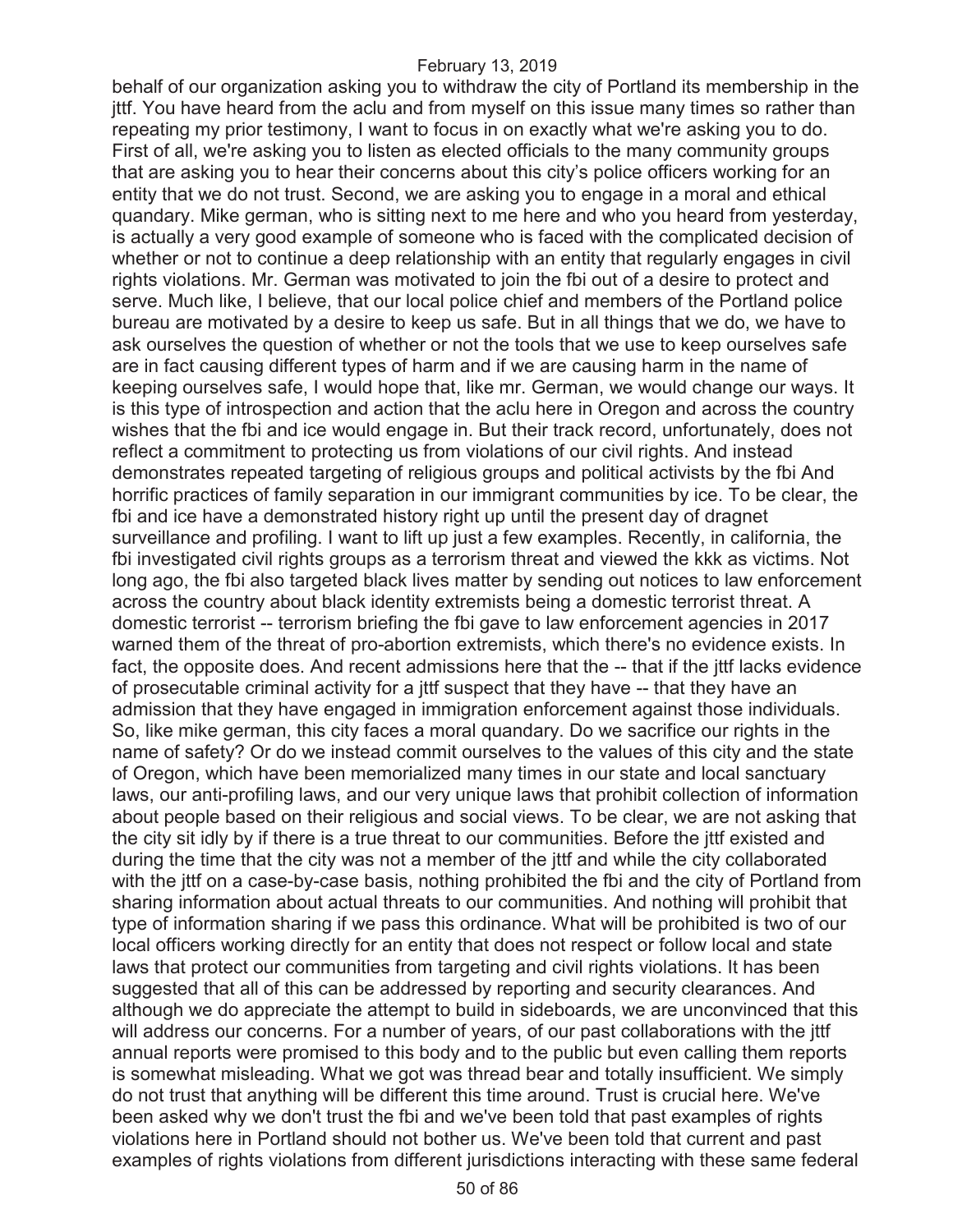agencies also shouldn't bother us. We've been told trust us despite those things. And we've been told that, unless we can lift up the veil of secrecy that currently covers the jttf here in Portland and point to violations of rights happening this very minute that we should just have faith that everything is ok. But we don't have trust, and it's for very good reason. And it will continue to be this way until the fbi, ice and those in high positions of power in our federal government engage in the type of introspection and moral quandary we're asking you to engage in today. We are asking you to listen to us, to listen to representatives of community groups that advocate for civil rights and civil liberties, groups that advocate for immigrant communities, religious minorities, political activists, people of color, and all people who have been targeted unfairly by the fbi and ice. Please hear us. Please understand, yes, we want to be safe, but safety to our communities is not just safety from terrorist threats. It is also safety from the violation of our rights and the targeting of our communities by the fbi and ice Thank you.

**Hardesty:** Thank you.

**Wheeler:** Commissioner hardesty, could I ask a question? I know at least two of your panelists have planes to catch and we thank you for being here. Kimberly, are you sticking around for --

**McCullough:** I will.

**Wheeler:** Because I might have some follow-up later.

**McCullough:** Yeah. Absolutely.

**Wheeler:** Great. Appreciate that.

**Michael German:** Mayor wheeler and commissioners, thank you again for inviting me both yesterday and again today. My name is mike german. I'm with the brennan center but i'm testifying in favor of the withdrawal from the joint terrorism task force in my personal capacity. I appreciate the leadership that the city council has shown on this issue nationally and that i've been able to participate in it. I don't have much to add to what we discussed yesterday, but I do want to address one issue, which I think is a bit misleading, because it seems like we're presented with a question of whether to stay in the joint terrorism task force and that that will somehow improve our security or withdraw and that will somehow risk our security when you have to keep in mind that local law enforcement was in the joint terrorism task force in boston before the boston marathon bombing. They were in the joint terrorism task force in pittsburgh before the synagogue shooting. The department of defense was in the joint terrorism task force before the fort hood shooting. These were all instances and more where – what happened has more to do with the flood of information coming in through these unregulated systems that don't use a reasonable standard. And so, in boston, for example, the fbi was warned that Tamerlan Tsarnaev presented a threat and did a 90-day assessment. It turned out that that was one assessment of 1,000 assessments they had done that year. So, they're doing so much work that the -- the important details were lost, and the boston police chief later testified that he was unaware of the warning that the fbi had received and would have done things differently had he known that information. So, there -- I wish I could promise you complete secrecy. Obviously, I can't do that, but neither can the joint terrorism task force do that by saying that if you stay in, you will be 100% safe. So this is really about making reasonable decisions to make sure that we're protecting all our interests, as kimberly suggested. So thank you again for inviting me.

**Zakra Billoo:** Mayor wheeler, commissioners, thank you again for convening this conversation and considering this important vote. My name is Zakra Billoo, I am the executive director of the san francisco bay area office of cair, the council on american islamic relations. We are the nation's largest american muslim civil rights organization. A number of years ago, we looked at Portland as we were doing work in san francisco after facing years and years of abuse by fbi agents targeting members of the muslim community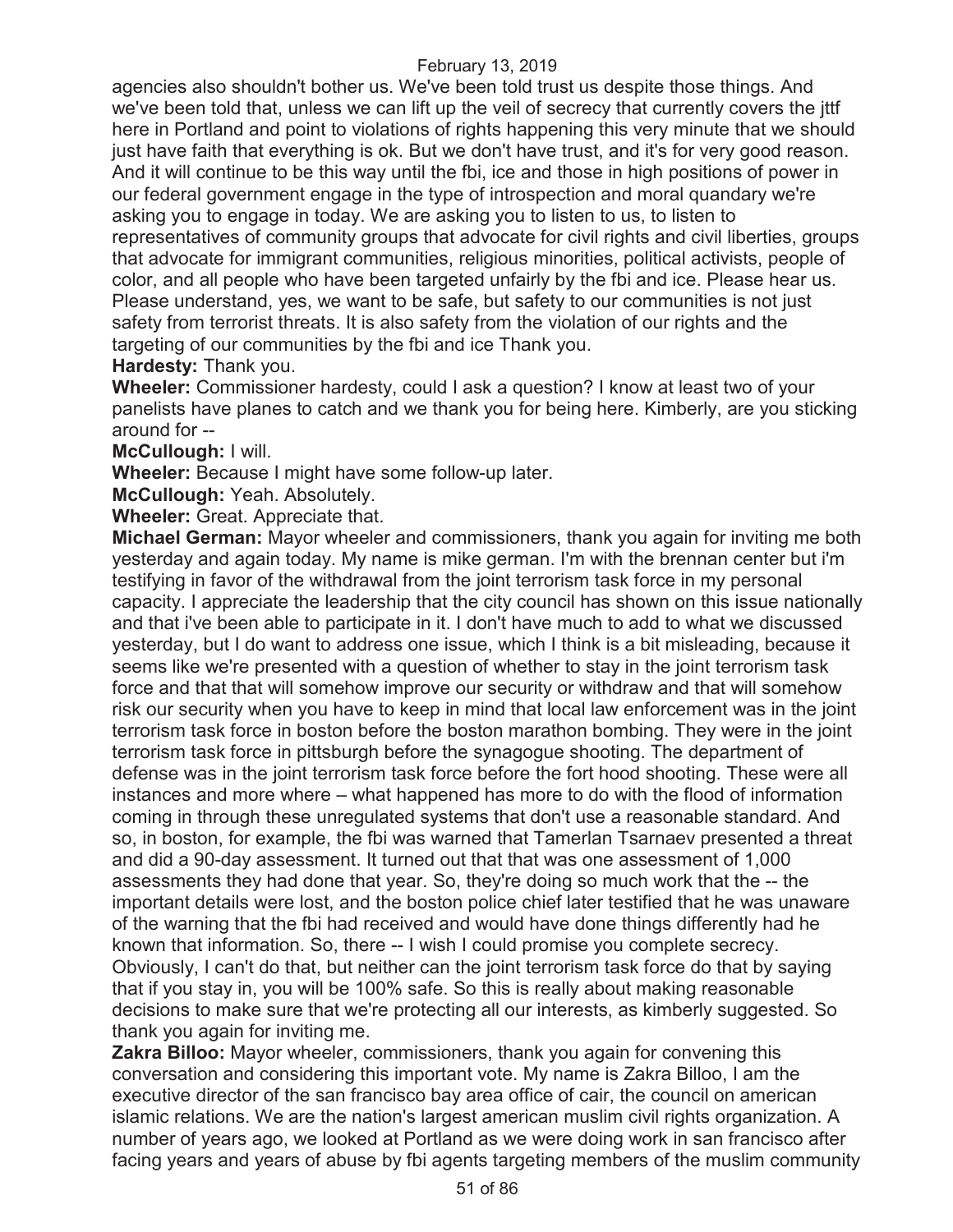showing up at their mosques, their homes and their workplaces, sometimes targeting minors at schools to ask them questions about religion and politics, things that we hold dear as protected by the first amendment. And so often doing it with the cooperation and support of san francisco police officers. We looked at that time to Portland to say, this city is safe. It protects its community's civil rights, and it's doing so in a way that provides leadership for the rest of us. And after a number of years of navigating promises from the fbi and the jttf officers that they would report, that they would provide transparency, that they would follow local law, we were left with no choice but to withdraw from the joint terrorism task force, because as has been noted, the reports weren't even reports. They were laughable at best if they were on time, if they were produced, if they had any information that we could use. I appreciate the optimism that we might get better reports in Portland, but you led the way once before. I ask you to lead the way again. Yesterday, I sat here and heard on the record representatives of the u.s. attorney's office saying that they disregard Oregon state law, that they are not obligated to follow it. I heard the special agent in charge of the fbi say on the record that he did not know that there was a reporting requirement. Why would anything change? We looked to you for leadership then. We look to you for leadership again. I urge you, on behalf of cair, the council on american islamic relations, on behalf of so many minority communities over and over again targeted by what is a federal agency giving us security theater and manufacturing terrorist threats to move forward, to withdraw from the joint terrorism task force.

### **Fritz:** Thank you.

**Wheeler:** Thank you.

**Hardesty:** Mayor, that concludes my invited testimony.

**Wheeler:** Very good. So, with that, then, we have chief outlaw's video. Is that correct? It's teed up and ready to go, Mustafa? And then we'll have a.c. Resch. Karla, how much time was the first panel?

**Moore-Love:** Sorry. I stopped the clock. They were just over ten minutes, almost.

**Wheeler:** Very good. Thank you.

**Moore-Love:** About 12 minutes.

**Danielle Outlaw, City Police Bureau [via video]:** Good morning. I am chief Danielle Outlaw. Thank you to Mayor Wheeler and the city commissioners for allowing me to provide remarks via video today. As you watch this, I will be at the major cities chiefs conference talking to other chiefs and sheriffs from all over the country and canada about the challenges they face in the creative strategies they are implementing in their communities. Specifically, I will be introducing the topic of it white nationalism, crowd management and an increase in violence and public disruption in demonstrations. Effective partnerships between law enforcement agencies to reduce or prevent criminal activity is a key component of contemporary policing. Our partnership with the fbi in the joint terrorism task force is one of those relationships that keeps our community safe. As chief of police I fully support our continued participation in the jttf. I believe that removing Portland police officers from the jttf is a disservice to our community and not in the best interest of our city's public safety. We need to remain a fully committed partner in the jttf. Countering violent extremism in all forms requires partnerships and cooperation across jurisdictional lines. If a majority of the city council votes to leave the jttf, the Portland police bureau will still work to investigate reports of terrorism activity and violent extremism reported to the Portland police. However, we may be walled off from the day to day information from other agencies that is violent to protecting our community. The Portland police bureau remains the largest law enforcement agency in the state of Oregon. We have resources, personnel and expertise that may prove invaluable to the investigation and prosecution of individuals or organizations intent on causing our community harm. We want to be on the front end of these investigations. This can allow us to reach out with our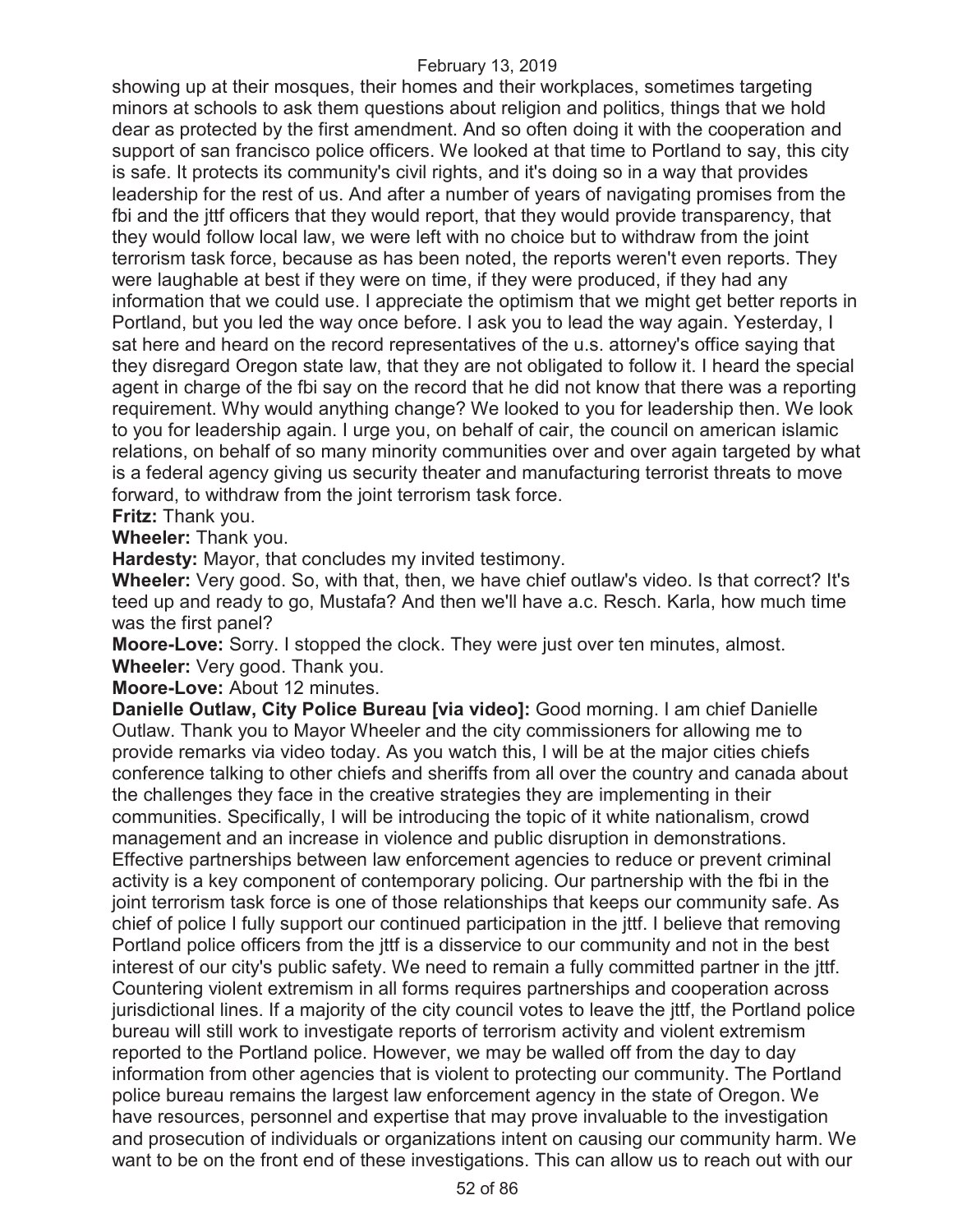behavioral health unit, our family services division, our youth services division or other connections and services we have to resolve an issue before a plan to commit an act of mass violence becomes a reality. Portland police bureau members are out every day in our community. We know our city and we have developed positive relationships with many people who can help guide us and influence the investigative processes of our federal law enforcement partners. Questions continue to be raised about privacy rights and public safety as law enforcement conducts investigations with federal agencies. While I understand those concerns, there are strong legal and policy oversight measures in place to ensure we can continue our participation in the jttf without compromising our laws or policies. As law enforcement officers and as a community, we need to be vigilant about these issues. But we also need to be vigilant about real threats and the fact that there are people intent on harming our community. I appreciate this opportunity to provide testimony today. While I am available by phone during this session, it is my wish that if you have questions, you can hear directly from the subject matter experts and the people that are actually doing the work. Thank you for providing a respectful process in which all stakeholders and the community can voice their opinions.

**Wheeler:** Very good. And we have a.c., assistant chief, jami resch is here as well. Good afternoon. Thank you for being here.

**Jami Resch, Portland Police Bureau:** Thank you for having me back again. Is this on today? Good afternoon, mayor and commissioner. Commissioners. I'm jami resch, assistant chief of investigations for the Portland police bureau. I hope you've had time to review the report that was given yesterday. I believe it clarifies a couple of the points, and I would like to add a little bit more. Clearance was mentioned several times yesterday in regard to the mayor. What I want to be clear to everyone is that, if there is instance -- **Hardesty:** Excuse me. Are the captions playing?

**Wheeler:** Sorry. Go ahead.

**Resch:** Ok. Clearance was mentioned several times yesterday in regard to the mayor. What I want to be clear is if there is ever an instance in which the mayor needs information, there is a process in place to provide a nondisclosure agreement and the information can and will be provided. Training was questioned yesterday. The city attorney's office has provided the required annual jttf training for the officers. It began in 2015 and has continued. Not only by the legal update training provided in the required annual in-service all officer attend but also when the city attorney meets annually with ciu officers to provide legal update and training specifically to the jttf officers and answer any questions. Most importantly, ice was mentioned yesterday, and I want it to be clear that there are two branches of ice. The ero which is the enforcement and removal operations, which enforces immigration laws and is not a member of the jttf, and hsi, the homeland security investigations which is a member of the jttf and is responsible for the enforcements of laws that threaten national security. Again, the enforcement and removal operations of ice are not a member of the jttf, and I think it is important to distinguish this. This report breaks down the number and types of cases handled by the ppb officers and again illustrates the oversight, ors and directives the officers are required to follow. If this report does not provide the information that you were looking for, the Portland police bureau, and I can confidently speak for my fbi and us attorney partners, would be happy to meet with you to discuss what it is you are looking for and what you would like the report to look like. Lastly, as I sat in the work group yesterday, I heard a universal theme from all presenters on each side, the mayor and each commissioner. That universal theme was that we all want what's best for our community and what is best for Portland. In fact many yesterday highlighted either being born and raised in Portland or having spent the majority of their lives here. Both sides acknowledge that there have been failures in past investigations and the desire for safety. Portland has never shied away from being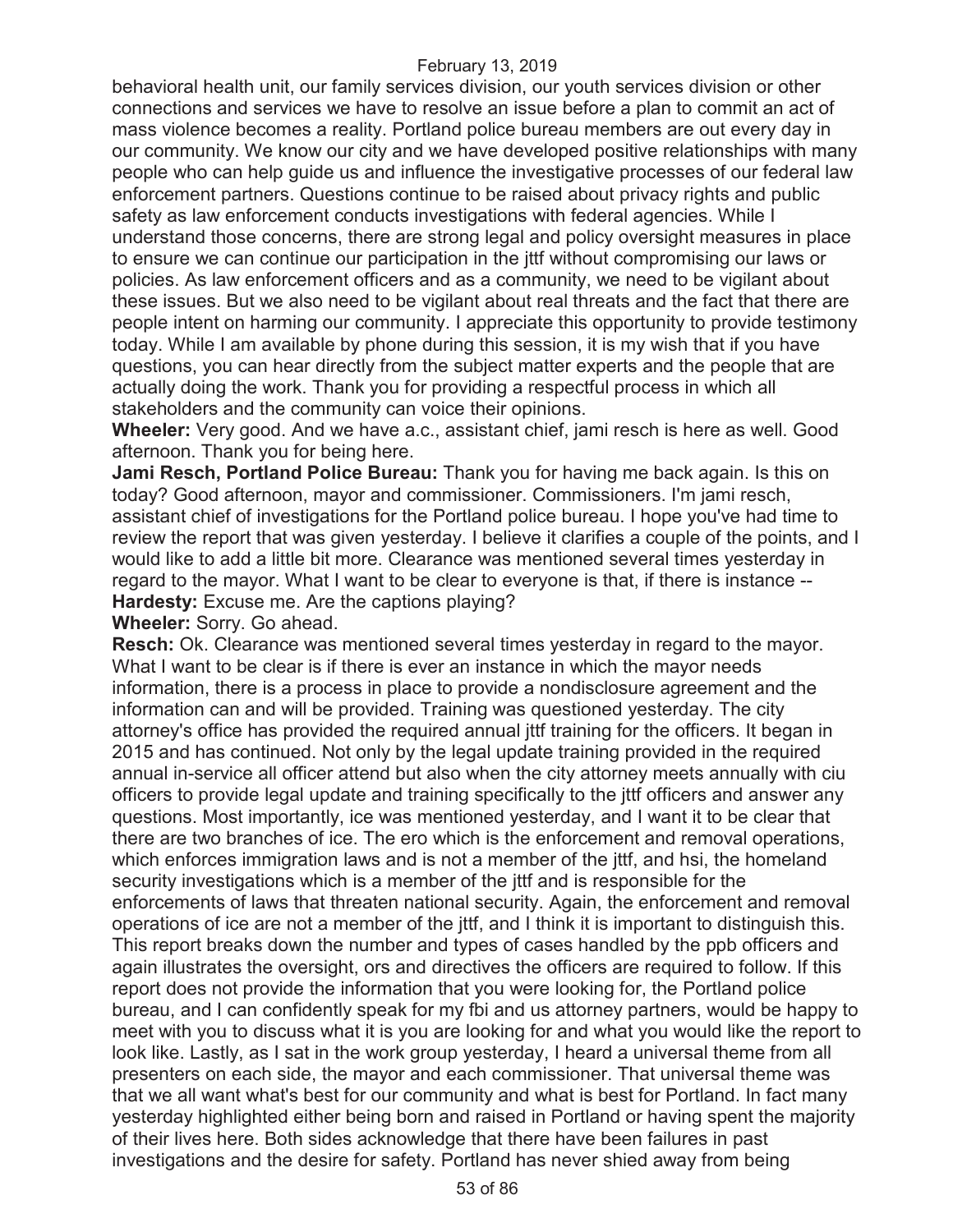different, from standing alone or being the first. What I offer for you is a Portland police bureau and partners who are willing to cocreate a jttf that this council is comfortable with and does feel as the safest option for the city of Portland. I do not believe Portland should walk away but again be the first and lead the nation in how this work should be done correctly.

**Wheeler:** Thank you.

**Resch:** Thank you.

**Wheeler:** Very good. And are you sticking around?

**Resch:** Yes.

**Wheeler:** Ok. Very good. Then people might have questions for you later as well.

**Resch:** Ok.

**Wheeler:** Thank you. All right. So, there we have it. With that, Karla, how many people do we have signed up?

**Moore-Love:** We have 36.

**Wheeler:** 36. Let's do this. Let's try and get it in two minutes. Let's be as quick as possible. And that will give us plenty of time as a council to consider what you've said and

collaborate. Please call the first three people. Oh, yeah. And if there are people with small children and I heard at least one little child here, and if there are people with special needs or disabilities, please let Karla know and we'll move you up to the front of the list. Thank you.

**Moore-Love:** We'll go with mr. Walsh and then we'll also take brandon mayfield and kayse jama. And then after them -- i'll be calling the next three because I believe we have people in the overflow rooms.

**Hardesty:** Yes, we do.

**Moore-Love:** We do? Ok. Thanks. So after this first panel, then it will be millie hobash, jim kennedy, and rabbi aerial stone.

**Wheeler:** And you said 36, Karla. Is that correct?

**Moore-Love:** Yes.

**Wheeler:** Ok, great. Thank you.

**Joe Walsh:** Good afternoon. My name is joe walsh. I represent individuals for justice. I would ask a little patience. I'm losing my voice. Some people are celebrating that. [laughter]

**Hardesty:** Not us.

**Walsh:** There are number of people who could not be here today because of the timing or because of their personal experiences. Eileen sends a message to get out of the jttf, and she writes, please use my name. I am a 62-year-old stage 4 cancer patient living in a nursing home, previously houseless. She wanted me to say she is against this. Dr. Kathryn kindle --

**Hardesty:** I'm sorry, excuse me, mr. Walsh. She's against what?

**Walsh:** Pardon?

**Hardesty:** I'm sorry. You said that she wanted you to share that she was against "this." I want to know what the "this" is.

**Walsh:** She was against us being in the jttf.

**Hardesty:** Thank you.

**Walsh:** The way you have this arranged, there's going to be a lot of confusion on who is saying what. So -- and we are against being in the jttf. We want you out. These are people that have contacted me that couldn't be here that wanted their names at least written in the record, and i'll probably not do a great job. Some of them I don't know, so i'm only going to use their first names. Ruth: I see many potential abuses with the jttf but no advantages. Please get out. Amy: Thank you for your passion, joe. Please tell them get out of jttf. Kathy: Please use my name and thank you for doing this. Kurt: You can use my name and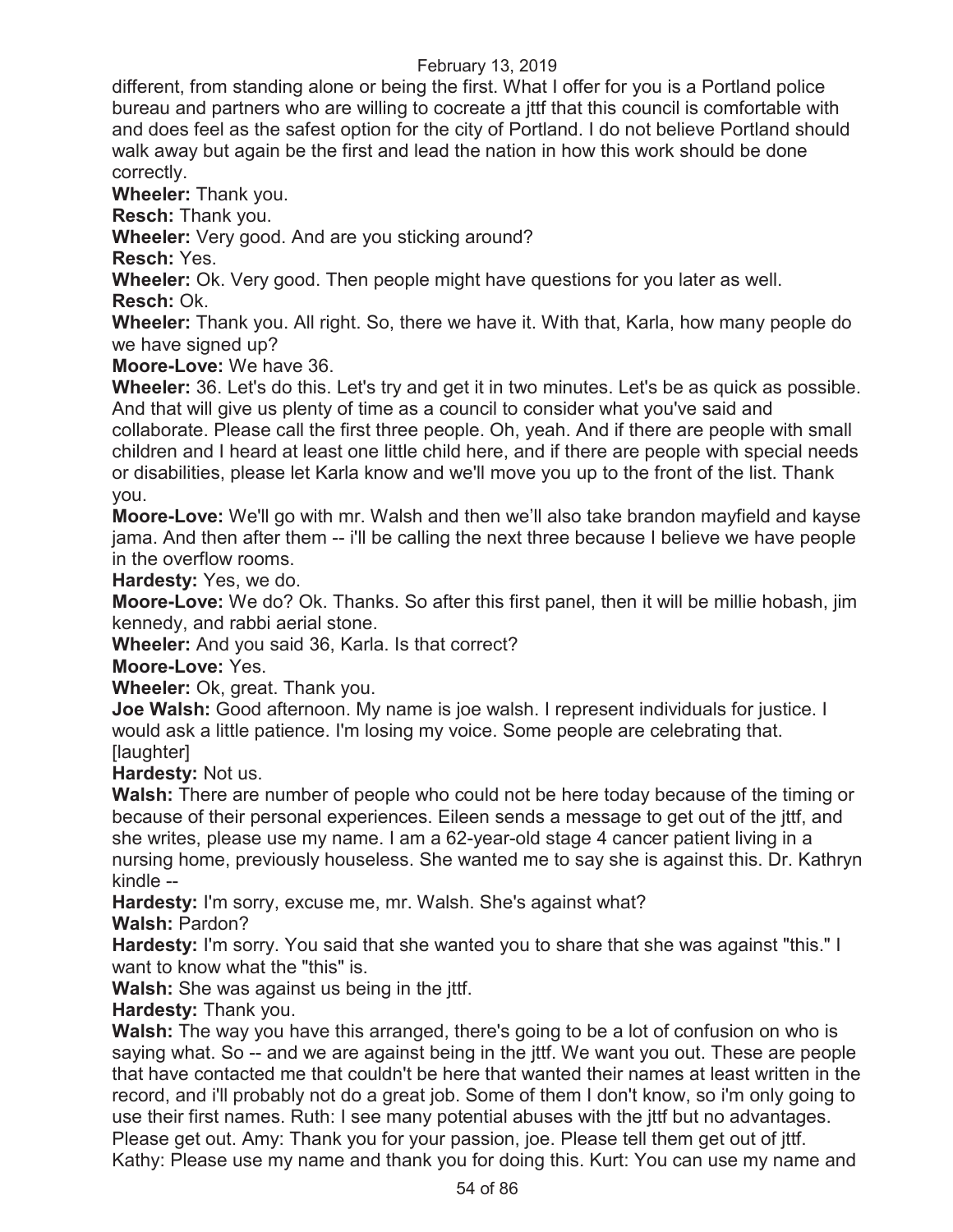please tell them to get out. Individuals suggests is an organization that's been around for a while. It's very informal, and we take positions on things. And we want you out, please. There's no going back from this. If you stay in the jttf, we will remember. there's no going back, no apologies. Thank you for your patience. And I promised patty that I would behave myself today. That should be good news for all of you. [laughter]

**Hardesty:** Thank you.

**Wheeler:** Next three please.

**Moore-Love:** Kayse, you want to come up with millie. Kayse, millie and brandon? **Wheeler:** Folks, just a reminder, thumb's up if you like what you're hearing, thumb's down if you don't. We find the applause slows the process down. We want as many people to be able to testify as possible.

**Moore-Love:** After them will be jim kennedy, rabbi ariel stone, and dr. La roy haynes jr. **Wheeler:** Good afternoon.

**Kayse Jama:** Good afternoon, mayor wheeler, members of city commission. my name is kayse jama. I am the executive director of united Oregon. And thanks so much for inviting me yesterday to speak with you. I won't take a lot of time. I just want to highlight couple of points. I've been in this city for 20 years. I'm a very proud Portlander. I love this city. And I love this community. I think this issue for me comes down to, boils down to one thing and one thing that I said yesterday, which is if we withdraw -- if we stay in the jttf, we're sending a message for our muslim community and people who are activists in the community that is your civil liberties is expendable. It does not matter. If we pull out, we're sending that we're an inclusive city. We want to make sure we want to protect our community from [inaudible] war machine. That is the real core value for Portlanders that I think we ask you to uphold today. I think all of us including all of you here we want what's the best for Portland. And I know you care. Even if we disagree where we stand on this issue. I want all of us to remember that. We're in this together. We're a community. Our community and muslim community particularly want to be safe. And we want to be part of this community. No one wants to be -- want to put in jeopardy our safety. With that said, I want to also introduce you to you millie Hobash who is a member of Portland leadership program that city of Portland funds. And she's going to tell her story today. So millie, please. **Wheeler:** Thank you.

**Milly Hobash:** Hello. Thank you for your audience. As was noted my name is millie hobash and I am a participant in unite oregon's pilot program. I am the daughter of a yemeni immigrant who moved to Portland in 1991. And I am also a firsthand witness to the effects of the jttf. My family's home was raided when I was 10 years old after several years of very heavy surveillance. My father was detained on charges that he was not allowed to know for the first portion of the trial. He was kept away from our family for a year and a half. The charges were found to be false. My parents' attorneys were told by the prosecuting attorney that the charges had been invented wholly to strike fear into the community and weaken bonds between individual members of the community. The judge ultimately dismissed the charges with prejudice meaning they were unsubstantiated and cannot be brought again. However by that time, the raid had already destroyed my family. My father was left chronically underemployed and unable to find skilled labor. My mother is permanently traumatized. I left school at age 10 and did not return again until I completed my high school diploma at pcc many years later. My young siblings were left fatherless during this time and family and friends completely distanced themselves from us out of fear, isolating us. My family is hardly the only one. Other families in our community had their homes raided multiple times. Family members detained, were forced to leave Oregon or were offered money and safety in exchange for providing false testimony. This story has played out many, many times within my community to many people that I know. It has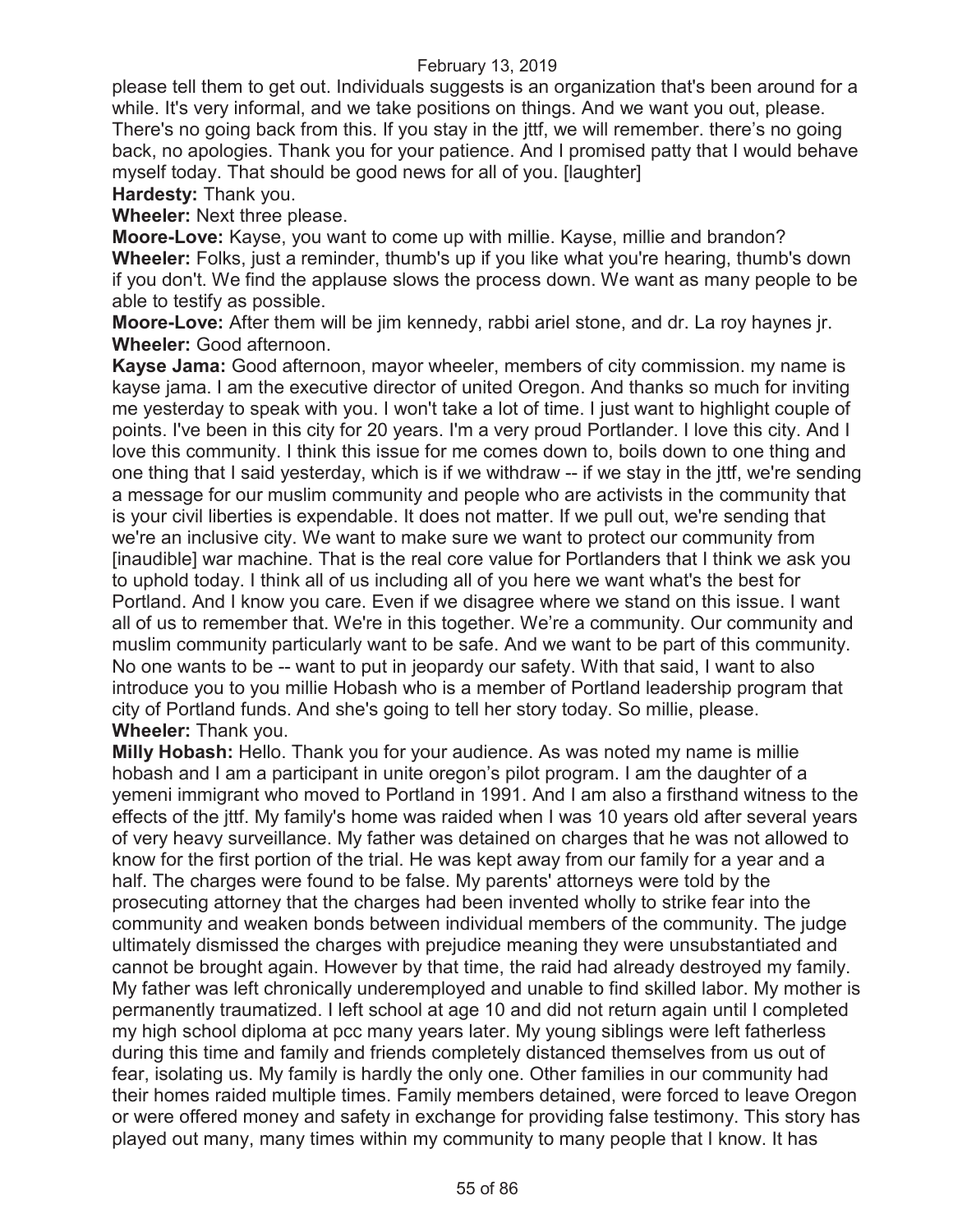sowed a complete distrust between the muslim community and the city of Portland and so with that, I urge that you guys vote against remaining in the jttf.

**Wheeler:** Thank you.

**Hardesty:** Thank you.

**Fritz:** Thank you for your courage in coming today. I appreciate that.

**Wheeler:** Good afternoon.

**Brandon Mayfield:** Thank you mayor and commissioners for this opportunity to be with you again on this distinguished panel to bring up this important issue whether or not to get out of the jttf. This is my third go-around, and I want to thank everyone here who supports getting out of the jttf and, as you can see, we have a very large contingent, so much so that every time in the past it's even risen to the rafters, as you can see. First of all, the function of the city police, federal investigators, and ice are not the same. They investigate federal crimes, and ice, their job is to enforce immigration laws to detect and deport illegal aliens. The jttf engages in surveillance and electronic monitoring without probable cause and the use of informants and interviews and in sting operations that entrap people and, as you've heard from the testimony, affect people's lives in very long-lasting, meaningful ways. The local police don't do that. This is a violation of our fourth amendment protections. And the Oregon constitution and state laws, which includes our sanctuary laws. This prevents any law enforcement official to collect or keep -- i'm sorry. It states no law enforcement agency or subdivision shall use personnel for detecting or apprehending immigrants whose only violation are federal immigration laws. The fbi reported just two months ago when asked if the jttf participated in immigration-related arrests said, we will use immigration violations as appropriate to disrupt subjects who pose a threat to our communities. They said, we take terrorism subjects off the street using every tool we have. And in meeting with the mayor's office, just recently, it was reported that when they were asked how many arrests were made, they said 200 arrests are made under the jttf, 25 of which were immigration related. 25 arrests immigration related. It wasn't clear if that was national or local. But it just shows where their priorities lie. So, in closing, I just want to say that you can't say you're prepared to take a stand to protect our city and state immigrants and ethnic and religious minorities and at the same time offer city and state resources to federal programs like the jttf that targets them and works with ice Thank you. **Hardesty:** Thank you.

**Wheeler:** Thank you. Next three please.

**Moore-Love:** Are Jim kennedy, rabbi aerial stone, and dr. Leroy haynes jr. And they'll be followed by amanda aguilar shank. Eric vega. And seemab hussaini.

**Wheeler:** Good afternoon. Welcome.

**Jim Kennedy:** Good afternoon. Thank you, mayor and commissioners. My name is jim kennedy. I'm here on behalf of the Portland jacl. Appreciate the opportunity to talk to you today about our concerns about the joint terrorism task force participation. There's been a lot of information shared recently examining all the safeguards and efforts put into place by the jttf participants and overseers to ensure local officers are not violating state law and that Oregonians civil rights are not impacted. The efforts are commendable. And I believe the people in place are righteous but ultimately, the oversight process amounts to selfregulation that occurs in secret. At Portland jacl, we understand that civil rights become secondary when people are afraid, most of us feel comfortable that our civil rights are safe, but everybody fears physical harm. Policies that make us safer are always better until our civil rights are impacted. The incarceration of japanese-americans during world war ii was considered prudent policy that kept us safer. And, yes, that was a long time ago, and it was a great abuse. However, it was revealed to be bad policy through the history of time. And just recently, chief justice roberts wrote that korematsu vs. The u.s. which essentially says that safety takes precedence over civil rights during times of military necessity was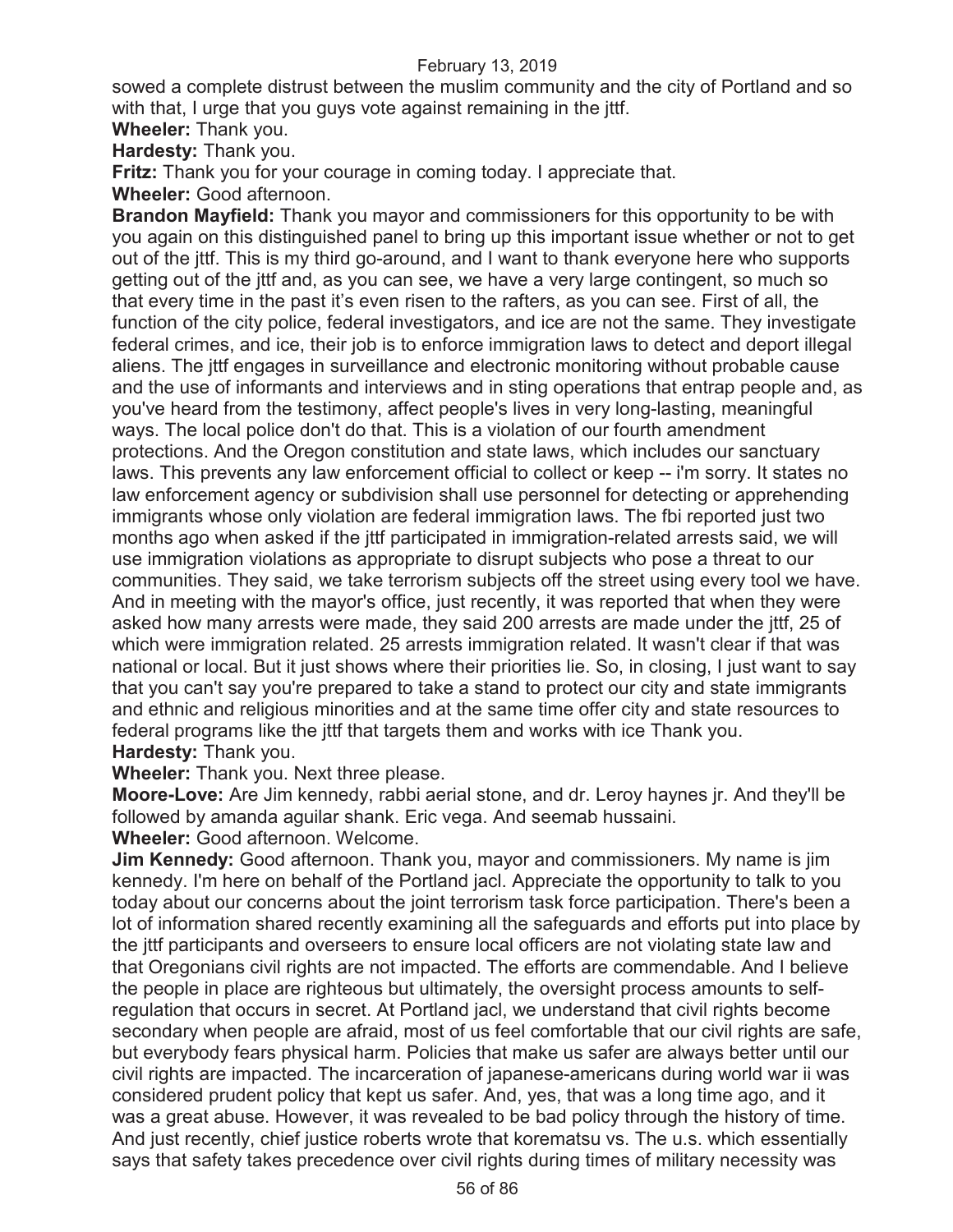gravely wrong the day it was decided and has been overruled in the court of history. We are not trying to equate mass incarceration with the jttf. But our history tells us that meaning – that well-meaning enforcement agencies that protect us from physical harm are also the ones that can infringe on our civil liberties. Trust but verification is the minimum requirement. And if we cannot -- if we cannot transform the jttf in to operate in a transparent fashion, then we should stop cooperating.

**Wheeler:** Thank you. Good afternoon, sir. Welcome.

**Dr. Leroy Haynes, Jr.:** Our distinguished mayor ted wheeler and illustrious commissioners of the Portland city council, i'm reverend dr. Leroy haynes jr., chairperson albina ministerial alliance coalition for justice and police reform. I come before this city council as a longtime civil rights leader who marched with dr. Martin luther king and served as a member of the southern christian leadership conference and the student nonviolent coordinating committee sncc. I have seen and experienced how law enforcement agency like the fbi, the sheriff department and local police have abused and misused their authority to stop the progress to expand the democratic process to include blacks, communities of colors, other oppressed groups under the banner of law and order. And american patriotism. The foot soldiers of the civil rights movement and post-civil rights movement have seen how these various groups have been used to block civil rights, to block voting rights, to block basic constitutional rights of citizens of our country. A vicious attack by j. Edgar hoover whose spirit continued to be in the fbi and the fbi to destroy completely the reverend dr. Martin luther king and other black leaders as well as the civil rights movement shall never be forgotten. The abuse of civil rights and constitutional rights by the fbi cointel program should never be forgotten. History has taught us very clearly that when law enforcement become politicized as was the case with the fbi and other agencies, the constitutional rights of citizens and noncitizens will be violated. And although there are individuals within the fbi and other agencies with great character and integrity and commitment, the constitutional rights, they are no match to the politicalization of what we see today and witnessing with our own eyes the corruption that is taking place. This is why amac opposes the city joining the joint terrorism task force. Thank you very much. **Hardesty:** Thank you.

**Wheeler:** Thank you.

**Rabbi Ariel Stone:** Mayor wheeler, members of the city council, my name is rabbi ariel stone, I speak as a leader of the Portland interfaith clergy resistance and as a rabbi representing Portland jews who oppose our sanctuary city's participation with the fbi and the joint terrorism task force. Our reasoning is deeply rooted in prophetic ethics in which judaism and christianity share our sense of social justice. Out of the ethical imperative to treat the homeless wanderer and the refugee equally with the home-born, we reject the federal government's persecution of those immigrants who are our neighbors living in our midst. Out of the ethical imperative that justice requires truth, we reject the assertion that the joint task force work can only be done in secrecy from you or that Portland police should have discretion to engage in deception in the course of their work. And out of the ethical imperative to treat others as we ourselves wish to be treated, we believe and support those who among us testify to their persecution. We stand with those who are targeted and whose right to due process and to be considered innocent until proven guilty has been violated. Jewish legal tradition warns against putting a stumbling block before the blind, allowing the fbi to function in Portland in secrecy when we know that their standards for respecting the human rights of our residents differ harmfully from Portland's own puts a stumbling block before you and your duty to serve those whom you represent and before the Portland police in their duty to protect and serve. Not every fbi action is wrong, but our city's cumulative experience with the task force does not meet the social ethics that our city's residents have repeatedly affirmed. In order to minimize the risk to civil and human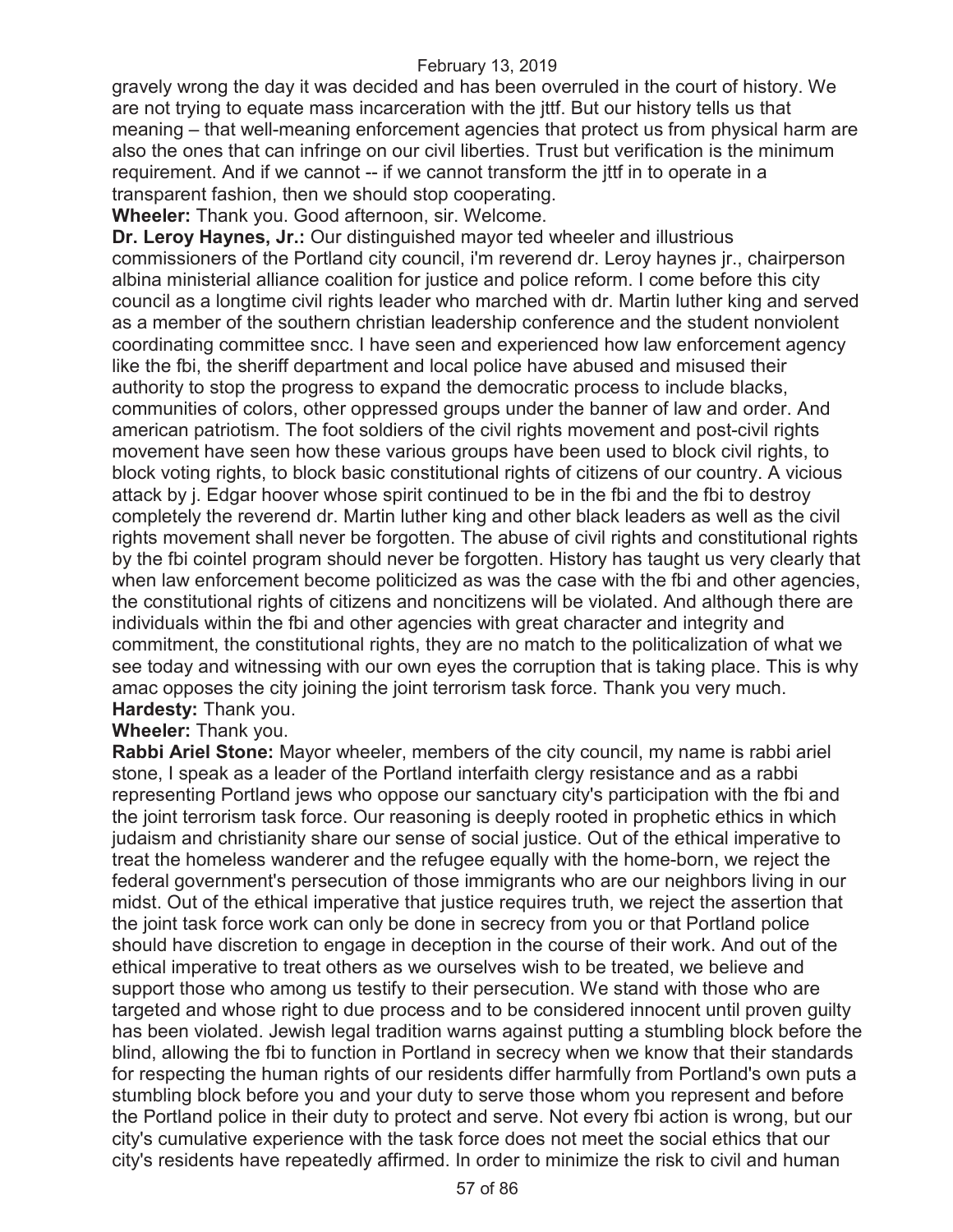rights violations against the people of Portland, we need transparency. We expect full participation and oversight from those who represent us. Ending our participation in the task force does not mean that we expect Portland to no longer cooperate with the fbi when circumstances warrant. It does make an important assertion that you are committed to protecting all those who share our home. We cannot seek our society's safety at the expense of the most vulnerable among us. The joint terrorism task force is a source of terror for our innocent Portland neighbors, and we object to aiding and abetting its unethical and unholy activity.

**Wheeler:** Just a quick reminder before Karla -- i'm being somewhat lax on the time here, but I want to be very, very clear. If you hold yourself to two minutes, that increases the likelihood that other people at the end of the list will actually get to give testimony. **Moore-Love:** The next three are amend aguilar shank, eric vega and seemab hussaini and they'll be followed by joel beinin, pastor ed mondaine and jai singh. **Wheeler:** Good afternoon.

**Eric Vega:** Hi. My name is eric vega. I am representing the Portland immigrant rights coalition, an immigrant rights organization. The record of this federal administration is unclean and flies a false flag. It makes claims of we're just going to go after the bad guys but, in fact, and I think if you reflect upon this, you can see that the trump administration is anti-immigrant and anti-muslim. And this perspective seeps into everything. It taints claims to neutrality. It taints claims to fairness. It taints claims to justice. We have an immigrant rights hot line, and we are in communication with people across the country. And what we hear over and over and over again is people, families, who are concerned about their children, who are concerned about their jobs, who are concerned about cooperation between local law enforcement and federal agencies. They don't go to the store. They don't go to the doctor. They don't take their kids to school because they live in fear. And this is the result of this administration. They say, those immigrants that we talked to, that we do not want to be collateral damage. And we say that because it flows from our experience in the world. We believe that this administration's record is clear. It can't be trusted, and you should send a clear message. When the muslim ban was being put forward, people in Portland and all around the country went to the airports and they protested. When the children were being separated from their families, people everywhere in the country got together and they protested. They bent the curve of the – and the direction of this administration. You have a voice. You have a choice. Please withdraw. **Wheeler:** Good afternoon.

**Amanda Aguilar Shank:** Hi. City commissioners, thank you for having me here today. That was a very powerful testimony just from eric vega, and i'm here to -- my name is amanda aguilar shank. I represent freedom to thrive formerly known as enlace. I'm also a mother and a second-generation immigrant living here in Portland. I'm here to urge you to vote to withdraw from the joint terrorism task force for a lot of the reasons that have been brought today. We know the trump administration has been actively hostile towards sanctuary states, municipalities. We know they've doubled down on apprehension of Portland residents who are immigrants, surveillance of black communities, we know the fbi has a history in Portland of targeting youth, people of color, particularly muslims, black community, immigrants. And I think the only -- it's enough evidence for me to hear the story of millie who just sat in this chair a moment ago. It's enough to hear the story of mohamed mohamud back in 2010. I know that i've heard these stories you all have heard these stories of young people are most marginalized, the people who need the most support to thrive in this community who are being actively terrorized, criminalized by the jttf and by the city's participation in the jttf. I also wanted to let you know that my last couple seconds, I was in the overflow room across the hall. It's completely full. It's 100% full. It's standing-room only. I asked in there if anybody supported staying in the jttf, and nobody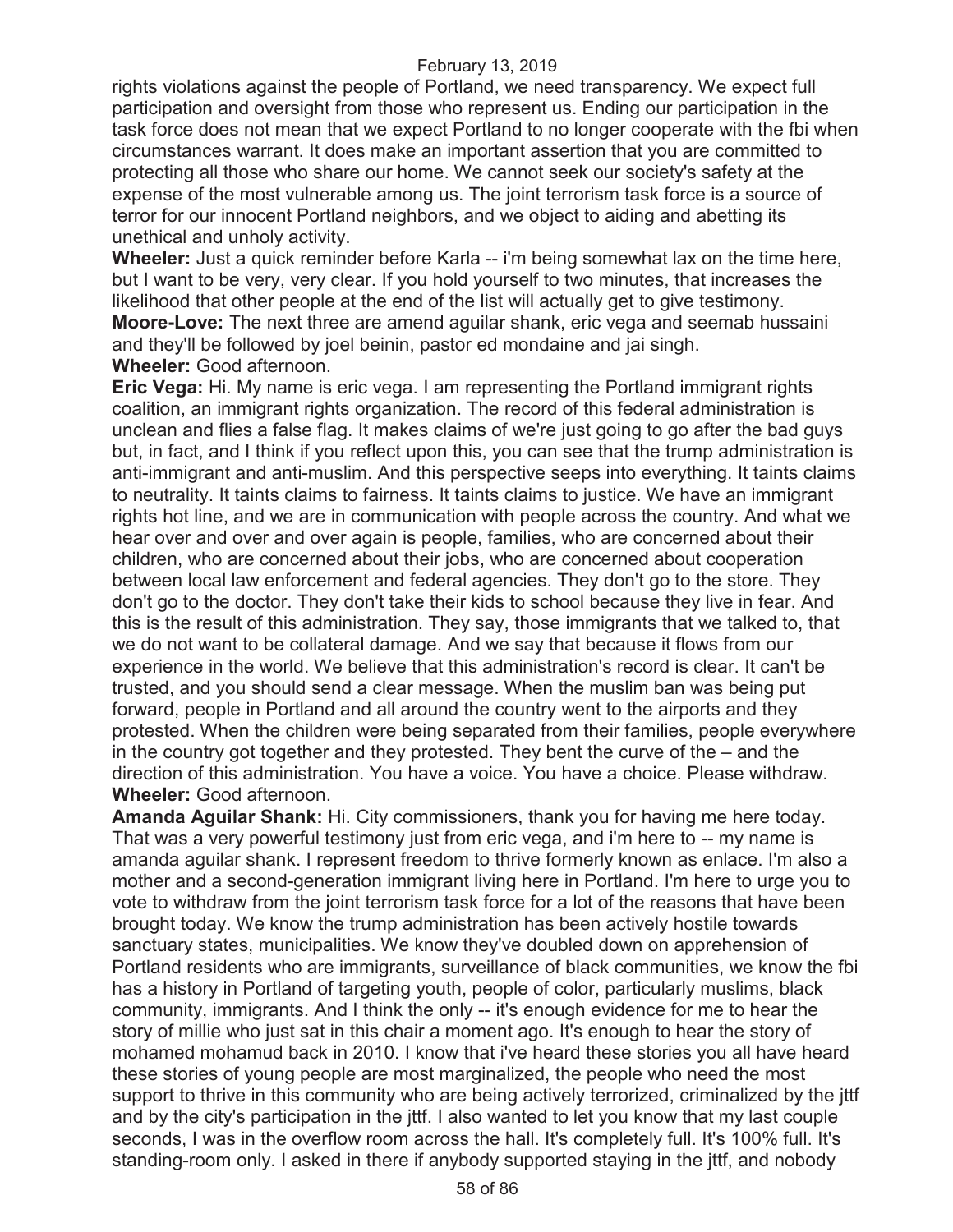does. Everybody -- every person to the person in that room supports getting out. And so, I urge you to follow the lead of san francisco, many municipalities that will follow and withdraw from the jttf.

**Wheeler:** Good afternoon.

**Seemab Hussaini:** Good afternoon. Mayor wheeler, commission, yeah, thanks for having us all here today. And when I say all, I hope that it's a bunch of people that you guys will be able to hear and understand that we're here. We're here in force. It's all of us. And as she just mentioned that it's -- it's support to withdraw from jttf. I sit with our community as my blessed job allows me to. As a community member with unite Oregon and community organizer, my name is seemab hussaini. You guys heard from my executive director Kayse Jama yesterday and today. I sit with our affected community members. I sat with you all yesterday in our work session. I've listened to the reasons to remain in jttf. We heard from our u.s. state attorney, billy williams, loath to acknowledge our 30 years of sanctuary status as a state. So, i'm here to tell you that in my position, who do I trust? My position is a smaller representation of yours. I sit in the community and I listen to them. And I advocate for my community. But we're here today -- we've come with our communities. We would bring all of them, but you don't have enough overflow for us. [laughter]

\*\*\*\*\*: Mmm hmm, that's right.

**Hussaini:** So, please vote with open honesty after listening to us again today. No amendments, ordinances can fix what's wrong. There's no walling off as I repeatedly here. Separate powers allow for meaningful exchange. Vote to withdraw the joint terrorism task force from Portland police bureau. Thank you.

**Wheeler:** Thanks for being here. Appreciate it. Next three, please, Karla.

**Moore-Love:** Joel beinin, pastor mondaine and jai singh. And they'll be followed by Debbie Aiona, Harvey Thorstad an Maxine Fooksoon.

**Wheeler:** Good afternoon.

**Joel Beinin:** Good afternoon.

**Wheeler:** Go ahead and start.

**Beinin:** Good afternoon, mr. Mayor and commissioners. My name is joel beinin. I'm the donald j. Mclaughlin of professor of history emeritus at stanford university. And i'm speaking on behalf of jewish voice of peace, one of 47 community organizations urging the city council to withdraw from the joint terrorism task force and cancel its memorandum of agreement with the fbi. The fbi and ice are the biggest players in the jttf. They regularly engage in profiling and surveillance that is prohibited under Oregon law. The fbi has a long history of targeting and profiling political dissidents and others based on race, ethnicity, nationality and religion. Its counter intelligence program conitelpro which operated from 1956 to 1971, targeted martin luther king jr. and other african-american leaders of the civil rights and black freedom struggles, anti-vietnam war organizers, feminists, and american indian movement. These practices continue today and have particularly affected arabs and muslims and other immigrants. The fbi's actions in this respect are entirely consistent with the policies of president trump who has made clear his intention to continue targeting people based on their religion and country of origin. Participation in the jttf violates Portland's status as a sanctuary city. Ice participates in the jttf, meaning that Portland cooperates with ice. Portland cannot remain a sanctuary city in good faith if it maintains formal ties with ice. A Portland fbi spokesperson openly admitted that the jttf uses ice data in its investigations to deport people on the basis of suspicion aone rather than probable cause. This violates the city's pledge not to cooperate with ice as well as a violating Oregon law which prohibits law enforcement agencies from collecting or maintaining information about the political, religious or social views or activities of is any individual or group unless such information directly relates to an investigation or -- of a criminal activity.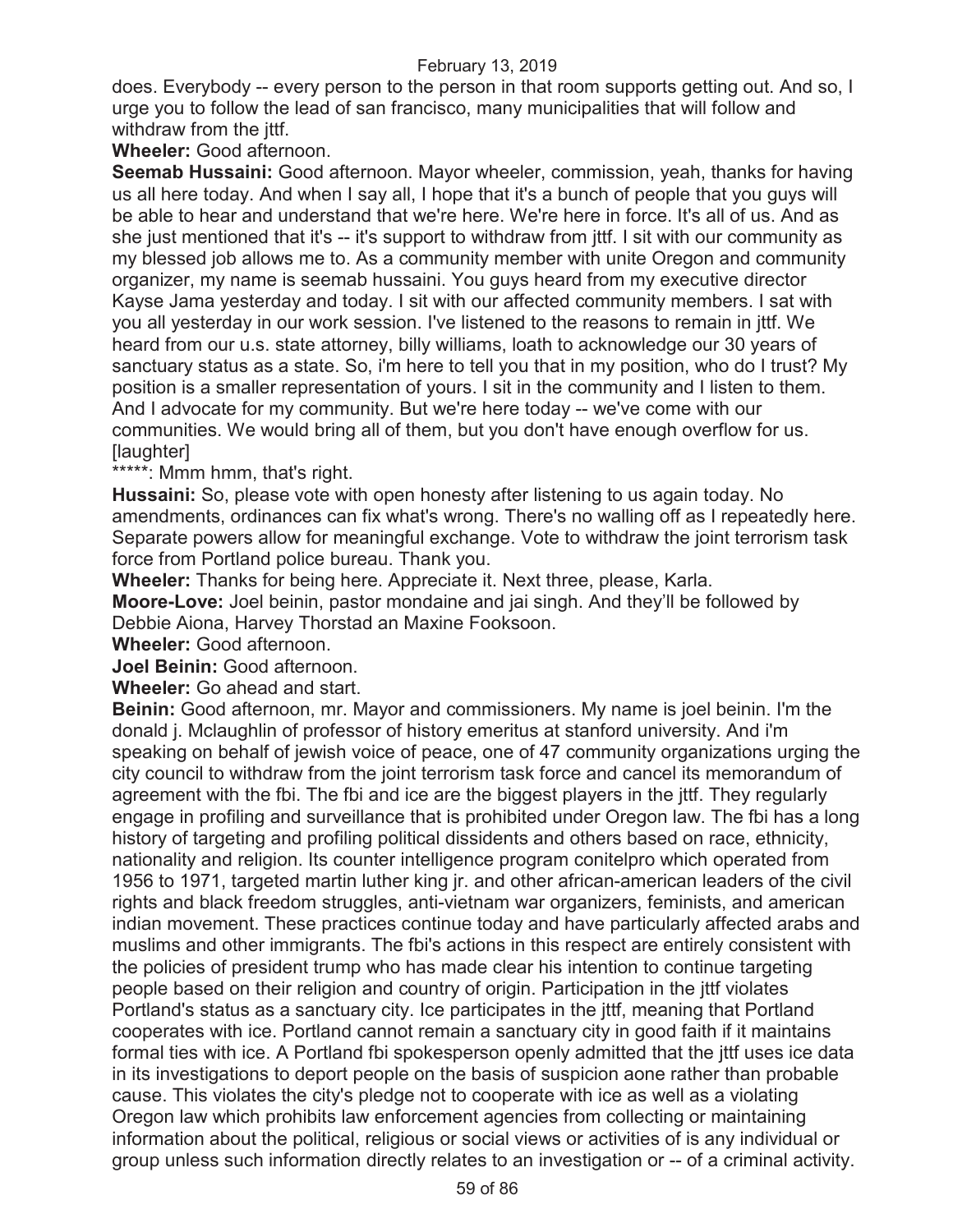Some jewish organizations have argued that participating in the jttf will enhance the security of Portland's jewish community. Recent experience shows that this is unlikely. **Wheeler:** Sir, i'm going to have to ask you to wrap it up.

**Beinin:** In recent years, by far, biggest threats to the security of american jews have come from white nationalist organizations and individuals who have been unleashed by the election of president trump. Neither in Charlottesville, virginia, nor in pittsburgh, pennsylvania, did the city's participation in the jttf prevent attacks on the jewish community. **Wheeler:** Thank you, sir. Good afternoon.

**Jai Singh:** Good afternoon. Dear mayor wheeler and commissioners, my name is jai singh, i'm a field organizer with asian pacific network of Oregon, apano. The fbi doesn't have prohibitions on surveillance and we also know that they regularly target members of our community based on religious or political activities and perceived immigration status. The communities that I work with as a field organizer for the asian pacific american network of Oregon, apano, includes a south asian immigrant community as well as those that practice the sikh faith. There has been increased targeting in discrimination in our communities as we have seen with the detention of over 70 south asian Punjabi sikh individuals in oregon's only medium security prison in sheridan, Oregon this past year because of the federal government's zero-tolerance policy. The jttf is an extension of trump's deportation force. On behalf of apano, we urge Portland to stay true to its values and protect our rights by withdrawing from the jttf. Thank you.

**Wheeler:** Thank you. Appreciate it. Good afternoon.

**Pastor ED Mondaine:** Good afternoon. I'm ED Mondaine president of the naacp. To mayor and to our president eudaly and to esteemed commission. Martin luther king made it very clear in this, quote, became adage, injustice anywhere and is a threat to justice everywhere. Whatever affects one directly affects all indirectly. The naacp has had a long history of dealing with the unscrupulous practices of the fbi and other agencies fashioned to keep surveillance on what is thought to be a threat to our great nation America and its citizens. The ability of the ppb to help facilitate civil and human right became a threat when we see a continued partnership with the joint terrorism task force as it relates to ppb. Recently as they watched in horror as we assisted in the furtherance of bigotry as the ppb intervened in an illegal eviction of a paying guest at a local hotel. When it is ambiguous at best as to the role ppb plays with the jttf, it becomes a bit problematic. It concerns me when our police commissioner and police chief are only informed about what work the jttf officers are involved in if those officers of the fbi decide and what is on a needs-to-know basis. The joint terrorism task force when we look at our state's sanctuary law, which prohibits local and state law enforcement agencies from expending its resources from enforcing federal immigration laws. The ability to exercise civil and human rights becomes a threat when we see the continued partnership with the ppb. I am continually at awe that our time and resources are not better spent dealing with white nationalists and a barrage of other white-ring extremist groups. And thank you very much. **Wheeler:** Thank you.

**Moore-Love:** Next three are debbie aiona, harvey thorstad, and maxine fooksoon. And they'll be followed by a.j. Mendoza, sandy polishuk and olivia katbi smith.

**Wheeler:** Did we lose a shoe? **Hardesty:** Anybody see a shoe? **Wheeler:** Did she lose a shoe? **Eudaly:** She did.

**Fritz:** Very tied boots, not just a show.

**Hardesty:** The whole shebang.

**Wheeler:** Sorry, you got upstaged by a very cute kid. Good afternoon.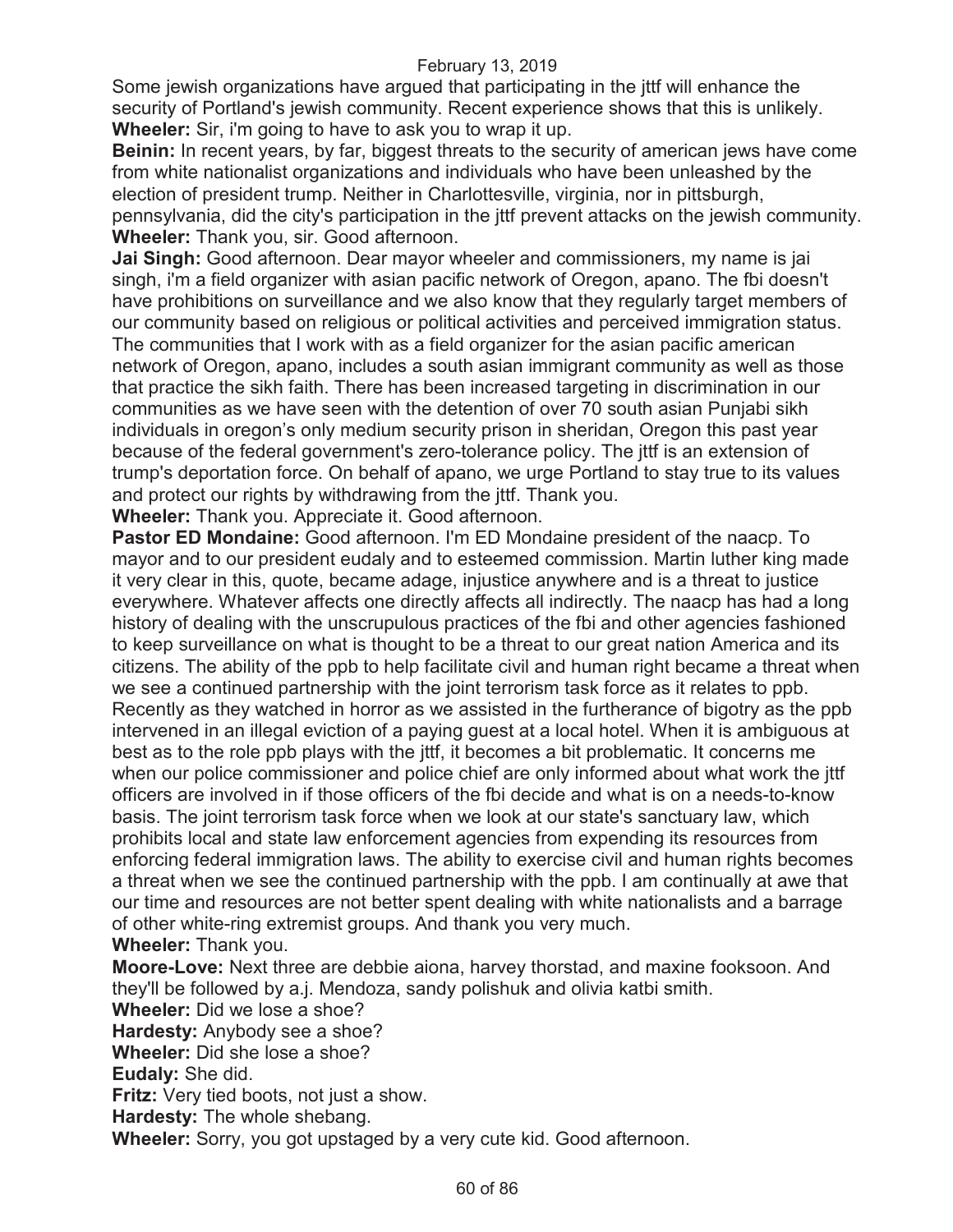**Debbie Aiona:** It's irresistible, I understand. Mayor, commissioners, i'm debbie aiona, representing the league of women voters of Portland. Over its 99 year history, the league has developed a set of fundamental principles upon which we act. Two of those principles relate to the city's participation in the fbi's jttf. The league promotes an open governmental system that is representative, accountable and responsive and that protects individual liberties established by the constitution. Furthermore, it promotes political responsibility through informed and active participation in government. The league first testified on this issue in 2001 and again urges council to withdraw from the jttf. We value the protections afforded by Oregon law to individuals engaging in political and other noncriminal first amendment activities. Portland residents have no guarantee that our local officers assigned to the jttf are honoring those protections due to fbi restrictions on access to information. A december 2018 guardian article underscores the community's concern about fbi actions. The article revealed that the fbi created files on climate change activists in the midwest. These files are part of a larger effort to assess the work of 350.org. The league believes that our democracy is strengthened and sustained by active participation government. That involvement is threatened when individuals feel they have to look over their shoulders because they fear they are targets of government surveillance and file keeping. We urge you to withdraw and instead work together on legitimate law enforcement investigations on a case-by-case basis. Thank you.

**Wheeler:** Thank you. Good afternoon.

**Harvey Thorstad:** Good afternoon. Mayor, commissioners, thank you for looking into this jttf issue. I'm harvey thorstad. I represent veterans for peace. We strongly advocate withdrawing from the jttf. We're composed of about a -- over 100 chapters, international, including a few chapters in ireland, britain, okinawa, mexico, japan. We've been opposed to the jttf move since its inception. It's part of the federal policy of the war on terror. And internationally, we've seen the war on terror in iraq, a good part cities in rubble, thanks to our great efforts. Libya, again, a country in chaos, cities in rubble. Happening in syria, somewhat in afghanistan, and now to some extent looking at venezuela. The jttf is basically a secret organization. It separates. It makes the cohesion between the police force and the community -- it's divisive. It brings them apart, rather than closer. Even in some of our own groups like our own chapters in our peace movement, somebody comes up with an odd thought. Well, gee, are you a jttf spy trying to lead us into something to discredit us or something like that? The jttf is divisive. I strongly oppose getting out of it. **Wheeler:** Thank you. Good afternoon.

**Maxine Fooksoon:** Good afternoon. Thank you, mayor wheeler and city council members. My name is maxine fooksoon and I speak as a nurse practitioner representing Oregon physicians for social responsibility. Our organization urges you to withdraw from the joint terrorism task force. Oregon psr is an organization of health professionals and public advocates concerned about threats to human health from war and social inequities. From our perspective, the city's involvement in the jttf is of grave concern as we see no evidence that the collaboration protects either the community's safety or its health. The american public health association issued a statement last year declaring that police violence is a public health issue that disproportionately impacts communities of color, people with disabilities and mental illnesses, people living in poverty, people experiencing homelessness, immigrant communities and lgbtq communities. In short, how we police our communities has a direct impact on the public's health. So considering both effectiveness and equity, we dig ourselves in even deeper in our relationship with the jttf. There is repeated evidence that the fbi and ice disproportionately target communities based on national origin, race, religion, political beliefs, and sexual and gender preference. The health connections are real and direct. This is not some distant correlation. The century foundation found direct negative impacts as a result of fear that comes from surveillance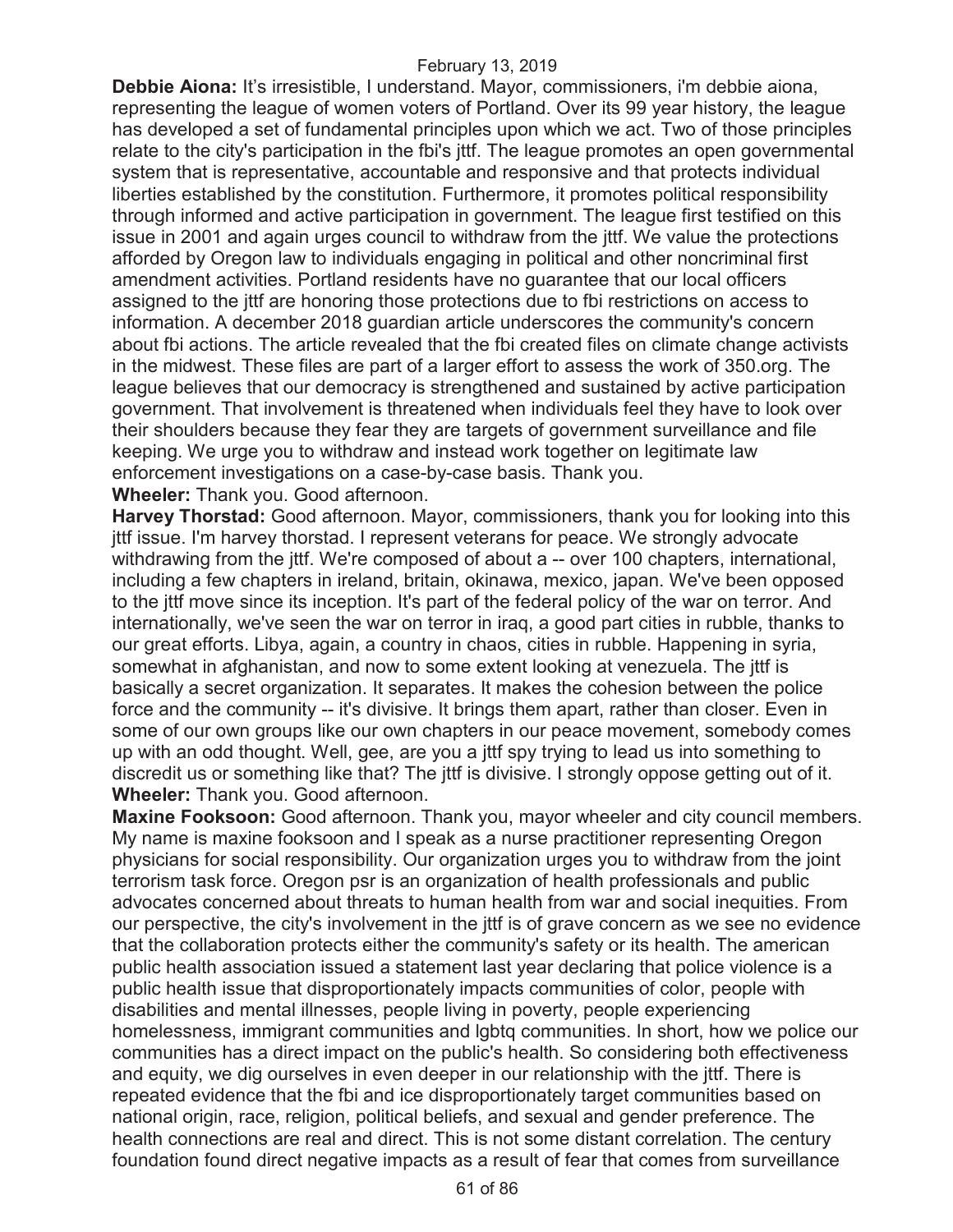targeting and profiling. The heaviest impact is felt on communities already at a health disadvantage. Fear, of course, correlates with stress and is a potent trigger of trauma and chronic disease. It's known that when communities live in fear and distrust, they are also under-accessing the needed health, educational and social services. As advocates for community health and safety, Oregon psr believes that policing should be based on fairness, community involvement, cultural competency, and restorative practices. Please leave the *ittf*.

**Wheeler:** Thank you. Next three, please, Karla.

**Moore-Love:** We're going to go with fyndi jermany and then we'll go with a.j. Mendoza, sandy polishuk and they'll be followed by olivia katbi smith, emory mort and malcolm chaddock.

**Wheeler:** Would you like to go ahead and start? You've got your hands full.

**Fyndi Jermany:** Yes. Hello. I'm Fyndi Jermany. Good afternoon. I'm not going to take up too much of your time. I do just want to acknowledge that I believe that the jttf regardless of how the language is written, I think we should get to a point in america where we see that racism and discrimination exists. Right? And regardless of how this is written, we know that people of color are going to be discriminated against and targeted at a much more higher rate. It was nice to see that the police officers came up here and talked about their training and the things that they're receiving, but we also know that their trainings are not always effective and they continue to receive training because they're not always following through. So, we ask you to withdraw, please. Thank you.

**Wheeler:** Thank you. Good afternoon.

**AJ Mendoza:** Good afternoon. Mayor, council. My name is a.j. Mendoza. I am an organizer at Portland jobs with justice. We are a coalition of over 100 unions, faith communities, student organizations. We take action around workers' rights and economic justice. We urge the city's withdrawal from the jttf, and I think it's -- there's an outflow for me from the labor movement at its best, and that is when we understand that an injury to one is an injury to all. And in thinking about what to say last night, the enormity of this situation and not wanting to repeat what's been said, I -- I was reminded of something one of my mentors taught me, which is good leaders need to be ready to make decisions but great leaders will always reserve the right to grow an understanding and make a different choice. So, I think there's some obscuring of things that should be made plain. This creates a situation where communities of color, we're -- members of our community who are muslim are going to be experiencing discrimination. We've heard it. It makes my stomach -- like the pit of my stomach fall out to hear how seriously someone's life was affected by this. And that alone -- if that can happen even once, then we have no business being a part of this. And we can change that. If sanctuary means anything, it has to mean that this cannot continue. Yeah, I read the op-ed. And I think I draw a different conclusion about who's a part of my community that I need to protect and whose safety concerns me. **Wheeler:** Thank you. Commissioner hardesty.

**Hardesty:** I just want to say I know how nervous you are, and you did an incredible job. Thank you so much for being here. [applause]

**\*\*\*\*\*:** I love you, a.j.

**Wheeler:** Good afternoon.

**Sandy Polishuk:** Good afternoon. Mayor wheeler and commissioners, thank you for the opportunity to speak today. I'm sandy polishuk speaking as a representative of 350 pdx which has partnered with the city repeatedly on resolutions and initiatives to move this city closer to its climate goals such as the fossil fuel infrastructure band and divestment from fossil fuels. Our previous mayor most hosted a meeting of local government and environmental leaders with 350.org cofounder bill mckibben. Does this sound like a terrorist organization? Of course not. 350pdx works the full range of climate solutions from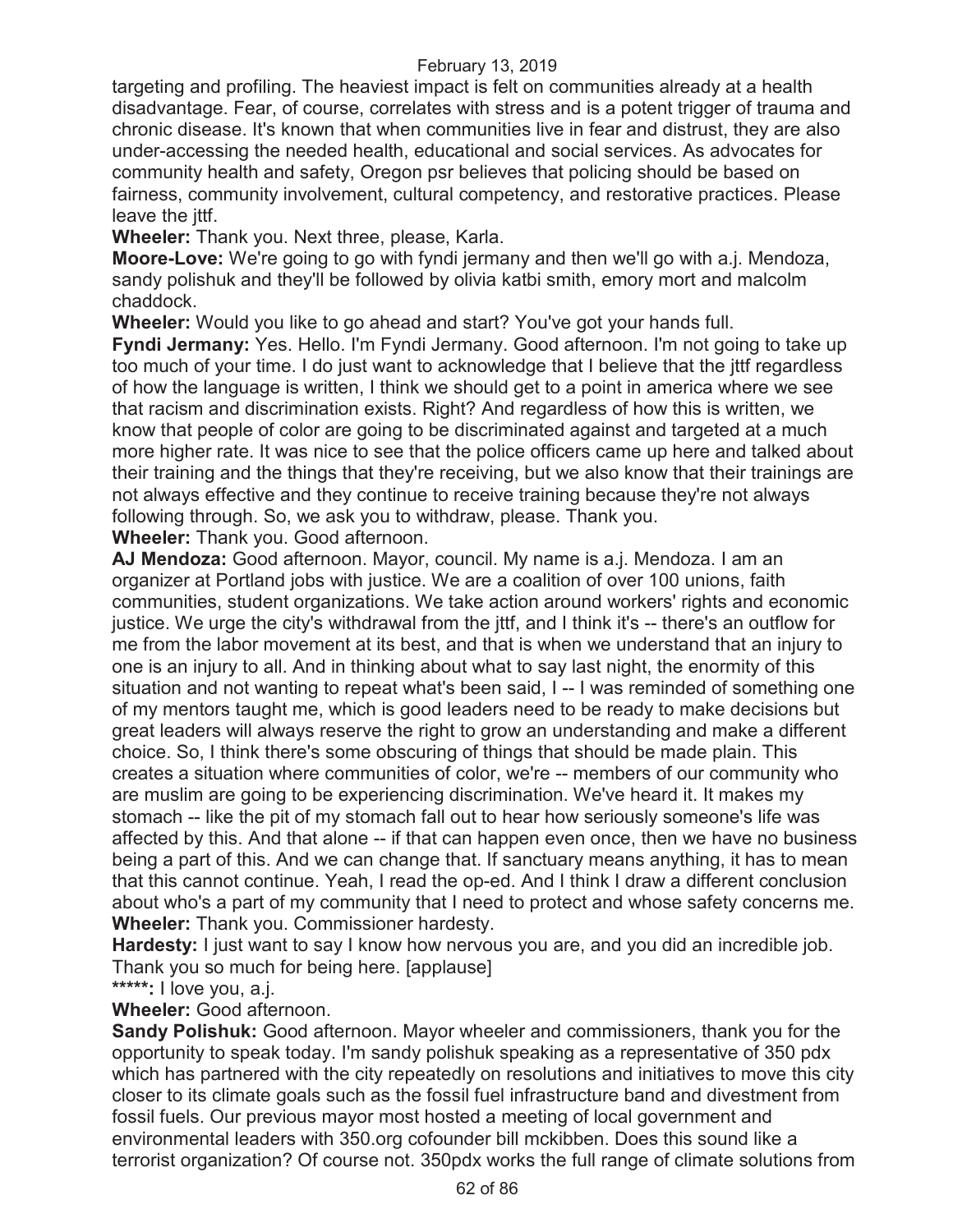collaboration with you to rousing the public to raise their voices. So it's not dangerous initiatives such as the Jordan cove project. Does this sound like terrorism? Of course not. Occasionally, we put our kayaks in the river to try to protect the arctic from oil drilling or our bodies on railroad tracks to stop dangerous trains, oil trains. We never hurt anyone. Or damage property. We don't run away if authorities come to arrest us. Does that sound like terrorism? Of course not. Yet, we know courtesy of the guardian, that the fbi is watching 350.org and the network we are a part of. Their interest in peaceful groups like ours takes resources away from the genuinely dangerous. Surveillance of this type creates a chilling effect reminiscent of the mccarthy era when people were afraid to sign a petition or attend a meeting. We especially want immigrants, refugees, the muslim community and people of color to feel safe enough to exercise their rights as part of our movement and community as well. Whether or not the city is in a formal partnership with the fbi, the Portland police department can and will cooperate and work with them in appropriate emergencies. But the city does not need and should not be a partner to the secretive and unlawful work of the fbi against groups such as 350pdx. We urge you to withdraw by passing the resolution. And I have stapled a copy of the "guardian" article to my remarks that I will give you. Thank you.

### **Wheeler:** Thank you, sandy.

**Moore-Love:** Next three are olivia katbi smith, emory mort and malcolm chaddock and they'll be followed by dan handelman, mark kramer, and ned rosch.

**Wheeler:** Good afternoon.

**Olivia Katbi Smith:** Hello. My name is olivia katbi smith. I am with the Portland chapter of the democratic socialists of america. I'm also a member of the arab community here in Portland. I'm probably not going to say anything you haven't already heard, but I think the fact that you are hearing the same thing over and over again from so many different community members and organizations is a testament to what the people of Portland are asking you to do. Last friday, the city council unanimously rejected racism and white supremacy to put these values into practice, we need to recognize and reject the racism in federal immigration enforcement by dhs and ice. President trump has been clear in his bigotry against Muslims and immigrants. And DHS internment camps overflow with children from latin america. Even if you try to wall off Portland from ice, policies of the jttf are set in Washington, d.c., not in Portland. The only way Portland can prevent ice abuses is to refuse to participate in the jttf. The fbi tells us that this task force makes us – makes our city safer. We want to know safer for whom? It doesn't make it safer for muslims, immigrants, people of color and activists who are disproportionately targeted and those surveilled by the tasks force. I'd also like to know why we're so eager to take the word of an abusive agency like the fbi who have sided with the kkk as victims versus civil rights organizations over the word of community members who you claim to represent. I just want to reiterate that by voting to stay in this task force, you will be siding with the fbi over community members like millie and after hearing her testimony, I don't know how you can stomach that. Some officials say we should stay in the jttf as long as there's no evidence of wrongdoing, but that is an impossible burden to put on our communities. Jttf units nationally have engaged in entrapment, surveillance of activists, investigations motivated by bigotry and have protected white nationalists from prosecution. But if such abuses happen locally people may not come forward because of fears of deportation and communities are made compliant by fear. There's more than enough evidence that the jttf elsewhere has engaged in this wrongdoing. But by saying you need more evidence specific to Portland, you are signaling you would rather sit on your hands and wait for something else bad to happen to our vulnerable communities rather than take proactive steps to prevent something like that from occurring based on evidence and testimony you've already been presented with. We call on our city council to protect our city from jttf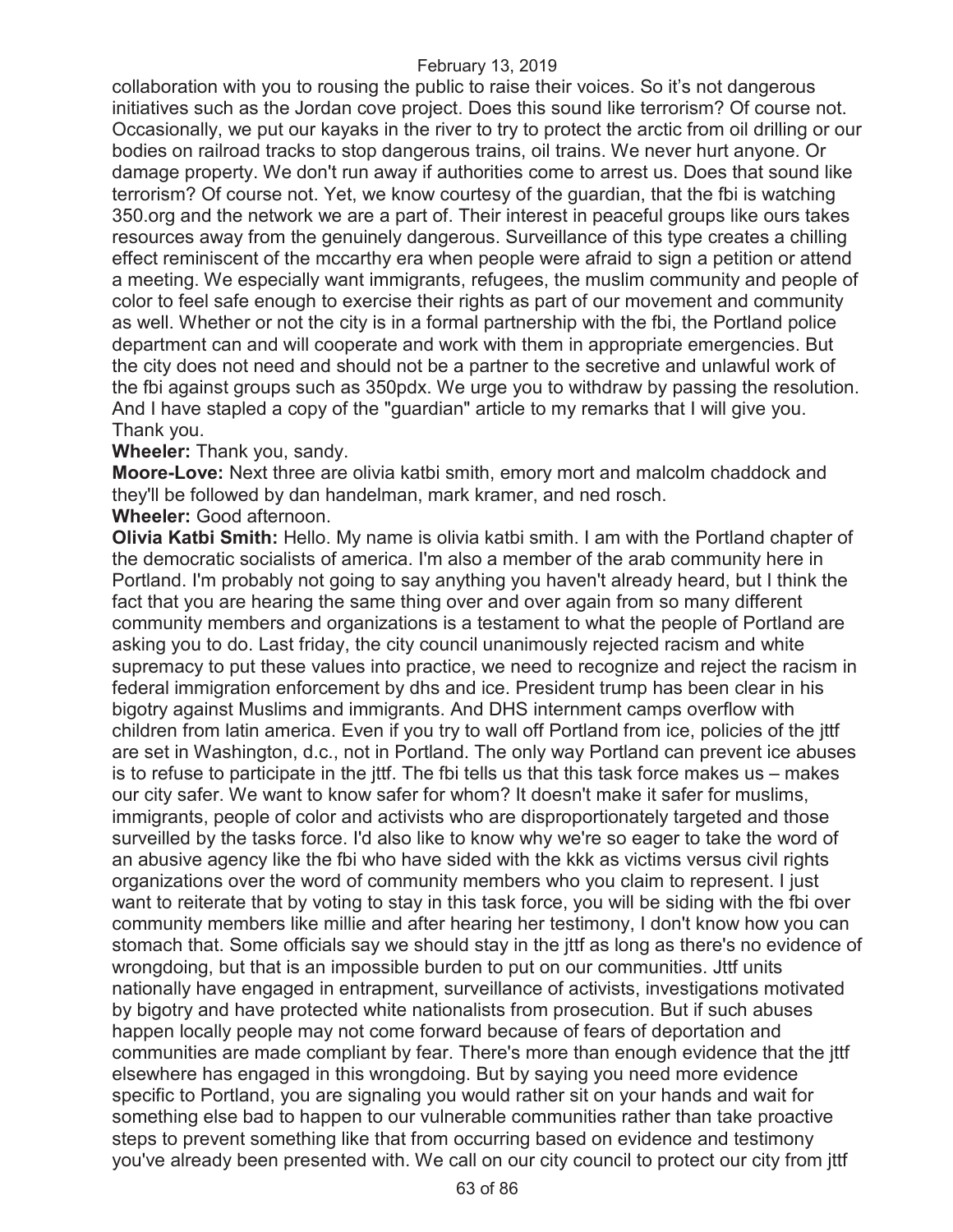abuses now not when it's already too late and we promise to replace anyone who votes to stay in this taskforce with people who actually fight in solidarity with us.

# **Wheeler:** Good afternoon.

**Emory Mort:** Hello commissioners. My name is emory mort with Portland's resistance and we strongly urge accepting commissioner hardesty's resolution for withdraw from the joint terrorism task force. Today, we want to speak in specifically in solidarity with activists, organizers and all those who stand apart. People who are frequent targets of fbi jttf counterterrorism efforts. We invite you to consider the following pattern. Native peoples lead the fight against pipelines in standing rock and across the country. They call themselves water protectors. To the fbi, they're potential ecoterrorists. Black americans unite in the streets to demand justice and dignity. They call themselves perhaps black lives matter. To federal agents they're black identity extremists. Our neighbors here go to the border or to our local secret prisons, standing up to protect immigrants, refugees, children. They might call themselves occupy ice. Federal and local agents beg to be allowed to unleash the full force of the law on these heroes. Socialists, communists, anarchists say we all have the right to health care, houses, streets without armed militias. They stand strong as proud antifascists. Our chief of police goes on right-wing hate radio to discuss whether these heroes too are terrorists who just need their butts kicked by our heavily militarized police. And as we all know, this is just a start to a long list of persecuted activists, organizers, and people who stand apart. In exchange for this coordinated reactionary force, what do we get in return? Do we get safeguards, protections for whistleblowers? A society free from daily mass shootings and terrorizing events? Warnings to maybe stop doing wars to create more terrorism? No, we get the opposite. And we hear from leaders a folksy Portland wisdom. Work across departments. Well, we'd sure like it if your offices took a break from meeting with the fbi. We need to stay in because Portland needs a seat at the table. I see a table, and I see 50 different groups in these seats voicing our sincere concerns and our vision. And speaking of vision, we hear in op-eds progressive vision that cities will stay united in the jttf. My time is up here but I think is it's safe to say our vision is 180 degrees different from that. Despite the opposition we here believe that together we will win.

**\*\*\*\*\*:** Solidarity.

**Wheeler:** Good afternoon.

**Malcom Chaddock:** Good afternoon. My name is malcolm chaddock and i'm here on behalf of individuals for justice. I have the dubious distinction of having had membership in two groups which have been declared to be enemies of the state by the fbi, a peace fresno and veterans for peace, which was on the terrorism watch list for some time. In 2003, I came here to Portland and within 48 hours, I was in these chambers testifying to what happened to my very first peace group, peace fresno. And we had had an infiltrator in our midst contrary to california constitution. Now, I know that's not a local phenomenon, but it is indicative of the repeated practice of the fbi and those -- it works with. And since that time we've been having this debate every so often. And the same set of circumstances seem to obtain rooms full of people saying we need to get out or stay out depending upon the circumstances. And here we are again. The theme is -- has been beaten and beaten to death. The fbi can't be trusted to play by any sort of rules but its own. And the people of this city don't want anything to do with them. So, I think that maybe this time, it's time to actually get out. Thank you.

**Wheeler:** Thank you. Next three, please, Karla.

**Moore-Love:** Next three are dan handelman, mark kramer and ned rosch. And they'll be followed by nathalie paravicimi, jacob bureros and alex wise.

**Dan Handelman:** Am I waiting for mayor wheeler to call my name? **Hardesty:** No. go ahead.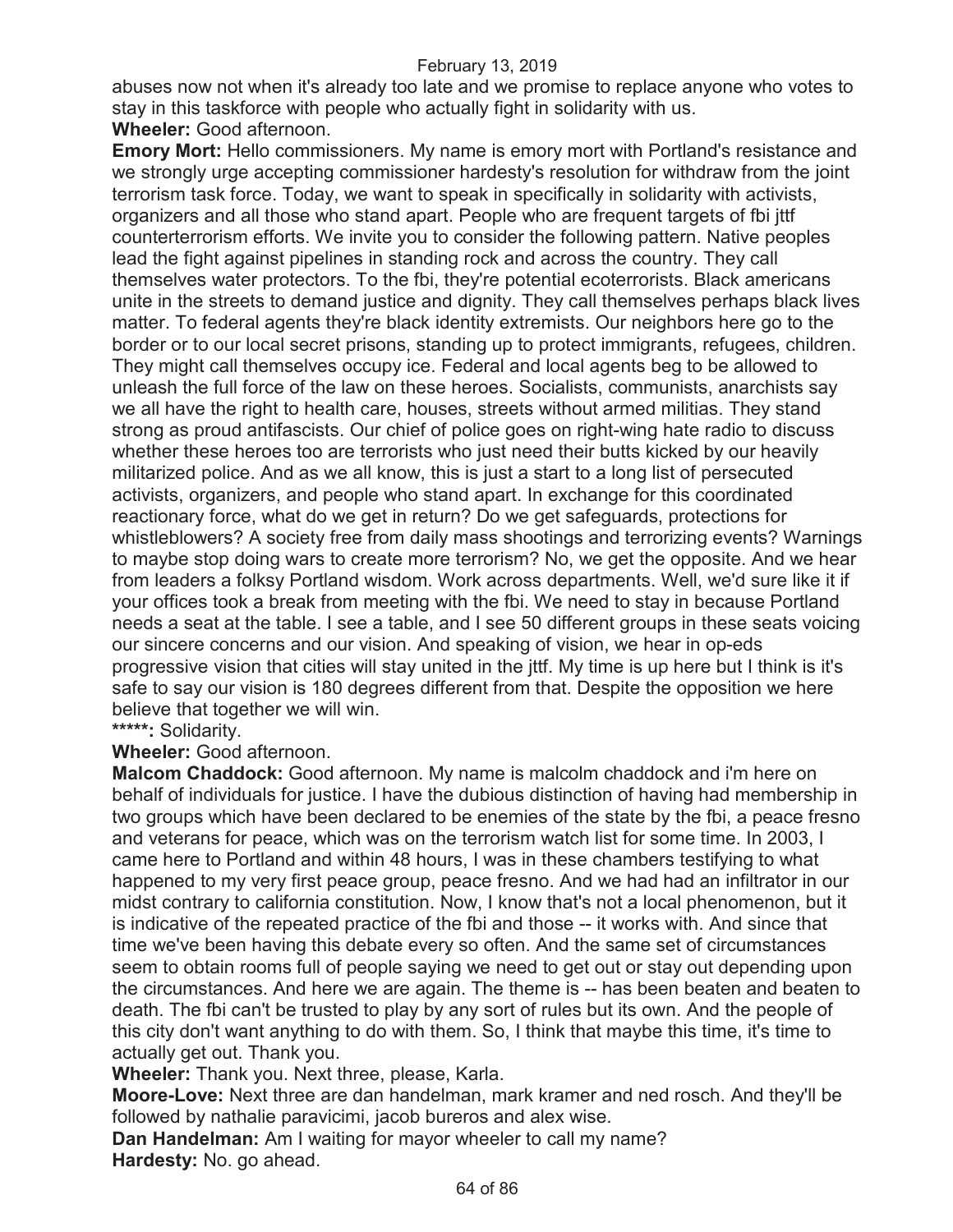**Eudaly:** Please state your name. Welcome and please state your name for the record. I'm currently acting president of the council.

**Eudaly:** Thank you, president eudaly. [ laughter ] president eudaly and mayor -- absent mayor wheeler and members of the council, my name is dan handelman representing Peace & Justice Works and our project group, portland cop watch. We observed yesterday's work session, read commissioner Fish's op-ed and looked at the counter legislation being proposed for today's hearing. Our group believes the best course of action is to stay out of the jttf. Other task forces involving Portland police do not have the same documented history involving the fbi appropriately focusing on people of color, immigrants and others in violation of Oregon's anti-spying statute. The proposed amendments of the current agreement with the fbi do not fix the problem of deputizing ppb officers which is not needed, including molotov cocktail threat against mayor Wheeler. Agreeing to wall off ppb from immigration issues will not guarantee compliance with the Oregon sanctuary law. The fbi runs the task force. Portland cannot override their actions. The fbi special agent in charge stated repeatedly including in his Oregonian op-ed, he can't guarantee the task force won't utilize immigration charges and such actions are used when there are no other options to disrupt crime or violence. If Portland officers participate in an investigation on the front end and the fbi turns the alleged suspect over to another agent for deportation for lack of prosecutable criminal activity, the ppb has participated in the immigration aspect of the jttf. The end result is the same as if the ppb did the investigation themselves. Requiring the chief to seek security clearance does not change anything. City policy already asks the chief gets top secret clearance. The issue is the bureau civilian commissioner does not access to the same information that's why mayor potter, former police chief withdrew from the jttf. The fbi claims mayor wheeler's one-day nondisclosure agreements are functionally the same as top secret clearance. We doubt that's true since he can't sit with his officers for debriefing without another waiver. Nobody in authority has been talking about changing our nation's reliance on using violence to enforce state policy which leads to so-called terrorism. While attempting to address problems of being in the jttf, any tweaks to the current status quo do not protect civil liberties. Support the resolution to withdraw from the jttf. I do want to point out the letter you were handed by kimberly from the aclu does have 50 signatures from different organizations, most of whom are here today. **Eudaly:** Welcome. Please state your name for the record.

**Mark Kramer:** My name is mark kramer. I have been a member of the national lawyers guild since 1981. The guild has been supporting and protecting civil liberties and police accountability in Portland and beyond since that time and before. Along with other concerned citizens we advocated to have Portland to withdraw from the jttf in 2012, only to see us return in 2015. I have personal experience with surveillance overreach. More than 30 years ago I had the dubious honor of being included in the ppb red squad files. In litigation which led to the dismantling of the red squad, the bureau admitted to using paid agents, volunteer informers and other techniques to monitor dissenters and agreed that even reasonable suspicion of something as trivial as trespass triggers their response. I was included in the red squad not for terrorist or subversive activities but for representing individuals protesting apartheid and u.s. supported repression in central america. That informs our analysis today. We have three specific problems or many specific problems with the jttf. One is that the lack of classification. The mayor does not have classification. We don't believe that the de facto classification that's been applied for will suffice. It is essential that the mayor and the commissioner of police and also, we advance, the director of ipr have a role and be given security clearance before Portland continues in the jttf. The existing memorandum of understanding provides that each jttf member will be subject to the personal rules and regulations of the ppb. However, without the mayor and ipr and the commissioner getting the security clearance, there is no way to enforce that. By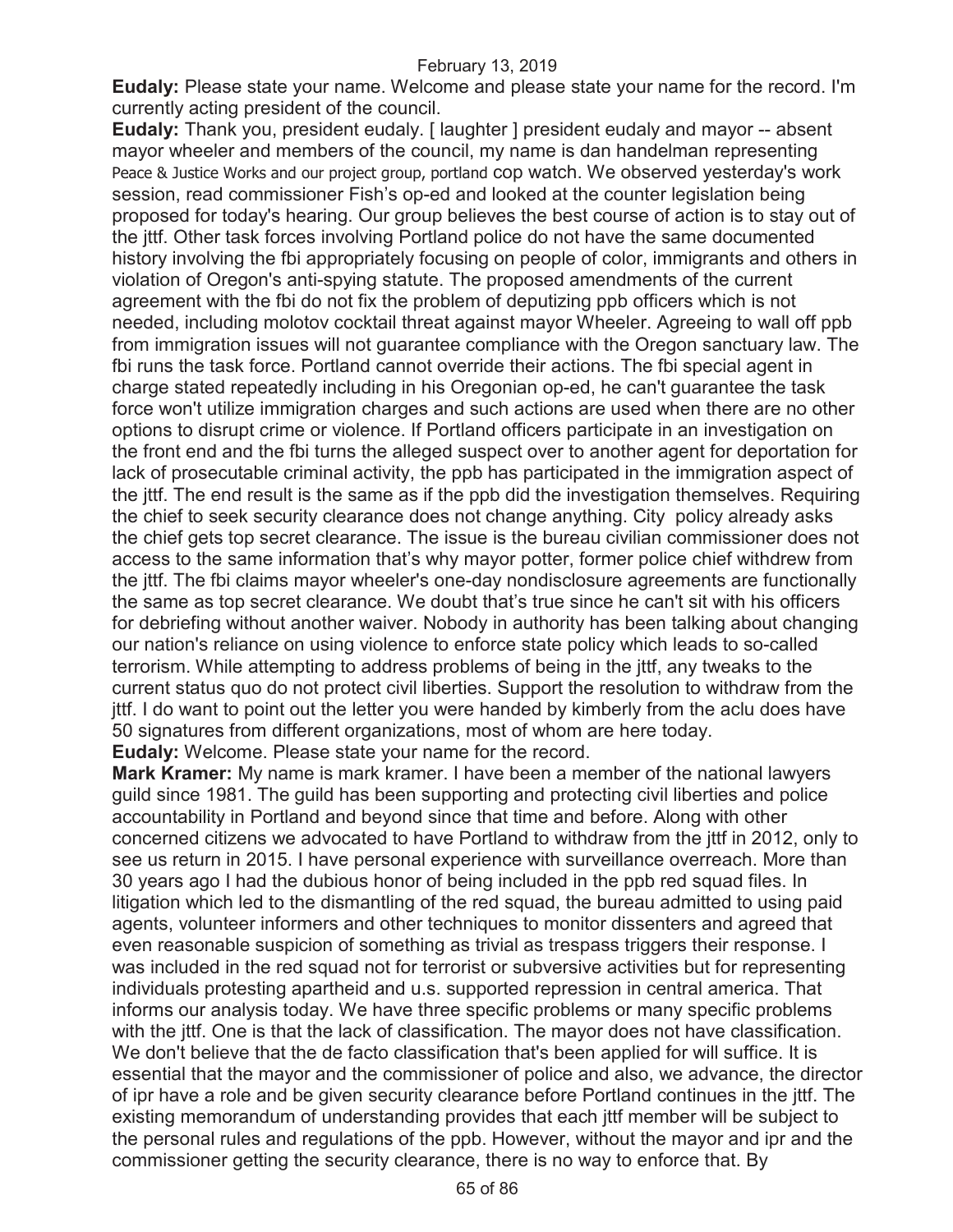participating in the jttf, the ppb will lose autonomy in investigations. So if there is a jttf investigation, the police, our bureau, may not do collateral investigations, may not do independent investigations, it is limited to the jttf agenda. For those and other reasons we urge you to support commissioner hardesty's proposal to remove Portland from the jttf. Thank you.

**Wheeler:** Thank you and perfect timing. Good afternoon.

**Ned Rosch:** Good afternoon. My name is ned rosch and I speak as a member of the jewish community, active nationally with jews, muslims and allies in the network against racism and islamaphobia. We know two things about the jttf. One is that participation in it does not guarantee safety. The most deadly anti-semitic attack in american history recently took place in pittsburgh while the city was actively engaged with the jttf. The second thing we know is that collaborating with the fbi and ice through the jttf means embracing intrusive surveillance, frightening levels of islamaphobia and the targeting of immigrants, people of color and activists. We want our city council to be part of imaging the future we collectively dare to create. In thinking about what community and safety might look like we need revolutionary vision and radical imagination. Because it is our imagination, not partnerships with ice and the fbi, that tells us what's possible. Security is important because it gives us a sense of what we are fighting against. But imagination and community are key because they tell us what we're fighting for. The elusive search for security for some must not come at the expense of freedom for others. To build our future, we need solidarity among all who call Portland home. We need the people who are in targeted communities as it is they who enrich our lives, and they desperately need us to think, act, and vote inclusively. We urge you to affirm the dignity of all who live in our community and withdraw from the jttf. Thank you.

**Wheeler:** Thank you. And, dan, I apologize for getting up. I do have the testimony on my laptop. So I heard it and I apologize for that. Next three, please.

**Moore-Love:** Are Nathalie paravicimi, Jacob and alex wise, and they'll be followed by Teressa Raiford, lightning super humanity and edith gillis.

Wheeler: Good afternoon. Would you like to start, please.

**Nathalie Paravicimi:** Good afternoon. My name is Nathalie paravicimi. I am a doctor and I serve the migrant community. But I am also the state co-chair of the pacific green party. I am here to urge you to withdraw immediately from the jttf. For one thing, we pay enough taxes to the federal government for them to afford enough resources locally. We do not need to use our local resources to any further actions with an organization that has an abysmal track record that lasts to this date. My english is not that good today. **Wheeler:** It's fine. It's fine.

**Paravicimi:** And what really makes us secure is a police force or security force that works with our community, that is part of our community, that's not antagonizing our community. And any association with ice is totally contrary to public safety. And to the public well-being and I speak from a doctor. Because when our migrant people don't go to the clinic because they're afraid, then we have more epidemics and more public health issues. So I didn't prepare any statements. But we are very strong in the green party that we want the Portland to leave the joint task force immediately. And we are very determined that if that doesn't happen we will take note and we will elect more people on the city council to make that a reality. Thank you very much.

**Wheeler:** Thank you. Good afternoon.

**Alex Wise:** Good afternoon. My name is alex wise. I am representing people organizing for Philippine solidarity, which is a showing up for racial justice action group and a member of the international coalition for human rights in the Philippines. We are asking that the city withdraw from this task force and we would like to share our experience with the u.s. Government torturing a guest of ours. In the Philippines under Duterte, there's always a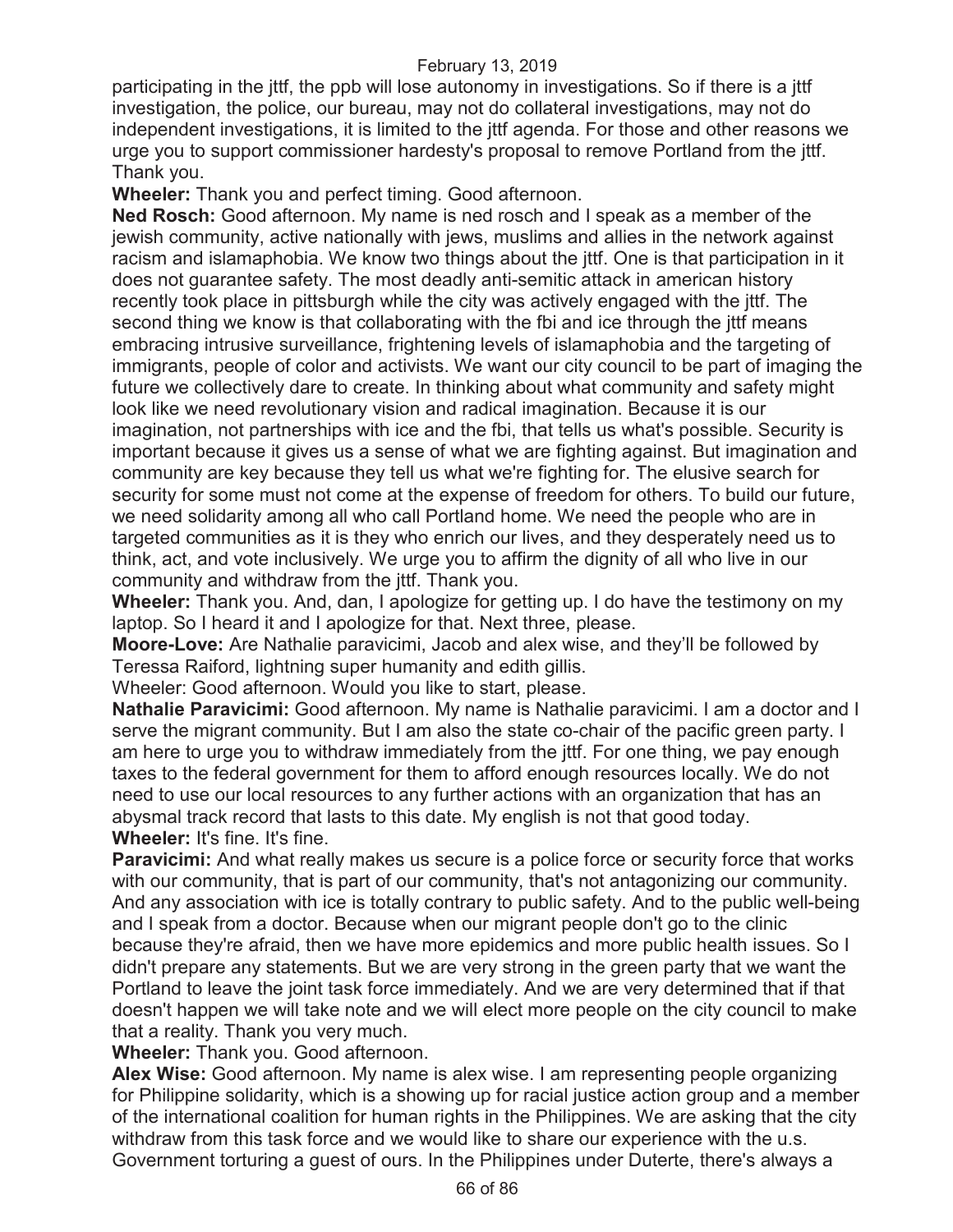fresh outrage. Yesterday he arrested journalist and time person of the year. This is part of a crackdown on all opposition happening with the complicity of the us government. In April, 2018, we invited speakers from the Philippines for a stop the killings national speaking tour against the tens of thousands of extrajudicial killings. We invited a drum aba, a young leader of a Moro indigenous Muslim community organization which works for peace. His homeland is in the poorest part of the country experiencing a multisided civil war and martial law. He had a brand-new 10-year u.s. entry visa and speaking invitations from groups like us and the united methodist church. Aba was stopped at the san Francisco airport and refused entry by customs and border protection, a member of the joint terrorism task force. For over 20 hours he was then treated like you see a terrorist interrogation on television. Being forced to strip naked in front of industrial fan blowing cold air, forced to sign a blank confession, offered only a ham sandwich to eat and restricted water. He was repeatedly accused of being a terrorist and a communist, asked about his personal political beliefs and who he knows. They played psychological games, leaving him alone with a grenade on the table. He was told he had no human rights and was denied access to a lawyer and any communication at all for hours. At the airport and around the country we protested for him and thankfully he was not disappeared to a black site. He was put on a plane and deported back to the philippines. The san francisco city government, which I believe is not a member of the joint terrorism task force, passed a resolution asking for an independent investigation. We want you to follow their example. Stand up for civil and human rights against the federal government and leave the joint terrorism task force. Thank you.

## **Wheeler:** Thank you. Good afternoon.

**Jacob Bureros:** Good afternoon, mayor and commissioner hardesty, commissioners, thank you for letting us speak before you today. My name is Jacob bureros. I am the founder of direct action alliance, cofounder of occupy ice pdx, founder of the fifth district progressive out in clackamas county, and I currently work with femmes strike back and power Portland among other groups locally. What we do is we stand up for our neighbors. Because our government isn't doing it well enough right now. I am also a member of Portland committee for human rights in the philippines. My family is from Cotabato in Mindanao which is now currently under martial law and I have seen far too severe a price being paid by people in my own family for when the government is able to run rampant and run amuck without any accountability. We know for a fact right now that the Portland police does not have any accountability. We know for a fact that our federal agencies, law enforcement agencies have no accountability for when they break the law. What recourse does the community have? We don't have any recourse currently. So what is to stop them from breaking the law? What is to stop them from not acknowledging any of the agreements that you make? What do we know for a fact? We know few things for a fact. For a fact, we know that the bombing in boston occurred despite being part of the jttf? We know for a fact that the shooting at the pittsburgh synagogue occurred despite being a member of the jttf. We know that here in Portland, Millie's family was abused, was treated in the most harsh, disgusting way. I was upstairs and I had to go outside and smoke a cigarette. It was enraging. One victim is too much. One victim is too much. We can't have more. We know for a fact that this does not make us safer. We know for a fact that it hurts our community.

## \*\*\*\*\*: That's right.

**Bureros:** It's up to you guys to make a difference. Not all of us can make a difference. We are one people. That's why we have to band together and become groups. But you up there, you speak with the full power of the city of Portland. And we are demanding that you withdraw from this unjust task force. Stand up for us, inspire our youth, inspire my kids, inspire your kids. Do the right thing. Please.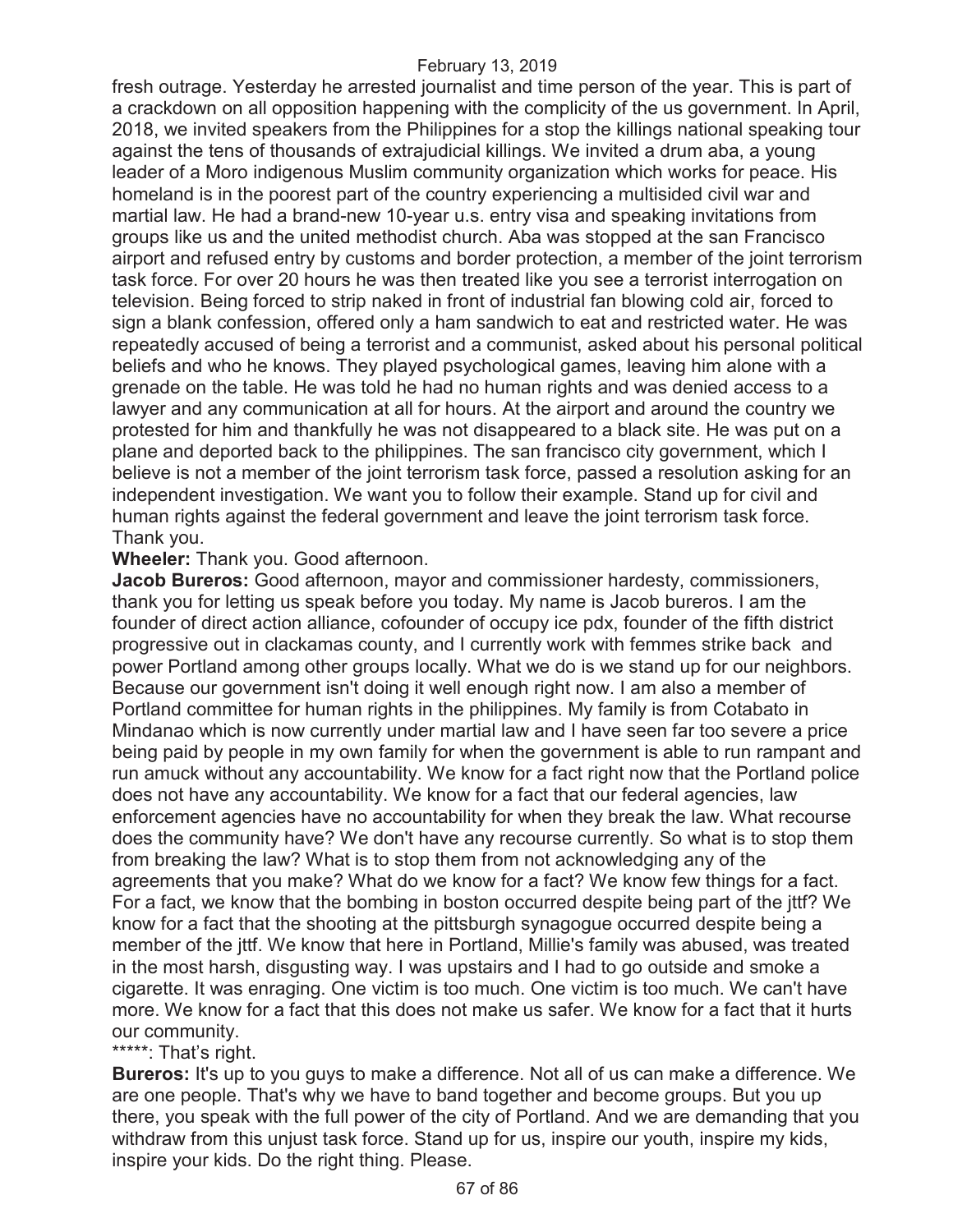\*\*\*\*\*: Thank you.

**Wheeler:** Next three, please.

**Moore-Love:** The next three are Teressa Raiford, Lightning super humanity and edith gillis and they'll be followed by John, Brian King, Ned Rosch. Oh, did he speak already? **Wheeler:** Good afternoon. Teressa, do you want to start?

**Teressa Raiford:** Of course. For the record my name is teressa raiford. I am a native oregonian and the founder of don't shoot Portland. And we don't have to assume anything. The last time that it was brought forth to the council, as a community organizer, I organized in my community. I educated community. I spend my own time and energy to the detriment of even my health. To organize community around this issue, to educate them on their involvement and what that could mean for our city. Out of the 30 people that showed up in 2015 to give their testimony, the people from the black community, including the children -- I can say that all of them have been arrested. And many of those arrests occurred in 2015, following all of our testimonies throughout the year, following the testimony. After you guys voted to participate when we asked you to withdraw. When we gave you valid reasons to withdraw, when different organizations came here with experience and data to tell you to withdraw. People like myself were humiliated, we were discredited, we were arrested, and we were emotionally traumatized. It's terrorism. It's clear terrorism. And if you don't understand why black people in Portland protest or black people in america protest today, you don't have to go any further than to look downstairs in the display case that's on display right now for black history month. Crack, guns, money, the drugs that were brought into our community. The participation with community partners and agencies, the continued participation and community policing against our bodies. The removal of our children, the mass incarceration. These audits don't lie. We might want to say that the city and the jttf has nothing to do with our education system but when we have officers in there and they have access to resources within the city's coffers and bureaus, that can actually give them an opportunity to investigate and interrogate, without us even having the opportunity to participate, and when those same agencies have the opportunity to help us waive our further rights so we don't have the benefit of privacy, then that's a problem. And for all the communities that are speaking out today, people in this country, the ones that wrote the language that created the oppression, the capitalism, the patriarchy system that binds us and ties us to this type of interrupted behavior, this type of trauma, you understand that you did it for us. Thank you for including us but you need to withdraw. Thank you.

# **Wheeler:** Good afternoon.

**Lightning:** Good afternoon my name is lightning. I represent lightning super humanity. One of the best things I think you did, mayor, was bringing in police chief outlaw. I'm going to stand alongside her on this decision. I am going to request she does have security clearance. I would also like to add every one of you to apply and to try to get security clearance. I want to understand what her position will be on the reports that will be supplied and furnished to the public. I want to have a clear understanding on her position on why this will be beneficial to stay with jttf. And I am going to go by what she says based upon her training, based upon her experience. And I will rely upon her to protect the interests of the people in this city. Now, my position again, plain and simple, is that 18-usc 871, threats against president and successors to the presidency, domestic terrorism, well you know what? When you're dealing against the fbi, you want people also within the fbi who have a clear understanding about a lot of the people in this city. You need to have somebody in there. You need to have somebody you can trust. I trust police chief outlaw. I trust her with the people of this city. And I will go along with her decision. On this. At the end of the day. And she understands by her stepping out like that, all the people in this city will be watching her very close on this. And they do want improvements made to it. They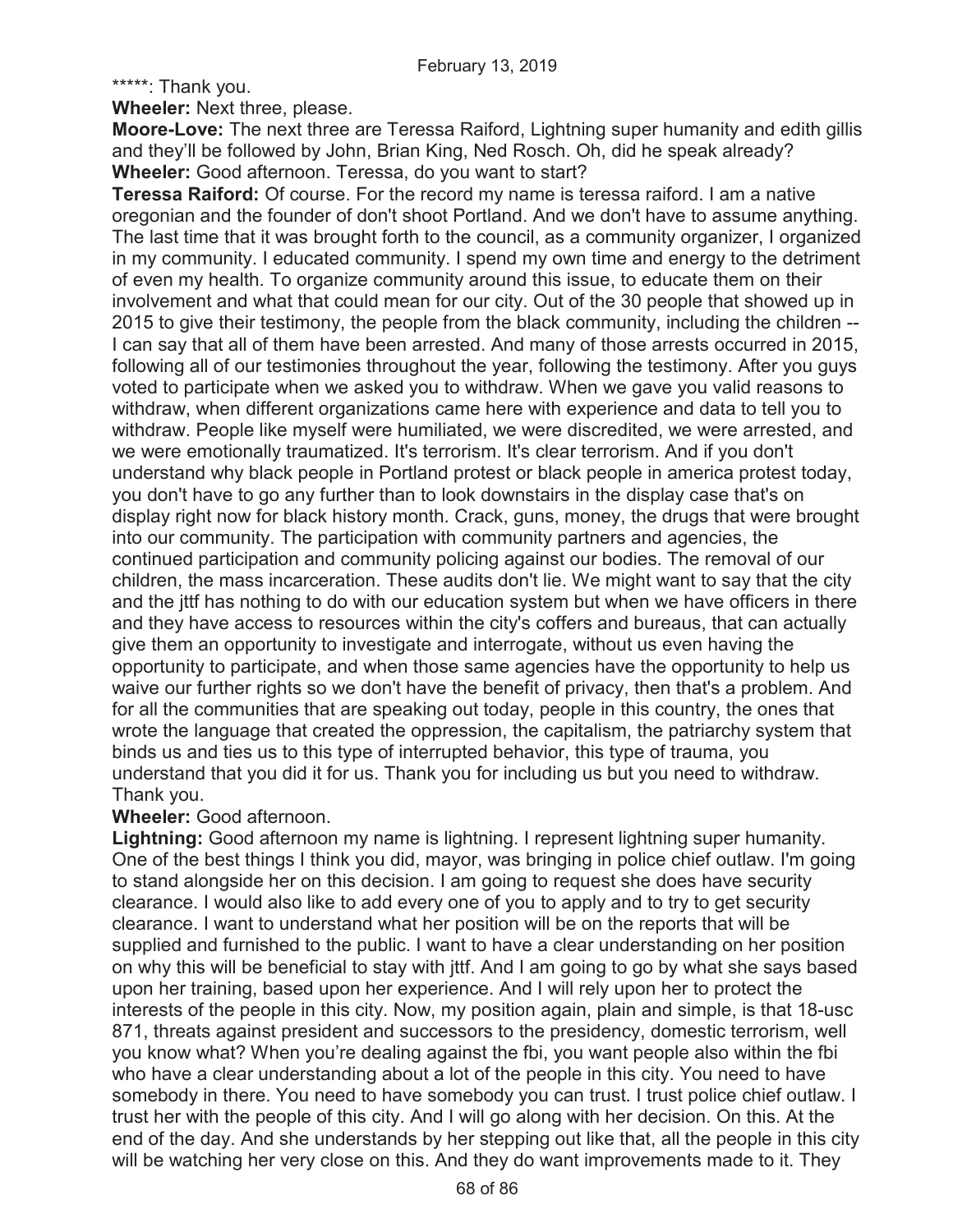do want different things and adjustments made to it. I think she is going to get the job done on this. And I want her to have the right. She can withdraw immediately at any time. And the fbi needs to understand this right up front. If she decides to do that, we are out. Thank you.

# **Wheeler:** Thank you. Good afternoon.

**Edith Gillis:** My name is edith gillis. And I have given the clerk for you the lyrics of the Portland raging grannies sang this morning or this afternoon. The Portland raging grannies are opposed to the joint terrorism task force. I am here now as an individual. I have been wearing these clothes in mourning for decades for people who have been murdered by the Portland police through no excuse. My children have been traumatized for 12 and a half years. After many police tried to murder me when I tried to stop one cop from unlawfully murdering a peace keeper who was law abiding and peaceful. My elderly neighbor azziz was taken to the hospital last night because she was so overwhelmed that three of her family members had been murdered by the Portland police that she was just not able to get up and get out. She has bed sores. She has to have surgery. She may die from it. Larry Nicolas is having his birthday tomorrow on valentine's day. For five and a half months he has been in ice custody [inaudible] because he was unlawfully jailed because of having mental illness from years of trauma and abuse in the philippines. Over 6,000 filipinos are forced to leave and over 27,000 have been murdered that we know of just recently. Being in the jttf did not protect my neighbor who just found out last night that another family member was murdered or died in custody last night. We don't know the details yet. They keep lying to us. Being in the jttf did not stop deaths, [inaudible] and terrorism of racism. Being in the jttf didn't project me and my fellow medic, one upstairs who mlk weekend was afraid that the joey gibson goons were stalking and were going to abuse us. Probably beat me to death. They didn't stop joey gibson from assaulting me or assaulting a sweet innocent little boy sitting on the sidewalk. Get out of the jttf now. **Wheeler:** Thank you. Next three, please. Karla.

**Moore-Love:** Next three are john, just the name a john, only. Brian king, and marc goodson and then the last three who signed up will be Maggie, marty slapikas, and eric d fletcher.

**Wheeler:** Good afternoon.

**Brian King:** Good afternoon, thank you. My name is brian king. I am a resident of Portland. The issue of the day is community safety. Historically when Portland city council considers safety it's prioritizing the safety of white Portland owners. In light of last friday's resolution against white supremacy we should considering the racism in the jttf agencies when considering our partnerships. In 2012, a white man named christopher barker, a leader of the klan faction called the loyal white knights, assisted in a plot to attack mosques with a radiation weapon. The fbi intercepted and stopped this plot to its credit but no notably no jttf unit was involved. The fbi intervened in the prosecution of mr. Barker, got him parole and made him a paid informant under the direction of the Greensboro, north Carolina jttf. During his years under the care of the jttf mr. Barker was charged with multiple accounts of assault including assaults on his wife. He was charged with arson, theft, possession of war weapons, associating with violent extremists and violation of parole and attempted murder against another klansman. In 2016, the state attempted to prosecute mr. barker for attempted murder. The jttf petitioned to have the terms of his parole retroactively lifted so that he would not be charged with those parole violations. In 2017 mr. Barker made bond in the attempted murder charges and was released after only three months in prison. Assault, weapons charges and attempted murder of the results of the greensboro jttf's work for public safety when a white man was charged with terrorism. We have been told to only consider the behavior of our local ittf so it's important to note that the initial intervention for mr. barker came from the national fbi attorney in Washington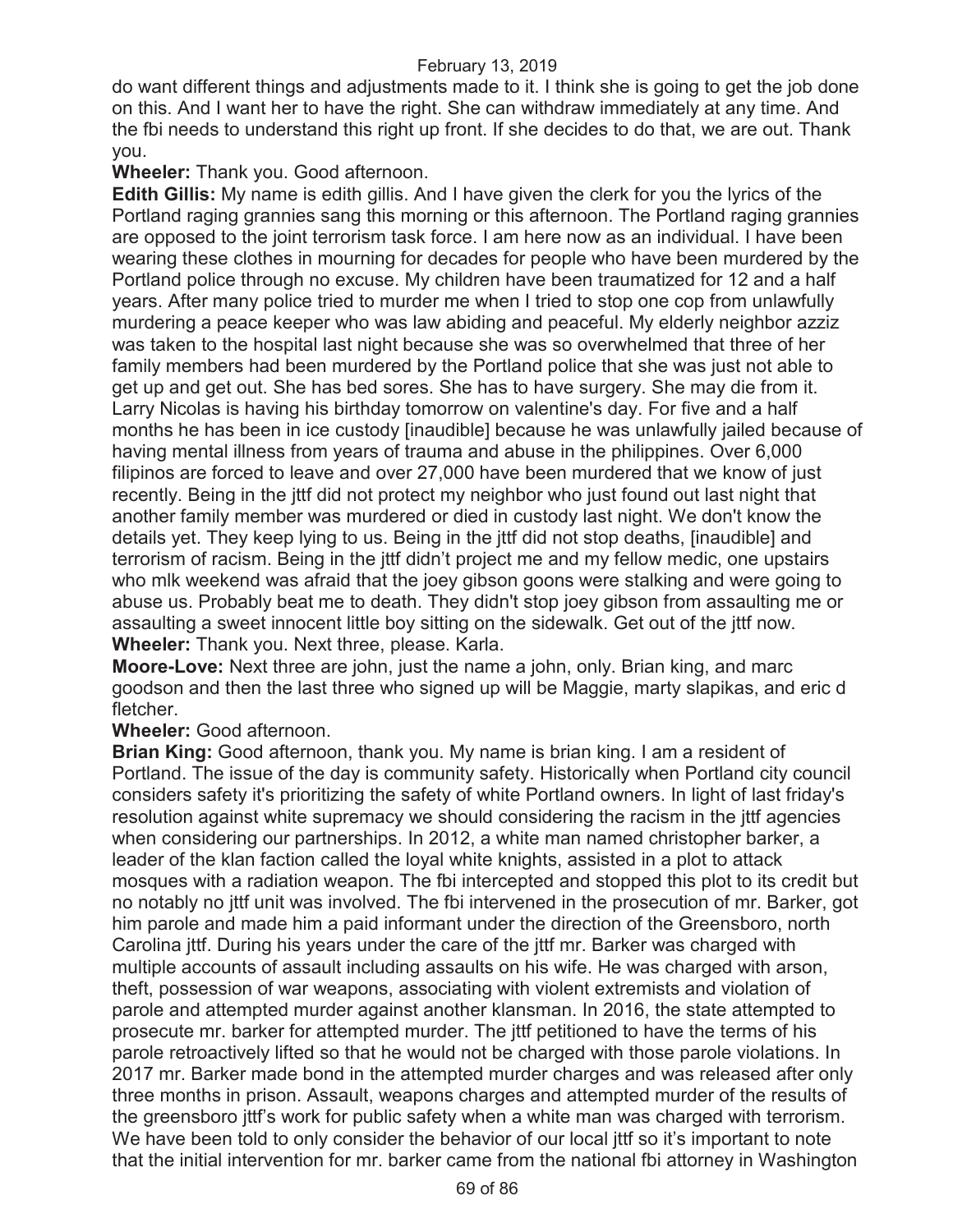dc. These agencies don't respect Portland laws. They don't respect Oregon laws as we have heard yesterday. They work on their own agenda. What happens when a muslim person of color is accused of terrorism? The East Bay Express, california weekly paper investigated fbi charges against five terrorism suspects. In each of these cases the suspects were young muslim men who were vulnerable due to mental illness or precarious employment or family estrangements. They ended up being entrapped and set up for prison for decades in prison. The racism is clear. If you're a white man, you're free and on the fbi's payroll. If you're a muslim immigrant, you're set up for decades in prison. To combat racism in the jttf, we must withdraw.

**Wheeler:** Thank you.

**John:** My name is john. I am here to talk about a few things. One, I want to reiterate the concern brought up yesterday about yesterday about the fbi labeling the protest in california as a kkk rally, where leftists were targeted afterwards and surveilled. I am pointing out that the kkk were not present in the traditionalist workers parties and the golden state skinheads were present. Which the concern here is that it shows that they obviously don't know anything about white nationalism neo-nazi groups, that they are confusing those two. Though they have similar ideologies they are two, three totally different organizations. So I wanted to point that out because one of the arguments is that we need these people to protect certain communities from these white nationalists and neo-nazi organizations. I also want to point out that I have had many very bad interactions with law enforcement. And though I will show them respect for the most part I don't trust any of them. And this has changed drastically in the last couple years. Because of my experiences with them. One of the first ones was in may day, 2017, the one that was deemed a riot here. And I witnessed and experienced use of force on myself and also another individual that was punched and tackled to the ground by the Portland police bureau. Later found out that this person was not even a part of the protest. Was just a random citizen that was walking through the city of Portland. Another being at occupy ice on three different occasions the department of homeland security attacked protestors and then lied about it and most recently was my experience with working people, working with people on the border providing humanitarian efforts. And about half the people, about seven people that interact with down there were stopped by border patrol on the way back through, interrogated. Some for up to nine hours having cell phones taken, birth certificates, personal information taken. So my point to this is that these are all law enforcement agencies, some of them are federal and the fbi is not exempt to abuse. I believe this is something that runs rampant in law enforcement. And is a cultural issue within those agencies. And policies aren't going to change that.

**Wheeler:** Thank you both.

**Moore-Love:** Last three who signed up are Maggie, marty slapikas and eric d fletcher, **Wheeler:** Good afternoon.

**Maggie:** Age before beauty.

**Wheeler:** Sir, would you like to go ahead please?

**Marty Slapikas:** My name is marty slapikas. I wish I could say I represented a whole bunch of people. I don't. I'm here on my own and I have several comments. One is the definition of terrorism is the use of violence against civilians to promote a cause so unpopular that it cannot succeed without an element of intimidation that involves terrorism international, domestic terrorism and the current threat. Back in months before the year 2000, many months before 9/11, the united states commission on national security issued a report co-chaired by former senators rudman and hart outlining threats and recommendations as what must be done to counteract the threats to the united states. The commissioner report the six threat areas, biological, cyber, nuclear, chemical, radiological and enhanced conventional. Also listed were seven strategic functions. Deterrence,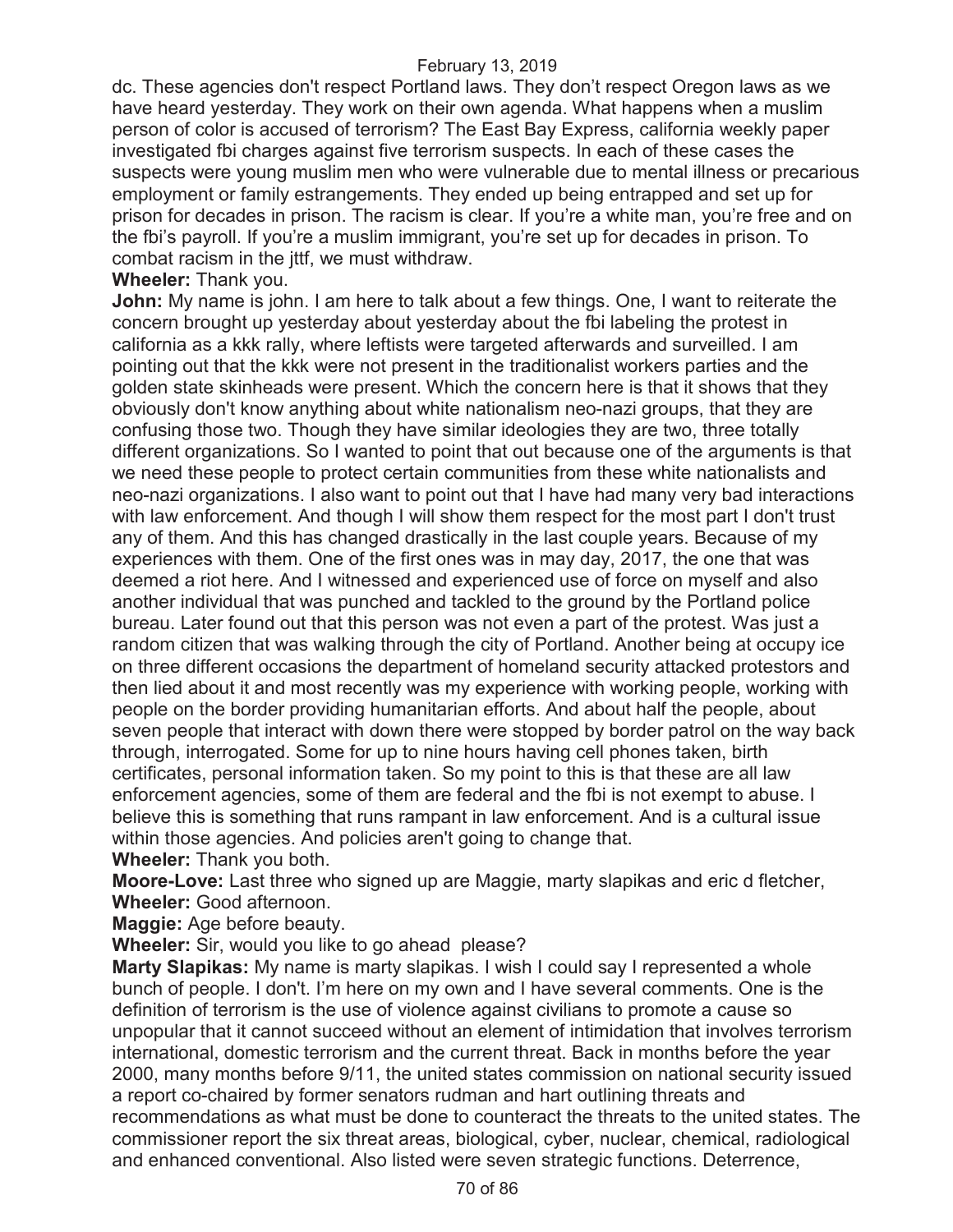prevention, preemption, crisis management, consequence management, attribution and retaliation. Four levels of involvement were listed. And they are federal, state, local, and private. Each level of government involvement might need to satisfy 42 distinct mission areas. Most if not all mission areas required gathering current and accurate information. When I was entering Portland for the first time crossing i-5 interstate bridge late sunday night on november 13th, 1988, I was unaware Oregon has passed a state law in 1987, ors 181-852. It was caused by an incident in 1977. A lawsuit resulted and the Oregon revised statute that created Oregon sanctuary law. To make my testimony more shorter and hopefully meet with the time limit, by pulling out of the federal joint terrorism task force, limiting cooperation between an agency with vast more information, gathering assets than Portland, and see the attachment one I put in there, 63 areas of gathering information from around the world come into the joint terrorism task force. Our city decreases the safety that state and city citizens believe they are offering to those who seek a sanctuary from their former countries. I have got concerns and I will just list them. If the city of Portland is no longer participate in its shared national security, does the city have the resources to protect its citizens from the threats listed in the commission's report? Will the city of Portland no longer share its information with the federal government?

**Wheeler:** Sir, I need you to wrap it up.

**Slapikas:** Okay, all right. City leaders desire Portland's participation in the global economy. Like it or not Portland is on a global two-way street participating in the global economy should clearly alert city leaders to take notice of the obvious threat of global international terrorism to our local citizens, institutions, and economy. City of Portland shares a part in the national fight against terrorism to protect our civil rights and existence. **Wheeler:** Thank you.

**Slapikas:** I do not suggest pulling out of the joint terrorism task force.

**Wheeler:** Thank you for being here. Good afternoon.

**Maggie:** Hi. As some of you may know, I am the granddaughter of an armenian immigrant. And back in the day, it was mccarthyism. And you know, you know, when your mother comes home from school and she has to say, dad, everybody keeps asking me what I am. You're american. That's what you are. Instilling fear into people, I mean, we've had foreign born people from all over the world serve in our military. We have a grand tradition of migration and integration of culture. You know, I grew up around three military bases because war drives migration. And korean, japanese, german, vietnamese, cambodian, you know, all these people, you know. I ate my way through the kimchi and the sushi and the german stollen and global warming, it's all going to drive migration. We have to stop being so paranoid. You know what creates violence and lack of safety is marginalization. Creates lack of safety. And that's what we need to focus on. We need to focus on integrating everyone into the community and saying, you're valued and you're valuable and you're input matters. That's what makes a safer community. So, I would like everyone's input to matter.

**Wheeler:** Very good.

**Maggie:** Thank you.

**Wheeler:** Thank you.

**Moore-Love:** That's all who signed up.

**Wheeler:** All right. Very good. So, commissioners, would you like to invite some of our expert testimony back up to ask questions?

**Philip J Wolfe:** I'd like to speak. I'd like to speak. I would like to speak.

**Wheeler:** Did you not get a chance to testify, philip?

**Moore-Love:** He didn't sign up.

**Wolfe:** [inaudible]

**Wheeler:** Ok. Come on. Fine. Yes. And the list is closed. This is it.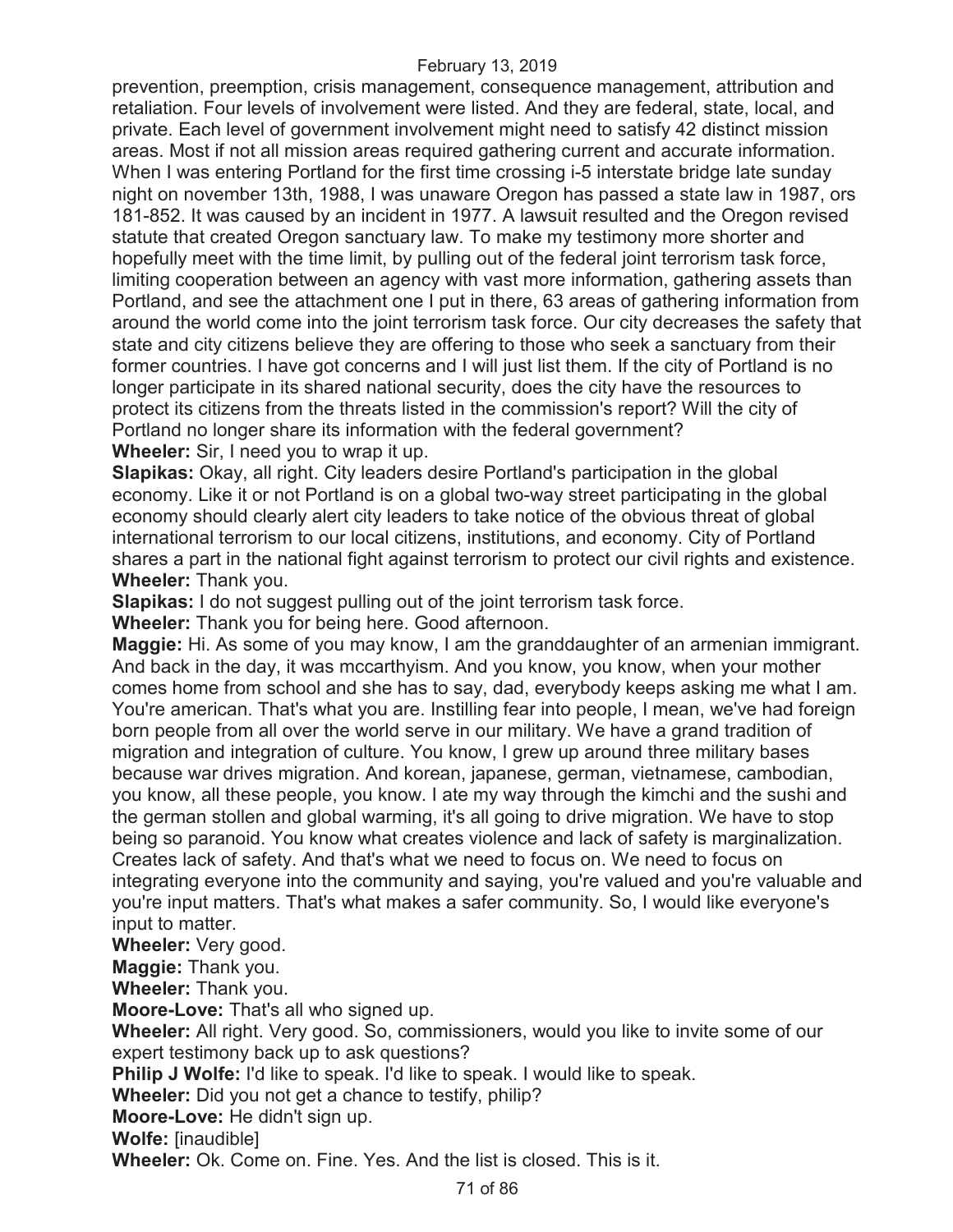**Marc Goodson:** I was 38 I believe or 39.

**Wheeler:** Did you get skipped? Yeah, come on. If you were on the list, come on. **Goodson:** All right.

**Wheeler:** Yeah. We'll let philip -- he's testifying right now.

**Goodson:** My name is mark goodson.

**Wheeler:** He's testifying.

**Goodson:** Go ahead. Sorry.

**Wheeler:** Thank you.

**Wolfe [via TTD]**: Hi Mayor and commissioners again. I will be quick, I promise. When I was at protest for occupy ice PDX…

**Wheeler:** Thank you.

**Wolfe [via TTD]**: ice officers pointed rifles at me with sniper red lights on my chest. [speaking and signing] my hands were up with the on me, I don't want to die, I don't understand] [TTD] I wasn't prepared to die. Lucky I'm still here. From that traumatic experience, because ice sleeps with jttf, i'm not asking but I am demanding you to let them go in order to end violence starting with jttf.

**Hardesty:** Thank you.

**Goodson:** Thanks.

**Wheeler:** Good afternoon.

**Goodson:** Good afternoon. Thanks for providing our community with a voice to speak on this. I think largely we see distrust in the federal government. And I think that's duly noted, and it feels good to be part of a community that is politically aware and progressive. And I thank everybody who has stepped up and spoke today to address the withdrawal from this. So, I guess when you think about the way that terrorism has been, like, the nametag for convincing the populations of the u.s. to go to war, during the iraq war, how the media uses that kind of terminology and fear tactic. It's interesting to really analyze, like, what the task force is aligned do. And we see that there's obviously a lot of bad policy coming from that group as seen through different accounts that we've heard today. So, going back to the healthy amount of distrust that we have for the government, the federal government, I - - I do thank you for -- for being here, this council, again, providing space. But I think it's concerning, and I -- I think that we do need to understand, like, if they -- if we withdraw from this agreement, like, who's to say that they're not going to continue doing the same thing that they've been doing? So, what is our -- how are we going to police them policing the people after we withdraw, if we withdraw? You see what i'm saying? When can we have a meaningful place for safe dissent? And, you know, I feel like we need to be progressive in this and take this seriously.

**Wheeler:** Thank you.

**Hardesty:** Thank you.

**Wheeler:** Thank you, philip. Very good. Colleagues, what's your pleasure? **Hardesty:** Mayor to your point, I believe that out of 38 speakers, we had one person testify in favor of us staying. So I don't know that there's a need for us --

**Wheeler:** There was at least twice that many. There was at least two. [ laughter ] **Hardesty:** My bad. I must have been in the restroom when the other one spoke. But having said that, I don't see a need to repeat testimony we heard yesterday. So if my colleagues are ready, i'm ready to call for the vote.

# **Fritz:** I --

**Wheeler:** I would actually like to ask some questions because and I've heard the testimony and I appreciate it. But I still have some questions that identify -- commissioner Fish.

**Fish:** Mayor, I just want to correct the record on one point. We have received a lot of testimony, written testimony and emails and we've heard from a lot of people actually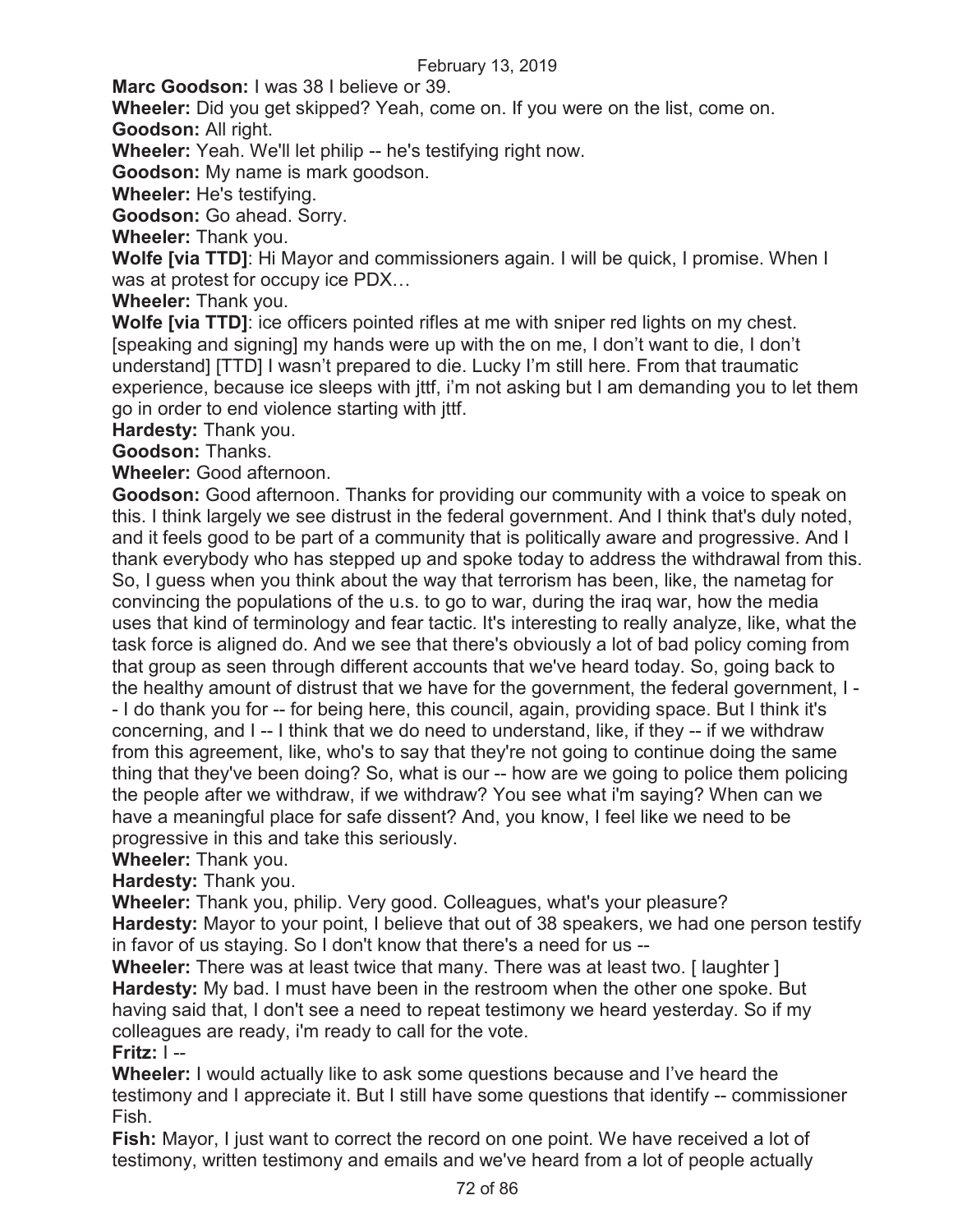support the jttf who are not here today. The record includes emails, letters, and testimony, and I don't want to diminish anyone's voice just because they couldn't be here.

**Fritz:** Before you move on, mayor, if I may.

## **Wheeler:** Certainly.

**Fritz:** I noticed in the ordinance that it's called out that it would be binding city policy. I believe we need to add that to the resolution to add a further be it resolved that this resolution is binding city policy.

**Hardesty:** I will second that.

**Wheeler:** We have a motion from commissioner Fritz. We have a second from commissioner hardesty on the point of making the resolution binding city policy, which would be parallel language to what was in the ordinance. Any discussion? Legal counsel, are there any issues we should be aware of?

**Karen Moynahan, Chief Deputy City Attorney:** None, mayor.

**Wheeler:** Very good. Call the roll.

**Fritz:** Aye.

**Fish:** This puts the resolution and the ordinance on equal footing in terms of binding city policy and I think that's fair. Aye.

## **Hardesty:** Aye. **Eudaly:** Aye

**Wheeler:** I support the amendment. The amendment passes. So to the main motion, I have a number of questions unless anybody I typically let my colleagues go first. I'm not sure who i'm asking these questions of, so maybe i'll ask them and maybe kimberly, I know you're still here, perhaps you would like to have a shot at these. A.c. Resch is here. Perhaps she would like to have a shot at these. They're questions that have been looming. Some of them have been raised by testimony today. And I start with the assumption that kayse jama got it right when he started us off and he said we're all here for the same reason. We all want what's in the best interest of the community. We may just fundamentally disagree about the best strategy to get there. So my question is this. If we choose to withdraw from the joint terrorism task force, the task force doesn't go away. The task force continues to operate without us. Doesn't that mean we're missing the opportunity to assist with priorities, with policies in bringing our city's value to the table? And if that's true, how does that possibly help protect or serve our community? **McCullough:** Mayor wheeler and members of the commission, I think my answer will

come back to what I was talking about earlier which is trust. And while we have a greater degree of trust with our local law enforcement, we don't trust the fbi and the jttf -- and ice so the idea that, you know, our officers in working for the jttf is somehow going to transform a massively long history of rights violations by the fbi and by various jttfs around the country, it is -- it's dubious to us. And that doesn't mean that I don't trust that our local law enforcement would do the best that they can to advocate. I -- I take them at their word. But I think that this is an issue where we just have a lack of trust. And, again, I think as we -- as we pointed out before that, if something rises to the level where an investigation can happen under Oregon law, right, where we're not proceeding before we have reasonable suspicion and probable cause, as the fbi often does, if there are actual threats and there's actual evidence that something is going on and there is a need to collaborate, we're not saying that that collaboration should not happen in those instances.

**Wheeler:** Could I ask a follow-up to that?

# **McCullough:** Sure.

**Wheeler:** Because that was also raised by a number of people who testified eloquently earlier. In fact, somebody had said, sharing information when, quote, actual threats are upon us, end quote. Somebody else said, when circumstances warrant. But if we have withdrawn from the terrorism task force, aren't we putting the burden on the fbi to let us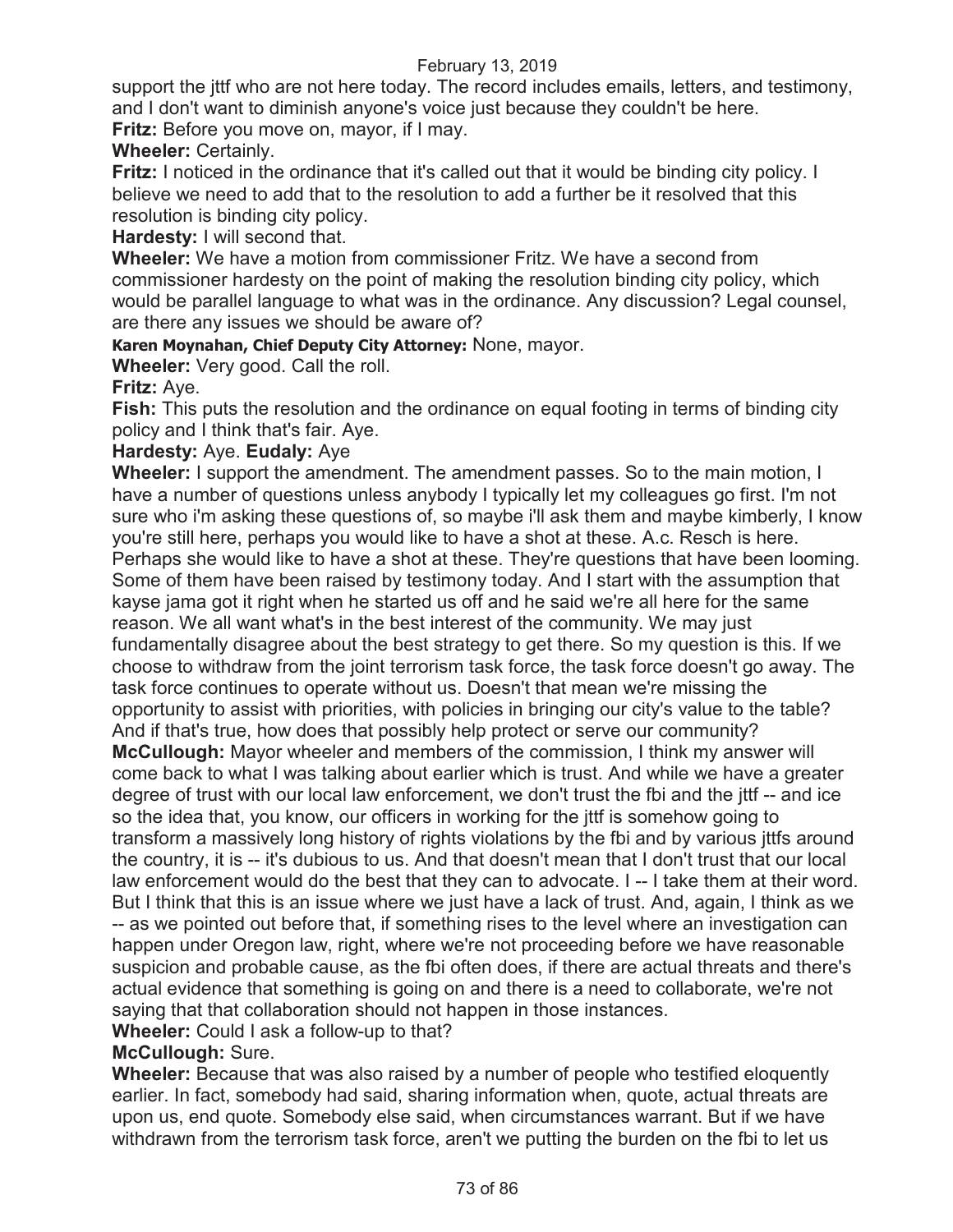know when there is, quote, an actual threat, end quote? And aren't we letting them decide what circumstances qualify circumstances that warrant our participation?

**McCullough:** I don't know if I follow you there, Mayor wheeler. The idea that we somehow have to be inside and seeing all the same information that the fbi sees in order to decide what we're walling ourselves off from or not walls ourselves off from compared -- **Wheeler:** You'd said --

**McCullough:** Compared to the idea if the fbi actually sees a credible threat and they come to us and ask us to engage and our law enforcement follows our own law enforcement policies, i'm just -- i'm not -- i'm not following you.

**Wheeler:** Ok. Well, I may have misunderstood your testimony, because I thought I heard you say we could enter into an arrangement where there's sharing information when an actual threat has been identified. My point is simply --

**McCullough:** Sure. I mean before we had the jttf, if there was a threat to the city of Portland and the fbi knew about it, they could certainly come to the city of Portland and tell the city of Portland and local law enforcement about that threat. That existed before the jttf. That exists now. It exists independent. There are places that don't have a jttf. And i'm sure if the fbi knew there was some credible threat to a city that is not in a jttf, they're not going to just not communicate with them.

**Wheeler:** So you do trust the fbi. [audience murmurs]

**Fritz:** That's not what she said.

**Wheeler:** In this case, you're trusting that the fbi will let us know if there's a credible threat. Is that right or not right?

**McCullough:** So what you – so let me -- let me – let me get your -- let me get to hear it. So what you're saying is that, by having members of inside -- in the jttf --

**Wheeler:** At the beginning as chief outlaw suggested in her testimony.

**McCullough:** -- that they're then going to have access to all the information the fbi has so, therefore -- yeah, i'm sorry. I just don't -- I just don't -- i'm just not following your logic. **Wheeler:** Let me let these folks have a shot that and maybe i'll try again.

**Resch:** So in answer to your question, mayor, that is exactly one of the points that I made yesterday is that allowing the officers to be engaged from the very beginning does allow Portland to have an influence on what we determine is an actual credible threat to our city. If we do not have that, we are relying on the fbi to contact us when they feel that threat is necessary. And when they feel it's necessary to bring us into the conversation. We are also not allowed at the very beginning to apply any of our resources when maybe we determine that it wasn't a threat, but there is another way to go about this problem. We mentioned our behavioral health unit. We mentioned our youth services. We mentioned the councils that we have access to and the community members who support us. So, it is a detriment when we are not there at the beginning. We are not allowed to put any type of Portland lens in looking at these cases. The fbi brings those to us.

**Wheeler:** Do you believe --

**McCullough:** Can I ask just one quick question?

**Wheeler:** Sure.

**McCullough:** Because i've never worked for the fbi, but mike german has, and he is still here. And he is the expert on why these intricacies like the things that you're asking -- I -- I understand but i'm unable to articulate it in the same way that I think mike could. **Wheeler:** Sure.

**McCullough:** If I could have him come up and answer your question, that would be really helpful.

**Wheeler:** I'm sorry, and I didn't mean to be disrespectful, mike. I thought you caught a flight.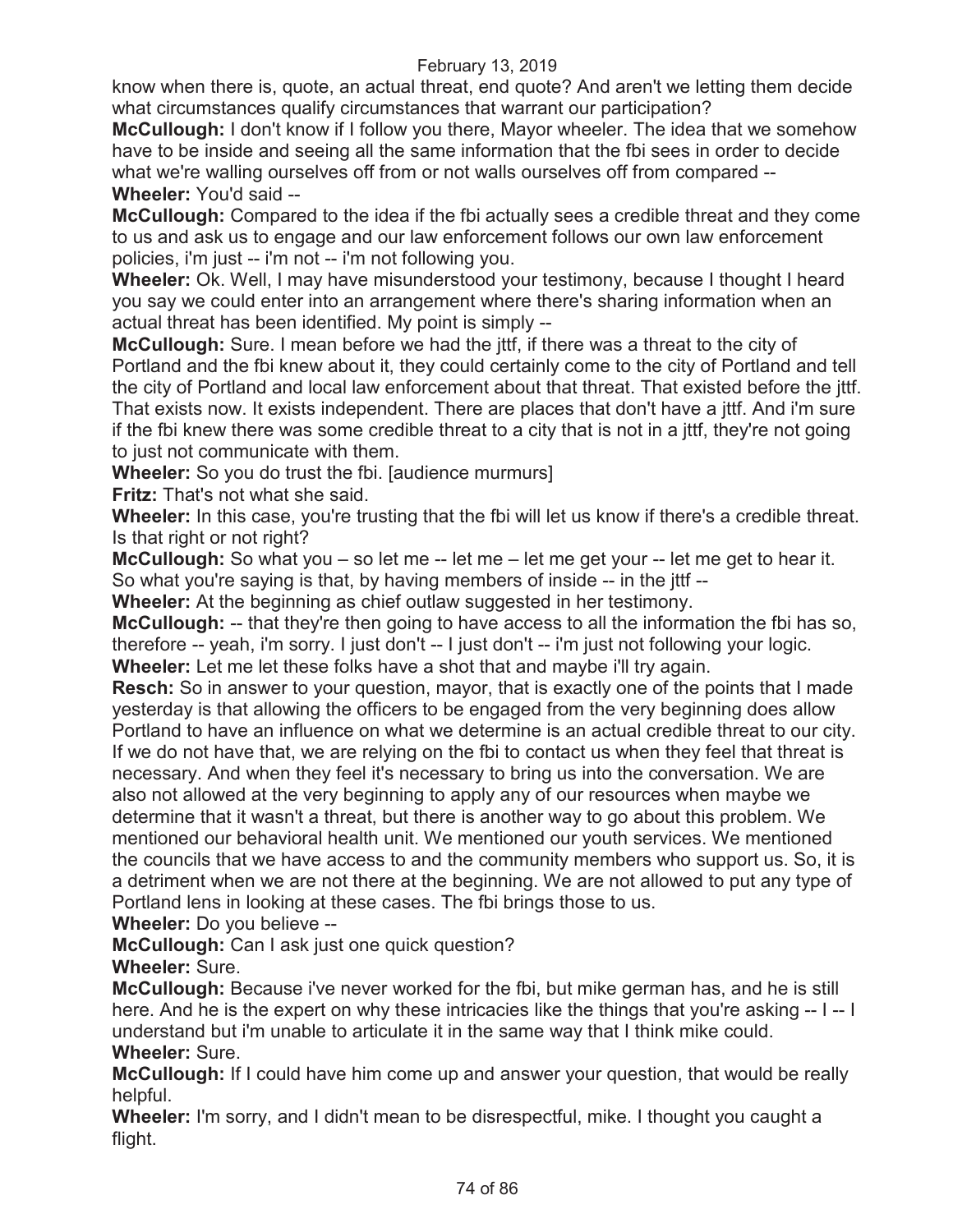**German:** Thank you. And I would have, but alaska airlines decided they wanted me to stay here a couple more hours. [laughter]

**Wheeler:** That's destiny. You know that. Right?

**German:** Yes, yes.

**Wheeler:** Thank you. Did you hear may question?

**German:** I did. And I think -- and I appreciate you jumping in. But it's -- I think it's a misunderstanding of how a task force works. Right? That the reason you bring all these different people together is because everybody else has a different aspect of the work that they're doing that has different talents that they bring and also things they can't do. So the idea of bringing them together is to take advantage of all of that. So, in your suggestion, it is just as likely that it's the Portland police that is bringing information to the fbi in the task force that is alerting them to a potential problem.

**Wheeler:** But not if we're not in it --

**German:** Oh, no, absolutely, the Portland police can called the joint terrorism task force and say, hey, we think we have a problem here. That wouldn't change -- be changed by the withdrawal. So, it's -- I talked about it yesterday -- the triage. Right? The fbi has moved to a formula where they open up the spigots on intelligence collection, see something, say something. Every tip and lead is coming, and every tip and lead gets followed. And that just burns up so much resources on low-level things that you're not seeing what are the real threats. So, the way the Portland police interact with the community, they will more likely be the ones who know about things that are going on and where the fbi has something that rises to the level of reasonable suspicion, that's where they open a full investigation and that's when they can engage with the local police.

**Wheeler:** That's helpful. And I appreciate that perspective. Let me ask you a question about transparency, because transparency came up a number of people mentioned it. They said that the nature of the task force is such that -- in dealing with intelligence, they're not as forthcoming as a lot of people in the community would like. Does the task force become more or less transparent by our withdrawal?

**Resch:** To us, it becomes less transparent.

# **Wheeler:** How?

**Resch:** They are not required to tell us anything unless there is that threat. So, what they're doing is not going to be told to us.

# **\*\*\*\*\*:** [ off mic ]

**Wheeler:** So, the -- you know, there was some testimony I really enjoyed earlier by somebody who I like very much, and I won't call her out, but we almost always disagree. But I always appreciate her testimony and I always appreciate her passion and her leadership in the community. And i've concluded that no matter what issue we are discussing, it's about engagement versus withdrawal. And you can think of some cases where it makes sense to actively engage, and I tipped my hand a little bit. I said I think it's important for us to engage so we can establish priorities. We can establish policies, and we can bring our values to that table. I think that's -- personally, I think that's really important. I know a lot of people here don't agree, and that's fine. There are other policies where people say withdrawal is more important, but this is an unusual issue. This isn't stock divestiture or something trivial. We are talking about situations where the public safety and well-being hangs in the balance. How does withdrawal provide the stronger commitment to safety and well-being? And I heard a lot of great values espoused but while values are incredibly important, values in and of themselves don't protect the public. So, how does that withdrawal versus engagement move the interests of the public with regard to safety or well-being?

**German:** So, I would argue that that table should be at the Portland police department not at the fbi. Let the fbi come to the table under the rules that the Portland police have, and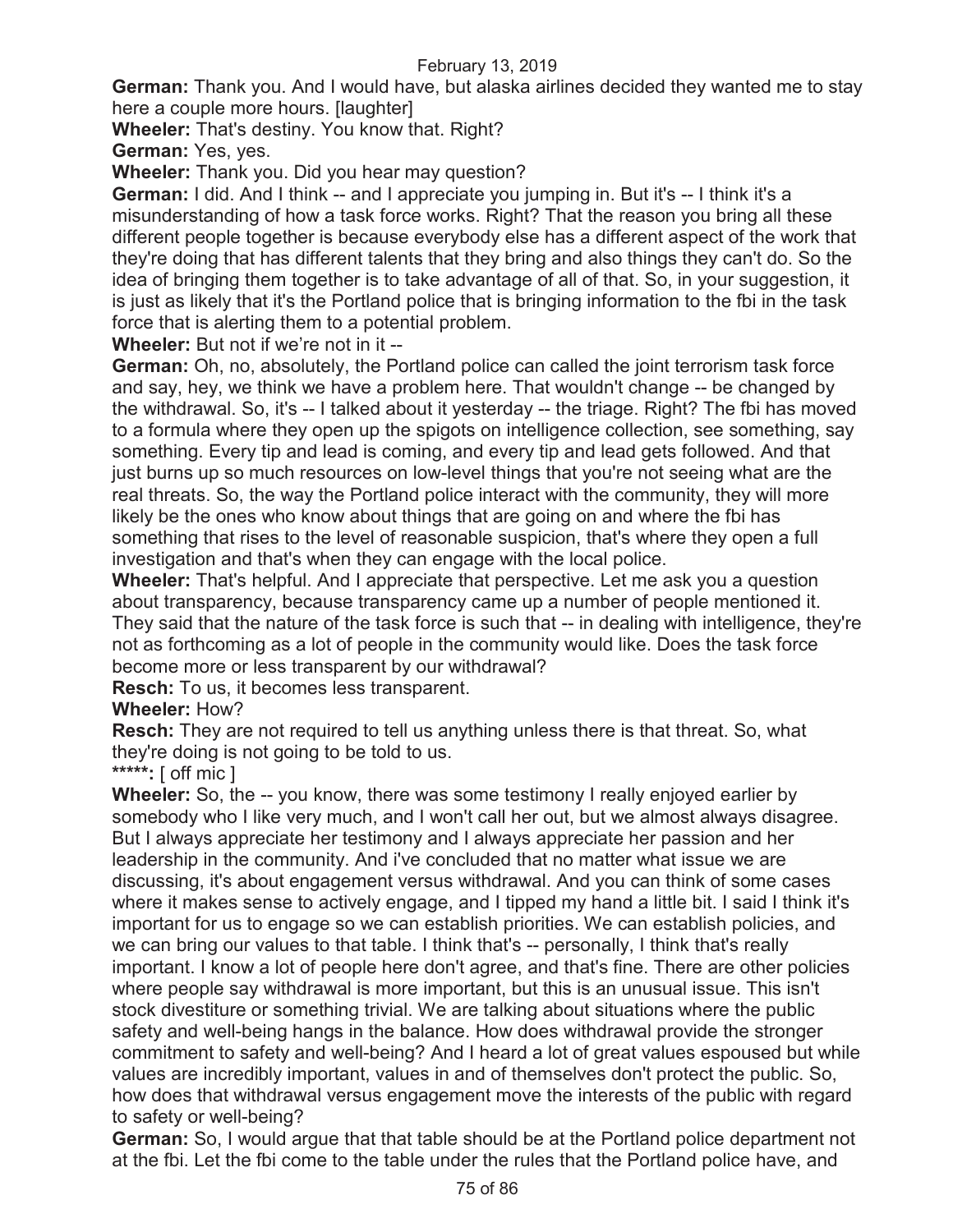they can do that engagement using standards that the citizens of Oregon and Portland have agreed will govern their law enforcement activity.

**Wheeler:** But isn't that what we could do through commissioner Fish's recommendation of let's put the sideboards on. Let us decide what that partnership looks like and how we want to manage that policy rather than seeding it completely to the fbi, which is what we'd be doing if we withdraw?

**German:** Well, I would argue that the way you're going to get the fbi to cooperate and raise their standards is by refusing to join their task force and work under their standards. [applause]

**Wheeler:** Do you have evidence of that, that that strategy would actually work? **German:** I -- that's why I come here so often and give you so much credit for being a leader on this topic and actually creating this conversation, but it's still a brand-new conversation. And they've started it in san francisco. And they're starting it in oakland. And I think you -- I credit you for having had the courage to test this system. And there is no guarantee of safety. But we cannot turn over our control to a secret institution that isn't responsive to our questions and concerns.

**Wheeler:** We serve with the fbi on more than just the joint terrorism task force. They work very, very closely with ppb on child exploitation, on sex trafficking and, unfortunately, our community are probably aware of this being on the i-5 corridor is, unfortunately, a significant byway for sex trafficking, including international sex trafficking. There's been no proposal that we withdraw from those relationships. Is this a fundamentally different relationship in your opinion?

**German:** It is, in my opinion, certainly, because you have the history of the use of this term "terrorism" to justify targeting people for political reasons, targeting communities that don't necessarily have the majority protecting them. So, this is different, number one. But number two, no, I would ask you after you withdraw from the joint terrorism task force to start looking at the other ones and seeing how they operate as well. [laughter] **Wheeler:** Commissioner Fish?

**Fish:** I think my colleagues, I have a sense to that our colleagues have lengthy statements to read. I think since we have the benefit of getting you out of here by 5:00 and having statements, I think the sooner we move the statements --

**Wheeler:** All right, very good. Thank you.

**German:** Thank you.

**Resch:** Thank you.

**Wheeler:** Call the roll.

**Fritz:** Thank you, everybody who came today, everybody who sent in comments or called my office. This is an important question on which reasonable people can and do disagree. And it's so important i'm going to read my speech because I don't want to miss any of it or to misstate anything. And I do appreciate that, for the most part, comments have been constructive and focused on issues rather than directed at people and suggesting conflicting values. We all want to be safe. The question before us is, what will make us safe? I support this resolution for four main reasons. Oregon law does not allow surveillance without reasonable suspicion a crime has been committed. Fbi directives allow that surveillance. Participating in the jttf gives Portland police officers access to information they should not know. Surveillance without reasonable cause is illegal in Oregon regardless of who is being investigated. I am unconvinced that the jttf's focus has switched from perceived international terrorism to local threats, and I am more concerned for the rights of local people. When we participated on a limited pace basis, the council was supposed to receive annual reports on activities of our offices. Those reports were ludicrous in the absence of meaningful information. We already tried their "let's do it with sideboards." Let's make them better. Let's participate and make sure that we get them to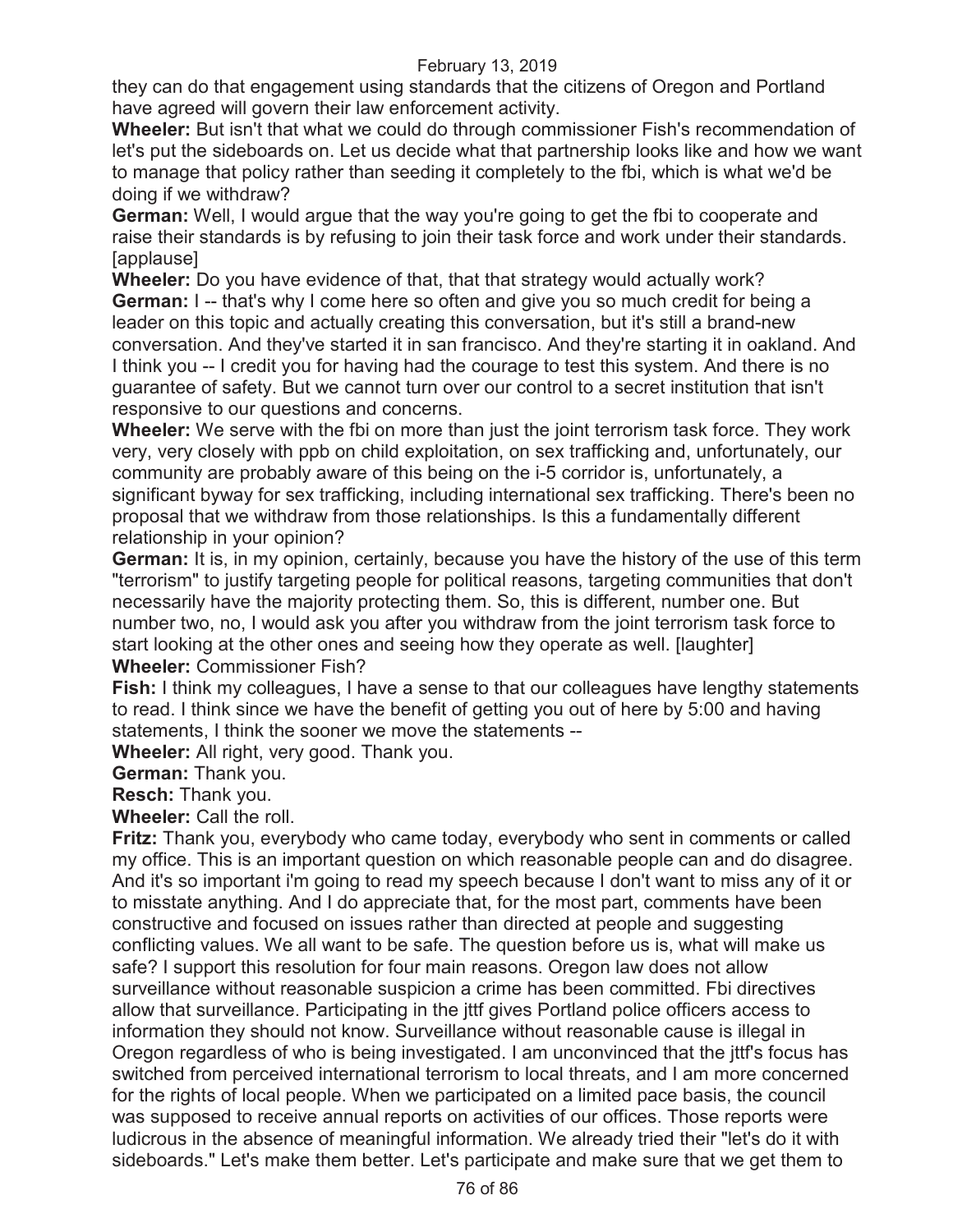give us information. It did not work. Since we have been full participants, we have been given no information at all until yesterday afternoon. There is no evidence that participation has made Portlanders safer. My fourth point is the current president has made clear his animosity towards muslims, immigrants and people of color. I found it hard to trust the fbi even under president obama. It's impossible now. The fbi states we only use immigration violations when there are no other options to disrupt crimes of violence. Although I can't guarantee that the task force won't utilize immigration charges, I can guarantee we will only utilize those charges when necessary. That is not at all reassuring. The fbi's website defines domestic terrorism as perpetrated by individuals and/or groups inspired by, or associated with primarily u.s.-based movements that espouse extremist ideologies of a political, religious, social, racial or environmental nature. Who decides what is extremist when it comes to political, religious, social, racial or environmental issues? The fbi this past december first identified the so-called proud boys as an extremist group and then they announced that they are not. How do we know even who is considered appropriate to being investigated? The fbi's website further states, the fbi-led joint terrorism task force across the country are essential to the nation's success in combating terrorism. These jttfs bring federal, state and local agencies together on one team allowing members to leverage each one another's skills, authorities and accesses to prevent and disrupt terrorist attacks across the country. Let me read that again. Jttfs bring federal, state, and local agencies together on one team allowing members to leverage each other's skills, authorities, and accesses. Members leverage one another's authorities and accesses. That means that Portland's jttf members have access to information they would not otherwise know and Oregon law -- under Oregon law they should not know. Even though they didn't collect the information themselves. It means Portland police officers participating in the jttf have discussions about information collected by other members in ways that police -- Portland police officers are not allowed to collect information. I can believe just about that police, Portland police participating in the jttf don't engage in surveillance without evidence that a person hasn't committed a crime. In fact, I do believe that because they have said so under the truthfulness oath. However, they are involved in discussions about information gathered by fbi staff who operate under the suspicion that a person may commit a crime and who are then specifically allowed to investigate people based on suspicion or association. There is no way to participate and wall off our officers from that information. In 2011, I voted to participate in the jttf in a limited way. I thought Portland police officers would be a good addition to the group and promote adherence to our values. And I was promised the people of Portland would get more information on its work. I appreciate the testimony from the u.s. attorney and fbi leadership stating that the participation of our officers has been helpful. The second part of the bargain didn't happen. The annual reports were ridiculously superficial, and we heard in the work session yesterday that this is the norm in other jurisdictions too. Good transparent communication is just not what the fbi does. Our own police are put in the position of not communicating everything, even to elected officials, because it ostensibly jeopardizes our security. I'm concerned about the fbi's targeting communities of color, particularly black activists under the pretense of protecting national security. The word security is an easy concept to stand behind because then you can justify just about anything. Surveillance, tracking citizens, profiling them, collecting data on them, keeping that data forever as an indictment of criminal intent whether there was or was not, and arresting people for no other crime than for being poor or simply peacefully expressing their dissatisfaction with government policies. We have been told that the jtf should now be considered the joint threat task force and that it is now concentrating on hate crimes including those threatened and perpetrated by white supremacists. As one of our human rights commissioners commented, white supremacists have constitutional rights too. Surveillance that is illegal in Oregon is illegal no matter who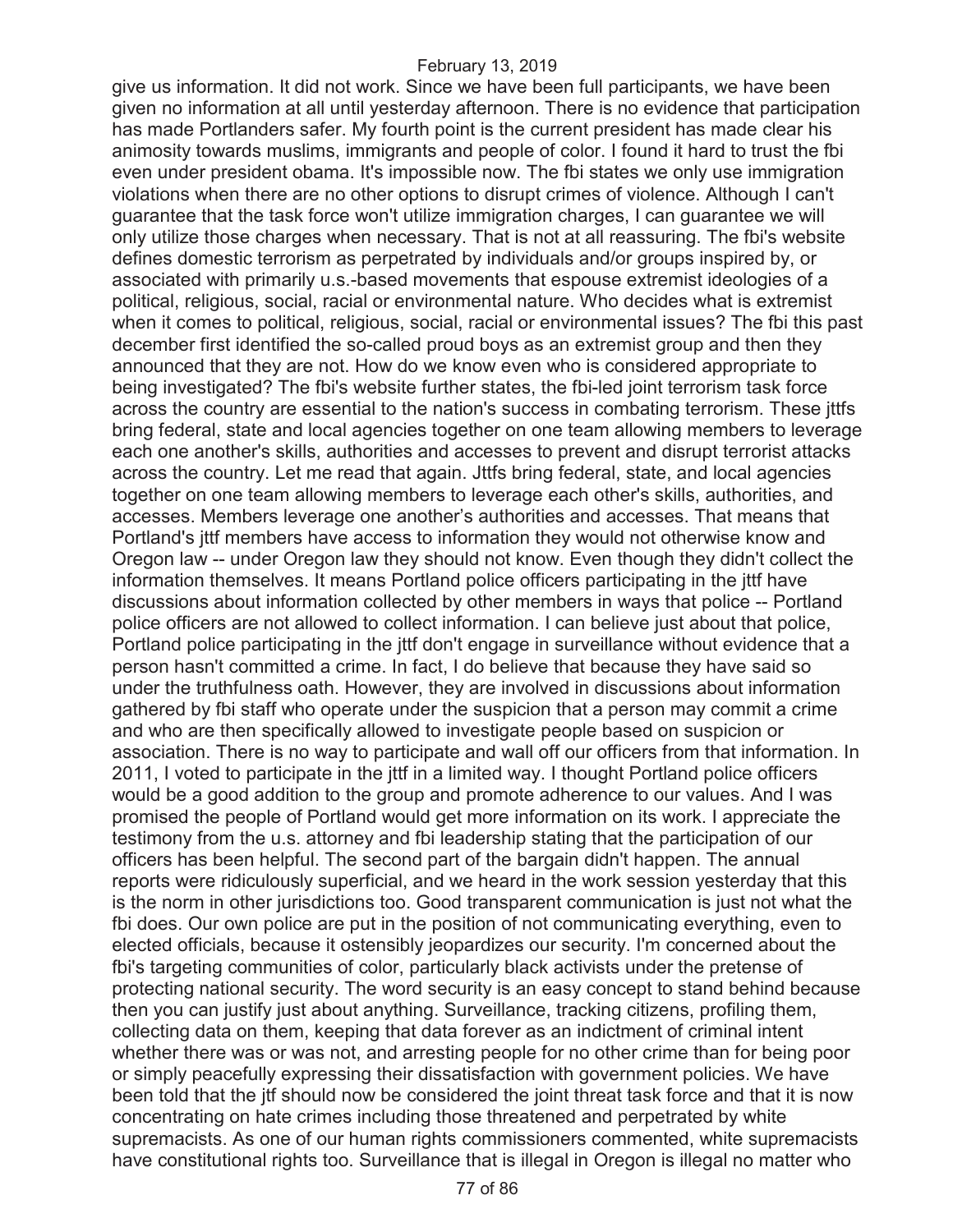is targeted. If we don't all have rights, none of us has rights. It is also hard to believe that investigation of white supremacists is a true priority for the jttf as white supremacists appear to premeditate and commit violent acts across state lines virtually up checked. We heard yesterday that hundreds of reported -- of hate crimes who were reported nationwide and fewer than 40 were investigated leading to arrest and conviction. While it is assumed that all parties to these investigations are operating in the best interests of the communities and residents of the united states, there are numerous examples nationally of stings, setups, surveillance, profiling, arrests for civil protest, manipulation and intimidation of and by the media and arrests for simply researching and disseminating information about public safety. That makes this often a messy affair and where public trust continues to be eroded. In Portland, what we need most of all is for everyone in the community to be able to trust everyone in the Portland police bureau. Trust is not earned by saying, you can trust me. [laughter] If there was a perfect world in which people had what they need when there wasn't such a massage difference between those who believe they have the right to law their wealth over the 99%, when gun proliferation in use is not so prevalent for the accumulation of wealth and the proliferation of fear then we probably wouldn't be in this situation where we as human beings often cannot communicate with each other about our collective needs and we must turn against our neighbors to fight each other. The meaning of the word "fight" is indicative of our problem. It means to struggle, to keep in check, to control, to stifle, to confront, to combat, to quarrel with, to argue with, all of which keeps us further and further from peaceful, constructive solutions and each side digs in. Many politicians are fond of saying they will fight for things. I have worked hard to avoid using that word in any of my campaigns and throughout my time in office. If we are fighting, we have already lost at least part of our humanity, compassion and willingness to hear the other person out even if we vehemently disagree with every word and action they make. We must work for peace and to reduce fear for every person in our community. The city of boston's participation in the jttf did not prevent the boston marathon bombing despite the fact that the fbi had interviewed the suspect two years before but did not share that information with local law enforcement according to the boston globe. The city of Portland's participation in the jttf did not prevent the max murders. The Portland human rights commission stated prior to the hearing in 2015 federal guidelines governing fbi operations expanded to greater permissions and flexibility to the fbi for surveillance and investigation activities. The new guidelines have loosened previous restrictions allowing greater agency discretion and permitting intrusions that erode civil liberties in the interest of protecting national security. The absence of oversight, accountability and transparency inherently with a jttf collaboration will exasperate long-standing tensions stemming from racial profiling, use of force and negative perceptions about Portland's police. That has proven an accurate prediction. I was reluctant to participate even under our president Obama. The present occupant at the white house has been very clear that he is obsessed with perceived threats from muslims, latinx people and immigrants, and yet we're supposed to trust the jttf more today than in 2015? Some of this speech was drafted by my chief of staff, tom bizeau in 2015 and it's really sad that the remarks have been -- are remarkably true again today. With the passage of the mou in 2015, we officially entered the world where information is purposefully hidden from public view and the city of Portland agreed to be complicit with that deception. We have no idea what, how our officers have spent their time doing over the past four years. We're assured that they've kept all laws and that's it. Several weeks ago, I asked for a detailed report with specific information on this past year's outcomes. I had to ask for it again yesterday. Instead, we were given vague anecdotal stories of a couple of cases where our offices connecting suspects to mental health services. The report was emailed to council yesterday afternoon. I appreciate that it does contain a few specific numbers including approximately 300 threats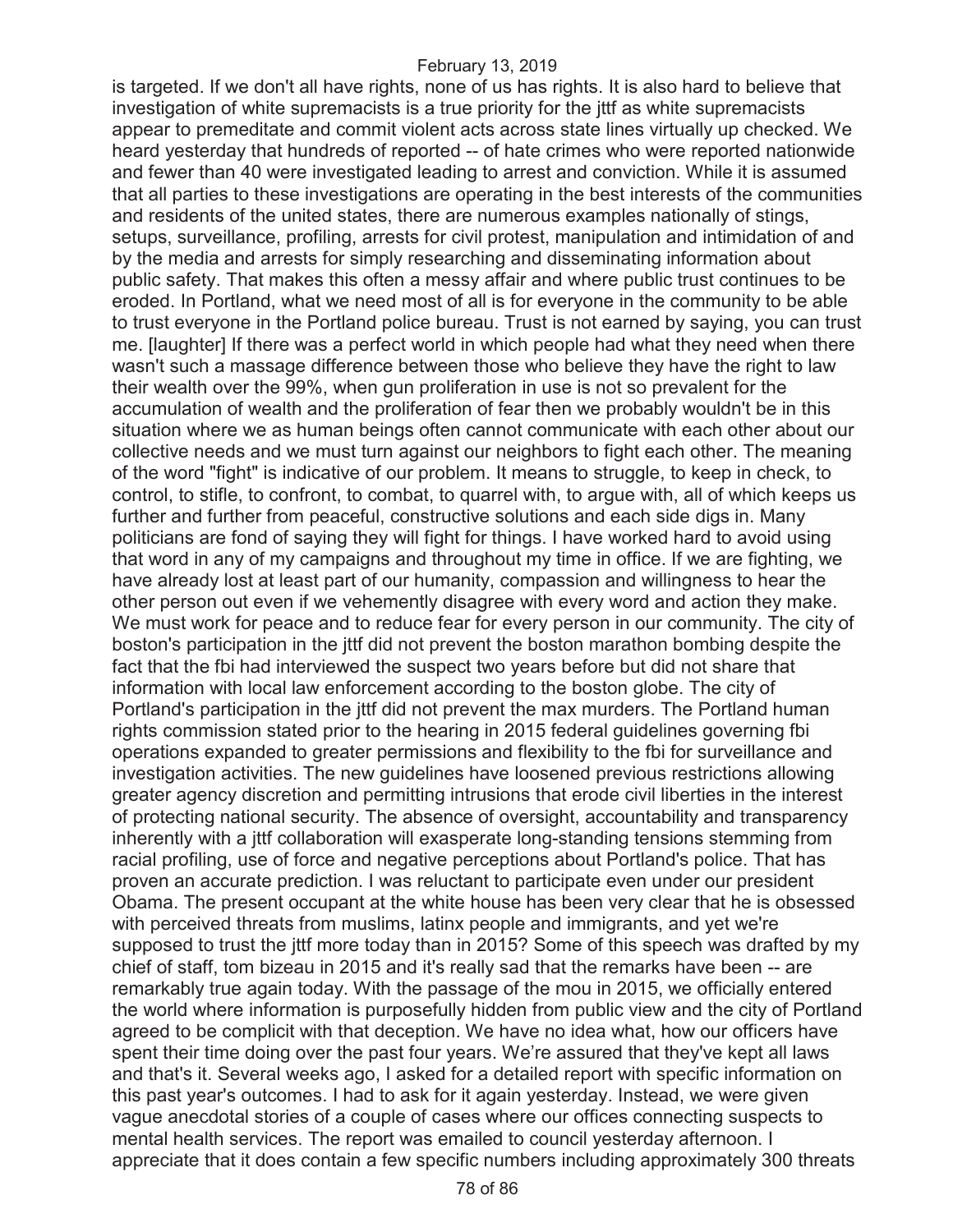were received in Oregon last year and 4 resulted in law enforcement action in Portland. I was reminded of this when mr. German was talking about the massive numbers of investigations in relation to the few actual threats. The remainder of yesterday's report is either vague or discusses cases and actions outside Oregon. This city has been focusing on performance metrics and annual dashboards measuring effectiveness since the city budget office was formed in 2013. If any of my bureaus had staff participating in a program for four years and at the end of that time the staff couldn't point to many specific accomplishments, I would ask the director of that bureau to stop participating in the program. I'm not the police commissioner, however, thanks to commissioner hardesty, I am able to participate in this hugely important policy decision. I have not heard compelling reasons why I should treat the police bureau differently from the other bureaus i've administered. I believe that gaining public trust starts here at home. There are a lot of violent atrocities being perpetrated throughout the country, and it's understandable that some people are frightened. When the irish republic army was terrorizing england with bombs and attacks in pubs and hotels when I was a teenager, we pulled together. We united as communities. We worked for greater trust. The biggest threat we have here in Portland is a lack of trust in our police. People in Portland are far more likely to be the target of a vehicle theft, a burglary or an assault than a victim of terrorism. They're increasingly more likely to be a victim of hate crimes and we need to address that in different ways. We need all of our officers on the streets of Portland helping Portlanders who have suffered crimes. Very grateful to commissioner hardesty for her leadership, for commissioner eudaly for her extraordinary commitment throughout this important process and especially today. Thank you to the aclu, the fbi and the u.s. attorney for their time and diligence in giving me information. And thanks to my entire staff for engaging in this conversation, particularly cynthia castro who has led the policy work and tim crail, my chief of staff. Finally, thank you to community advocates, especially to kayse jama, the executive director of the unite Oregon. On the evening of the holiday tree lighting bomb threat by mohamed mohamud, it was kayse jama who mayor adams and I turned to in order to help all of our diverse communities feel safe, welcome and valued as together we worked through the trauma of that event in our community. And it was traumatic for everybody. Over the years, kayse jama has earned his position as a trusted advisor to me and to the council. So, kayse, this vote is for you and for all the vulnerable communities that you represent. Aye. [applause]

**\*\*\*\*\*:** Thank you –

**\*\*\*\*\*:** Thank you -- [ applause ]

**\*\*\*\*\*:** We love you --

**Fish:** Thank you, mayor. I want to begin by thanking the mayor and commissioner hardesty for structuring two days of high-level briefings and debate. It has been substantive and informative, but also in my view and unfortunately rushed. I too have a formal statement I want to read, but before I do, I want to say to my many friends in this room, i've read your letters and emails. I have met with many of you. And I have heard loud and clear the concerns and values that you have shared with us today. I've been proud to stand with you in opposing white nationalism, protecting our sanctuary city status and challenging president trump's muslim travel ban in court. While I continue to believe that the relationship between the city and the joint terrorism task force can be strengthened, I also share many of your concerns. And now to my prepared statement. This is the third time that I voted for Portland to be part of the jttf. Each time we've debated this question, i've concluded that Portland is safer when we have relationships with federal law enforcement. And we are in good company. Progressive cities like oakland, new york, seattle, and los angeles have made the same judgment. Now, nobody disputes that Portland faces serious threats of terrorism, both domestic and international. My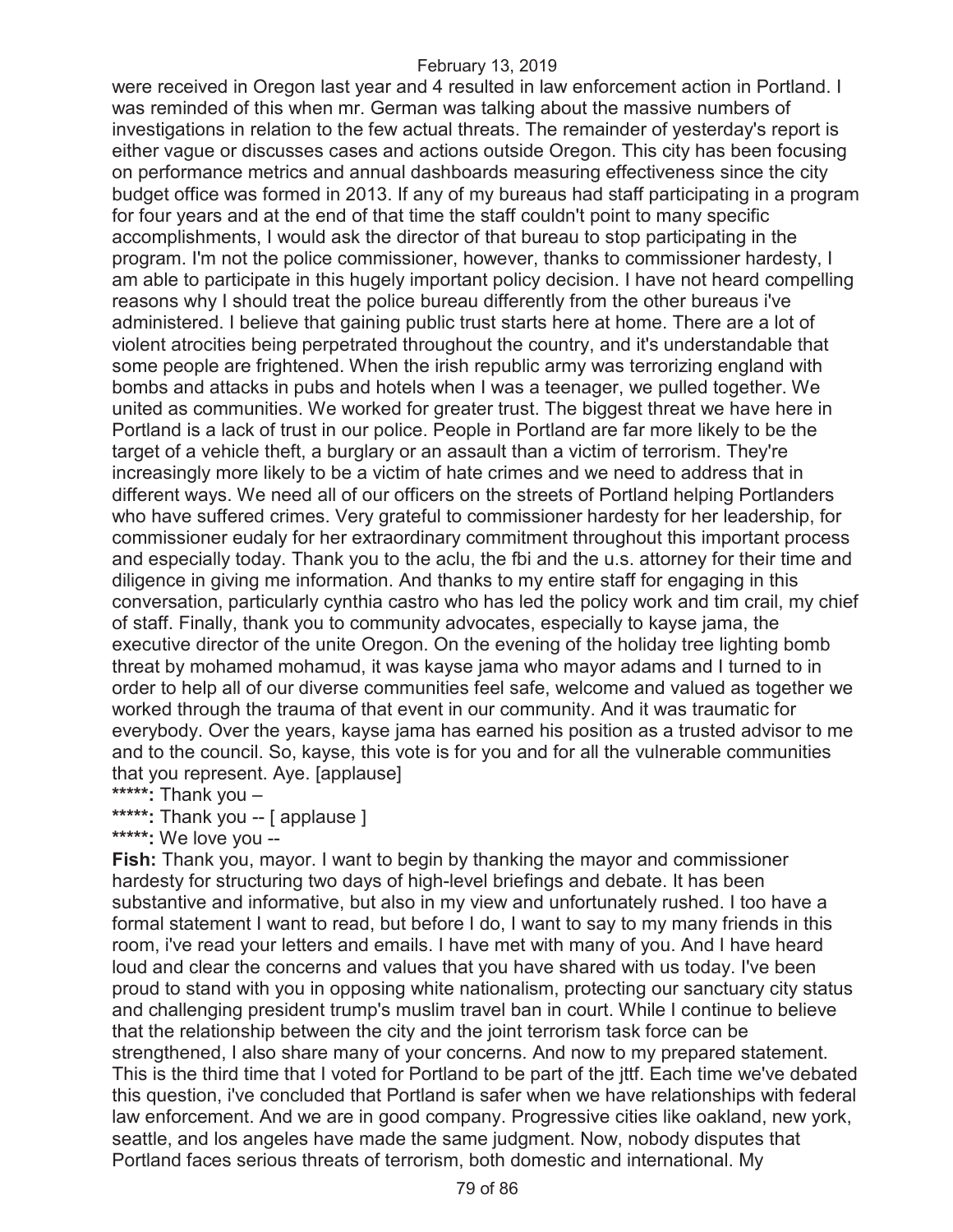confidential briefings from federal law enforcement have reinforced this sobering reality. The question is, can we balance safety and security on the one hand with protecting civil liberties on the other? I believe our experience since we rejoined the jttf in 2015 proves that we can. The two Portland police officers assigned to the task force, known as matt and brian, are required to follow state law, city code, and bureau policy directives. The mayor, chief outlaw, the u.s. attorney, and our city attorney, the fbi and the two officers have all conformed that they do. Let's take a moment to review some of the criticisms of our current relationship, and I take them seriously. First, of course, is president trump. Now, I think we can all acknowledge that his election has certainly changed things for the worse. But when I asked the two officers during our work session yesterday if anything changed between the Portland jttf under the obama administration and that under the trump administration, they both emphatically and unequivocally said no. Next, the fbi's history of civil liberties, abuses dating back to the days of j. Edgar hoover. History is history. And that's why in any relationship --

**\*\*\*\*\*:** [ off mic ]

## **Fish:** Mayor?

**Wheeler:** Folks, please let's let the council finish its comments and its deliberation. **Fish:** History is history and that's why, in any relationship, we must trust but verify. Yesterday's work session, annual briefings and updates to our memorandum of understanding are all opportunities to do that. Next, the fbi has not been transparent in its annual reporting. I wholeheartedly agree and that's why I am prepared to propose an amendment to not only require more robust reports but also to put the requirement into our memorandum of understanding with the fbi. Next, our participation violates Oregon's sanctuary law. When asked, mayor wheeler, chief outlaw, the u.s. attorney, the fbi, and the two Portland police officers assigned to the jttf all confirmed that in spite of differences between federal and state law, our officers are exclusively bound by state law and they follow it. Next, our participation undermines trust in the Portland police and causes concerns in marginalized communities. I acknowledge that we have a lot of work do to strengthen the public's trust in the Portland police, and I take very seriously the concerns raised by community members who feel targeted. I also take seriously the concerns of organizations like the jewish federation and others who support our participation and feel targeted by acts of terrorism.

**\*\*\*\*\*:** They're not here.

**Fish:** Finally, our participation somehow corrupts our values. This is one of the claims that I guess I don't understand. The fbi, as has been noted, will do this work whether or not we continue participating in the jttf. I'd rather have our values at the table than to have the fbi continue without local supervision. Why would we walk away and forfeit our opportunity for ongoing information and oversight of their work? I reject the binary choice that is being presented to council today that we must be all in or all out. I believe there's a third way. Strengthening our agreement through a series of amendments I have prepared to be officially codified in the memorandum of understanding. Council had a work session on tuesday and Portlanders have just begun to engage this big question. In my view, there's no reason to rush to judgment. Many respected community voices, including musse olol, the jewish federation, the citizens crime commission, anti-hate leaders like randy blazak, local jurisdictions like hillsboro and Gresham, and the Oregon state police under the leadership of governor kate brown and the major chiefs of police association have expressed their support for Portland remaining in the jttf. Their voices deserve the same consideration as those of critics. Mayor and commissioner hardesty, again, I want to thank you for facilitating this process to date. This has been a good debate. And I regret that we're being forced to decide this question without adequate time to engage the whole community. Few issues that come before the council are as fundamental or as important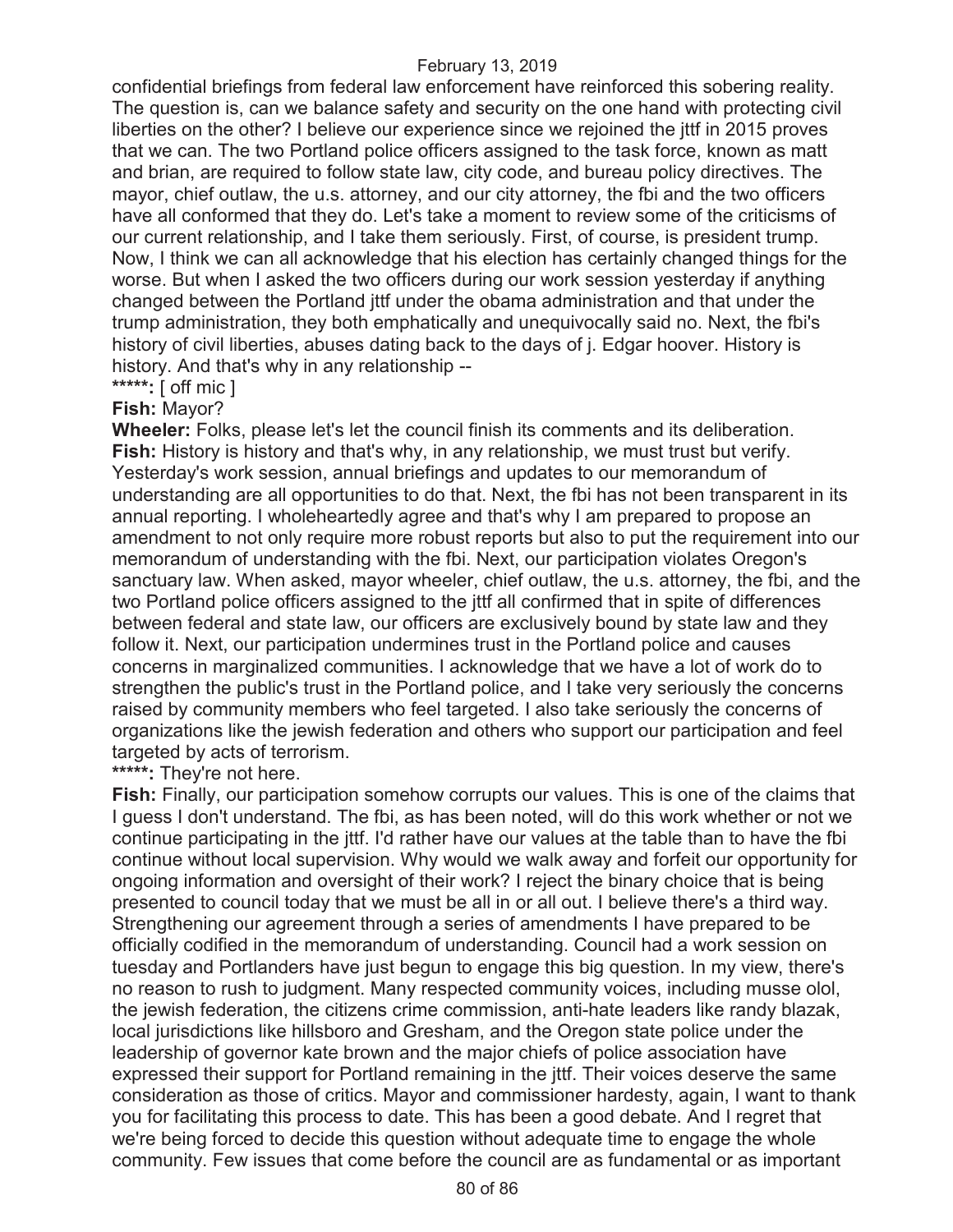as this. We have two options before us, the path set forth in this resolution, or the path of setting a national standard for this work. The choice is ours. I want to close by thanking my chief of staff, Sonia schmanski, and my whole team for the work that they have done in meeting with community members and helping me reach my conclusion in this and on the resolution. Respectfully, I vote No.

**Hardesty:** I want to thank my colleagues for participating over the last couple of days in what's been, for me, very revealing information. I reject the notion that this vote is somehow rushed. Since the day that we rejoined the joint terrorism task force in 2015, 50 organizations have been working nonstop to make sure that Portlanders felt safe and secure in their local community. So, regardless of what the Oregonian said about rushing this vote, this is not a new issue for communities. I also want to thank jewish voices for peace, who has been really on the front line with us for many, many years advocating that we have a right to feel safe in our local community. One of the things I learned by listening to mr. Williams from the department of justice and mr. Canon from the fbi is their disregard for state law as it relates to our sanctuary status. I listened for over an hour of them talking about how they respect and they work with the law that Oregon has. But yet when questioned directly if they supported the sanctuary law, it became very clear that they did not. So, if we have the people in charge of this task force having total disregard for our sanctuary status, how could we ever in good faith believe that two Portland police officers who are not in charge of the task force, who are not making decisions for the task force, who are merely there as part of a big law enforcement presence would have the wherewithal to fight back against that federal intrusion on our rights. I have heard from the fbi and the department -- the department of justice that now they are focused on white supremacists and white nationalist groups in our community. Yet all of us have seen video pictures of police officers protecting white nationalists and attacking community members who showed up that said hate is not acceptable in our community. Here this body just last week passed a resolution that said we stand firmly against hate and white supremacy and we will ensure that no city resources are used to support white supremacy and white nationalist activities. I cannot have faith and confidence that we are not working in violation of the resolution that we all so proudly supported if we continue to stay in the joint terrorism task force. Just recently, when the fbi was asked -- the white -- the fbi took on the defense of the ku klux klan at a rally that they weren't even at, implying that bam, an organization that works for the empowerment of african-american people were in fact the terrorists and they needed to open an investigation on them. This is a slippery slope when you cannot trust people who are sworn to protect and serve and sworn -- and they are charged with protecting your civil liberties. This by no way is this vote rushed. For a whole year I talked about this on the campaign trail. I talked about it in every community. I talked about it at every house party that I went to. And everywhere I went, people were concerned about whether or not their data was being collected and used in a way that is against Oregon state law. We are here today because I am about keeping promises. When I said that I would bring this up at the earliest point possible, that is why we're here today. And so, I reject anybody's notion that somehow this has been a rushed activity. We had standingroom only at unite Oregon last month when we had a community meeting about this very topic. We have not rushed this. This is a very thoughtful process. And this is a thoughtful process that centers all members of our community. When we talk about one Portland, a Portland where everyone is respected, we cannot in good conscious continue our engagement with the joint terrorism task force. I am proud to vote yes for this resolution, and I thank you again for being here. [cheers and applause]

**Eudaly:** So before I begin my formal remarks, I want to say that I do wish that we had an opportunity as a body to reach greater consensus among ourselves and with the police chief as was the case in san francisco. I believe we all want the same thing. We want to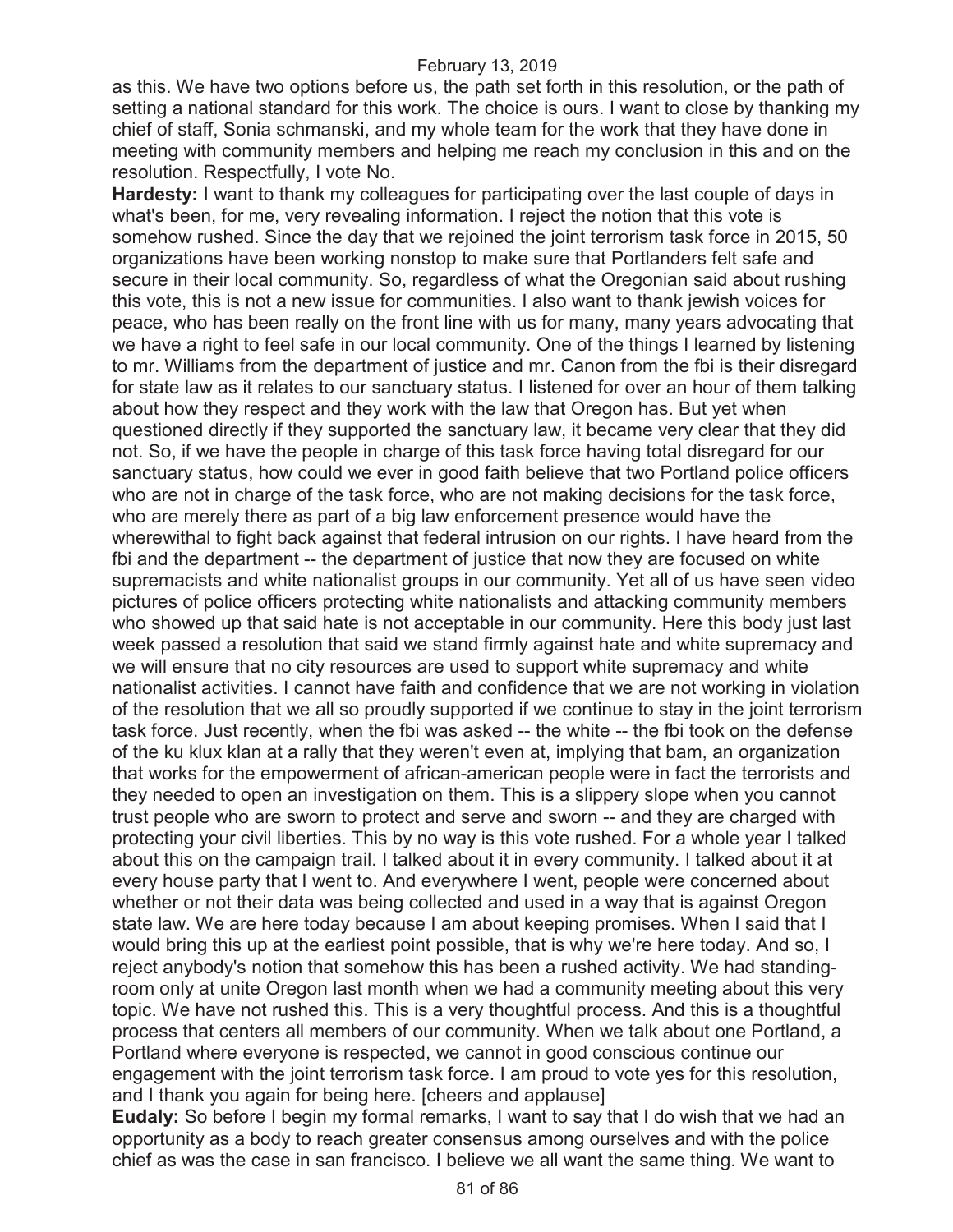keep our community safe and protect vulnerable community members. We want our officers to abide by state and local laws and policies. And we want to direct resources towards actual threats to public safety and national security. However, the testimony we heard today has gone a long way towards easing my concerns and regrets. I also want to make it clear that none of my remarks or vote today are meant to impugn the character of any of the individuals involved with Portland's jttf. They're not on trial here today. But even good people can make bad decisions as -- especially within a flawed system that is biased against immigrants, ethnic and religious minorities, communities of color and political dissenters. I do not trust -- however, I don't trust the system that jttf functioning within. I do not trust the administration who oversees it and even if there was justification for previous involvement, we must scrutinize this agreement given the current reality. Do you feel safer today than you did five years ago?

## **\*\*\*\*\*:** No. No.

**Eudaly:** I don't. I don't either. Immigrants and refugees, african-americans, other communities of color, ethnic and religious minorities, political dissenters, lgbtqi community, basically anyone who's not part of the dominant culture, which, when you add us all up, is the majority of us -- [ laughter ] why? Because they've seen hateful speech, actions and crimes rise since november 2016, because members of white supremacist and other rightwing extremist groups are responsible for the vast majority of extremist-related fatalities over the past decade, yet they don't appear to be the focus of the fbi or the jttf and because we have seen law enforcement violate our civil rights, engage in racial profiling, persecution of immigrants and using principled acts of civil disobedience to justify investigations. I shared this story yesterday in the work session, and i'm going to briefly share it here today just to illustrate the point. In the early '90s, I was connected to a group of activists who were found to be illegally surveilled by the Portland police bureau. This activity was brought to light by a lawsuit against the city, which resulted in a settlement, and changes to our policies. So this is just to say that these are not wing-nut conspiracies that we're hearing from left-wing activists. This really happens. And it's happened in recent history, and it continues to happen today.

# **\*\*\*\*\*:** [ off mic ]

**Eudaly:** Today's conversation is about how we balance our responsibility to maintain public safety while protecting Portlanders' civil rights. These questions force us to examine our very definition of safety and to question whose safety we are considering. Our country's legacy of white supremacy has always skewed our perception and definition of who is dangerous and who should be subject to surveillance. We need to acknowledge that the othering of african-americans, immigrants, muslims, other ethnic and religious minorities, the lgbtq community is baked in our culture and that this othering is reinforced by law enforcement. This is not a critique of the people in law enforcement who are often good people with good intentions, but it does point to a systemic issue. This is best evidenced by the jttf's unwillingness to clearly identify white supremacy as the most significant domestic terrorism threat of our time. For example, I was troubled to read quotes from a recent jttf investigation in california, sacramento, california, in which agents wrote, "the kkk consisted of members that some perceived to be supportive of a white supremacist's agenda." [ laughter ] according to the antidefamation league center on extremism, 100% of extremist deaths in 2018 were from alt-right and white supremacist perpetrators. Unless the jttf can unequivocally denounce white supremacy and commit to dedicating significant targeted support to address this epidemic, it's hard for me to believe that this partnership significantly increases public safety. I've also been deeply considering how our democracy is founded on the principles of due process and how this principle continues to be denied to marginalized communities. Using immigration violations to bypass the criminal court system is a violation of the spirit of our due process protections.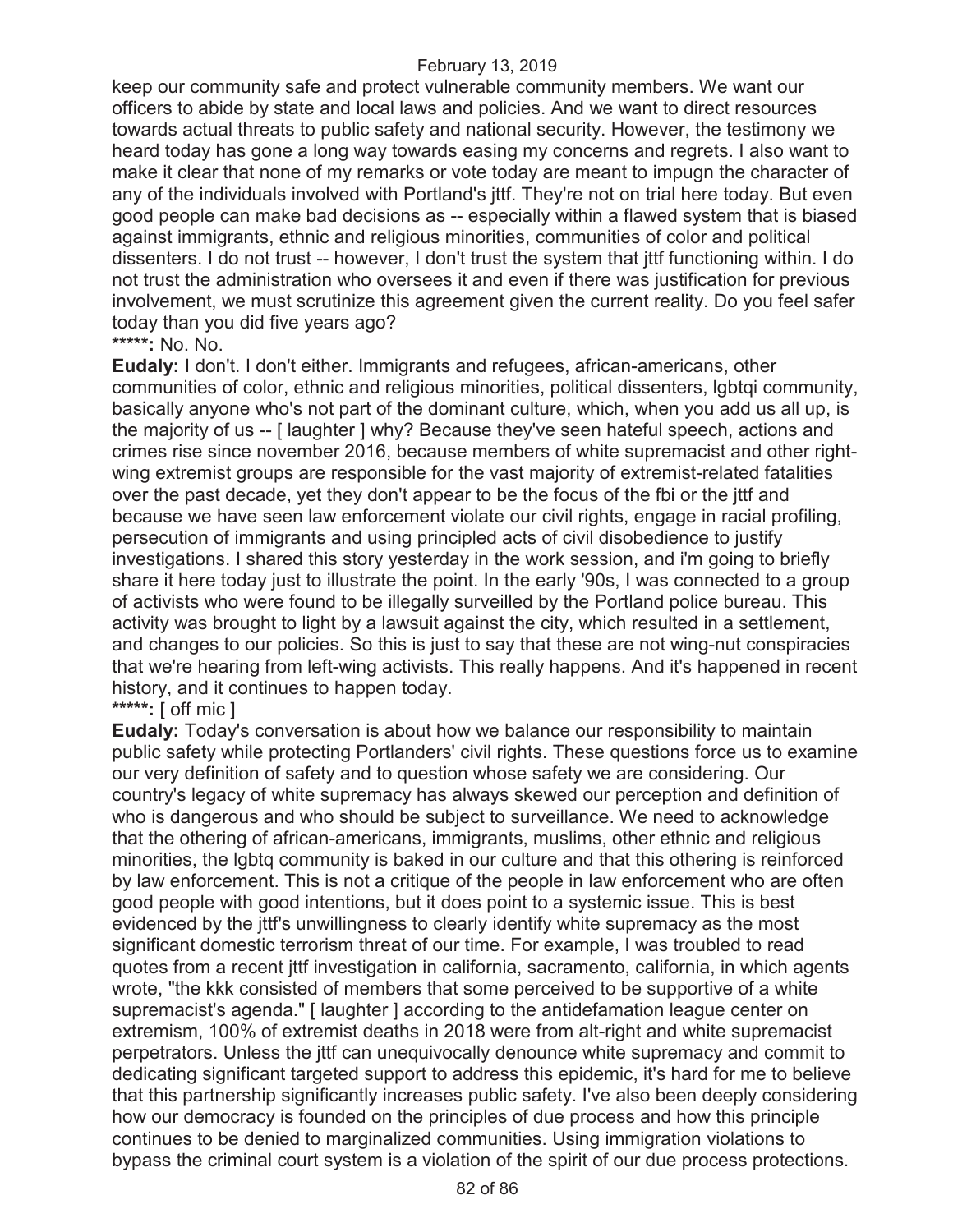Additionally, I continue to be wary of supporting a partnership with any agency that works with ice. Ice is a rogue agency whose mission appears to be the violation of basic human and constitutional rights of our immigrant communities. I'm not convinced that there are adequate protections to ensure Portland police bureau officers will be walled off from this component of the jttf's activities and without meaningful civilian oversight, i'm not confident that we could ever confirm this. Finally, I'm troubled by the fbi's historic and current surveillance of activist communities and the Portland police bureau's role in supporting this. In closing, i'll repeat the question I asked yesterday. How do we justify the risk of civil and human rights violations by our continued involvement in the jttf if the justification is that this is necessary in order to promote safety then how can we explain the lack of investment in addressing white supremacy in continued cooperation with ice? Sometimes we have to make decisions within a flawed system that satisfy no one. I can think of one recent example in particular. And sometimes we get to challenge and change the system. And this is one of those times. I continue to believe that we are safest when communities are connected to each other and their government, both the perception and actual activities of the jttf undermine this trust and, therefore, cannot make us safe. Thank you, commissioner hardesty. Thank you to everyone who came to testify today. This was a really excellent council session. [ applause ] [ cheers ] thank you for reassuring me and reaffirming our collective commitment to justice. This work will never be done, but today we take another step in the direction of the greater good. I vote Aye. [ cheers and applause ] **Wheeler:** So, again, to underscore a core point here. All of the Portland city council is here today because we want to keep Portlanders safe. I start with that basic assumption that we're all here for that reason. Obviously, we may disagree about how, but we can make sure and agree that this is about making sure that all members of the community are, in fact, protected. Over the last two days, we've heard from legal experts. We've heard from local and federal jurisdictions. We've heard from advocacy organizations. We've heard from chief outlaw, and now we've heard from many members in our community as well. Let's be honest. This is probably one of the least surprising outcomes in terms of votes that the city council has taken during my tenure. But I also want to make it very clear. I respect my colleagues' opinion on this matter. Nobody has a monopoly on the truth. For my own part, i've been consistent in asserting that I would support the city's withdrawal from the jttf if given a compelling reason. After considering the weight of the testimony offered at the work session and much of it underscored by this hearing and in light of the information the fbi and ppb have provided in various briefings, I personally do not believe that the case to withdraw from the jttf has been adequately made. I hope my comments are taken in the spirit of honest yet respectful disagreement with my colleagues. While I do believe that the majority of my colleagues are very well-meaning on this issue and that their values are sincere, I still believe it's a mistake for us to withdraw the city of Portland from the joint terrorism task force. To be clear, many valid questions have been asked of our federal partners regarding compliance with Oregon sanctuary law. Investigation of white supremacists and the standards of surveillance. Valid questions have been raised around the fbi's history with respect to civil rights. The fbi and ppb have been willing to answer all of these questions. They've offered briefings to the commissioners. They voluntarily participated in yesterday's work session. I also want to say this. While I not only don't believe that the case has been made for withdrawal, but I also don't believe that the case has been made against consideration of amendments to our arrangement with the fbi. What was proposed today, I believe, is a false choice. We either are in, or we are out. And I think collectively, we missed an opportunity to actually lead the way for the rest of the nation in making jttfs once and for all more accountable to the communities in which they serve. I want to be clear about a first -- a few things from a factual perspective. First of all, we are not voting on whether the jttf should exist or not. The jttf will continue to exist in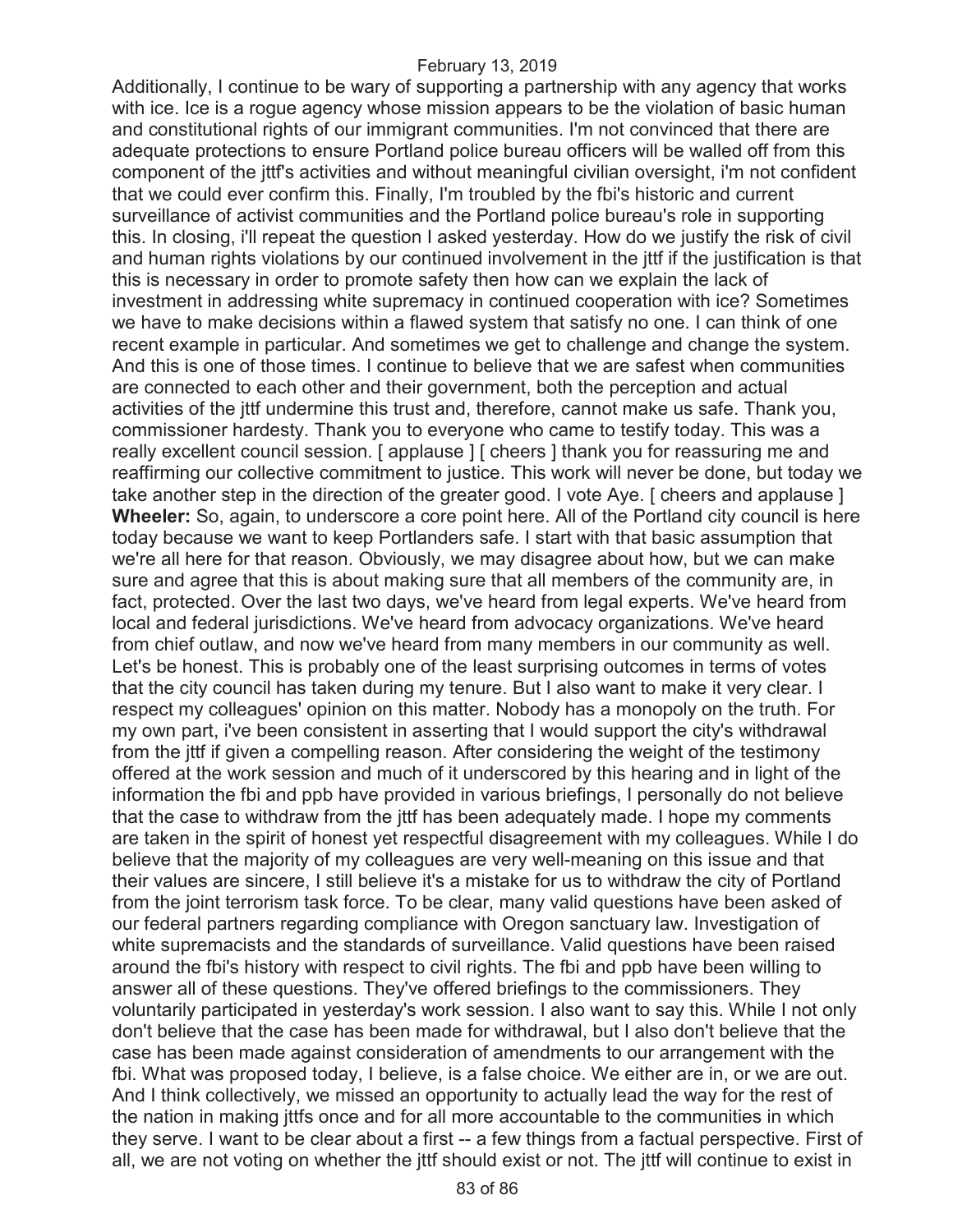our community whether we're part of it or not. What we're voting on is whether or not we will be engaged and whether we will be informed, or whether we will be disengaged and potentially not informed. The work of the jttf continues either way. If we withdraw, it is my opinion that we lose our ability to bring our own Portland values to the table to help establish its priorities and policies. In short, we're ceding these opportunities by walking away rather than remaining aggressively engaged.

**Hardesty:** Excuse me, mayor. I think the captioning may have --

**Wheeler:** Is the captioning gone?

**Moore-Love:** They may have taken a -- be switching out captioners.

**Wheeler:** Can you let me know when it's back, please. Sorry, philip.

**Fish:** [whisper - this is called a dramatic pause.] Well done, Ted.

**Hardesty:** Maybe you'll just get up and –

**Fish:** Very dramatic --

**Wheeler:** This is the intermission. I feel like the french fries are about to dance. Sorry, folks. We want to make sure the closed-captioning system is operating.

[ please stand by ]

**Fritz:** Do we run into trouble when we get past 5:00?

**Hardesty:** It's 5:01 now.

**Moore-Love:** She wasn't sure if they, I think they may be on now. Captioners, are you there?

**Wheeler:** Is it working?

**Moore-Love:** We've got a little bit.

**Wheeler:** Sort of.

**Moore-Love:** They're not getting what I'm saying now so I think we're still not on yet. **Wheeler:** I'm sorry?

**Moore-Love:** I think they're having trouble because it's coming on and then it wasn't. Okay. I think they're good now.

**Wheeler:** Good?

**Moore-Love:** Yeah.

**Wheeler:** All right. Let's take it from where we were. So, just a few more facts and i'm going to speed this up. Number one, it was made very clear subsequent to yesterday's work session the jtt officers are not under any circumstances involved in immigration enforcement. I want to make that clear. It's also been made clear by the two officers who testified yesterday -- and they understood very clearly they were under the truthfulness directive -- that they have never, during their tenure as members of the joint terrorism task force, violated or been asked to violate Oregon state law, nor do they find it difficult, according to their testimony, to comply with Oregon state law. This conversation to me has been about more than just policy. What i've heard repeatedly from people is that this is really about a fundamental lack of trust in the public safety system. That trust needs to be earned, absolutely. And I want you to know I fundamentally agree with that. That does not mean however, that we should lean into hyperbole or throw the proverbial baby out with the bath water. We benefit as a community by having our law enforcement partners actively communicating with each other and working together so long as there are real accountability measures in place. There are some. There's local oversight. There's congressional oversight. There's executive oversight between the attorney general and the fbi and of course, judicial oversight. But if we believe that the joint terrorism task force is not accountable enough then it's our job to be stewards of this partnership and make it better over time. It is not to respond by doing away with it entirely because of what could be taking place as opposed to what is actually taking place. I was elected on a platform that included strengthening our police bureau and making it more relevant and more reflective in the needs in our community and more accountable to the public that it serves.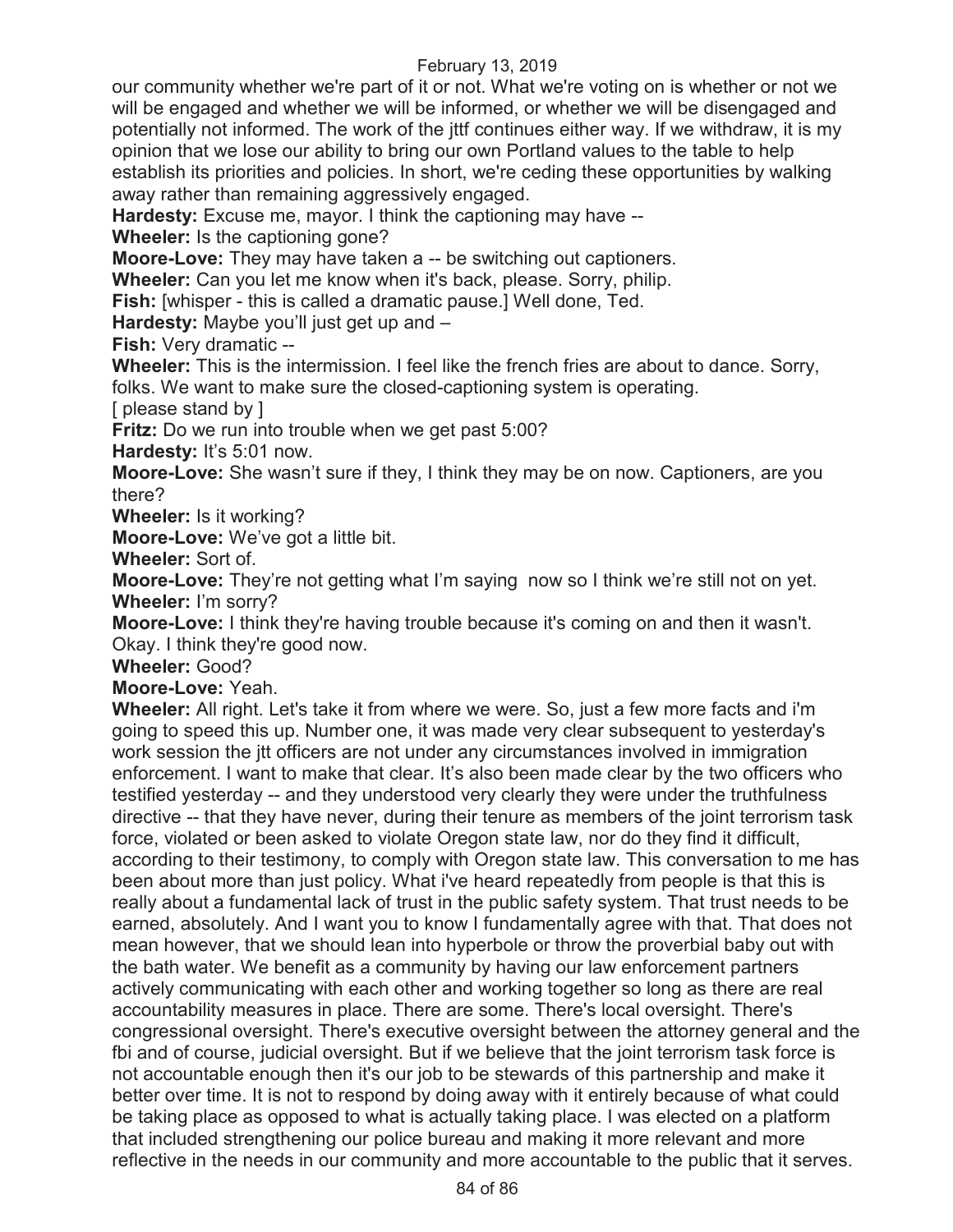The same holds true for the joint terrorism task force. I believe that reform comes from engagement and hard work, not from walking away and hoping that others do the work for us. Yesterday commissioner Fish asked if anyone on either panel disagreed that our community faces real threats, including potential school shooting, mass shootings like what happened at the clackamas town center, potential acts of terrorism, or other threats. Nobody disagreed. So if working alongside our intelligence and law enforcement partners is no longer the plan, what is the plan? If we're not going to be there to evaluate intelligence, a potential threats to students in our schools, what's the alternative? Out of all the expert testimony, one of the things that really stood out to me, and others referenced this, was the video from bob hornstein of the jewish federation. He said, and I am paraphrasing. He said that what we have seen in the united states is a rise of white supremacist groups. They're more visible and they're more emboldened in the current environment. He's constantly thinking about security, he said, constantly thinking about upgrading the security at the jewish federation synagogues and other agencies. When the mass shootings happened at the synagogue in pittsburgh in october, he immediately called his jttf liaison here in Portland who took the time to call central precinct to make sure there were extra patrols available at the synagogues. This is just one example of the kind of security that that collaboration with the jttf can provide locally. Last week, the Portland city council passed a resolution condemning white supremacists and alt-right hate groups in the city of Portland. It's my opinion that now we are pulling out of a tool that can potentially help us address this increasingly dangerous issue. In fact, our jttf officers confirmed yesterday morning that their investigative work reflects a rise in violent white supremacist activities. If this is truly a primary concern of the city of Portland, why would we interrupt a communications line to the fbi and splinter our public safety resources? Why now? We're not just talking about white supremacist and white national groups. We are also talking about lone actors. So while much attention has been given to white supremacists and white nationalist groups and some were referenced, I believe, today, I ask the city council to also consider the danger of individual actors and the trauma that they have inflected on communities all across this country. If we're not working with our partners to gather intelligence and investigate these issues, then what is our plan? Who is working on it? The partnerships like the jttf can give resolutions like the one we passed last week more teeth. But we have to provide the impetus. We have to be assertive and lead that effort. It's important to protect the safety and the civil rights of everyone in this community. The jttf is another tool for being able to do so if we manage it properly. I understand that there are legitimate concerns about the history of the fbi. The value of information and our ability to shape the jttf policies, priorities, and values in my opinion outweighs immediate concerns. And we should be taking all of these issues seriously for what we are confronting today and what we expect to confront in the future. We are here today with real challenges and we need the tools to keep the people here safe. Ending this partnership, I believe, gives us fewer tools in a much more complex and much more dangerous world. A number of people gave examples of where the jttf failed. It's true. There is no such thing as a fail-safe system. But yesterday we also received a list of cases where the jttf was successful working with local law enforcement. On thwarting shootings, bombings, and school violence, amongst other examples. I absolutely believe that the jttf is highly imperfect. It could do much better. I was prepared to support the amendments that were offered by commissioner Fish. As the police commissioner, I cannot support a policy that appears to favor politics or ideology over the safety and well-being of Portlanders. While values are extremely important, values alone cannot protect the safety of the community. As police commissioner, my priority remains the safety and the well-being of the community. Period. We have heard testimony that if we pull out, it will persuade the fbi to reform their system. Are we willing to risk the safety of this community on that potential outcome? The chief and